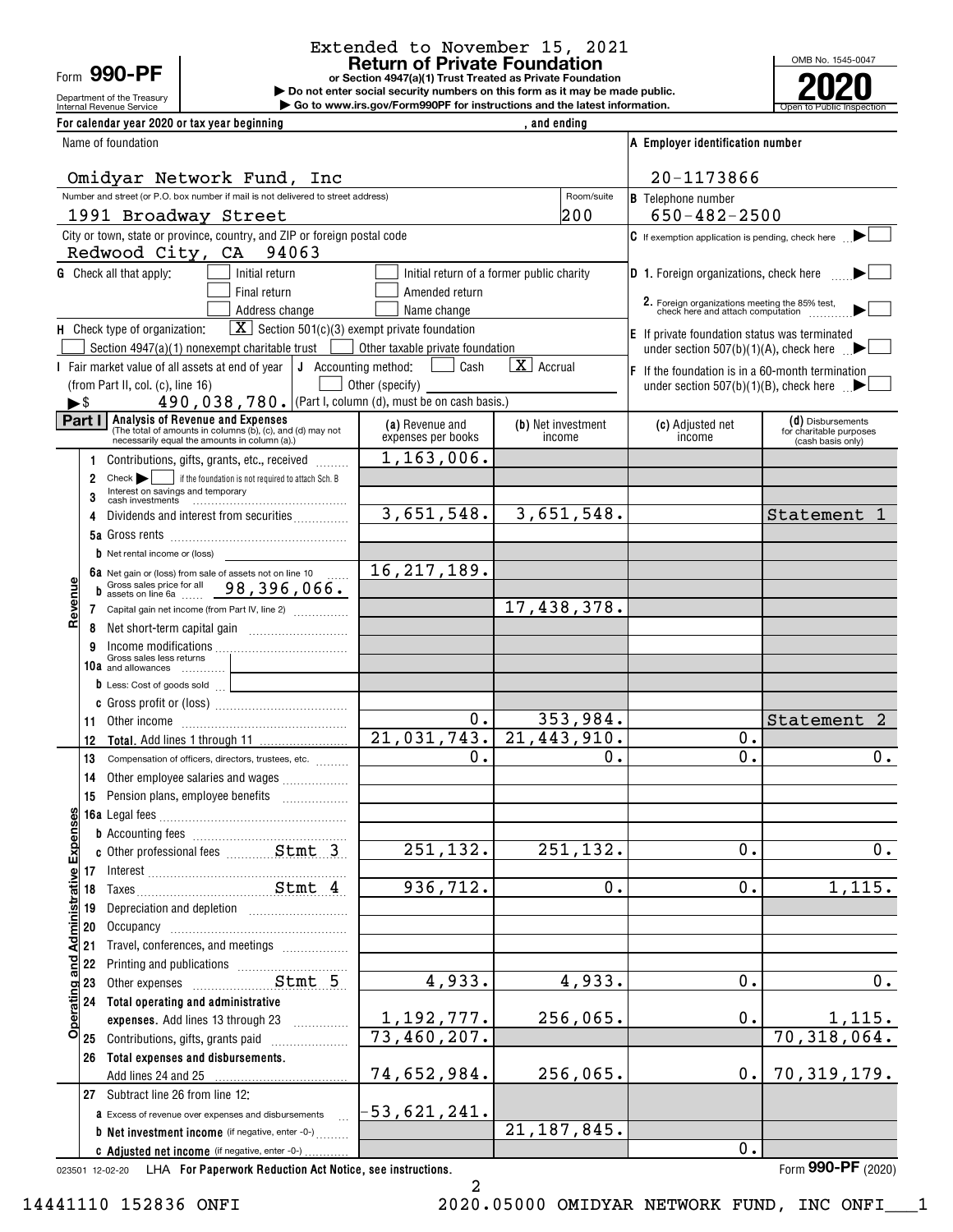| Omidyar Network Fund, Inc<br>Form 990-PF (2020)                                                         |          |                                                                                                          |                                 |                                              | 20-1173866<br>Page 2            |
|---------------------------------------------------------------------------------------------------------|----------|----------------------------------------------------------------------------------------------------------|---------------------------------|----------------------------------------------|---------------------------------|
| Beginning of year<br><b>Balance Sheets</b> Attached schedules and amounts in the description<br>Part II |          |                                                                                                          |                                 |                                              | End of year                     |
|                                                                                                         |          | column should be for end-of-year amounts only.                                                           | (a) Book Value                  | (b) Book Value                               | (c) Fair Market Value           |
|                                                                                                         |          | 1 Cash - non-interest-bearing                                                                            | 2,091,116.                      | 2,096,182.                                   | 2,096,182.                      |
|                                                                                                         |          | 2 Savings and temporary cash investments [111][11] Savings and temporary cash investments                | 33,407,471.                     | 31,024,820.                                  | 31,024,820.                     |
|                                                                                                         |          | 3 Accounts receivable                                                                                    |                                 |                                              |                                 |
|                                                                                                         |          | Less: allowance for doubtful accounts                                                                    |                                 |                                              |                                 |
|                                                                                                         |          | 4 Pledges receivable > ________                                                                          |                                 |                                              |                                 |
|                                                                                                         |          | Less: allowance for doubtful accounts $\blacktriangleright$                                              |                                 |                                              |                                 |
|                                                                                                         |          |                                                                                                          |                                 |                                              |                                 |
|                                                                                                         |          | 6 Receivables due from officers, directors, trustees, and other                                          |                                 |                                              |                                 |
|                                                                                                         |          |                                                                                                          |                                 |                                              |                                 |
|                                                                                                         |          |                                                                                                          |                                 |                                              |                                 |
|                                                                                                         |          |                                                                                                          |                                 |                                              |                                 |
|                                                                                                         |          | Less: allowance for doubtful accounts $\blacktriangleright$                                              |                                 |                                              |                                 |
|                                                                                                         |          |                                                                                                          |                                 |                                              |                                 |
| Assets                                                                                                  |          |                                                                                                          |                                 |                                              |                                 |
|                                                                                                         |          |                                                                                                          |                                 |                                              |                                 |
|                                                                                                         |          |                                                                                                          |                                 | 178, 591, 445. 164, 721, 552. 164, 721, 552. |                                 |
|                                                                                                         |          |                                                                                                          | 121, 455, 534.                  |                                              | $122, 012, 393.$ 122, 012, 393. |
|                                                                                                         |          |                                                                                                          |                                 |                                              |                                 |
|                                                                                                         |          |                                                                                                          |                                 |                                              |                                 |
|                                                                                                         |          |                                                                                                          |                                 |                                              |                                 |
|                                                                                                         | 13       |                                                                                                          | 88, 327, 083.                   | 95, 300, 138.                                | 95,300,138.                     |
|                                                                                                         | 14       | Land, buildings, and equipment: basis $\blacktriangleright$                                              |                                 |                                              |                                 |
|                                                                                                         |          |                                                                                                          |                                 |                                              |                                 |
|                                                                                                         |          | 15 Other assets (describe $\blacktriangleright$                                                          | 66,987,830.                     | 74,883,695.                                  | 74,883,695.                     |
|                                                                                                         |          | 16 Total assets (to be completed by all filers - see the                                                 |                                 |                                              |                                 |
|                                                                                                         |          |                                                                                                          | 490,860,479.                    | 490,038,780.                                 | 490,038,780.                    |
|                                                                                                         |          |                                                                                                          | 140,184.                        | 33,798.                                      |                                 |
|                                                                                                         | 18       |                                                                                                          | 14,975,622.                     | 8,880,000.                                   |                                 |
|                                                                                                         |          |                                                                                                          |                                 |                                              |                                 |
|                                                                                                         |          | 20 Loans from officers, directors, trustees, and other disqualified persons                              |                                 |                                              |                                 |
| Liabilities                                                                                             |          |                                                                                                          |                                 |                                              |                                 |
|                                                                                                         |          | 22 Other liabilities (describe $\blacktriangleright$ Def Fed Excise Tax)                                 | 728,764.                        | 1,414,361.                                   |                                 |
|                                                                                                         |          |                                                                                                          |                                 |                                              |                                 |
|                                                                                                         |          | 23 Total liabilities (add lines 17 through 22)                                                           | 15,844,570.                     | 10,328,159.                                  |                                 |
|                                                                                                         |          |                                                                                                          |                                 |                                              |                                 |
|                                                                                                         |          | Foundations that follow FASB ASC 958, check here $\Box$                                                  |                                 |                                              |                                 |
|                                                                                                         |          | and complete lines 24, 25, 29, and 30.                                                                   |                                 | 475,015,909. 479,710,621.                    |                                 |
|                                                                                                         | 24       | Net assets without donor restrictions                                                                    |                                 |                                              |                                 |
| Fund Balances                                                                                           | 25       |                                                                                                          |                                 |                                              |                                 |
|                                                                                                         |          | Foundations that do not follow FASB ASC 958, check here $\blacktriangleright$ [                          |                                 |                                              |                                 |
|                                                                                                         |          | and complete lines 26 through 30.                                                                        |                                 |                                              |                                 |
| ŏ                                                                                                       | 26       | Capital stock, trust principal, or current funds                                                         |                                 |                                              |                                 |
|                                                                                                         | 27       | Paid-in or capital surplus, or land, bldg., and equipment fund <i>minimal</i>                            |                                 |                                              |                                 |
|                                                                                                         | 28       | Retained earnings, accumulated income, endowment, or other funds                                         |                                 |                                              |                                 |
| <b>Net Assets</b>                                                                                       | 29       |                                                                                                          | 475,015,909.                    | 479,710,621.                                 |                                 |
|                                                                                                         |          |                                                                                                          |                                 |                                              |                                 |
|                                                                                                         | 30       | Total liabilities and net assets/fund balances                                                           | 490,860,479.                    | 490,038,780.                                 |                                 |
|                                                                                                         | Part III | Analysis of Changes in Net Assets or Fund Balances                                                       |                                 |                                              |                                 |
|                                                                                                         |          |                                                                                                          |                                 |                                              |                                 |
|                                                                                                         |          | 1 Total net assets or fund balances at beginning of year - Part II, column (a), line 29                  |                                 |                                              |                                 |
|                                                                                                         |          |                                                                                                          | $\mathbf{1}$                    | 475,015,909.                                 |                                 |
|                                                                                                         |          | 2 Enter amount from Part I, line 27a                                                                     | $\overline{2}$                  | $-53,621,241.$                               |                                 |
| 3                                                                                                       |          | Other increases not included in line 2 (itemize) > _____________________________                         | See Statement 6<br>$\mathbf{3}$ | 58, 315, 953.                                |                                 |
|                                                                                                         |          | 4 Add lines 1, 2, and 3                                                                                  |                                 | $\overline{4}$                               | $\overline{47}9,710,621.$       |
| 5                                                                                                       |          | Decreases not included in line 2 (itemize) >                                                             |                                 | 5                                            | 0.                              |
|                                                                                                         |          | 6 Total net assets or fund balances at end of year (line 4 minus line 5) - Part II, column (b), line 29. |                                 | 6                                            | 479,710,621.                    |

|    |                                                                                                            |  | $\cdots$ |  |
|----|------------------------------------------------------------------------------------------------------------|--|----------|--|
| 6  | line 29<br>minus<br>Iline 4<br>column<br>' otal<br>tund.<br>nalances<br>. of vear<br>assets<br>. or<br>end |  |          |  |
| Ð. | (itemize.<br>line 2<br>.ed in '<br>uncluder . ا<br><br>,,,,,                                               |  |          |  |

Form **990-PF** (2020)

023511 12-02-20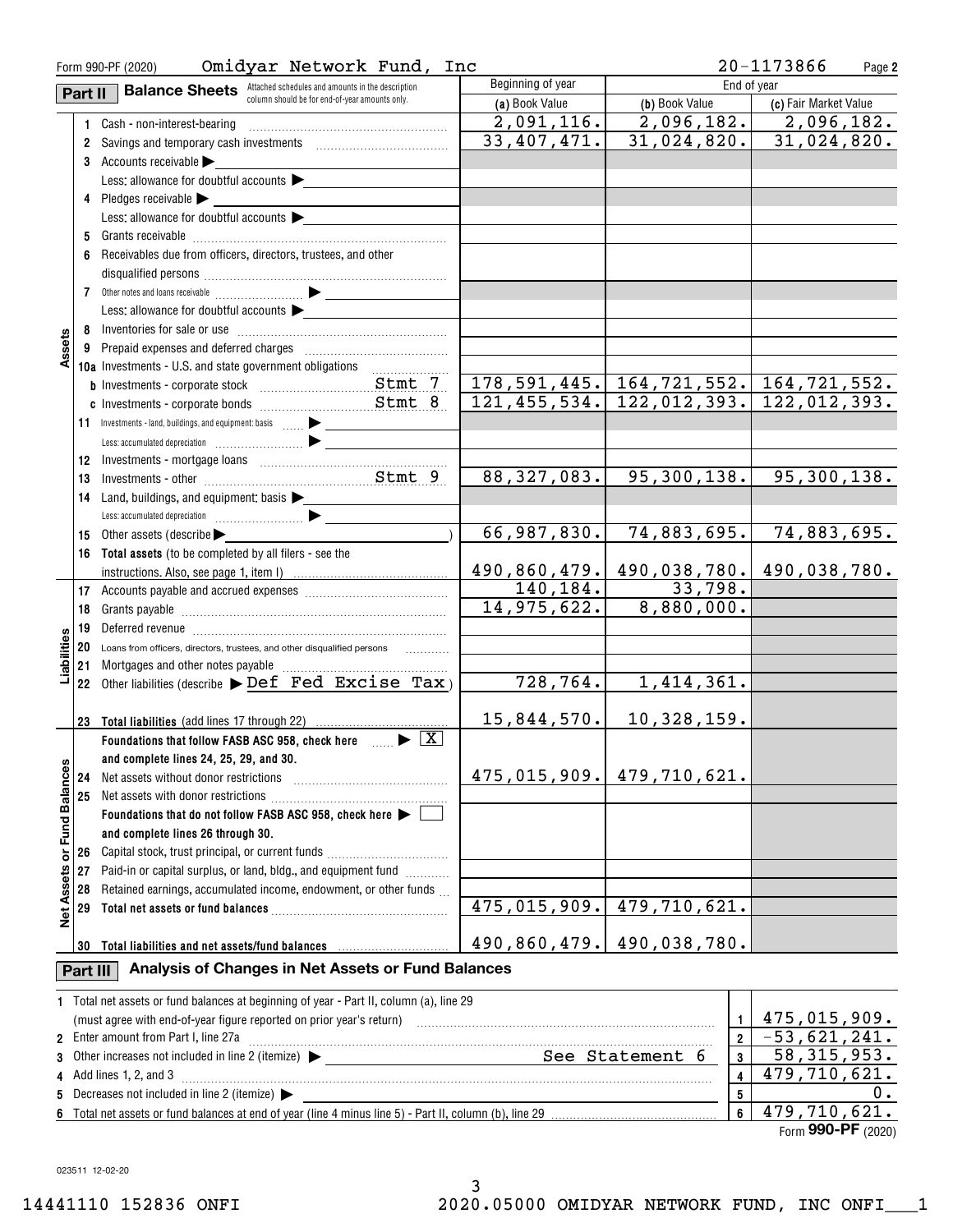| Form 990-PF (2020)                                                                                                                           | Omidyar Network Fund, Inc                                                                    |                                                   |          |                                                  | 20-1173866                                                                  | Page 3                           |  |
|----------------------------------------------------------------------------------------------------------------------------------------------|----------------------------------------------------------------------------------------------|---------------------------------------------------|----------|--------------------------------------------------|-----------------------------------------------------------------------------|----------------------------------|--|
| <b>Part IV</b>                                                                                                                               | <b>Capital Gains and Losses for Tax on Investment Income</b>                                 |                                                   |          |                                                  | See Attached Statement                                                      |                                  |  |
| (a) List and describe the kind(s) of property sold (for example, real estate,<br>2-story brick warehouse; or common stock, 200 shs. MLC Co.) |                                                                                              |                                                   |          | (b) How acquired<br>P - Purchase<br>D - Donation | (c) Date acquired<br>(mo., day, yr.)                                        | (d) Date sold<br>(mo., day, yr.) |  |
| 1a                                                                                                                                           |                                                                                              |                                                   |          |                                                  |                                                                             |                                  |  |
| b                                                                                                                                            |                                                                                              |                                                   |          |                                                  |                                                                             |                                  |  |
| c                                                                                                                                            |                                                                                              |                                                   |          |                                                  |                                                                             |                                  |  |
| d                                                                                                                                            |                                                                                              |                                                   |          |                                                  |                                                                             |                                  |  |
| e                                                                                                                                            |                                                                                              |                                                   |          |                                                  | (h) Gain or (loss)                                                          |                                  |  |
| (e) Gross sales price                                                                                                                        | (f) Depreciation allowed<br>(or allowable)                                                   | (g) Cost or other basis<br>plus expense of sale   |          |                                                  | $((e)$ plus $(f)$ minus $(g))$                                              |                                  |  |
| a                                                                                                                                            |                                                                                              |                                                   |          |                                                  |                                                                             |                                  |  |
| b                                                                                                                                            |                                                                                              |                                                   |          |                                                  |                                                                             |                                  |  |
| c                                                                                                                                            |                                                                                              |                                                   |          |                                                  |                                                                             |                                  |  |
| d                                                                                                                                            |                                                                                              |                                                   |          |                                                  |                                                                             |                                  |  |
| 98,396,066.<br>e                                                                                                                             |                                                                                              | 80,957,688.                                       |          |                                                  |                                                                             | 17,438,378.                      |  |
|                                                                                                                                              | Complete only for assets showing gain in column (h) and owned by the foundation on 12/31/69. |                                                   |          |                                                  | (I) Gains (Col. (h) gain minus<br>col. $(k)$ , but not less than $-0$ -) or |                                  |  |
| (i) FMV as of 12/31/69                                                                                                                       | (j) Adjusted basis<br>as of 12/31/69                                                         | $(k)$ Excess of col. (i)<br>over col. (j), if any |          |                                                  | Losses (from col. (h))                                                      |                                  |  |
|                                                                                                                                              |                                                                                              |                                                   |          |                                                  |                                                                             |                                  |  |
| a<br>b                                                                                                                                       |                                                                                              |                                                   |          |                                                  |                                                                             |                                  |  |
| C                                                                                                                                            |                                                                                              |                                                   |          |                                                  |                                                                             |                                  |  |
| d                                                                                                                                            |                                                                                              |                                                   |          |                                                  |                                                                             |                                  |  |
| e                                                                                                                                            |                                                                                              |                                                   |          |                                                  |                                                                             | 17,438,378.                      |  |
| 2 Capital gain net income or (net capital loss)                                                                                              | If gain, also enter in Part I, line 7<br>If (loss), enter -0- in Part I, line 7              |                                                   | 2        |                                                  |                                                                             | 17,438,378.                      |  |
|                                                                                                                                              |                                                                                              |                                                   |          |                                                  |                                                                             |                                  |  |
| 3 Net short-term capital gain or (loss) as defined in sections 1222(5) and (6):                                                              | If gain, also enter in Part I, line 8, column (c). See instructions. If (loss), enter -0- in |                                                   |          |                                                  |                                                                             |                                  |  |
| Part I, line 8                                                                                                                               |                                                                                              |                                                   |          |                                                  |                                                                             | 0.                               |  |
| <b>Part V</b>                                                                                                                                | Qualification Under Section 4940(e) for Reduced Tax on Net Investment Income                 |                                                   |          |                                                  |                                                                             |                                  |  |
| Reserved                                                                                                                                     | SECTION 4940(e) REPEALED ON DECEMBER 20, 2019 - DO NOT COMPLETE.                             |                                                   |          |                                                  |                                                                             |                                  |  |
| (a)                                                                                                                                          | (b)                                                                                          |                                                   | (c)      |                                                  |                                                                             | (d)<br>Reserved                  |  |
| Reserved                                                                                                                                     | Reserved                                                                                     |                                                   | Reserved |                                                  |                                                                             |                                  |  |
| Reserved                                                                                                                                     |                                                                                              |                                                   |          |                                                  |                                                                             |                                  |  |
| Reserved                                                                                                                                     |                                                                                              |                                                   |          |                                                  |                                                                             |                                  |  |
| Reserved                                                                                                                                     |                                                                                              |                                                   |          |                                                  |                                                                             |                                  |  |
| Reserved                                                                                                                                     |                                                                                              |                                                   |          |                                                  |                                                                             |                                  |  |
| Reserved                                                                                                                                     |                                                                                              |                                                   |          |                                                  |                                                                             |                                  |  |
|                                                                                                                                              |                                                                                              |                                                   |          |                                                  | 2                                                                           |                                  |  |
|                                                                                                                                              |                                                                                              |                                                   |          |                                                  |                                                                             |                                  |  |
|                                                                                                                                              |                                                                                              |                                                   |          |                                                  | 3                                                                           |                                  |  |
|                                                                                                                                              |                                                                                              |                                                   |          |                                                  | 4                                                                           |                                  |  |
|                                                                                                                                              |                                                                                              |                                                   |          |                                                  |                                                                             |                                  |  |
|                                                                                                                                              |                                                                                              |                                                   |          |                                                  | 5                                                                           |                                  |  |
|                                                                                                                                              |                                                                                              |                                                   |          |                                                  | 6                                                                           |                                  |  |
|                                                                                                                                              |                                                                                              |                                                   |          |                                                  |                                                                             |                                  |  |
|                                                                                                                                              |                                                                                              |                                                   |          | 7                                                |                                                                             |                                  |  |
| 8 Reserved                                                                                                                                   |                                                                                              |                                                   |          |                                                  | 8                                                                           |                                  |  |
|                                                                                                                                              |                                                                                              |                                                   |          |                                                  |                                                                             | Form 990-PF (2020)               |  |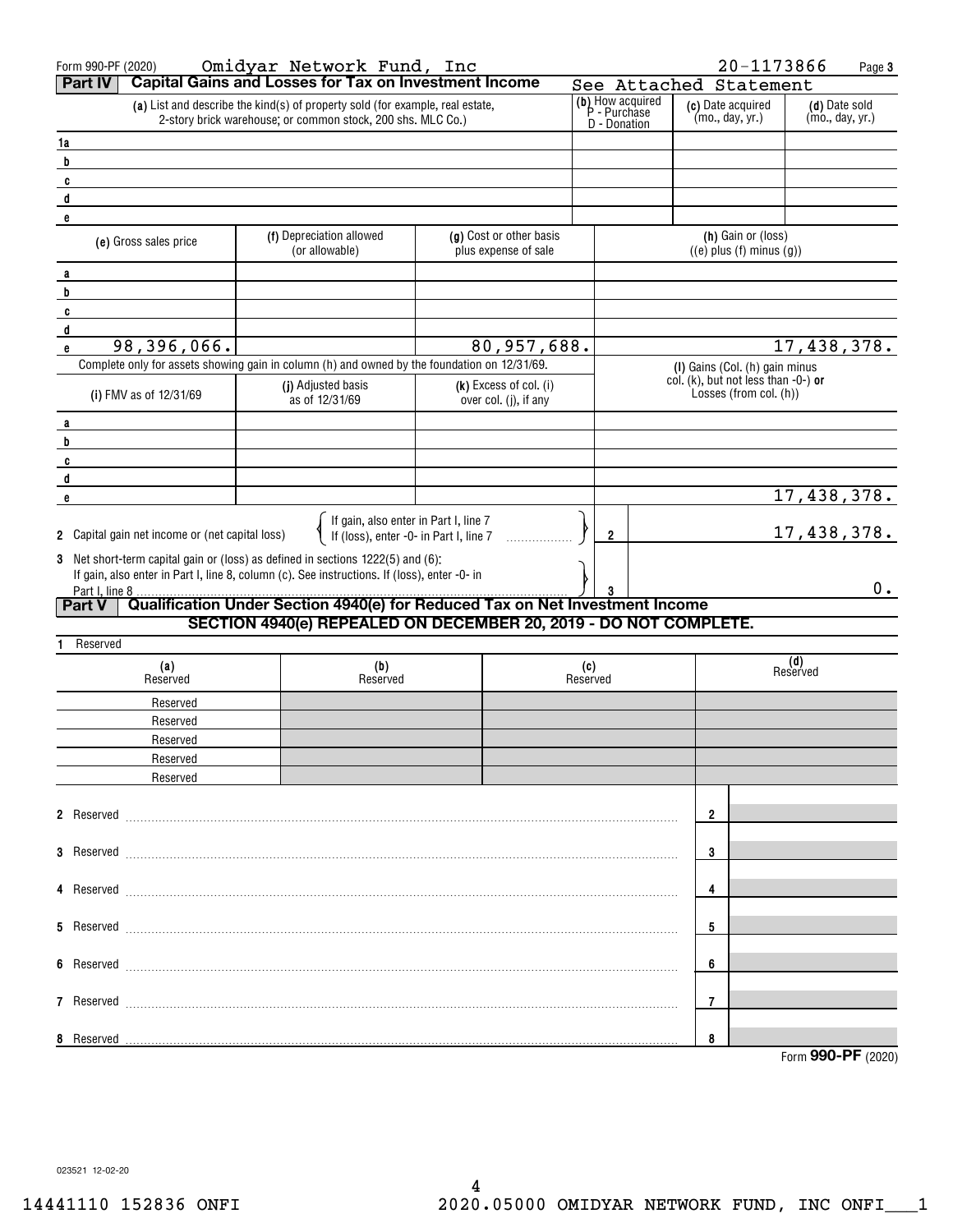| <b>Part VI</b> | Omidyar Network Fund, Inc<br>Form 990-PF (2020)<br>Excise Tax Based on Investment Income (Section 4940(a), 4940(b), or 4948 - see instructions)                                                                                |    |          |               |                         | 20-1173866 |                |                        | Page 4                       |
|----------------|--------------------------------------------------------------------------------------------------------------------------------------------------------------------------------------------------------------------------------|----|----------|---------------|-------------------------|------------|----------------|------------------------|------------------------------|
|                | 1a Exempt operating foundations described in section $4940(d)(2)$ , check here $\bullet$ and enter "N/A" on line 1.                                                                                                            |    |          |               |                         |            |                |                        |                              |
|                |                                                                                                                                                                                                                                |    |          |               |                         |            |                |                        |                              |
|                |                                                                                                                                                                                                                                |    |          |               | 1                       |            |                | 294,511.               |                              |
|                | c All other domestic foundations enter 1.39% of line 27b. Exempt foreign organizations, enter 4%                                                                                                                               |    |          |               |                         |            |                |                        |                              |
|                |                                                                                                                                                                                                                                |    |          |               |                         |            |                |                        |                              |
|                |                                                                                                                                                                                                                                |    |          |               | $\overline{\mathbf{2}}$ |            |                |                        |                              |
| 3              | Add lines 1 and 2                                                                                                                                                                                                              |    |          |               | 3                       |            |                | $29\overline{4,511}$ . |                              |
| 4              |                                                                                                                                                                                                                                |    |          |               | 4                       |            |                |                        | 0.                           |
| 5              | Tax based on investment income. Subtract line 4 from line 3. If zero or less, enter -0- manufactured contains and income sub-                                                                                                  |    |          |               | 5                       |            |                | 294,511.               |                              |
| 6              | Credits/Payments:                                                                                                                                                                                                              |    |          |               |                         |            |                |                        |                              |
|                | a 2020 estimated tax payments and 2019 overpayment credited to 2020 [11, 12, 12, 13, 13, 13, 13, 13, 13, 13, 1                                                                                                                 | 6a | 329,022. |               |                         |            |                |                        |                              |
|                |                                                                                                                                                                                                                                | 6b |          | 0.            |                         |            |                |                        |                              |
|                | c Tax paid with application for extension of time to file (Form 8868) [100] [100] [100] [100] [100] [100] [100] [100] [100] [100] [100] [100] [100] [100] [100] [100] [100] [100] [100] [100] [100] [100] [100] [100] [100] [1 | 6c |          | 90,000.       |                         |            |                |                        |                              |
|                |                                                                                                                                                                                                                                | 6d |          | $\mathbf 0$ . |                         |            |                |                        |                              |
|                | 7 Total credits and payments. Add lines 6a through 6d [11] [12] Total manufacture and payments and payments. Add lines 6a through 6d                                                                                           |    |          |               | $\overline{7}$          |            |                | 419,022.               |                              |
| 8              |                                                                                                                                                                                                                                |    |          |               | 8                       |            |                |                        | 255.                         |
| 9              |                                                                                                                                                                                                                                |    |          |               | 9                       |            |                |                        |                              |
| 10             | Overpayment. If line 7 is more than the total of lines 5 and 8, enter the amount overpaid manufactured and $\blacktriangleright$                                                                                               |    |          |               | 10                      |            |                | 124, 256.              |                              |
| 11             | $124, 256$ . Refunded<br>Enter the amount of line 10 to be: Credited to 2021 estimated tax $\blacktriangleright$                                                                                                               |    |          |               | 11                      |            |                |                        | 0.                           |
|                | <b>Part VII-A   Statements Regarding Activities</b>                                                                                                                                                                            |    |          |               |                         |            |                | Yes No                 |                              |
|                | 1a During the tax year, did the foundation attempt to influence any national, state, or local legislation or did it participate or intervene in                                                                                |    |          |               |                         |            |                |                        |                              |
|                |                                                                                                                                                                                                                                |    |          |               |                         |            | 1a             |                        | X<br>$\overline{\mathbf{x}}$ |
|                | b Did it spend more than \$100 during the year (either directly or indirectly) for political purposes? See the instructions for the definition                                                                                 |    |          |               |                         |            | 1 <sub>b</sub> |                        |                              |
|                | If the answer is "Yes" to 1a or 1b, attach a detailed description of the activities and copies of any materials published or                                                                                                   |    |          |               |                         |            |                |                        |                              |
|                | distributed by the foundation in connection with the activities.                                                                                                                                                               |    |          |               |                         |            |                |                        | x.                           |
|                |                                                                                                                                                                                                                                |    |          |               |                         |            | 1c             |                        |                              |
|                | d Enter the amount (if any) of tax on political expenditures (section 4955) imposed during the year:                                                                                                                           |    |          | 0.            |                         |            |                |                        |                              |
|                | e Enter the reimbursement (if any) paid by the foundation during the year for political expenditure tax imposed on foundation                                                                                                  |    |          |               |                         |            |                |                        |                              |
|                | managers. $\triangleright$ \$ $\perp$<br>$0 \cdot$                                                                                                                                                                             |    |          |               |                         |            |                |                        |                              |
|                | 2 Has the foundation engaged in any activities that have not previously been reported to the IRS?                                                                                                                              |    |          |               |                         |            | 2              |                        | х                            |
|                | If "Yes," attach a detailed description of the activities.                                                                                                                                                                     |    |          |               |                         |            |                |                        |                              |
|                | 3 Has the foundation made any changes, not previously reported to the IRS, in its governing instrument, articles of incorporation, or                                                                                          |    |          |               |                         |            |                |                        |                              |
|                | bylaws, or other similar instruments? If "Yes," attach a conformed copy of the changes                                                                                                                                         |    |          |               |                         |            | 3              |                        | x                            |
|                | 4a Did the foundation have unrelated business gross income of \$1,000 or more during the year?                                                                                                                                 |    |          |               |                         |            | 4a             | X                      |                              |
|                | <b>b</b> If "Yes," has it filed a tax return on <b>Form 990-T</b> for this year?                                                                                                                                               |    |          |               |                         |            | 4b             | x                      |                              |
| 5              |                                                                                                                                                                                                                                |    |          |               |                         |            | 5              |                        | х                            |
|                | If "Yes," attach the statement required by General Instruction T.                                                                                                                                                              |    |          |               |                         |            |                |                        |                              |
|                | Are the requirements of section 508(e) (relating to sections 4941 through 4945) satisfied either:                                                                                                                              |    |          |               |                         |            |                |                        |                              |
|                | • By language in the governing instrument, or                                                                                                                                                                                  |    |          |               |                         |            |                |                        |                              |
|                | · By state legislation that effectively amends the governing instrument so that no mandatory directions that conflict with the state law                                                                                       |    |          |               |                         |            |                |                        |                              |
|                | remain in the governing instrument? Management and the contract of the contract of the contract of the contract of the contract of the contract of the contract of the contract of the contract of the contract of the contrac |    |          |               |                         |            | 6              | х                      |                              |
| 7              |                                                                                                                                                                                                                                |    |          |               |                         |            | $\overline{7}$ | $\mathbf X$            |                              |
|                |                                                                                                                                                                                                                                |    |          |               |                         |            |                |                        |                              |
|                | 8a Enter the states to which the foundation reports or with which it is registered. See instructions.                                                                                                                          |    |          |               |                         |            |                |                        |                              |
|                | CA, DE                                                                                                                                                                                                                         |    |          |               |                         |            |                |                        |                              |
|                | <b>b</b> If the answer is "Yes" to line 7, has the foundation furnished a copy of Form 990-PF to the Attorney General (or designate)                                                                                           |    |          |               |                         |            |                |                        |                              |
|                |                                                                                                                                                                                                                                |    |          |               |                         |            | 8b             | х                      |                              |
| 9              | Is the foundation claiming status as a private operating foundation within the meaning of section $4942(j)(3)$ or $4942(j)(5)$ for calendar                                                                                    |    |          |               |                         |            |                |                        |                              |
|                |                                                                                                                                                                                                                                |    |          |               |                         |            | 9              |                        | x                            |
| 10             |                                                                                                                                                                                                                                |    |          |               |                         |            | 10<br>$\sim$   |                        | X                            |

Form **990-PF** (2020)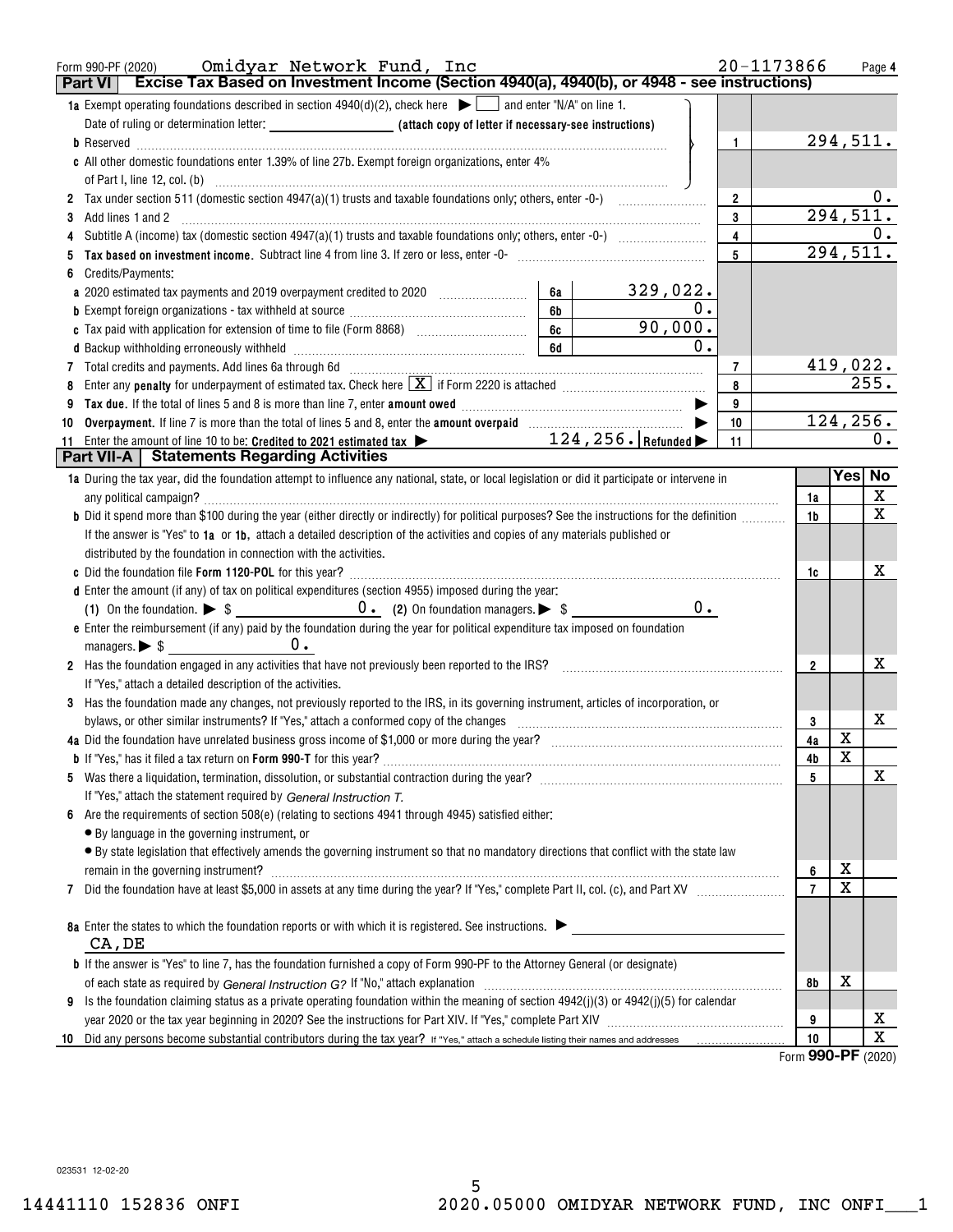Form 990-PF (2020)  $\tt{Omidyar}$   $\tt{Network}$   $\tt{Fund}$  ,  $\tt{Inc}$  20-1173866 Page Omidyar Network Fund, Inc 20-1173866

|                  | Part VII-A   Statements Regarding Activities (continued)                                                                                                                                                                                                                                                                                                    |                                                 |                      |                  |    |
|------------------|-------------------------------------------------------------------------------------------------------------------------------------------------------------------------------------------------------------------------------------------------------------------------------------------------------------------------------------------------------------|-------------------------------------------------|----------------------|------------------|----|
|                  |                                                                                                                                                                                                                                                                                                                                                             |                                                 |                      | Yes              | No |
|                  | 11 At any time during the year, did the foundation, directly or indirectly, own a controlled entity within the meaning of                                                                                                                                                                                                                                   |                                                 |                      |                  |    |
|                  |                                                                                                                                                                                                                                                                                                                                                             |                                                 | 11                   | х                |    |
|                  | 12 Did the foundation make a distribution to a donor advised fund over which the foundation or a disqualified person had advisory privileges?                                                                                                                                                                                                               |                                                 |                      |                  |    |
|                  | If "Yes," attach statement. See instructions                                                                                                                                                                                                                                                                                                                |                                                 | 12                   |                  | x  |
|                  |                                                                                                                                                                                                                                                                                                                                                             |                                                 | 13                   | $\mathbf X$      |    |
|                  | Website address > www.omidyar.com                                                                                                                                                                                                                                                                                                                           |                                                 |                      |                  |    |
|                  | Telephone no. $\triangleright$ 650-482-2500<br>14 The books are in care of $\blacktriangleright$ $\text{Lily}$ Steinbach                                                                                                                                                                                                                                    |                                                 |                      |                  |    |
|                  | Located at > 1991 Broadway Street, #200, Redwood City, CA 7P+4 >94063                                                                                                                                                                                                                                                                                       |                                                 |                      |                  |    |
|                  |                                                                                                                                                                                                                                                                                                                                                             |                                                 |                      |                  |    |
|                  |                                                                                                                                                                                                                                                                                                                                                             |                                                 |                      | N/A              |    |
|                  |                                                                                                                                                                                                                                                                                                                                                             |                                                 |                      | Yes              | No |
|                  | 16 At any time during calendar year 2020, did the foundation have an interest in or a signature or other authority over a bank,                                                                                                                                                                                                                             |                                                 |                      | X                |    |
|                  | securities, or other financial account in a foreign country?                                                                                                                                                                                                                                                                                                |                                                 | 16                   |                  |    |
|                  | See the instructions for exceptions and filing requirements for FinCEN Form 114. If "Yes," enter the name of the                                                                                                                                                                                                                                            |                                                 |                      |                  |    |
| foreign country  | India<br>Part VII-B   Statements Regarding Activities for Which Form 4720 May Be Required                                                                                                                                                                                                                                                                   |                                                 |                      |                  |    |
|                  |                                                                                                                                                                                                                                                                                                                                                             |                                                 |                      |                  |    |
|                  | File Form 4720 if any item is checked in the "Yes" column, unless an exception applies.                                                                                                                                                                                                                                                                     |                                                 |                      | Yes <sub>1</sub> | No |
|                  | 1a During the year, did the foundation (either directly or indirectly):                                                                                                                                                                                                                                                                                     |                                                 |                      |                  |    |
|                  | (1) Engage in the sale or exchange, or leasing of property with a disqualified person?                                                                                                                                                                                                                                                                      |                                                 |                      |                  |    |
|                  | (2) Borrow money from, lend money to, or otherwise extend credit to (or accept it from)                                                                                                                                                                                                                                                                     |                                                 |                      |                  |    |
|                  | a disqualified person? $\ldots$ No                                                                                                                                                                                                                                                                                                                          |                                                 |                      |                  |    |
|                  | (3) Furnish goods, services, or facilities to (or accept them from) a disqualified person? $\ldots$ $\ldots$ $\ldots$ $\ldots$ $\ldots$ $\ldots$ $\ldots$ $\ldots$ $\ldots$ $\ldots$ $\ldots$ $\ldots$ $\ldots$ $\ldots$                                                                                                                                    | <b>No</b>                                       |                      |                  |    |
|                  | (4) Pay compensation to, or pay or reimburse the expenses of, a disqualified person?                                                                                                                                                                                                                                                                        |                                                 |                      |                  |    |
|                  | (5) Transfer any income or assets to a disqualified person (or make any of either available                                                                                                                                                                                                                                                                 |                                                 |                      |                  |    |
|                  |                                                                                                                                                                                                                                                                                                                                                             | $\boxed{\phantom{1}}$ Yes $\boxed{\text{X}}$ No |                      |                  |    |
|                  | (6) Agree to pay money or property to a government official? (Exception. Check "No"                                                                                                                                                                                                                                                                         |                                                 |                      |                  |    |
|                  | if the foundation agreed to make a grant to or to employ the official for a period after                                                                                                                                                                                                                                                                    |                                                 |                      |                  |    |
|                  |                                                                                                                                                                                                                                                                                                                                                             |                                                 |                      |                  |    |
|                  | <b>b</b> If any answer is "Yes" to $1a(1)-(6)$ , did any of the acts fail to qualify under the exceptions described in Regulations                                                                                                                                                                                                                          |                                                 |                      |                  |    |
|                  | section 53.4941(d)-3 or in a current notice regarding disaster assistance? See instructions [11,111] section 53.4941(d)-3 or in a current notice regarding disaster assistance? See instructions                                                                                                                                                            |                                                 | 1b                   |                  | x  |
|                  | Organizations relying on a current notice regarding disaster assistance, check here manufactured accordinations relying on a current notice regarding disaster assistance, check here manufactured and $\blacktriangleright$                                                                                                                                |                                                 |                      |                  |    |
|                  | c Did the foundation engage in a prior year in any of the acts described in 1a, other than excepted acts, that were not corrected                                                                                                                                                                                                                           |                                                 |                      |                  |    |
|                  |                                                                                                                                                                                                                                                                                                                                                             |                                                 | 1c                   |                  | x  |
|                  | 2 Taxes on failure to distribute income (section 4942) (does not apply for years the foundation was a private operating foundation                                                                                                                                                                                                                          |                                                 |                      |                  |    |
|                  | defined in section $4942(j)(3)$ or $4942(j)(5)$ ):                                                                                                                                                                                                                                                                                                          |                                                 |                      |                  |    |
|                  | a At the end of tax year 2020, did the foundation have any undistributed income (Part XIII, lines                                                                                                                                                                                                                                                           |                                                 |                      |                  |    |
|                  |                                                                                                                                                                                                                                                                                                                                                             |                                                 |                      |                  |    |
|                  | If "Yes," list the years $\blacktriangleright$<br>$\frac{1}{2}$ , $\frac{1}{2}$ , $\frac{1}{2}$ , $\frac{1}{2}$ , $\frac{1}{2}$ , $\frac{1}{2}$ , $\frac{1}{2}$ , $\frac{1}{2}$ , $\frac{1}{2}$ , $\frac{1}{2}$ , $\frac{1}{2}$ , $\frac{1}{2}$ , $\frac{1}{2}$ , $\frac{1}{2}$ , $\frac{1}{2}$ , $\frac{1}{2}$ , $\frac{1}{2}$ , $\frac{1}{2}$ , $\frac{1$ |                                                 |                      |                  |    |
|                  | <b>b</b> Are there any years listed in 2a for which the foundation is <b>not</b> applying the provisions of section $4942(a)(2)$ (relating to incorrect                                                                                                                                                                                                     |                                                 |                      |                  |    |
|                  | valuation of assets) to the year's undistributed income? (If applying section 4942(a)(2) to all years listed, answer "No" and attach                                                                                                                                                                                                                        |                                                 |                      |                  |    |
|                  |                                                                                                                                                                                                                                                                                                                                                             | N/A                                             | 2b                   |                  |    |
|                  | c If the provisions of section $4942(a)(2)$ are being applied to any of the years listed in 2a, list the years here.                                                                                                                                                                                                                                        |                                                 |                      |                  |    |
|                  |                                                                                                                                                                                                                                                                                                                                                             |                                                 |                      |                  |    |
|                  | 3a Did the foundation hold more than a 2% direct or indirect interest in any business enterprise at any time                                                                                                                                                                                                                                                |                                                 |                      |                  |    |
| during the year? | $\boxed{\text{X}}$ Yes                                                                                                                                                                                                                                                                                                                                      | No                                              |                      |                  |    |
|                  | <b>b</b> If "Yes," did it have excess business holdings in 2020 as a result of (1) any purchase by the foundation or disqualified persons after                                                                                                                                                                                                             |                                                 |                      |                  |    |
|                  |                                                                                                                                                                                                                                                                                                                                                             |                                                 |                      |                  |    |
|                  | May 26, 1969; (2) the lapse of the 5-year period (or longer period approved by the Commissioner under section 4943(c)(7)) to dispose                                                                                                                                                                                                                        |                                                 |                      |                  |    |
|                  | of holdings acquired by gift or bequest; or (3) the lapse of the 10-, 15-, or 20-year first phase holding period? (Use Form 4720,                                                                                                                                                                                                                           |                                                 |                      |                  |    |
|                  |                                                                                                                                                                                                                                                                                                                                                             |                                                 | 3b                   |                  | х  |
|                  |                                                                                                                                                                                                                                                                                                                                                             |                                                 | 4a                   |                  | x  |
|                  | <b>b</b> Did the foundation make any investment in a prior year (but after December 31, 1969) that could jeopardize its charitable purpose that                                                                                                                                                                                                             |                                                 |                      |                  |    |
|                  |                                                                                                                                                                                                                                                                                                                                                             |                                                 | 4b<br>$\overline{2}$ |                  | х  |

Form **990-PF** (2020)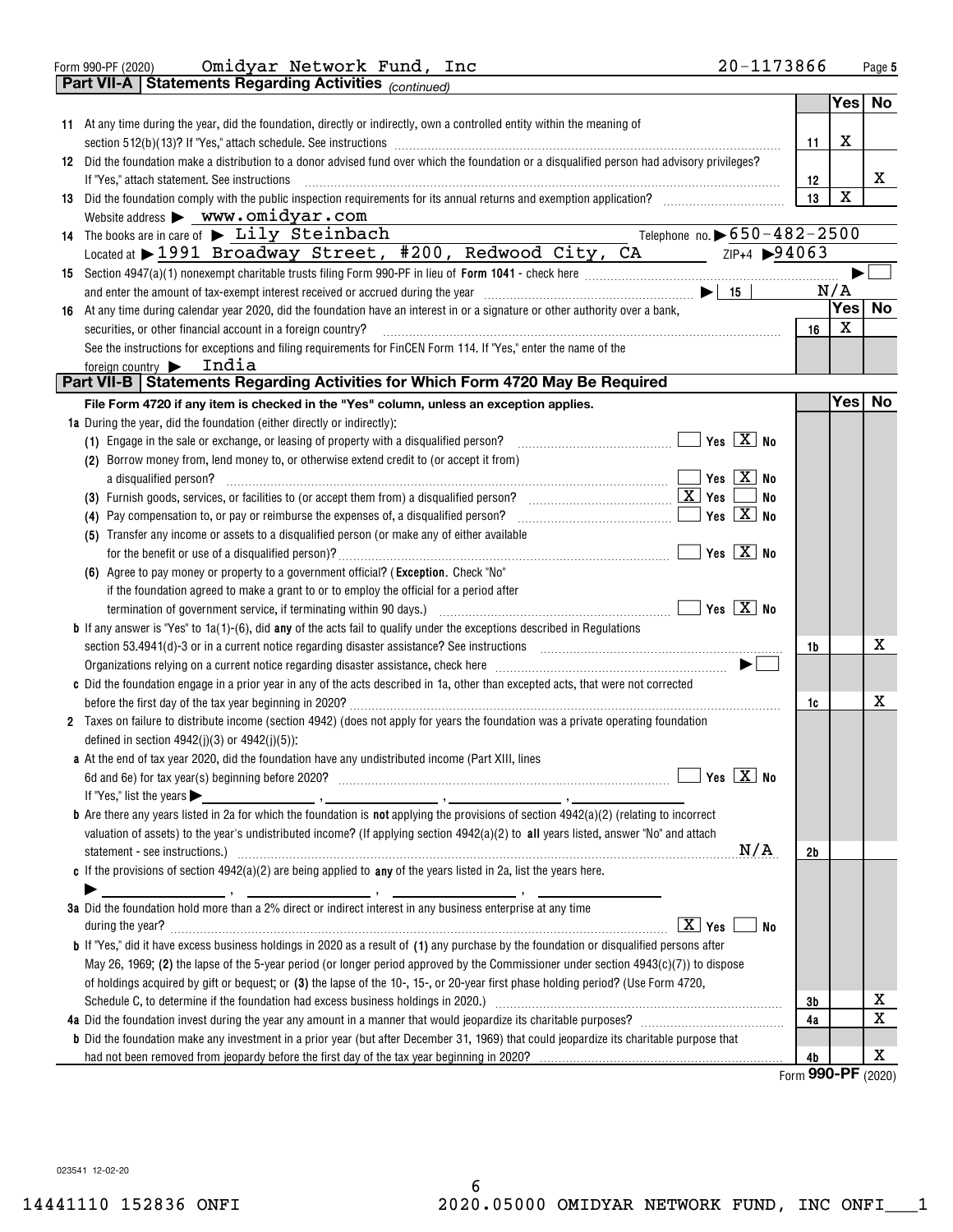| Omidyar Network Fund, Inc<br>Form 990-PF (2020)                                                                                                                       |                                                                 |                                                       | 20-1173866                                                                     |                | Page 6                    |
|-----------------------------------------------------------------------------------------------------------------------------------------------------------------------|-----------------------------------------------------------------|-------------------------------------------------------|--------------------------------------------------------------------------------|----------------|---------------------------|
| Part VII-B Statements Regarding Activities for Which Form 4720 May Be Required                                                                                        |                                                                 | (continued)                                           |                                                                                |                |                           |
| 5a During the year, did the foundation pay or incur any amount to:                                                                                                    |                                                                 |                                                       |                                                                                | Yes∣           | No                        |
|                                                                                                                                                                       |                                                                 |                                                       | Yes $\boxed{\text{X}}$ No                                                      |                |                           |
| (2) Influence the outcome of any specific public election (see section 4955); or to carry on, directly or indirectly,                                                 |                                                                 |                                                       |                                                                                |                |                           |
|                                                                                                                                                                       |                                                                 |                                                       | Yes $X$ No                                                                     |                |                           |
|                                                                                                                                                                       |                                                                 |                                                       | Yes $X$ No                                                                     |                |                           |
| (4) Provide a grant to an organization other than a charitable, etc., organization described in section                                                               |                                                                 |                                                       | No                                                                             |                |                           |
| (5) Provide for any purpose other than religious, charitable, scientific, literary, or educational purposes, or for                                                   |                                                                 |                                                       | Yes $\boxed{X}$ No                                                             |                |                           |
| <b>b</b> If any answer is "Yes" to 5a(1)-(5), did any of the transactions fail to qualify under the exceptions described in Regulations                               |                                                                 |                                                       |                                                                                |                |                           |
| section 53.4945 or in a current notice regarding disaster assistance? See instructions                                                                                |                                                                 |                                                       |                                                                                | 5b             | x                         |
|                                                                                                                                                                       |                                                                 |                                                       |                                                                                |                |                           |
| c If the answer is "Yes" to question 5a(4), does the foundation claim exemption from the tax because it maintained                                                    |                                                                 |                                                       |                                                                                |                |                           |
|                                                                                                                                                                       |                                                                 |                                                       | No                                                                             |                |                           |
| If "Yes," attach the statement required by Regulations section 53.4945-5(d).                                                                                          |                                                                 |                                                       |                                                                                |                |                           |
| 6a Did the foundation, during the year, receive any funds, directly or indirectly, to pay premiums on                                                                 |                                                                 |                                                       |                                                                                |                |                           |
| a personal benefit contract? $\ldots$ No                                                                                                                              |                                                                 |                                                       |                                                                                |                | x                         |
| <b>b</b> Did the foundation, during the year, pay premiums, directly or indirectly, on a personal benefit contract?                                                   |                                                                 |                                                       |                                                                                | 6b             |                           |
| If "Yes" to 6b, file Form 8870.<br>7a At any time during the tax year, was the foundation a party to a prohibited tax shelter transaction? $\ldots$ $\ldots$ $\ldots$ |                                                                 |                                                       |                                                                                |                |                           |
|                                                                                                                                                                       |                                                                 |                                                       |                                                                                | 7b             |                           |
| 8 Is the foundation subject to the section 4960 tax on payment(s) of more than \$1,000,000 in remuneration or                                                         |                                                                 |                                                       |                                                                                |                |                           |
| excess parachute payment(s) during the year?                                                                                                                          |                                                                 |                                                       | $\blacksquare$ Yes $\boxed{\text{X}}$ No                                       |                |                           |
| Information About Officers, Directors, Trustees, Foundation Managers, Highly<br><b>Part VIII</b><br><b>Paid Employees, and Contractors</b>                            |                                                                 |                                                       |                                                                                |                |                           |
| 1 List all officers, directors, trustees, and foundation managers and their compensation.                                                                             |                                                                 |                                                       |                                                                                |                |                           |
| (a) Name and address                                                                                                                                                  | (b) Title, and average<br>hours per week devoted<br>to position | (c) Compensation<br>(If not paid,<br>enter $-0$ - $)$ | (d) Contributions to<br>employee benefit plans<br>and deferred<br>compensation | account, other | (e) Expense<br>allowances |
|                                                                                                                                                                       |                                                                 |                                                       |                                                                                |                |                           |
|                                                                                                                                                                       |                                                                 |                                                       |                                                                                |                |                           |
| See Statement 11                                                                                                                                                      |                                                                 | 0.                                                    | 0.                                                                             |                | 0.                        |
|                                                                                                                                                                       |                                                                 |                                                       |                                                                                |                |                           |
|                                                                                                                                                                       |                                                                 |                                                       |                                                                                |                |                           |
|                                                                                                                                                                       |                                                                 |                                                       |                                                                                |                |                           |
|                                                                                                                                                                       |                                                                 |                                                       |                                                                                |                |                           |
|                                                                                                                                                                       |                                                                 |                                                       |                                                                                |                |                           |
|                                                                                                                                                                       |                                                                 |                                                       |                                                                                |                |                           |
|                                                                                                                                                                       |                                                                 |                                                       |                                                                                |                |                           |
|                                                                                                                                                                       |                                                                 |                                                       |                                                                                |                |                           |
| $\mathbf{2}$<br>Compensation of five highest-paid employees (other than those included on line 1). If none, enter "NONE."                                             |                                                                 |                                                       |                                                                                |                |                           |
| (a) Name and address of each employee paid more than \$50,000                                                                                                         | (b) Title, and average<br>hours per week                        | (c) Compensation                                      | (d) Contributions to<br>employee benefit plans<br>and deferred                 | account, other | <b>(e)</b> Expense        |
| <b>NONE</b>                                                                                                                                                           | devoted to position                                             |                                                       | compensation                                                                   |                | allowances                |
|                                                                                                                                                                       |                                                                 |                                                       |                                                                                |                |                           |

| Total number of other employees paid over \$50,000 |  |  |
|----------------------------------------------------|--|--|
|                                                    |  |  |
|                                                    |  |  |
|                                                    |  |  |
|                                                    |  |  |
|                                                    |  |  |

Form **990-PF** (2020)

 $\overline{0}$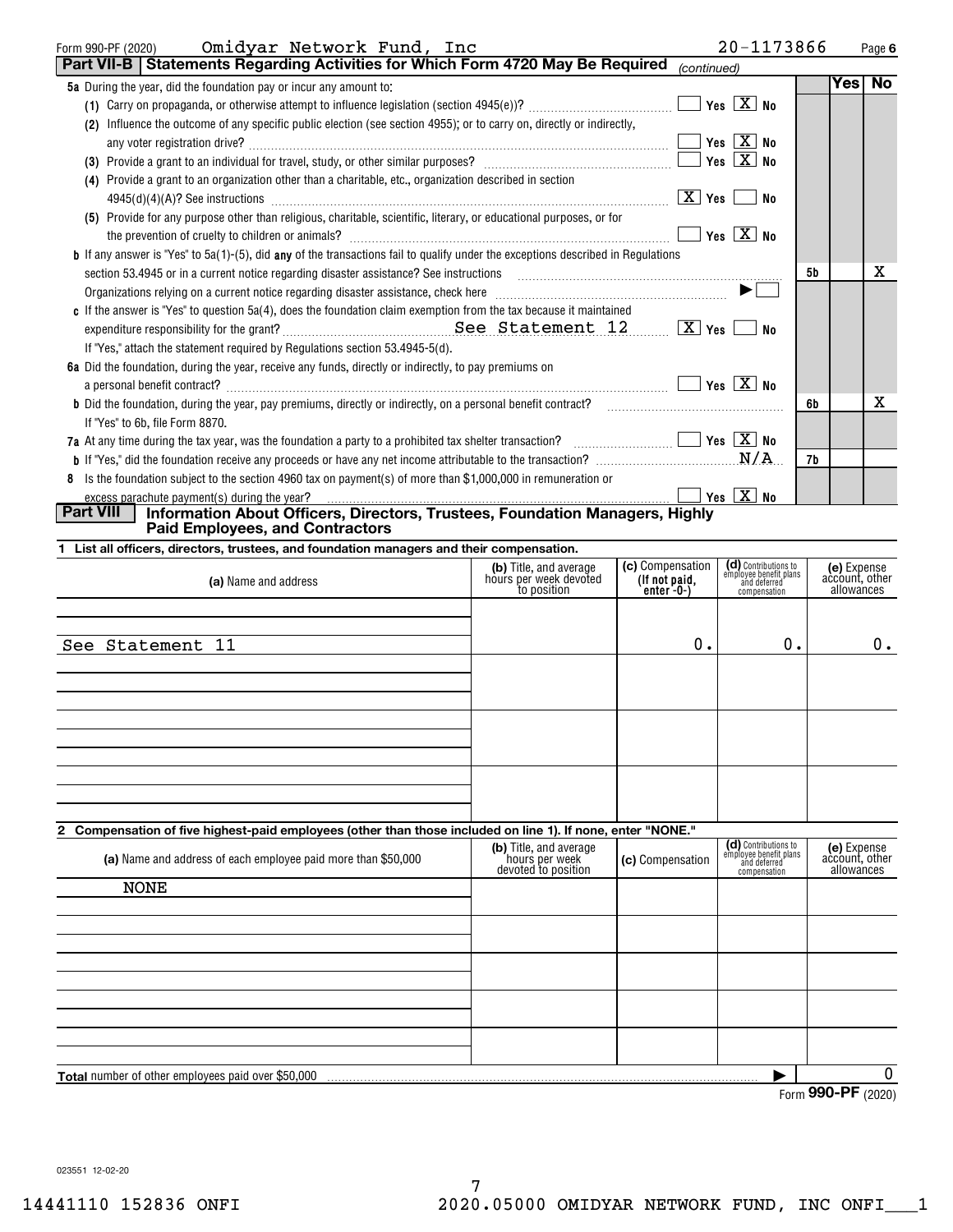| Omidyar Network Fund, Inc<br>Form 990-PF (2020)                                                                                                                                                                                                           | 20-1173866          | Page 7             |
|-----------------------------------------------------------------------------------------------------------------------------------------------------------------------------------------------------------------------------------------------------------|---------------------|--------------------|
| <b>Part VIII</b><br>Information About Officers, Directors, Trustees, Foundation Managers, Highly<br>Paid Employees, and Contractors (continued)                                                                                                           |                     |                    |
| 3 Five highest-paid independent contractors for professional services. If none, enter "NONE."                                                                                                                                                             |                     |                    |
| (a) Name and address of each person paid more than \$50,000                                                                                                                                                                                               | (b) Type of service | (c) Compensation   |
| SSI Investment Management - 9440 Santa Monica                                                                                                                                                                                                             |                     |                    |
| Blvd, 8th Floor, Beverly Hills, CA 90210                                                                                                                                                                                                                  | Investment Mgmt     | 138, 255.          |
| Morgan Stanley - 555 California Street, 14th                                                                                                                                                                                                              |                     |                    |
| Floor, San Francisco, CA 94104                                                                                                                                                                                                                            | Investment Mgmt     | 108,896.           |
|                                                                                                                                                                                                                                                           |                     |                    |
|                                                                                                                                                                                                                                                           |                     |                    |
|                                                                                                                                                                                                                                                           |                     |                    |
|                                                                                                                                                                                                                                                           |                     |                    |
|                                                                                                                                                                                                                                                           |                     |                    |
|                                                                                                                                                                                                                                                           |                     |                    |
|                                                                                                                                                                                                                                                           |                     | $\mathbf 0$<br>▶   |
| <b>Part IX-A   Summary of Direct Charitable Activities</b>                                                                                                                                                                                                |                     |                    |
|                                                                                                                                                                                                                                                           |                     |                    |
| List the foundation's four largest direct charitable activities during the tax year. Include relevant statistical information such as the<br>number of organizations and other beneficiaries served, conferences convened, research papers produced, etc. |                     | Expenses           |
|                                                                                                                                                                                                                                                           |                     |                    |
| N/A<br>$1 \qquad \qquad$                                                                                                                                                                                                                                  |                     |                    |
|                                                                                                                                                                                                                                                           |                     |                    |
|                                                                                                                                                                                                                                                           |                     |                    |
| <u> 1989 - John Stein, Amerikaansk politiker (</u>                                                                                                                                                                                                        |                     |                    |
|                                                                                                                                                                                                                                                           |                     |                    |
|                                                                                                                                                                                                                                                           |                     |                    |
| <u> 1980 - Jan Stein Stein Stein Stein Stein Stein Stein Stein Stein Stein Stein Stein Stein Stein Stein Stein S</u>                                                                                                                                      |                     |                    |
|                                                                                                                                                                                                                                                           |                     |                    |
|                                                                                                                                                                                                                                                           |                     |                    |
| <u> 1989 - John Stein, Amerikaansk politiker (</u>                                                                                                                                                                                                        |                     |                    |
|                                                                                                                                                                                                                                                           |                     |                    |
|                                                                                                                                                                                                                                                           |                     |                    |
| Part IX-B   Summary of Program-Related Investments                                                                                                                                                                                                        |                     |                    |
| Describe the two largest program-related investments made by the foundation during the tax year on lines 1 and 2.                                                                                                                                         |                     | Amount             |
| 1 SEWA Grih Rin Limited - To support affordable housing                                                                                                                                                                                                   |                     |                    |
| finance for low-income borrowers for home improvement,                                                                                                                                                                                                    |                     |                    |
| purchase or construction in India.                                                                                                                                                                                                                        |                     | 552,800.           |
| 2Math Talk - To support education technology promoting early                                                                                                                                                                                              |                     |                    |
| math development                                                                                                                                                                                                                                          |                     |                    |
|                                                                                                                                                                                                                                                           |                     | 400,000.           |
| All other program-related investments. See instructions.                                                                                                                                                                                                  |                     |                    |
| 3Meridia convertible bridge loan - \$200,000                                                                                                                                                                                                              |                     |                    |
| Song equity fund $-$ \$55,412                                                                                                                                                                                                                             |                     |                    |
|                                                                                                                                                                                                                                                           |                     |                    |
|                                                                                                                                                                                                                                                           |                     |                    |
|                                                                                                                                                                                                                                                           |                     |                    |
|                                                                                                                                                                                                                                                           |                     | 255,412.           |
| Total. Add lines 1 through 3                                                                                                                                                                                                                              |                     | 1,208,212.         |
|                                                                                                                                                                                                                                                           |                     | Form 990-PF (2020) |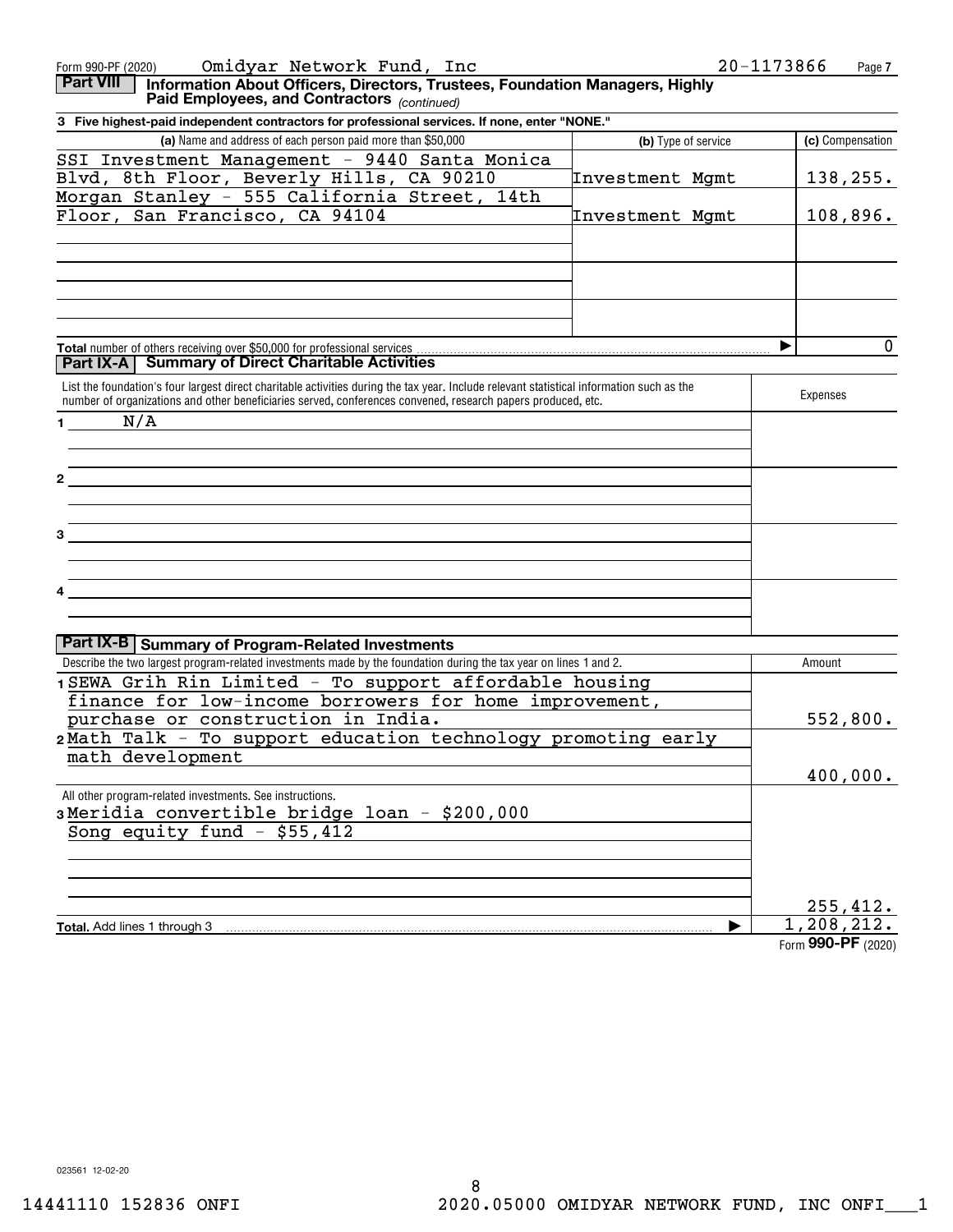|                | Minimum Investment Return (All domestic foundations must complete this part. Foreign foundations, see instructions.)<br>Part X                                                                                                                                                                                                                                                                                                                                                           |                |          |                         |                                  |
|----------------|------------------------------------------------------------------------------------------------------------------------------------------------------------------------------------------------------------------------------------------------------------------------------------------------------------------------------------------------------------------------------------------------------------------------------------------------------------------------------------------|----------------|----------|-------------------------|----------------------------------|
| 1              | Fair market value of assets not used (or held for use) directly in carrying out charitable, etc., purposes:                                                                                                                                                                                                                                                                                                                                                                              |                |          |                         |                                  |
|                |                                                                                                                                                                                                                                                                                                                                                                                                                                                                                          |                |          | 1a                      | 372, 135, 259.                   |
|                | <b>b</b> Average of monthly cash balances<br>$\begin{minipage}{0.5\textwidth} \begin{tabular}{ l l l } \hline \multicolumn{1}{ l l l } \hline \multicolumn{1}{ l l } \multicolumn{1}{ l } \multicolumn{1}{ l } \multicolumn{1}{ l } \multicolumn{1}{ l } \multicolumn{1}{ l } \multicolumn{1}{ l } \multicolumn{1}{ l } \multicolumn{1}{ l } \multicolumn{1}{ l } \multicolumn{1}{ l } \multicolumn{1}{ l } \multicolumn{1}{ l } \multicolumn{1}{ l } \multicolumn{1}{ l } \multicolumn$ |                |          | 1 <sub>b</sub>          | 32,037,975.                      |
|                | c Fair market value of all other assets encounterance and an according to the asset of the assets and according to the assets and according to the fair market value of all other assets                                                                                                                                                                                                                                                                                                 |                |          | 1c                      | 2,686,117.                       |
|                | d Total (add lines 1a, b, and c) <b>manufacture and contact and contact and contact and contact and contact and contact and contact and contact and contact and contact and contact and contact and contact and contact and cont</b>                                                                                                                                                                                                                                                     |                |          | 1 <sub>d</sub>          | 406,859,351.                     |
|                | e Reduction claimed for blockage or other factors reported on lines 1a and                                                                                                                                                                                                                                                                                                                                                                                                               |                |          |                         |                                  |
|                |                                                                                                                                                                                                                                                                                                                                                                                                                                                                                          |                | 0.       |                         |                                  |
| $\overline{2}$ |                                                                                                                                                                                                                                                                                                                                                                                                                                                                                          |                |          | $2^{\circ}$             | $0$ .                            |
| 3              | Subtract line 2 from line 1d <b>Machinese and Contract Line 2</b> from line 1d <b>machinese and contract line 2</b> from line 1d                                                                                                                                                                                                                                                                                                                                                         |                |          | $\mathbf{3}$            | 406, 859, 351.                   |
| 4              |                                                                                                                                                                                                                                                                                                                                                                                                                                                                                          |                |          | $\overline{\mathbf{4}}$ | $\overline{6,102},890.$          |
| 5              |                                                                                                                                                                                                                                                                                                                                                                                                                                                                                          |                |          | 5                       | 400, 756, 461.                   |
| 6              | Minimum investment return. Enter 5% of line 5                                                                                                                                                                                                                                                                                                                                                                                                                                            |                |          | 6                       | 20,037,823.                      |
|                | <b>Part XI</b><br><b>Distributable Amount</b> (see instructions) (Section $4942(j)(3)$ and (j)(5) private operating foundations and certain                                                                                                                                                                                                                                                                                                                                              |                |          |                         |                                  |
|                | foreign organizations, check here $\blacktriangleright \Box$ and do not complete this part.)                                                                                                                                                                                                                                                                                                                                                                                             |                |          |                         |                                  |
| 1              |                                                                                                                                                                                                                                                                                                                                                                                                                                                                                          |                |          | $\mathbf{1}$            | 20,037,823.                      |
|                | 2a Tax on investment income for 2020 from Part VI, line 5 [100] [100] [20] Tax on investment income for 2020 from Part VI, line 5                                                                                                                                                                                                                                                                                                                                                        | 2a             | 294,511. |                         |                                  |
| b              |                                                                                                                                                                                                                                                                                                                                                                                                                                                                                          | 2 <sub>b</sub> |          |                         |                                  |
|                | c Add lines 2a and 2b [11] manufactured and 20 [11] manufactured and 2b [11] manufactured and 2b [11] manufactured and 2b [11] manufactured and 2b [11] manufactured and 2b [11] manufactured and 2b [11] manufactured and 2b                                                                                                                                                                                                                                                            |                |          | 2c                      | 294,511.                         |
| 3              |                                                                                                                                                                                                                                                                                                                                                                                                                                                                                          |                |          | $\mathbf{3}$            | 19,743,312.                      |
| 4              |                                                                                                                                                                                                                                                                                                                                                                                                                                                                                          |                |          | 4                       | 4,825,343.                       |
| 5              |                                                                                                                                                                                                                                                                                                                                                                                                                                                                                          |                |          | 5                       | 24,568,655.                      |
| 6              |                                                                                                                                                                                                                                                                                                                                                                                                                                                                                          |                |          | 6                       | 0.                               |
| 7              |                                                                                                                                                                                                                                                                                                                                                                                                                                                                                          |                |          | $\overline{7}$          | 24,568,655.                      |
|                | <b>Part XII Qualifying Distributions</b> (see instructions)                                                                                                                                                                                                                                                                                                                                                                                                                              |                |          |                         |                                  |
| 1              | Amounts paid (including administrative expenses) to accomplish charitable, etc., purposes:                                                                                                                                                                                                                                                                                                                                                                                               |                |          |                         |                                  |
|                |                                                                                                                                                                                                                                                                                                                                                                                                                                                                                          |                |          | 1a                      |                                  |
| a              |                                                                                                                                                                                                                                                                                                                                                                                                                                                                                          |                |          | 1b                      | $\frac{70,319,179.}{1,208,212.}$ |
| b<br>2         | $Program-related investments - total from Part IX-B$                                                                                                                                                                                                                                                                                                                                                                                                                                     |                |          | $2^{\circ}$             |                                  |
| 3              | Amounts set aside for specific charitable projects that satisfy the:                                                                                                                                                                                                                                                                                                                                                                                                                     |                |          |                         |                                  |
|                |                                                                                                                                                                                                                                                                                                                                                                                                                                                                                          |                |          | 3a                      |                                  |
|                |                                                                                                                                                                                                                                                                                                                                                                                                                                                                                          |                |          | 3b                      |                                  |
| b              |                                                                                                                                                                                                                                                                                                                                                                                                                                                                                          |                |          | $\overline{4}$          | 71, 527, 391.                    |
| 4<br>5         | Foundations that qualify under section 4940(e) for the reduced rate of tax on net investment                                                                                                                                                                                                                                                                                                                                                                                             |                |          |                         |                                  |
|                |                                                                                                                                                                                                                                                                                                                                                                                                                                                                                          |                |          | 5                       | О.                               |
| 6              |                                                                                                                                                                                                                                                                                                                                                                                                                                                                                          |                |          | $6\phantom{a}$          | 71, 527, 391.                    |
|                | Note: The amount on line 6 will be used in Part V, column (b), in subsequent years when calculating whether the foundation qualifies for the section                                                                                                                                                                                                                                                                                                                                     |                |          |                         |                                  |
|                | 4940(e) reduction of tax in those years.                                                                                                                                                                                                                                                                                                                                                                                                                                                 |                |          |                         |                                  |
|                |                                                                                                                                                                                                                                                                                                                                                                                                                                                                                          |                |          |                         |                                  |

Form **990-PF** (2020)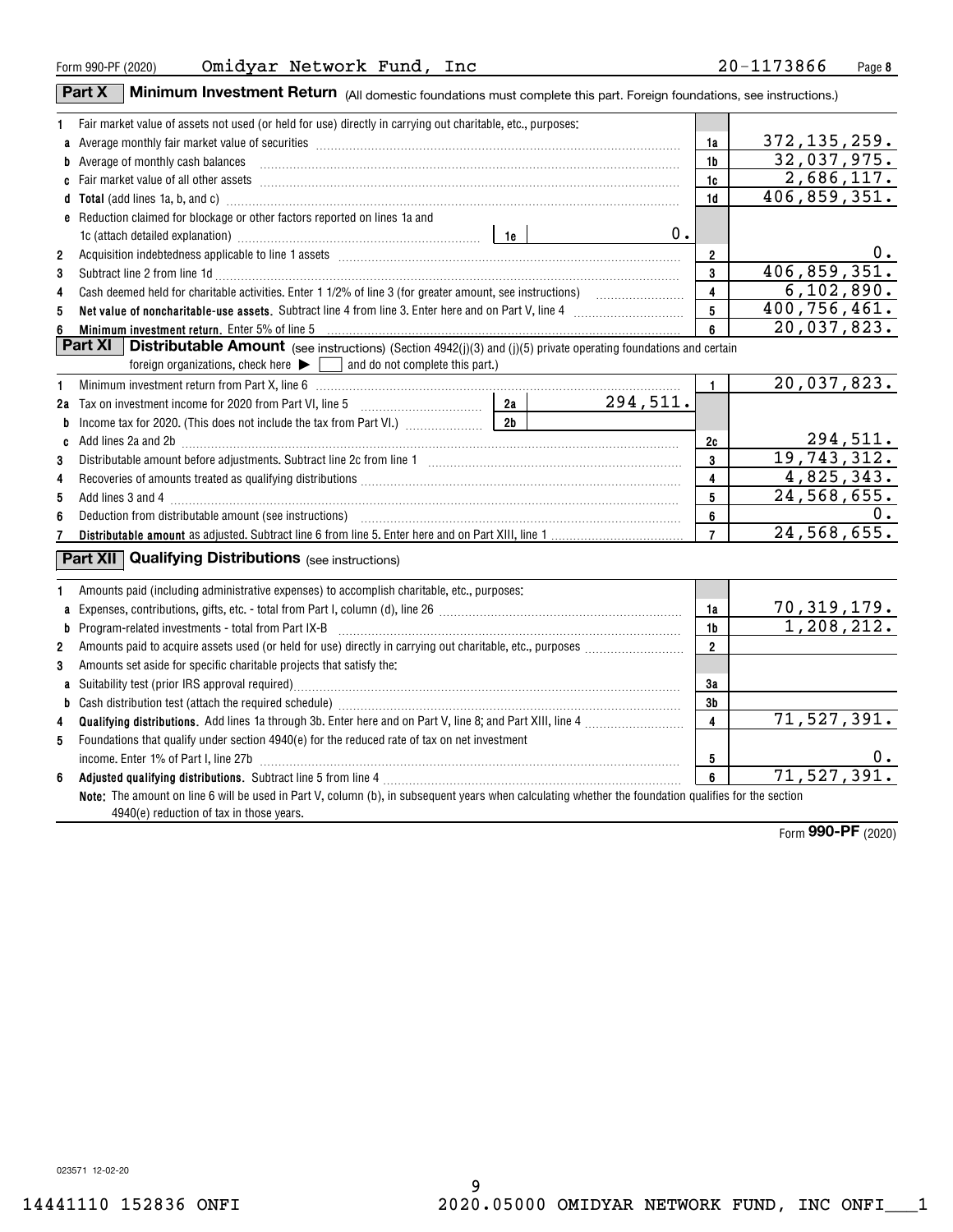**Part XIII** Undistributed Income (see instructions)

|                                                                                                                  | (a)<br>Corpus  | (b)<br>Years prior to 2019 | (c)<br>2019 | (d)<br>2020        |
|------------------------------------------------------------------------------------------------------------------|----------------|----------------------------|-------------|--------------------|
| 1 Distributable amount for 2020 from Part XI,                                                                    |                |                            |             |                    |
|                                                                                                                  |                |                            |             | 24,568,655.        |
| 2 Undistributed income, if any, as of the end of 2020:                                                           |                |                            |             |                    |
| a Enter amount for 2019 only                                                                                     |                |                            | 0.          |                    |
| <b>b</b> Total for prior years:                                                                                  |                | $0$ .                      |             |                    |
| 3 Excess distributions carryover, if any, to 2020:                                                               |                |                            |             |                    |
| a From 2015                                                                                                      |                |                            |             |                    |
| $\frac{43,858,638}{45,643,244}$<br><b>b</b> From 2016                                                            |                |                            |             |                    |
| 70,544,757.<br>c From 2017<br>.                                                                                  |                |                            |             |                    |
| 74, 255, 944.<br><b>d</b> From 2018<br>.                                                                         |                |                            |             |                    |
| 85,608,532.<br>e From 2019                                                                                       |                |                            |             |                    |
|                                                                                                                  | 319, 911, 115. |                            |             |                    |
| 4 Qualifying distributions for 2020 from                                                                         |                |                            |             |                    |
| Part XII, line 4: ▶ \$71, 527, 391.                                                                              |                |                            |             |                    |
| a Applied to 2019, but not more than line 2a                                                                     |                |                            | 0.          |                    |
| <b>b</b> Applied to undistributed income of prior                                                                |                |                            |             |                    |
| years (Election required - see instructions)                                                                     |                | 0.                         |             |                    |
| c Treated as distributions out of corpus<br>$***$                                                                |                |                            |             |                    |
| (Election required - see instructions)                                                                           | 24,568,655.    |                            |             | 24,568,655.        |
| d Applied to 2020 distributable amount                                                                           | 22,390,081.    |                            |             |                    |
| e Remaining amount distributed out of corpus<br>5 Excess distributions carryover applied to 2020                 |                |                            |             |                    |
| (If an amount appears in column (d), the same amount<br>must be shown in column (a).) $\ldots$ $\ldots$ $\ldots$ | 0.             |                            |             | 0.                 |
| Enter the net total of each column as<br>6<br>indicated below;                                                   |                |                            |             |                    |
| a Corpus. Add lines 3f, 4c, and 4e. Subtract line 5                                                              | 366,869,851.   |                            |             |                    |
| <b>b</b> Prior years' undistributed income. Subtract                                                             |                |                            |             |                    |
| line 4b from line 2b                                                                                             |                | 0.                         |             |                    |
| c Enter the amount of prior years'                                                                               |                |                            |             |                    |
| undistributed income for which a notice of<br>deficiency has been issued, or on which                            |                |                            |             |                    |
| the section 4942(a) tax has been previously                                                                      |                |                            |             |                    |
| assessed                                                                                                         |                | 0.                         |             |                    |
| d Subtract line 6c from line 6b. Taxable                                                                         |                | 0.                         |             |                    |
| e Undistributed income for 2019. Subtract line                                                                   |                |                            |             |                    |
| 4a from line 2a. Taxable amount - see instr.                                                                     |                |                            | $0$ .       |                    |
| f Undistributed income for 2020. Subtract                                                                        |                |                            |             |                    |
| lines 4d and 5 from line 1. This amount must                                                                     |                |                            |             |                    |
|                                                                                                                  |                |                            |             | 0.                 |
| 7 Amounts treated as distributions out of                                                                        |                |                            |             |                    |
| corpus to satisfy requirements imposed by                                                                        |                |                            |             |                    |
| section $170(b)(1)(F)$ or $4942(g)(3)$ (Election                                                                 |                |                            |             |                    |
| may be required - see instructions)                                                                              | 0.             |                            |             |                    |
| 8 Excess distributions carryover from 2015                                                                       |                |                            |             |                    |
| not applied on line 5 or line 7                                                                                  | 43,858,638.    |                            |             |                    |
| 9 Excess distributions carryover to 2021.                                                                        |                |                            |             |                    |
| Subtract lines 7 and 8 from line 6a                                                                              | 323,011,213.   |                            |             |                    |
| 10 Analysis of line 9:<br>45,643,244.<br>a Excess from 2016 $\ldots$                                             |                |                            |             |                    |
| 70, 544, 757.<br><b>b</b> Excess from 2017 $\ldots$                                                              |                |                            |             |                    |
| 74, 255, 944.<br>c Excess from 2018 $\ldots$                                                                     |                |                            |             |                    |
| 85,608,532.<br>d Excess from 2019                                                                                |                |                            |             |                    |
| 46,958,736.<br>e Excess from 2020                                                                                |                |                            |             |                    |
| 023581 12-02-20                                                                                                  | * *            | See Statement 13           |             | Form 990-PF (2020) |
|                                                                                                                  |                | 10                         |             |                    |

14441110 152836 ONFI 2020.05000 OMIDYAR NETWORK FUND, INC ONFI\_\_\_1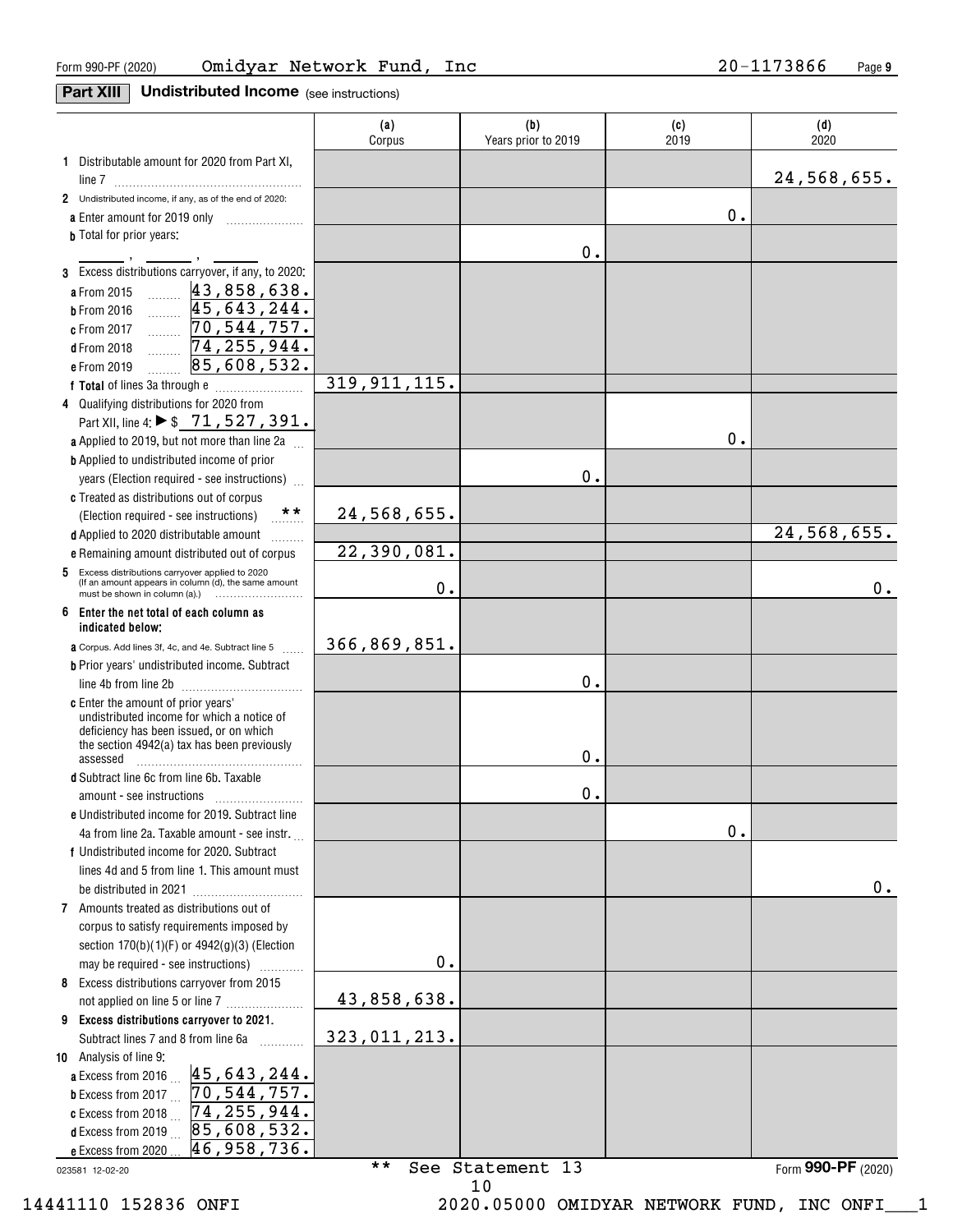| Form 990-PF (2020)                                                                                                          | Omidyar Network Fund, Inc |          |               | 20-1173866      | Page 10    |
|-----------------------------------------------------------------------------------------------------------------------------|---------------------------|----------|---------------|-----------------|------------|
| Part XIV   Private Operating Foundations (see instructions and Part VII-A, question 9)                                      |                           |          |               | N/A             |            |
| <b>1 a</b> If the foundation has received a ruling or determination letter that it is a private operating                   |                           |          |               |                 |            |
| foundation, and the ruling is effective for 2020, enter the date of the ruling                                              |                           |          | ▶             |                 |            |
| <b>b</b> Check box to indicate whether the foundation is a private operating foundation described in section                |                           |          |               | $4942(j)(3)$ or | 4942(j)(5) |
| 2 a Enter the lesser of the adjusted net                                                                                    | Tax year                  |          | Prior 3 years |                 |            |
| income from Part I or the minimum                                                                                           | (a) 2020                  | (b) 2019 | $(c)$ 2018    | $(d)$ 2017      | (e) Total  |
| investment return from Part X for                                                                                           |                           |          |               |                 |            |
| each year listed $\ldots$                                                                                                   |                           |          |               |                 |            |
|                                                                                                                             |                           |          |               |                 |            |
| c Qualifying distributions from Part XII,<br>line 4, for each year listed                                                   |                           |          |               |                 |            |
| <b>d</b> Amounts included in line 2c not                                                                                    |                           |          |               |                 |            |
| used directly for active conduct of                                                                                         |                           |          |               |                 |            |
| exempt activities                                                                                                           |                           |          |               |                 |            |
| e Qualifying distributions made directly                                                                                    |                           |          |               |                 |            |
| for active conduct of exempt activities.                                                                                    |                           |          |               |                 |            |
| Subtract line 2d from line 2c                                                                                               |                           |          |               |                 |            |
| Complete 3a, b, or c for the<br>3<br>alternative test relied upon:                                                          |                           |          |               |                 |            |
| a "Assets" alternative test - enter:                                                                                        |                           |          |               |                 |            |
| (1) Value of all assets                                                                                                     |                           |          |               |                 |            |
| (2) Value of assets qualifying<br>under section $4942(j)(3)(B)(i)$                                                          |                           |          |               |                 |            |
| <b>b</b> "Endowment" alternative test - enter<br>2/3 of minimum investment return<br>shown in Part X, line 6, for each year |                           |          |               |                 |            |
|                                                                                                                             |                           |          |               |                 |            |
| c "Support" alternative test - enter:                                                                                       |                           |          |               |                 |            |
| (1) Total support other than gross<br>investment income (interest,                                                          |                           |          |               |                 |            |
| dividends, rents, payments on                                                                                               |                           |          |               |                 |            |
| securities loans (section                                                                                                   |                           |          |               |                 |            |
| $512(a)(5)$ , or royalties)                                                                                                 |                           |          |               |                 |            |
| (2) Support from general public<br>and 5 or more exempt                                                                     |                           |          |               |                 |            |
| organizations as provided in<br>section $4942(j)(3)(B)(iii)$                                                                |                           |          |               |                 |            |
| (3) Largest amount of support from                                                                                          |                           |          |               |                 |            |
| an exempt organization                                                                                                      |                           |          |               |                 |            |
| (4) Gross investment income                                                                                                 |                           |          |               |                 |            |
| Supplementary Information (Complete this part only if the foundation had \$5,000 or more in assets<br>Part XV               |                           |          |               |                 |            |
| at any time during the year-see instructions.)                                                                              |                           |          |               |                 |            |

#### 1 Information Regarding Foundation Managers:

a List any managers of the foundation who have contributed more than 2% of the total contributions received by the foundation before the close of any tax year (but only if they have contributed more than \$5,000). (See section 507(d)(2).)

### Pierre Omidyar

b List any managers of the foundation who own 10% or more of the stock of a corporation (or an equally large portion of the ownership of a partnership or other entity) of which the foundation has a 10% or greater interest.

#### None

2 Information Regarding Contribution, Grant, Gift, Loan, Scholarship, etc., Programs:

 $\mathsf{unnormal}$  Regarding Contribution, Grant, Gift, Loan, Scholarship, etc., Programs:<br>Check here  $\blacktriangleright\boxed{\mathrm{X}}$  if the foundation only makes contributions to preselected charitable organizations and does not accept unsolicite the foundation makes gifts, grants, etc., to individuals or organizations under other conditions, complete items 2a, b, c, and d.

a The name, address, and telephone number or email address of the person to whom applications should be addressed:

b The form in which applications should be submitted and information and materials they should include:

c Any submission deadlines:

d Any restrictions or limitations on awards, such as by geographical areas, charitable fields, kinds of institutions, or other factors:

023601 12-02-20

Form **990-PF** (2020)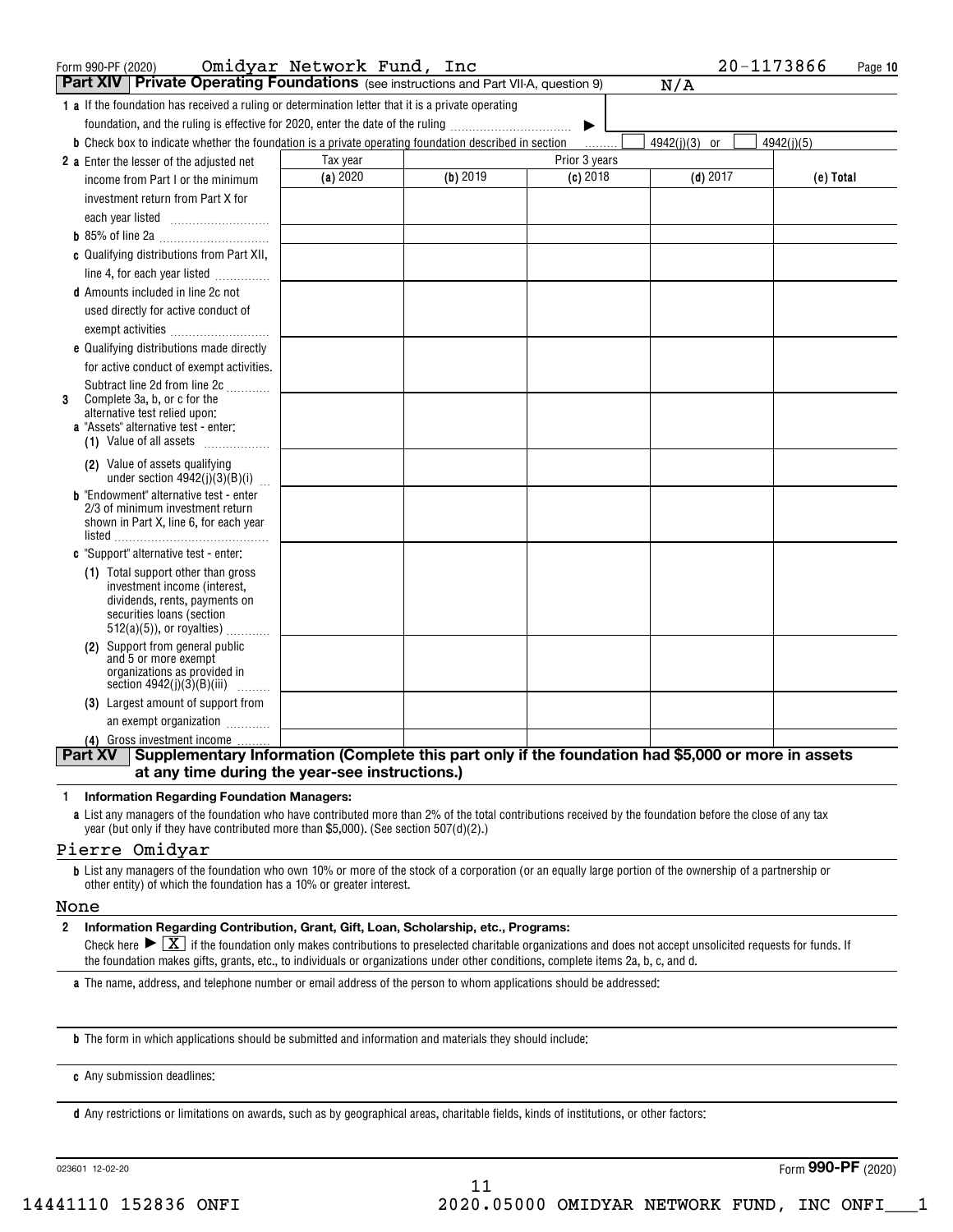(continued) Part XV | Supplementary Information

| Total                                                                             | See continuation sheet (s)                         |                         | $\blacktriangleright$ 3b            | 8,880,000.<br>Form 990-PF (2020) |
|-----------------------------------------------------------------------------------|----------------------------------------------------|-------------------------|-------------------------------------|----------------------------------|
|                                                                                   |                                                    |                         | giving program                      | 4,000.                           |
| New York, NY 10018                                                                |                                                    |                         | gift or directed                    |                                  |
| 520 8th Avenue #22                                                                |                                                    |                         | part of the matching                |                                  |
| Chess in The School Inc.                                                          | N/A                                                | PC.                     | For general support as              |                                  |
|                                                                                   |                                                    |                         |                                     |                                  |
| New York, NY 10004                                                                |                                                    |                         | giving program                      | 5,000.                           |
| 125 Broad Street, 18th Floor                                                      |                                                    |                         | gift or directed                    |                                  |
| Foundation                                                                        |                                                    |                         | part of the matching                |                                  |
| American Civil Liberties Union                                                    | N/A                                                | PC.                     | For general support as              |                                  |
|                                                                                   |                                                    |                         |                                     |                                  |
| London, UNITED KINGDOM WC2B 6TD                                                   |                                                    |                         |                                     | 400,000.                         |
| 65 Kingsway                                                                       |                                                    |                         | support                             |                                  |
| Absolute Return for Kids (ARK)                                                    | N/A                                                | РC                      | General operating                   |                                  |
|                                                                                   |                                                    |                         |                                     |                                  |
|                                                                                   |                                                    |                         |                                     |                                  |
| <b>b</b> Approved for future payment                                              |                                                    |                         |                                     |                                  |
| Total                                                                             | See continuation sheet(s)                          |                         | $\blacktriangleright$ 3a            | 70,318,064.                      |
| SOUTH AFRICA 2000                                                                 |                                                    |                         |                                     | 142,002.                         |
| Braamfontein Johannesburg, Gauteng,                                               |                                                    |                         | mis-information                     |                                  |
| 12th floor University Corner,                                                     |                                                    |                         | response to Covid-19                |                                  |
| Africa Check                                                                      | N/A                                                | PС                      | To support Grantee's                |                                  |
|                                                                                   |                                                    |                         |                                     |                                  |
| Chicago, IL 60612                                                                 |                                                    |                         |                                     | 350,000.                         |
| 1901 West Carroll Avenue                                                          |                                                    |                         |                                     |                                  |
| Institute (ACRE)                                                                  |                                                    |                         | support                             |                                  |
| Action Center on Race & the Economy                                               | N/A                                                | PC                      | General operating                   |                                  |
|                                                                                   |                                                    |                         |                                     |                                  |
| London, UNITED KINGDOM WC2B 6TD                                                   |                                                    |                         |                                     | 250,000.                         |
| 65 Kingsway                                                                       |                                                    |                         | support                             |                                  |
| Absolute Return for Kids (ARK)                                                    | N/A                                                | PC                      | General operating                   |                                  |
|                                                                                   |                                                    |                         |                                     |                                  |
|                                                                                   |                                                    |                         |                                     |                                  |
|                                                                                   |                                                    |                         |                                     |                                  |
| 14 Fowler Road<br>London, UNITED KINGDOM N1 2EP                                   |                                                    |                         | support                             | 600,000.                         |
| 5 Rights Foundation                                                               | N/A                                                | PC                      | General operating                   |                                  |
|                                                                                   |                                                    |                         |                                     |                                  |
|                                                                                   |                                                    |                         |                                     |                                  |
|                                                                                   |                                                    |                         | giving program                      | 2,200.                           |
| Brooklyn, NY 11201                                                                |                                                    |                         | gift or directed                    |                                  |
| 20 Jay Street, Suite 732                                                          |                                                    |                         | part of the matching                |                                  |
| 350 Org (350.Org)                                                                 | N/A                                                | PC                      | For general support as              |                                  |
|                                                                                   |                                                    |                         |                                     |                                  |
| a Paid during the year                                                            |                                                    |                         |                                     |                                  |
|                                                                                   | or substantial contributor                         | recipient               | $\star \star$                       |                                  |
| Name and address (home or business)                                               | show any relationship to<br>any foundation manager | Foundation<br>status of | Purpose of grant or<br>contribution | Amount                           |
| Recipient                                                                         | If recipient is an individual,                     |                         |                                     |                                  |
| Grants and Contributions Paid During the Year or Approved for Future Payment<br>3 |                                                    |                         |                                     |                                  |

023611 12-02-20 **\*\*** See Purpose of Grant continuations

12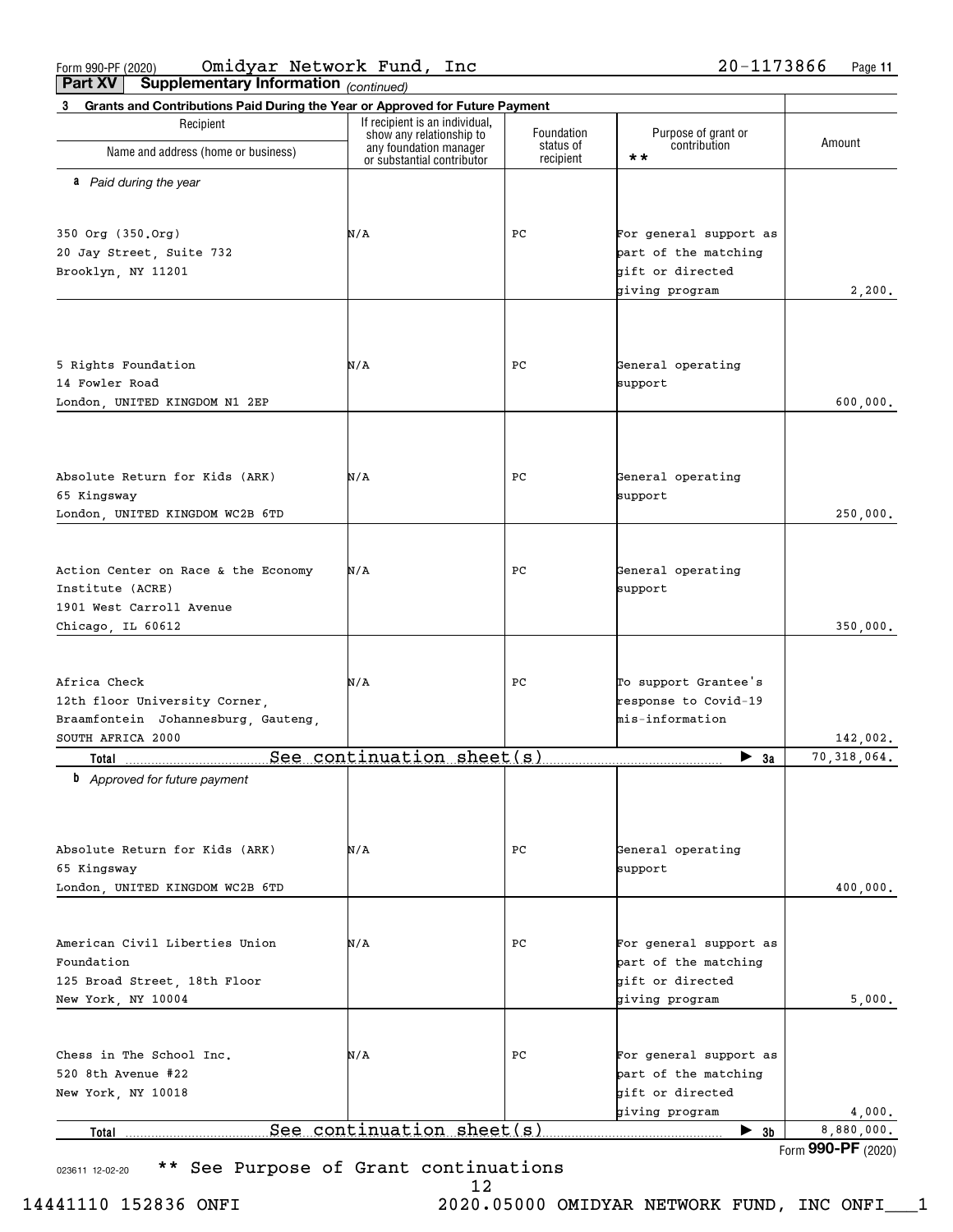## **Part XVI-A** Analysis of Income-Producing Activities

| Enter gross amounts unless otherwise indicated.                                                                                                                                                                                |                    | Unrelated business income |               | Excluded by section 512, 513, or 514 | (e)               |
|--------------------------------------------------------------------------------------------------------------------------------------------------------------------------------------------------------------------------------|--------------------|---------------------------|---------------|--------------------------------------|-------------------|
|                                                                                                                                                                                                                                | (a)<br>Business    | (b)                       | (C)<br>Exclu- | (d)                                  | Related or exempt |
| 1 Program service revenue:                                                                                                                                                                                                     | code               | Amount                    | sion<br>code  | Amount                               | function income   |
| a                                                                                                                                                                                                                              |                    |                           |               |                                      |                   |
| b<br><u> 1989 - Johann John Stein, markin fan it ferstjer fan de ferstjer fan it ferstjer fan it ferstjer fan it fers</u>                                                                                                      |                    |                           |               |                                      |                   |
| <u> 1989 - Johann Barn, amerikansk politiker (</u>                                                                                                                                                                             |                    |                           |               |                                      |                   |
| <u> 1989 - Johann Barn, mars ann an t-Amhain an t-Amhain an t-Amhain an t-Amhain an t-Amhain an t-Amhain an t-Amh</u>                                                                                                          |                    |                           |               |                                      |                   |
| <u> 1989 - Johann Barbara, martxa alemaniar arg</u>                                                                                                                                                                            |                    |                           |               |                                      |                   |
| f                                                                                                                                                                                                                              |                    |                           |               |                                      |                   |
| Fees and contracts from government agencies<br>a                                                                                                                                                                               |                    |                           |               |                                      |                   |
|                                                                                                                                                                                                                                |                    |                           |               |                                      |                   |
| 3 Interest on savings and temporary cash                                                                                                                                                                                       |                    |                           |               |                                      |                   |
|                                                                                                                                                                                                                                |                    |                           |               |                                      |                   |
|                                                                                                                                                                                                                                | 900001             | 3,545.                    | 14            | 3,648,003.                           |                   |
| 5 Net rental income or (loss) from real estate:                                                                                                                                                                                |                    |                           |               |                                      |                   |
|                                                                                                                                                                                                                                |                    |                           |               |                                      |                   |
| b                                                                                                                                                                                                                              |                    |                           |               |                                      |                   |
| 6 Net rental income or (loss) from personal                                                                                                                                                                                    |                    |                           |               |                                      |                   |
|                                                                                                                                                                                                                                |                    |                           |               |                                      |                   |
|                                                                                                                                                                                                                                |                    |                           |               |                                      |                   |
| 8 Gain or (loss) from sales of assets other                                                                                                                                                                                    |                    |                           |               |                                      |                   |
|                                                                                                                                                                                                                                | 900099             | $-8,694.$                 | 18            | 16, 225, 883.                        |                   |
|                                                                                                                                                                                                                                |                    |                           |               |                                      |                   |
| 10 Gross profit or (loss) from sales of inventory                                                                                                                                                                              |                    |                           |               |                                      |                   |
| 11 Other revenue:                                                                                                                                                                                                              |                    |                           |               |                                      |                   |
|                                                                                                                                                                                                                                |                    |                           |               |                                      |                   |
| a<br><u> 1989 - Johann Stein, mars an de Frankrik (f. 1989)</u><br>b                                                                                                                                                           |                    |                           |               |                                      |                   |
| <u> 1989 - Johann Barn, mars eta bainar eta bat erroman erroman erroman erroman erroman erroman erroman erroman e</u>                                                                                                          |                    |                           |               |                                      |                   |
| <u> 1989 - Johann Barn, mars and de Brasilian (b. 1989)</u>                                                                                                                                                                    |                    |                           |               |                                      |                   |
| <u> 1980 - Johann Barbara, martxa alemaniar a</u>                                                                                                                                                                              |                    |                           |               |                                      |                   |
|                                                                                                                                                                                                                                |                    | $-5, 149.$                |               | 19,873,886.                          | $0$ .             |
| <b>12</b> Subtotal. Add columns (b), (d), and (e) $\ldots$ [                                                                                                                                                                   | <u> Tanzania (</u> |                           |               |                                      | 19,868,737.       |
| 13 Total. Add line 12, columns (b), (d), and (e) material contracts and contained a set of the set of the set of the set of the set of the set of the set of the set of the set of the set of the set of the set of the set of |                    |                           |               |                                      |                   |
| (See worksheet in line 13 instructions to verify calculations.)                                                                                                                                                                |                    |                           |               |                                      |                   |
| <b>Part XVI-B</b><br>Relationship of Activities to the Accomplishment of Exempt Purposes                                                                                                                                       |                    |                           |               |                                      |                   |
| Explain below how each activity for which income is reported in column (e) of Part XVI-A contributed importantly to the accomplishment of<br>Line No.                                                                          |                    |                           |               |                                      |                   |
| the foundation's exempt purposes (other than by providing funds for such purposes).<br>v                                                                                                                                       |                    |                           |               |                                      |                   |
|                                                                                                                                                                                                                                |                    |                           |               |                                      |                   |
|                                                                                                                                                                                                                                |                    |                           |               |                                      |                   |
|                                                                                                                                                                                                                                |                    |                           |               |                                      |                   |
|                                                                                                                                                                                                                                |                    |                           |               |                                      |                   |
|                                                                                                                                                                                                                                |                    |                           |               |                                      |                   |
|                                                                                                                                                                                                                                |                    |                           |               |                                      |                   |
|                                                                                                                                                                                                                                |                    |                           |               |                                      |                   |
|                                                                                                                                                                                                                                |                    |                           |               |                                      |                   |
|                                                                                                                                                                                                                                |                    |                           |               |                                      |                   |
|                                                                                                                                                                                                                                |                    |                           |               |                                      |                   |
|                                                                                                                                                                                                                                |                    |                           |               |                                      |                   |
|                                                                                                                                                                                                                                |                    |                           |               |                                      |                   |
|                                                                                                                                                                                                                                |                    |                           |               |                                      |                   |
|                                                                                                                                                                                                                                |                    |                           |               |                                      |                   |
|                                                                                                                                                                                                                                |                    |                           |               |                                      |                   |
|                                                                                                                                                                                                                                |                    |                           |               |                                      |                   |
|                                                                                                                                                                                                                                |                    |                           |               |                                      |                   |

023621 12-02-20

Form **990-PF** (2020)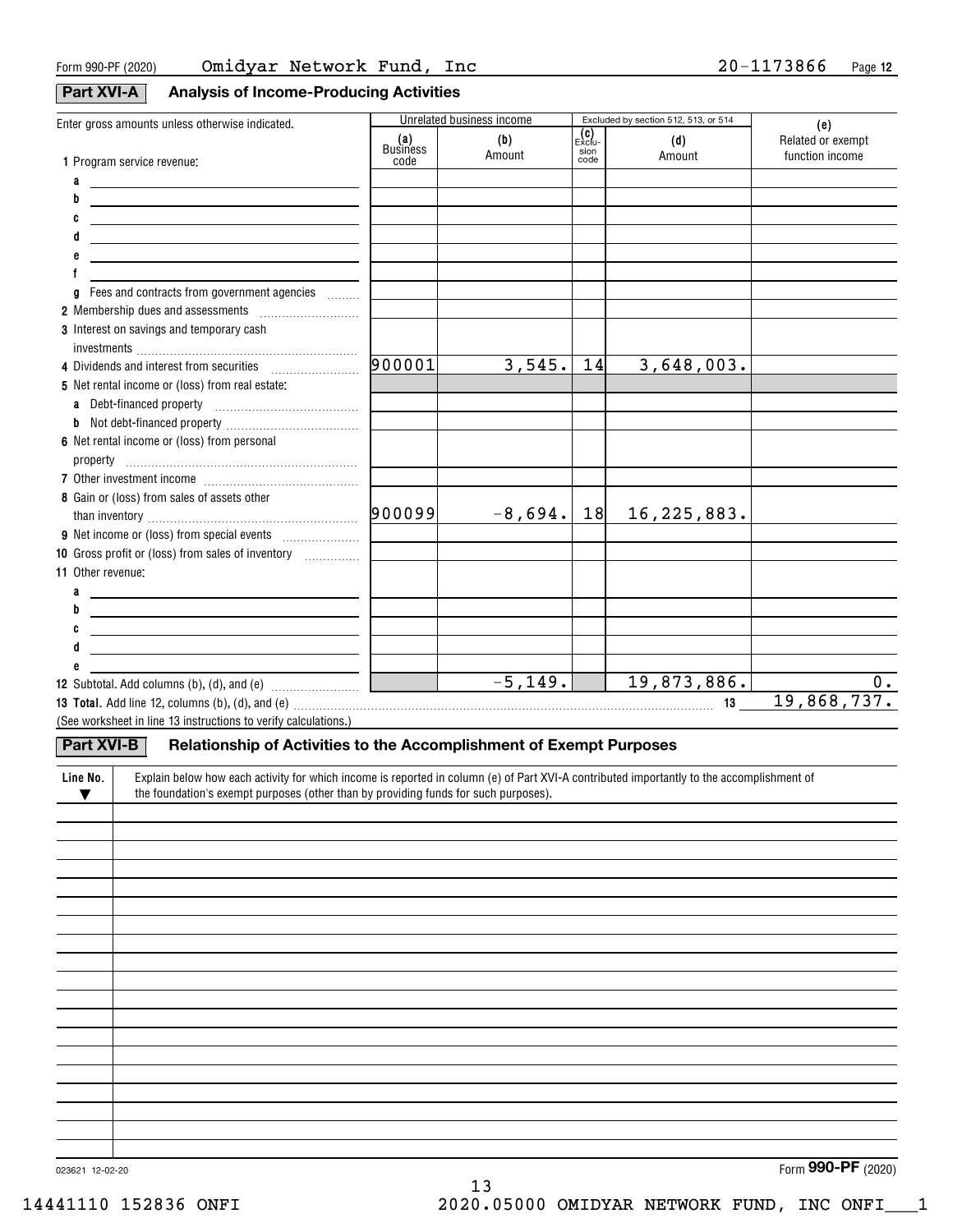|                                                                                                                                      | Omidyar Network Fund, Inc<br>20-1173866<br>Form 990-PF (2020)<br>Page 13                                                                                                                                                             |  |     |                                               |                                                                                                                                                                                                                                |       |     |           |
|--------------------------------------------------------------------------------------------------------------------------------------|--------------------------------------------------------------------------------------------------------------------------------------------------------------------------------------------------------------------------------------|--|-----|-----------------------------------------------|--------------------------------------------------------------------------------------------------------------------------------------------------------------------------------------------------------------------------------|-------|-----|-----------|
| Part XVII<br>Information Regarding Transfers to and Transactions and Relationships With Noncharitable<br><b>Exempt Organizations</b> |                                                                                                                                                                                                                                      |  |     |                                               |                                                                                                                                                                                                                                |       |     |           |
|                                                                                                                                      | Did the organization directly or indirectly engage in any of the following with any other organization described in section 501(c)                                                                                                   |  |     |                                               |                                                                                                                                                                                                                                |       | Yes | <b>No</b> |
|                                                                                                                                      | (other than section $501(c)(3)$ organizations) or in section 527, relating to political organizations?                                                                                                                               |  |     |                                               |                                                                                                                                                                                                                                |       |     |           |
|                                                                                                                                      | <b>a</b> Transfers from the reporting foundation to a noncharitable exempt organization of:                                                                                                                                          |  |     |                                               |                                                                                                                                                                                                                                |       |     |           |
|                                                                                                                                      | (1) Cash $\ldots$                                                                                                                                                                                                                    |  |     |                                               |                                                                                                                                                                                                                                | 1a(1) |     | х         |
|                                                                                                                                      | (2) Other assets <b>contract the contract of the contract of the contract of the contract of the contract of the contract of the contract of the contract of the contract of the contract of the contract of the contract of the</b> |  |     |                                               |                                                                                                                                                                                                                                | 1a(2) |     | X         |
|                                                                                                                                      | <b>b</b> Other transactions:                                                                                                                                                                                                         |  |     |                                               |                                                                                                                                                                                                                                |       |     |           |
|                                                                                                                                      |                                                                                                                                                                                                                                      |  |     |                                               |                                                                                                                                                                                                                                | 1b(1) |     | x         |
|                                                                                                                                      | (2)                                                                                                                                                                                                                                  |  |     |                                               | Purchases of assets from a noncharitable exempt organization [11] manufacture manufacture of assets from a noncharitable exempt organization [11] manufacture manufacture of assets from a noncharitable exempt organization [ | 1b(2) |     | X         |
|                                                                                                                                      | (3)                                                                                                                                                                                                                                  |  |     |                                               |                                                                                                                                                                                                                                | 1b(3) |     | X         |
|                                                                                                                                      | (4)                                                                                                                                                                                                                                  |  |     |                                               | Reimbursement arrangements [111] March 2016 (2016) 2017 (2016) 2017 2018 2019 2016 2017 2018 2019 2019 2019 201                                                                                                                | 1b(4) |     | X         |
| (5)                                                                                                                                  |                                                                                                                                                                                                                                      |  |     |                                               |                                                                                                                                                                                                                                | 1b(5) |     | x         |
|                                                                                                                                      | (6)                                                                                                                                                                                                                                  |  |     |                                               | Performance of services or membership or fundraising solicitations [11] match match and the services or membership or fundraising solicitations [11] match match and the services of services or membership or funds and the s | 1b(6) |     | X         |
|                                                                                                                                      |                                                                                                                                                                                                                                      |  |     |                                               | Sharing of facilities, equipment, mailing lists, other assets, or paid employees [11,11] contains the container container the state of facilities, equipment, mailing lists, other assets, or paid employees                   | 1c    |     | X         |
| đ                                                                                                                                    |                                                                                                                                                                                                                                      |  |     |                                               | If the answer to any of the above is "Yes," complete the following schedule. Column (b) should always show the fair market value of the goods, other assets,                                                                   |       |     |           |
|                                                                                                                                      | or services given by the reporting foundation. If the foundation received less than fair market value in any transaction or sharing arrangement, show in                                                                             |  |     |                                               |                                                                                                                                                                                                                                |       |     |           |
|                                                                                                                                      | column (d) the value of the goods, other assets, or services received.                                                                                                                                                               |  |     |                                               |                                                                                                                                                                                                                                |       |     |           |
| $(a)$ Line no.                                                                                                                       | (b) Amount involved                                                                                                                                                                                                                  |  |     | (c) Name of noncharitable exempt organization | $(d)$ Description of transfers, transactions, and sharing arrangements                                                                                                                                                         |       |     |           |
|                                                                                                                                      |                                                                                                                                                                                                                                      |  | N/A |                                               |                                                                                                                                                                                                                                |       |     |           |

|  | N/A |  |
|--|-----|--|
|  |     |  |
|  |     |  |
|  |     |  |
|  |     |  |
|  |     |  |
|  |     |  |
|  |     |  |
|  |     |  |
|  |     |  |
|  |     |  |
|  |     |  |
|  |     |  |
|  |     |  |
|  |     |  |
|  |     |  |

| 2a | Is the foundation directly or indirectly affiliated with, or related to, one or more tax-exempt organizations described |     |    |
|----|-------------------------------------------------------------------------------------------------------------------------|-----|----|
|    | $\lq\lq\lq\lq$ (other than section 501(c)(3)) or in section 527?                                                        | ∕e. | No |

**b** If "Yes," complete the following schedule.

|                             |                    |                                                                                                                                                                                                                                                                                                                           | (a) Name of organization |      |                      |               |           | (b) Type of organization | (c) Description of relationship |  |                        |    |                                                                                                       |     |
|-----------------------------|--------------------|---------------------------------------------------------------------------------------------------------------------------------------------------------------------------------------------------------------------------------------------------------------------------------------------------------------------------|--------------------------|------|----------------------|---------------|-----------|--------------------------|---------------------------------|--|------------------------|----|-------------------------------------------------------------------------------------------------------|-----|
| Democracy                   |                    |                                                                                                                                                                                                                                                                                                                           | Fund Voice,              | Inc. |                      |               | 501(c)(4) |                          |                                 |  | See Statement 14       |    |                                                                                                       |     |
|                             |                    |                                                                                                                                                                                                                                                                                                                           |                          |      |                      |               |           |                          |                                 |  |                        |    |                                                                                                       |     |
|                             |                    |                                                                                                                                                                                                                                                                                                                           |                          |      |                      |               |           |                          |                                 |  |                        |    |                                                                                                       |     |
|                             |                    |                                                                                                                                                                                                                                                                                                                           |                          |      |                      |               |           |                          |                                 |  |                        |    |                                                                                                       |     |
|                             |                    |                                                                                                                                                                                                                                                                                                                           |                          |      |                      |               |           |                          |                                 |  |                        |    |                                                                                                       |     |
| Sign<br>Here                |                    | Under penalties of perjury, I declare that I have examined this return, including accompanying schedules and statements, and to the best of my knowledge<br>and belief, it is true, correct, and complete. Declaration of preparer (other than taxpayer) is based on all information of which preparer has any knowledge. |                          |      |                      |               |           |                          | <b>EVP</b>                      |  |                        |    | May the IRS discuss this<br>return with the preparer<br>shown below? See instr.<br>$\overline{X}$ Yes | No. |
|                             |                    | Signature of officer or trustee                                                                                                                                                                                                                                                                                           |                          |      |                      | Title<br>Date |           |                          |                                 |  |                        |    |                                                                                                       |     |
|                             |                    | Print/Type preparer's name                                                                                                                                                                                                                                                                                                |                          |      | Preparer's signature |               |           |                          | Date                            |  | Check<br>self-employed | if | <b>PTIN</b>                                                                                           |     |
| Paid                        |                    |                                                                                                                                                                                                                                                                                                                           | Roger V. Hansen          |      | Roger V. Hansen      |               |           |                          |                                 |  |                        |    | P00294980                                                                                             |     |
| Preparer<br><b>Use Only</b> |                    | Firm's name COMPREHENSIVE FINANCIAL MANAGEMENT                                                                                                                                                                                                                                                                            |                          |      |                      |               |           |                          |                                 |  |                        |    | Firm's EIN ▶ 77-0534410                                                                               |     |
|                             |                    | Firm's address > 720 University Ave #200                                                                                                                                                                                                                                                                                  |                          |      |                      |               |           |                          |                                 |  |                        |    |                                                                                                       |     |
| Los Gatos, CA 95032         |                    |                                                                                                                                                                                                                                                                                                                           |                          |      |                      |               |           |                          |                                 |  | Phone no.              |    | $(408)$ 358-3316                                                                                      |     |
|                             | Form 990-PF (2020) |                                                                                                                                                                                                                                                                                                                           |                          |      |                      |               |           |                          |                                 |  |                        |    |                                                                                                       |     |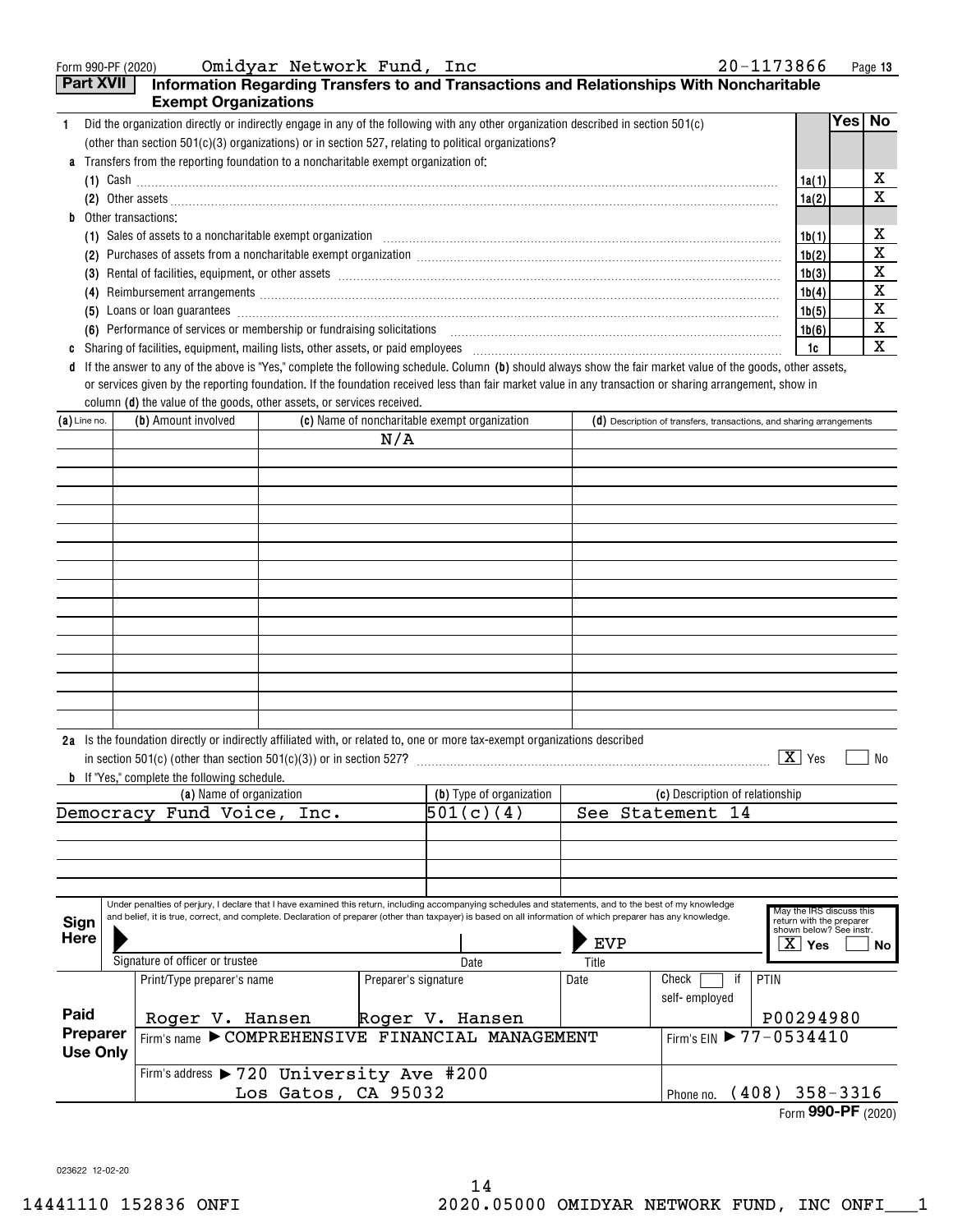| Part IV | Capital Gains and Losses for Tax on Investment Income                                                                                |                                                                                                                            |                 |                                  |
|---------|--------------------------------------------------------------------------------------------------------------------------------------|----------------------------------------------------------------------------------------------------------------------------|-----------------|----------------------------------|
|         | (a) List and describe the kind(s) of property sold, e.g., real estate,<br>2-story brick warehouse; or common stock, 200 shs. MLC Co. | $\begin{bmatrix} \textbf{(b)} \text{ How acquired} \\ \text{P - Purchase} \end{bmatrix}$ (c) Date acquired<br>D - Donation | (mo., day, yr.) | (d) Date sold<br>(mo., day, yr.) |
|         | $1a$ From Partnerships $K-1s$                                                                                                        | P                                                                                                                          |                 | 01/01/1912/31/20                 |
|         | <b>b</b> Publicly Traded Securities                                                                                                  | Ρ                                                                                                                          |                 | 01/01/1912/31/20                 |
|         | c King Street Capital                                                                                                                | P                                                                                                                          |                 | 06/30/1012/31/20                 |
|         | d Shultze Offshore Fund, Ltd.                                                                                                        | P                                                                                                                          |                 | 06/30/0812/31/20                 |
|         | e Silverpoint Capital Offshore Fund                                                                                                  | Ρ                                                                                                                          |                 | 06/30/0812/31/20                 |
|         | f Legacy Venture III                                                                                                                 | P                                                                                                                          |                 | 06/30/0512/31/20                 |
|         | g CR Cobalt Inv LP                                                                                                                   | P                                                                                                                          |                 | 06/30/0612/31/20                 |
|         | h CR Global Energy & Power II LP                                                                                                     | P                                                                                                                          |                 | 06/30/0612/31/20                 |
|         |                                                                                                                                      |                                                                                                                            |                 |                                  |
|         |                                                                                                                                      |                                                                                                                            |                 |                                  |
|         |                                                                                                                                      |                                                                                                                            |                 |                                  |
|         |                                                                                                                                      |                                                                                                                            |                 |                                  |
| m       |                                                                                                                                      |                                                                                                                            |                 |                                  |
| n       |                                                                                                                                      |                                                                                                                            |                 |                                  |
| 0       |                                                                                                                                      |                                                                                                                            |                 |                                  |

| (e) Gross sales price                                                                                                       | (f) Depreciation allowed<br>(or allowable)                                                  | (g) Cost or other basis<br>plus expense of sale   | (h) Gain or (loss)<br>$(e)$ plus $(f)$ minus $(g)$                        |
|-----------------------------------------------------------------------------------------------------------------------------|---------------------------------------------------------------------------------------------|---------------------------------------------------|---------------------------------------------------------------------------|
| 2,334,308.<br>$\overline{a}$                                                                                                |                                                                                             |                                                   | 2,334,308.                                                                |
| 93,841,085.<br>$\mathsf b$                                                                                                  |                                                                                             | 80,463,297.                                       | 13,377,788.                                                               |
| 704,890.<br>$\overline{c}$                                                                                                  |                                                                                             |                                                   | 704,890.                                                                  |
| 1,181,282.<br>$\operatorname{\mathsf{d}}$                                                                                   |                                                                                             | 494,391.                                          | 686, 891.                                                                 |
| 104, 461.<br>$\mathbf{e}$                                                                                                   |                                                                                             |                                                   | 104, 461.                                                                 |
| 102,620.<br>$\mathsf f$                                                                                                     |                                                                                             |                                                   | 102,620.                                                                  |
| 96,218.<br>$\mathfrak{g}$                                                                                                   |                                                                                             |                                                   | 96, 218.                                                                  |
| 31,202.<br>h                                                                                                                |                                                                                             |                                                   | 31,202.                                                                   |
|                                                                                                                             |                                                                                             |                                                   |                                                                           |
|                                                                                                                             |                                                                                             |                                                   |                                                                           |
| $\overline{\mathsf{k}}$                                                                                                     |                                                                                             |                                                   |                                                                           |
| $\overline{\phantom{a}}$                                                                                                    |                                                                                             |                                                   |                                                                           |
| m                                                                                                                           |                                                                                             |                                                   |                                                                           |
| $\mathsf{n}$                                                                                                                |                                                                                             |                                                   |                                                                           |
| $\overline{0}$                                                                                                              |                                                                                             |                                                   |                                                                           |
|                                                                                                                             | Complete only for assets showing gain in column (h) and owned by the foundation on 12/31/69 |                                                   | $(I)$ Losses (from col. $(h)$ )                                           |
| (i) F.M.V. as of 12/31/69                                                                                                   | (i) Adjusted basis<br>as of 12/31/69                                                        | $(k)$ Excess of col. (i)<br>over col. (j), if any | Gains (excess of col. (h) gain over col. (k),<br>but not less than "-0-") |
|                                                                                                                             |                                                                                             |                                                   |                                                                           |
| a                                                                                                                           |                                                                                             |                                                   | 2,334,308.<br>13,377,788.                                                 |
| $\mathsf b$                                                                                                                 |                                                                                             |                                                   |                                                                           |
| $\overline{c}$                                                                                                              |                                                                                             |                                                   | 704,890.                                                                  |
| $\sf d$                                                                                                                     |                                                                                             |                                                   | 686,891.                                                                  |
| e                                                                                                                           |                                                                                             |                                                   | 104, 461.                                                                 |
| $\mathsf{f}$                                                                                                                |                                                                                             |                                                   | 102,620.                                                                  |
| $\overline{g}$                                                                                                              |                                                                                             |                                                   | 96, 218.                                                                  |
| $\boldsymbol{\mathsf{h}}$                                                                                                   |                                                                                             |                                                   | 31,202.                                                                   |
|                                                                                                                             |                                                                                             |                                                   |                                                                           |
| <u> 1980 - Johann Barbara, martxa alemani</u> ar a                                                                          |                                                                                             |                                                   |                                                                           |
| $\sf k$                                                                                                                     |                                                                                             |                                                   |                                                                           |
| $\overline{\phantom{a}}$                                                                                                    |                                                                                             |                                                   |                                                                           |
| ${\sf m}$                                                                                                                   |                                                                                             |                                                   |                                                                           |
| $\mathsf{n}$                                                                                                                |                                                                                             |                                                   |                                                                           |
| $\pmb{0}$                                                                                                                   |                                                                                             |                                                   |                                                                           |
| 2 Capital gain net income or (net capital loss) $\ldots$ $\left\{\right.}$ If gain, also enter in Part I, line 7 $\right\}$ |                                                                                             | .                                                 | 17,438,378.<br>$\overline{2}$                                             |
| 3 Net short-term capital gain or (loss) as defined in sections 1222(5) and (6):                                             |                                                                                             |                                                   |                                                                           |
| If gain, also enter in Part I, line 8, column (c).<br>If (loss), enter "-0-" in Part I, line 8                              |                                                                                             |                                                   | $0$ .<br>3                                                                |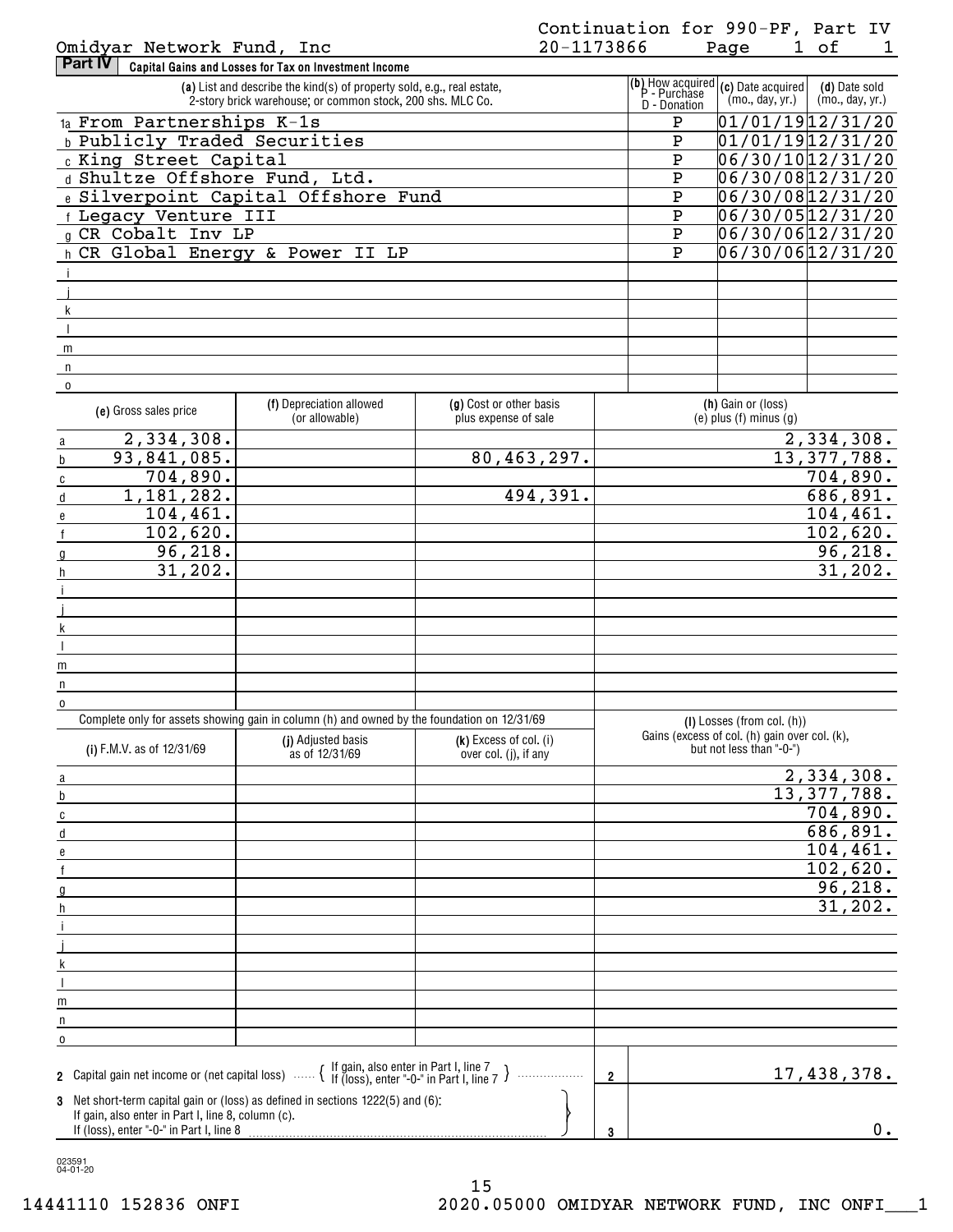| <b>Supplementary Information</b><br>Part XV                                                                     |                                                            |                         |                                                                                                                     |             |
|-----------------------------------------------------------------------------------------------------------------|------------------------------------------------------------|-------------------------|---------------------------------------------------------------------------------------------------------------------|-------------|
| 3 Grants and Contributions Paid During the Year (Continuation)                                                  |                                                            |                         |                                                                                                                     |             |
| Recipient                                                                                                       | If recipient is an individual,<br>show any relationship to | Foundation<br>status of | Purpose of grant or<br>contribution                                                                                 | Amount      |
| Name and address (home or business)                                                                             | any foundation manager<br>or substantial contributor       | recipient               |                                                                                                                     |             |
| Africa Freedom of Information Centre<br>Plot 436/437 Mawanda Road, Suite A4,<br>Kampala, UGANDA<br>Corner House | N/A                                                        | PC                      | To support research to<br>understand government<br>procurement of Digital<br>Technology Systems<br>(DTS) in Uganda, | 75,000.     |
| Agora Partnerships<br>80 M ST SE<br>Washington, DC 20003                                                        | N/A                                                        | PС                      | For general support as<br>part of the matching<br>gift or directed<br>giving program                                | 500.        |
| Alameda County Community Food Bank<br>7900 Edgewater Drive<br>Oakland, CA 94621                                 | N/A                                                        | PС                      | For general support as<br>part of the matching<br>gift or directed<br>giving program                                | 1,000.      |
| Albuquerque Community Foundation (ACF<br>P. O. Box 25266<br>Albuquerque, NM 87125                               | N/A                                                        | PС                      | For general support as<br>part of the matching<br>gift or directed<br>giving program                                | 1,000.      |
| All Our Kin, Inc.<br>P.O. Box 8477<br>New Haven, CT 06530                                                       | N/A                                                        | PС                      | General operating<br>support                                                                                        | 1,000,000.  |
| Alliance for Innovative Regulation<br>Institute<br>401 Massachusetts Avenue, Suite 104<br>Washington, DC 20001  | N/A                                                        | PС                      | General operating<br>support                                                                                        | 750,000.    |
| Allied Media Projects, Inc.<br>4126 Third Street<br>Detroit, MI 48201                                           | N/A                                                        | PС                      | To support the<br>Decolonizing Wealth<br>Project's Liberated<br>Capital initiative                                  | 250,000.    |
| Allied Media Projects, Inc.<br>4126 Third Street<br>Detroit, MI 48201                                           | N/A                                                        | PС                      | To support the<br>Decolonizing Wealth<br>Project's Liberated<br>Capital initiative                                  | 125,000.    |
| Allied Media Projects, Inc.<br>4126 Third Street<br>Detroit, MI 48201                                           | N/A                                                        | PС                      | To support the<br>Decolonizing Wealth<br>Project's Liberated<br>Capital initiative                                  | 125,000.    |
| Amalgamated Charitable Foundation,<br>Inc.<br>1825 K Street NW                                                  | N/A                                                        | PC                      | To support Grantees<br>project, Capital<br>Markets Hub                                                              |             |
| Washington, DC 20006                                                                                            |                                                            |                         |                                                                                                                     | 350,000.    |
| Total from continuation sheets                                                                                  |                                                            |                         |                                                                                                                     | 68,973,862. |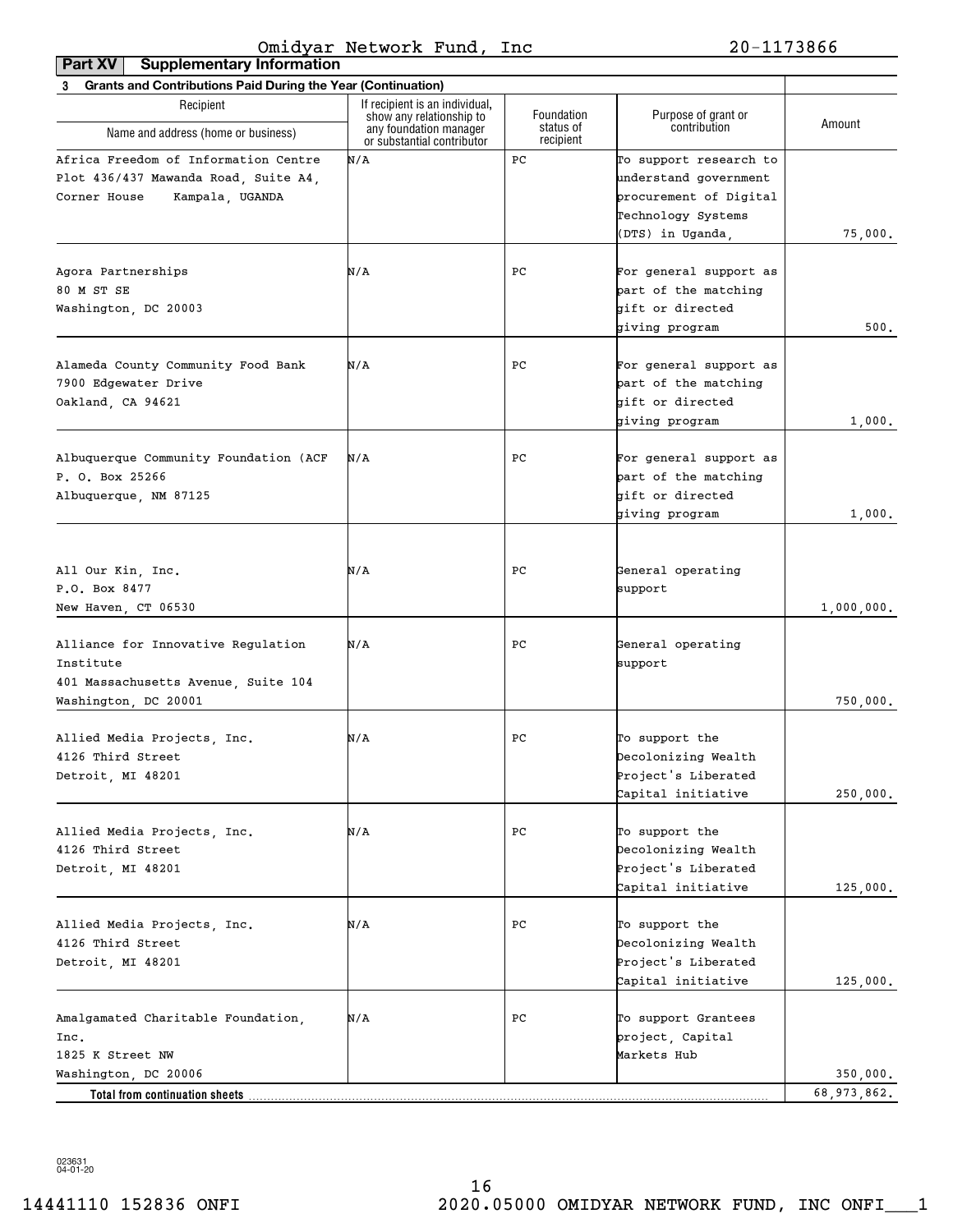| <b>Grants and Contributions Paid During the Year (Continuation)</b><br>3 |                                                    |                         |                                          |          |  |  |
|--------------------------------------------------------------------------|----------------------------------------------------|-------------------------|------------------------------------------|----------|--|--|
| Recipient                                                                | If recipient is an individual,                     |                         |                                          |          |  |  |
| Name and address (home or business)                                      | show any relationship to<br>any foundation manager | Foundation<br>status of | Purpose of grant or<br>contribution      | Amount   |  |  |
|                                                                          | or substantial contributor                         | recipient               |                                          |          |  |  |
| Amalgamated Charitable Foundation,                                       | N/A                                                | РC                      | To support Grantees                      |          |  |  |
| Inc.                                                                     |                                                    |                         | project, the Emergent                    |          |  |  |
| 1825 K Street NW                                                         |                                                    |                         | Fund                                     |          |  |  |
| Washington, DC 20006                                                     |                                                    |                         |                                          | 125,000. |  |  |
|                                                                          |                                                    |                         |                                          |          |  |  |
| Amalgamated Charitable Foundation,                                       | N/A                                                | РC                      | To support Grantee's                     |          |  |  |
| Inc.                                                                     |                                                    |                         | Families and Workers                     |          |  |  |
| 1825 K Street NW                                                         |                                                    |                         | Fund                                     |          |  |  |
| Washington, DC 20006                                                     |                                                    |                         |                                          | 250,000. |  |  |
|                                                                          |                                                    |                         |                                          |          |  |  |
| Amalgamated Charitable Foundation,                                       | N/A                                                | РC                      | To support Grantees                      |          |  |  |
| Inc.                                                                     |                                                    |                         | project, the Emergent                    |          |  |  |
| 1825 K Street NW                                                         |                                                    |                         | Fund                                     |          |  |  |
| Washington, DC 20006                                                     |                                                    |                         |                                          | 125,000. |  |  |
|                                                                          |                                                    |                         |                                          |          |  |  |
|                                                                          |                                                    |                         |                                          |          |  |  |
| American Antitrust Institute, Inc.                                       | N/A                                                | РC                      | To support research on                   |          |  |  |
| 1025 Connecticut Ave NW                                                  |                                                    |                         | privacy within digital                   |          |  |  |
| Washington, DC 20036                                                     |                                                    |                         | technology                               | 125,000. |  |  |
|                                                                          |                                                    |                         |                                          |          |  |  |
| American Civil Liberties Union of New                                    | N/A                                                | РC                      | For general support as                   |          |  |  |
| Mexico Foundation                                                        |                                                    |                         | part of the matching<br>gift or directed |          |  |  |
| P. O. Box 566<br>Albuquerque, NM 87103                                   |                                                    |                         | giving program                           | 200.     |  |  |
|                                                                          |                                                    |                         |                                          |          |  |  |
|                                                                          |                                                    |                         |                                          |          |  |  |
| American Compass, Inc.                                                   | N/A                                                | РC                      | General operating                        |          |  |  |
| 300 Independence Avenue SE                                               |                                                    |                         | support                                  |          |  |  |
| Washington, DC 20003                                                     |                                                    |                         |                                          | 200,000. |  |  |
|                                                                          |                                                    |                         |                                          |          |  |  |
| American Friends of Soas Inc                                             | N/A                                                | PC                      | For general support as                   |          |  |  |
| 136, Route 4                                                             |                                                    |                         | part of the matching                     |          |  |  |
| N. Schuylerviller, NY 12871                                              |                                                    |                         | gift or directed                         |          |  |  |
|                                                                          |                                                    |                         | giving program                           | 5,000.   |  |  |
| American Geographical Society of New<br>York                             | N/A                                                | PС                      | To support Grantee's                     |          |  |  |
|                                                                          |                                                    |                         | work addressing<br>ethical issues around |          |  |  |
| 32 Court Street, Suite 201                                               |                                                    |                         | geo-spacial technology                   |          |  |  |
| Brooklyn, NY 11201                                                       |                                                    |                         | and data                                 |          |  |  |
|                                                                          |                                                    |                         |                                          | 100,050. |  |  |
| American Prairie Reserve                                                 | N/A                                                | РC                      | For general support as                   |          |  |  |
| P. O. Box 908                                                            |                                                    |                         | part of the matching                     |          |  |  |
| Bozeman, MT 59771                                                        |                                                    |                         | bift or directed                         |          |  |  |
|                                                                          |                                                    |                         | giving program                           | 400.     |  |  |
|                                                                          |                                                    |                         |                                          |          |  |  |
| American Society for the Prevention                                      | N/A                                                | РC                      | For general support as                   |          |  |  |
| of Cruelty to Animals                                                    |                                                    |                         | part of the matching                     |          |  |  |
| PO Box 96929                                                             |                                                    |                         | gift or directed                         |          |  |  |
| Washington, DC 20090-6929                                                |                                                    |                         | giving program                           | 1,000.   |  |  |
| <b>Total from continuation sheets</b>                                    |                                                    |                         |                                          |          |  |  |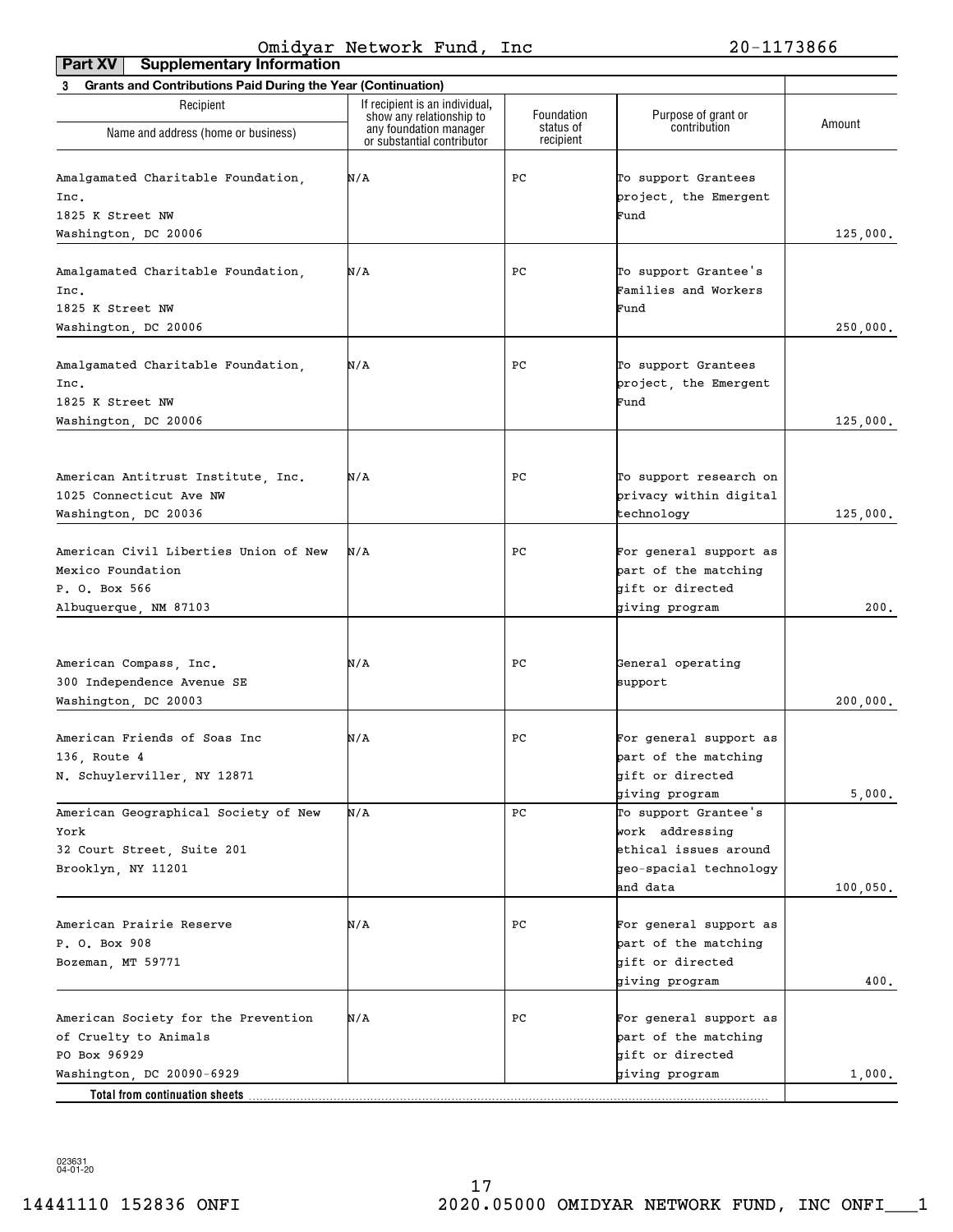| <b>Supplementary Information</b><br>Part XV                                                                          |                                                                                      |                         |                                                                                      |          |
|----------------------------------------------------------------------------------------------------------------------|--------------------------------------------------------------------------------------|-------------------------|--------------------------------------------------------------------------------------|----------|
| 3 Grants and Contributions Paid During the Year (Continuation)                                                       |                                                                                      |                         |                                                                                      |          |
| Recipient                                                                                                            | If recipient is an individual,<br>show any relationship to<br>any foundation manager | Foundation<br>status of | Purpose of grant or<br>contribution                                                  | Amount   |
| Name and address (home or business)                                                                                  | or substantial contributor                                                           | recipient               |                                                                                      |          |
| American University<br>4400 Massachusetts Ave NW<br>Washington, DC 20016-8082                                        | N/A                                                                                  | PС                      | For general support as<br>part of the matching<br>gift or directed<br>giving program | 750.     |
| Amyotrophic Lateral Sclerosis<br>Association<br>The Concord Center, 10 Ferry Street<br>Suite 438 Concord, NH 03301   | N/A                                                                                  | PС                      | For general support as<br>part of the matching<br>gift or directed<br>giving program | 400.     |
| Anacostia Watershed Society, Inc.<br>4302 Baltimore Avenue<br>Bladensburg, MD 20710                                  | N/A                                                                                  | РC                      | For general support as<br>part of the matching<br>gift or directed<br>giving program | 4,000.   |
| Anca Endowment Fund<br>1711 N Street, NW<br>Washington, DC 20036                                                     | N/A                                                                                  | РC                      | For general support as<br>part of the matching<br>gift or directed<br>giving program | 10,000.  |
| Anti Defamation League<br>605 Third Avenue<br>New York, NY 10158                                                     | N/A                                                                                  | РC                      | For general support as<br>part of the matching<br>gift or directed<br>giving program | 3,500.   |
| Ashoka<br>1700 North Moore Street, Suite 2000<br>Arlington, VA 22209-1939                                            | N/A                                                                                  | РC                      | To support Grantee's<br>work improving access<br>to the judicial system<br>in India  | 500,000. |
| Aspen Institute<br>2300 N St NW #700<br>Washington, DC 20037                                                         | N/A                                                                                  | ${\tt PC}$              | To support the Aspen<br>Tech Policy Hub                                              | 185,000. |
| Aspen Institute<br>2300 N St NW #700<br>Washington, DC 20037                                                         | N/A                                                                                  | РC                      | To support Grantee's<br>Business and Society<br>Program                              | 155,000. |
| ASSOCIACAO NOVA ESCOLA<br>Rua dos Pinheiros 870, 21st floor,<br>Pinheiros Sao Paulo, BRAZIL CEP<br>05422-001         | N/A                                                                                  | РC                      | General operating<br>support                                                         | 875,000. |
| Avina Americas, Inc.<br>1875 Street NW 5th Floor PMB500104<br>Washington, DC 20006<br>Total from continuation sheets | N/A                                                                                  | РC                      | To support Grantee's<br>COVID-19 response and<br>Vision Fund                         | 125,000. |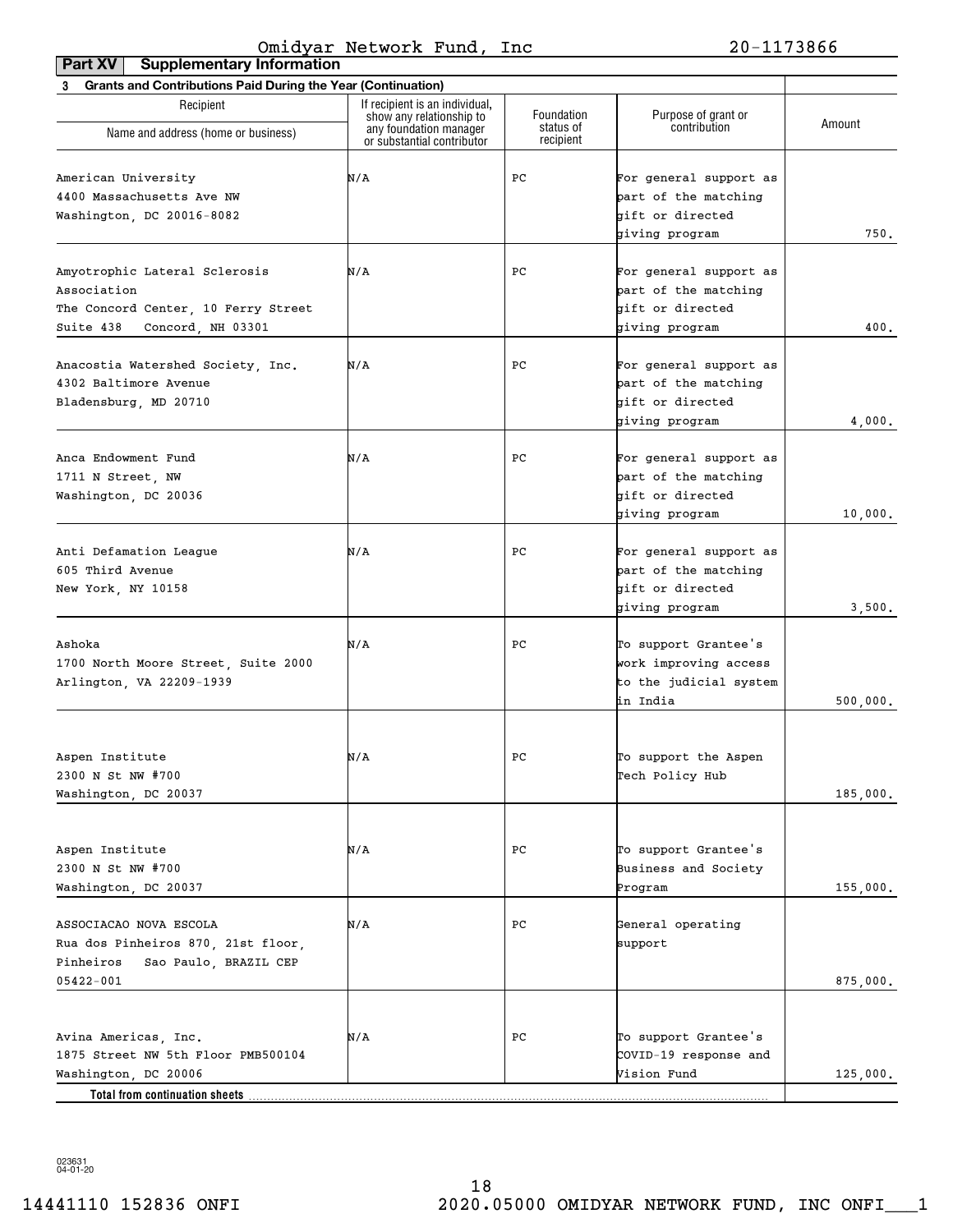| If recipient is an individual,<br>Recipient<br>Purpose of grant or<br>Foundation<br>show any relationship to<br>Amount<br>contribution<br>status of<br>any foundation manager<br>Name and address (home or business)<br>recipient<br>or substantial contributor<br>N/A<br>PС<br>For general support as<br>Ayuda<br>1413 K St. NW, Suite 500<br>part of the matching<br>gift or directed<br>Washington, DC 20009<br>giving program<br>N/A<br>PС<br>B Lab Company<br>General operating<br>15 Waterloo Avenue<br>support<br>Berwyn, PA 19312<br>N/A<br>Baoba - Fundo para Equidade Racial<br>PC<br>To provide Covid-19<br>Rua Marqus de Itu, 95, conjunto 11<br>Emergency Grants and<br>Sao Paulo, SP, BRAZIL 01223-001<br>Communications on<br>racial equity in<br>education<br>To support Grantee's<br>Barnard College<br>N/A<br>PС<br>3009 Broadway<br>project, CORE Academy<br>New York, NY 10027<br>Bay Area Cancer Connections<br>N/A<br>PС<br>For general support as<br>2335 El Camino Real<br>part of the matching<br>gift or directed<br>Palo Alto, CA 94306<br>giving program<br>Bay Area Children's Theatre<br>N/A<br>PС<br>For general support as<br>6114 La Salle Avenue, # 431<br>part of the matching<br>gift or directed<br>Oakland, CA 94611<br>giving program<br>N/A<br>$_{\rm PC}$<br>To support Grantee's<br>419 Ritter Annex, 1301 Cecil B. Moore<br>Student Emergency Aid<br>Philadelphia, PA 19122<br>Fund<br>Avenue<br>N/A<br>To support Grantee's<br>Believe in Students, Inc.<br>PС<br>projects, #RealCollege<br>419 Ritter Annex, 1301 Cecil B. Moore<br>Philadelphia, PA 19122<br>Survey Report and<br>Avenue<br>Emergency Aid Report<br>Best Kids Inc.<br>N/A<br>For general support as<br>PС<br>part of the matching<br>1212 4th Street SE Suite 201<br>gift or directed<br>Washington, DC 20003<br>giving program<br>Block Club Chicago<br>N/A<br>For general support as<br>PС<br>233 N. Michigan Avenue, Suite 1800<br>part of the matching<br>gift or directed<br>Chicago, IL 60601 | <b>Supplementary Information</b><br>3 Grants and Contributions Paid During the Year (Continuation) |  |          |
|-------------------------------------------------------------------------------------------------------------------------------------------------------------------------------------------------------------------------------------------------------------------------------------------------------------------------------------------------------------------------------------------------------------------------------------------------------------------------------------------------------------------------------------------------------------------------------------------------------------------------------------------------------------------------------------------------------------------------------------------------------------------------------------------------------------------------------------------------------------------------------------------------------------------------------------------------------------------------------------------------------------------------------------------------------------------------------------------------------------------------------------------------------------------------------------------------------------------------------------------------------------------------------------------------------------------------------------------------------------------------------------------------------------------------------------------------------------------------------------------------------------------------------------------------------------------------------------------------------------------------------------------------------------------------------------------------------------------------------------------------------------------------------------------------------------------------------------------------------------------------------------------------------------------------------------------------------------------------------------------------------------------|----------------------------------------------------------------------------------------------------|--|----------|
| Believe in Students, Inc.                                                                                                                                                                                                                                                                                                                                                                                                                                                                                                                                                                                                                                                                                                                                                                                                                                                                                                                                                                                                                                                                                                                                                                                                                                                                                                                                                                                                                                                                                                                                                                                                                                                                                                                                                                                                                                                                                                                                                                                         |                                                                                                    |  |          |
|                                                                                                                                                                                                                                                                                                                                                                                                                                                                                                                                                                                                                                                                                                                                                                                                                                                                                                                                                                                                                                                                                                                                                                                                                                                                                                                                                                                                                                                                                                                                                                                                                                                                                                                                                                                                                                                                                                                                                                                                                   |                                                                                                    |  |          |
|                                                                                                                                                                                                                                                                                                                                                                                                                                                                                                                                                                                                                                                                                                                                                                                                                                                                                                                                                                                                                                                                                                                                                                                                                                                                                                                                                                                                                                                                                                                                                                                                                                                                                                                                                                                                                                                                                                                                                                                                                   |                                                                                                    |  |          |
|                                                                                                                                                                                                                                                                                                                                                                                                                                                                                                                                                                                                                                                                                                                                                                                                                                                                                                                                                                                                                                                                                                                                                                                                                                                                                                                                                                                                                                                                                                                                                                                                                                                                                                                                                                                                                                                                                                                                                                                                                   |                                                                                                    |  |          |
|                                                                                                                                                                                                                                                                                                                                                                                                                                                                                                                                                                                                                                                                                                                                                                                                                                                                                                                                                                                                                                                                                                                                                                                                                                                                                                                                                                                                                                                                                                                                                                                                                                                                                                                                                                                                                                                                                                                                                                                                                   |                                                                                                    |  |          |
|                                                                                                                                                                                                                                                                                                                                                                                                                                                                                                                                                                                                                                                                                                                                                                                                                                                                                                                                                                                                                                                                                                                                                                                                                                                                                                                                                                                                                                                                                                                                                                                                                                                                                                                                                                                                                                                                                                                                                                                                                   |                                                                                                    |  |          |
|                                                                                                                                                                                                                                                                                                                                                                                                                                                                                                                                                                                                                                                                                                                                                                                                                                                                                                                                                                                                                                                                                                                                                                                                                                                                                                                                                                                                                                                                                                                                                                                                                                                                                                                                                                                                                                                                                                                                                                                                                   |                                                                                                    |  | 200.     |
|                                                                                                                                                                                                                                                                                                                                                                                                                                                                                                                                                                                                                                                                                                                                                                                                                                                                                                                                                                                                                                                                                                                                                                                                                                                                                                                                                                                                                                                                                                                                                                                                                                                                                                                                                                                                                                                                                                                                                                                                                   |                                                                                                    |  |          |
|                                                                                                                                                                                                                                                                                                                                                                                                                                                                                                                                                                                                                                                                                                                                                                                                                                                                                                                                                                                                                                                                                                                                                                                                                                                                                                                                                                                                                                                                                                                                                                                                                                                                                                                                                                                                                                                                                                                                                                                                                   |                                                                                                    |  |          |
|                                                                                                                                                                                                                                                                                                                                                                                                                                                                                                                                                                                                                                                                                                                                                                                                                                                                                                                                                                                                                                                                                                                                                                                                                                                                                                                                                                                                                                                                                                                                                                                                                                                                                                                                                                                                                                                                                                                                                                                                                   |                                                                                                    |  |          |
|                                                                                                                                                                                                                                                                                                                                                                                                                                                                                                                                                                                                                                                                                                                                                                                                                                                                                                                                                                                                                                                                                                                                                                                                                                                                                                                                                                                                                                                                                                                                                                                                                                                                                                                                                                                                                                                                                                                                                                                                                   |                                                                                                    |  |          |
|                                                                                                                                                                                                                                                                                                                                                                                                                                                                                                                                                                                                                                                                                                                                                                                                                                                                                                                                                                                                                                                                                                                                                                                                                                                                                                                                                                                                                                                                                                                                                                                                                                                                                                                                                                                                                                                                                                                                                                                                                   |                                                                                                    |  | 200,000. |
|                                                                                                                                                                                                                                                                                                                                                                                                                                                                                                                                                                                                                                                                                                                                                                                                                                                                                                                                                                                                                                                                                                                                                                                                                                                                                                                                                                                                                                                                                                                                                                                                                                                                                                                                                                                                                                                                                                                                                                                                                   |                                                                                                    |  |          |
|                                                                                                                                                                                                                                                                                                                                                                                                                                                                                                                                                                                                                                                                                                                                                                                                                                                                                                                                                                                                                                                                                                                                                                                                                                                                                                                                                                                                                                                                                                                                                                                                                                                                                                                                                                                                                                                                                                                                                                                                                   |                                                                                                    |  |          |
|                                                                                                                                                                                                                                                                                                                                                                                                                                                                                                                                                                                                                                                                                                                                                                                                                                                                                                                                                                                                                                                                                                                                                                                                                                                                                                                                                                                                                                                                                                                                                                                                                                                                                                                                                                                                                                                                                                                                                                                                                   |                                                                                                    |  |          |
|                                                                                                                                                                                                                                                                                                                                                                                                                                                                                                                                                                                                                                                                                                                                                                                                                                                                                                                                                                                                                                                                                                                                                                                                                                                                                                                                                                                                                                                                                                                                                                                                                                                                                                                                                                                                                                                                                                                                                                                                                   |                                                                                                    |  |          |
|                                                                                                                                                                                                                                                                                                                                                                                                                                                                                                                                                                                                                                                                                                                                                                                                                                                                                                                                                                                                                                                                                                                                                                                                                                                                                                                                                                                                                                                                                                                                                                                                                                                                                                                                                                                                                                                                                                                                                                                                                   |                                                                                                    |  | 70,000.  |
|                                                                                                                                                                                                                                                                                                                                                                                                                                                                                                                                                                                                                                                                                                                                                                                                                                                                                                                                                                                                                                                                                                                                                                                                                                                                                                                                                                                                                                                                                                                                                                                                                                                                                                                                                                                                                                                                                                                                                                                                                   |                                                                                                    |  |          |
|                                                                                                                                                                                                                                                                                                                                                                                                                                                                                                                                                                                                                                                                                                                                                                                                                                                                                                                                                                                                                                                                                                                                                                                                                                                                                                                                                                                                                                                                                                                                                                                                                                                                                                                                                                                                                                                                                                                                                                                                                   |                                                                                                    |  |          |
|                                                                                                                                                                                                                                                                                                                                                                                                                                                                                                                                                                                                                                                                                                                                                                                                                                                                                                                                                                                                                                                                                                                                                                                                                                                                                                                                                                                                                                                                                                                                                                                                                                                                                                                                                                                                                                                                                                                                                                                                                   |                                                                                                    |  |          |
|                                                                                                                                                                                                                                                                                                                                                                                                                                                                                                                                                                                                                                                                                                                                                                                                                                                                                                                                                                                                                                                                                                                                                                                                                                                                                                                                                                                                                                                                                                                                                                                                                                                                                                                                                                                                                                                                                                                                                                                                                   |                                                                                                    |  | 200,000. |
|                                                                                                                                                                                                                                                                                                                                                                                                                                                                                                                                                                                                                                                                                                                                                                                                                                                                                                                                                                                                                                                                                                                                                                                                                                                                                                                                                                                                                                                                                                                                                                                                                                                                                                                                                                                                                                                                                                                                                                                                                   |                                                                                                    |  |          |
|                                                                                                                                                                                                                                                                                                                                                                                                                                                                                                                                                                                                                                                                                                                                                                                                                                                                                                                                                                                                                                                                                                                                                                                                                                                                                                                                                                                                                                                                                                                                                                                                                                                                                                                                                                                                                                                                                                                                                                                                                   |                                                                                                    |  |          |
|                                                                                                                                                                                                                                                                                                                                                                                                                                                                                                                                                                                                                                                                                                                                                                                                                                                                                                                                                                                                                                                                                                                                                                                                                                                                                                                                                                                                                                                                                                                                                                                                                                                                                                                                                                                                                                                                                                                                                                                                                   |                                                                                                    |  |          |
|                                                                                                                                                                                                                                                                                                                                                                                                                                                                                                                                                                                                                                                                                                                                                                                                                                                                                                                                                                                                                                                                                                                                                                                                                                                                                                                                                                                                                                                                                                                                                                                                                                                                                                                                                                                                                                                                                                                                                                                                                   |                                                                                                    |  | 340.     |
|                                                                                                                                                                                                                                                                                                                                                                                                                                                                                                                                                                                                                                                                                                                                                                                                                                                                                                                                                                                                                                                                                                                                                                                                                                                                                                                                                                                                                                                                                                                                                                                                                                                                                                                                                                                                                                                                                                                                                                                                                   |                                                                                                    |  |          |
|                                                                                                                                                                                                                                                                                                                                                                                                                                                                                                                                                                                                                                                                                                                                                                                                                                                                                                                                                                                                                                                                                                                                                                                                                                                                                                                                                                                                                                                                                                                                                                                                                                                                                                                                                                                                                                                                                                                                                                                                                   |                                                                                                    |  |          |
|                                                                                                                                                                                                                                                                                                                                                                                                                                                                                                                                                                                                                                                                                                                                                                                                                                                                                                                                                                                                                                                                                                                                                                                                                                                                                                                                                                                                                                                                                                                                                                                                                                                                                                                                                                                                                                                                                                                                                                                                                   |                                                                                                    |  |          |
|                                                                                                                                                                                                                                                                                                                                                                                                                                                                                                                                                                                                                                                                                                                                                                                                                                                                                                                                                                                                                                                                                                                                                                                                                                                                                                                                                                                                                                                                                                                                                                                                                                                                                                                                                                                                                                                                                                                                                                                                                   |                                                                                                    |  |          |
|                                                                                                                                                                                                                                                                                                                                                                                                                                                                                                                                                                                                                                                                                                                                                                                                                                                                                                                                                                                                                                                                                                                                                                                                                                                                                                                                                                                                                                                                                                                                                                                                                                                                                                                                                                                                                                                                                                                                                                                                                   |                                                                                                    |  | 2,000.   |
|                                                                                                                                                                                                                                                                                                                                                                                                                                                                                                                                                                                                                                                                                                                                                                                                                                                                                                                                                                                                                                                                                                                                                                                                                                                                                                                                                                                                                                                                                                                                                                                                                                                                                                                                                                                                                                                                                                                                                                                                                   |                                                                                                    |  |          |
|                                                                                                                                                                                                                                                                                                                                                                                                                                                                                                                                                                                                                                                                                                                                                                                                                                                                                                                                                                                                                                                                                                                                                                                                                                                                                                                                                                                                                                                                                                                                                                                                                                                                                                                                                                                                                                                                                                                                                                                                                   |                                                                                                    |  |          |
|                                                                                                                                                                                                                                                                                                                                                                                                                                                                                                                                                                                                                                                                                                                                                                                                                                                                                                                                                                                                                                                                                                                                                                                                                                                                                                                                                                                                                                                                                                                                                                                                                                                                                                                                                                                                                                                                                                                                                                                                                   |                                                                                                    |  |          |
|                                                                                                                                                                                                                                                                                                                                                                                                                                                                                                                                                                                                                                                                                                                                                                                                                                                                                                                                                                                                                                                                                                                                                                                                                                                                                                                                                                                                                                                                                                                                                                                                                                                                                                                                                                                                                                                                                                                                                                                                                   |                                                                                                    |  | 450,000. |
|                                                                                                                                                                                                                                                                                                                                                                                                                                                                                                                                                                                                                                                                                                                                                                                                                                                                                                                                                                                                                                                                                                                                                                                                                                                                                                                                                                                                                                                                                                                                                                                                                                                                                                                                                                                                                                                                                                                                                                                                                   |                                                                                                    |  |          |
|                                                                                                                                                                                                                                                                                                                                                                                                                                                                                                                                                                                                                                                                                                                                                                                                                                                                                                                                                                                                                                                                                                                                                                                                                                                                                                                                                                                                                                                                                                                                                                                                                                                                                                                                                                                                                                                                                                                                                                                                                   |                                                                                                    |  |          |
|                                                                                                                                                                                                                                                                                                                                                                                                                                                                                                                                                                                                                                                                                                                                                                                                                                                                                                                                                                                                                                                                                                                                                                                                                                                                                                                                                                                                                                                                                                                                                                                                                                                                                                                                                                                                                                                                                                                                                                                                                   |                                                                                                    |  |          |
|                                                                                                                                                                                                                                                                                                                                                                                                                                                                                                                                                                                                                                                                                                                                                                                                                                                                                                                                                                                                                                                                                                                                                                                                                                                                                                                                                                                                                                                                                                                                                                                                                                                                                                                                                                                                                                                                                                                                                                                                                   |                                                                                                    |  |          |
|                                                                                                                                                                                                                                                                                                                                                                                                                                                                                                                                                                                                                                                                                                                                                                                                                                                                                                                                                                                                                                                                                                                                                                                                                                                                                                                                                                                                                                                                                                                                                                                                                                                                                                                                                                                                                                                                                                                                                                                                                   |                                                                                                    |  | 150,000. |
|                                                                                                                                                                                                                                                                                                                                                                                                                                                                                                                                                                                                                                                                                                                                                                                                                                                                                                                                                                                                                                                                                                                                                                                                                                                                                                                                                                                                                                                                                                                                                                                                                                                                                                                                                                                                                                                                                                                                                                                                                   |                                                                                                    |  |          |
|                                                                                                                                                                                                                                                                                                                                                                                                                                                                                                                                                                                                                                                                                                                                                                                                                                                                                                                                                                                                                                                                                                                                                                                                                                                                                                                                                                                                                                                                                                                                                                                                                                                                                                                                                                                                                                                                                                                                                                                                                   |                                                                                                    |  |          |
|                                                                                                                                                                                                                                                                                                                                                                                                                                                                                                                                                                                                                                                                                                                                                                                                                                                                                                                                                                                                                                                                                                                                                                                                                                                                                                                                                                                                                                                                                                                                                                                                                                                                                                                                                                                                                                                                                                                                                                                                                   |                                                                                                    |  |          |
|                                                                                                                                                                                                                                                                                                                                                                                                                                                                                                                                                                                                                                                                                                                                                                                                                                                                                                                                                                                                                                                                                                                                                                                                                                                                                                                                                                                                                                                                                                                                                                                                                                                                                                                                                                                                                                                                                                                                                                                                                   |                                                                                                    |  | 2,000.   |
|                                                                                                                                                                                                                                                                                                                                                                                                                                                                                                                                                                                                                                                                                                                                                                                                                                                                                                                                                                                                                                                                                                                                                                                                                                                                                                                                                                                                                                                                                                                                                                                                                                                                                                                                                                                                                                                                                                                                                                                                                   |                                                                                                    |  |          |
|                                                                                                                                                                                                                                                                                                                                                                                                                                                                                                                                                                                                                                                                                                                                                                                                                                                                                                                                                                                                                                                                                                                                                                                                                                                                                                                                                                                                                                                                                                                                                                                                                                                                                                                                                                                                                                                                                                                                                                                                                   |                                                                                                    |  |          |
|                                                                                                                                                                                                                                                                                                                                                                                                                                                                                                                                                                                                                                                                                                                                                                                                                                                                                                                                                                                                                                                                                                                                                                                                                                                                                                                                                                                                                                                                                                                                                                                                                                                                                                                                                                                                                                                                                                                                                                                                                   |                                                                                                    |  |          |
|                                                                                                                                                                                                                                                                                                                                                                                                                                                                                                                                                                                                                                                                                                                                                                                                                                                                                                                                                                                                                                                                                                                                                                                                                                                                                                                                                                                                                                                                                                                                                                                                                                                                                                                                                                                                                                                                                                                                                                                                                   |                                                                                                    |  |          |
| giving program<br>Total from continuation sheets.                                                                                                                                                                                                                                                                                                                                                                                                                                                                                                                                                                                                                                                                                                                                                                                                                                                                                                                                                                                                                                                                                                                                                                                                                                                                                                                                                                                                                                                                                                                                                                                                                                                                                                                                                                                                                                                                                                                                                                 |                                                                                                    |  | 500.     |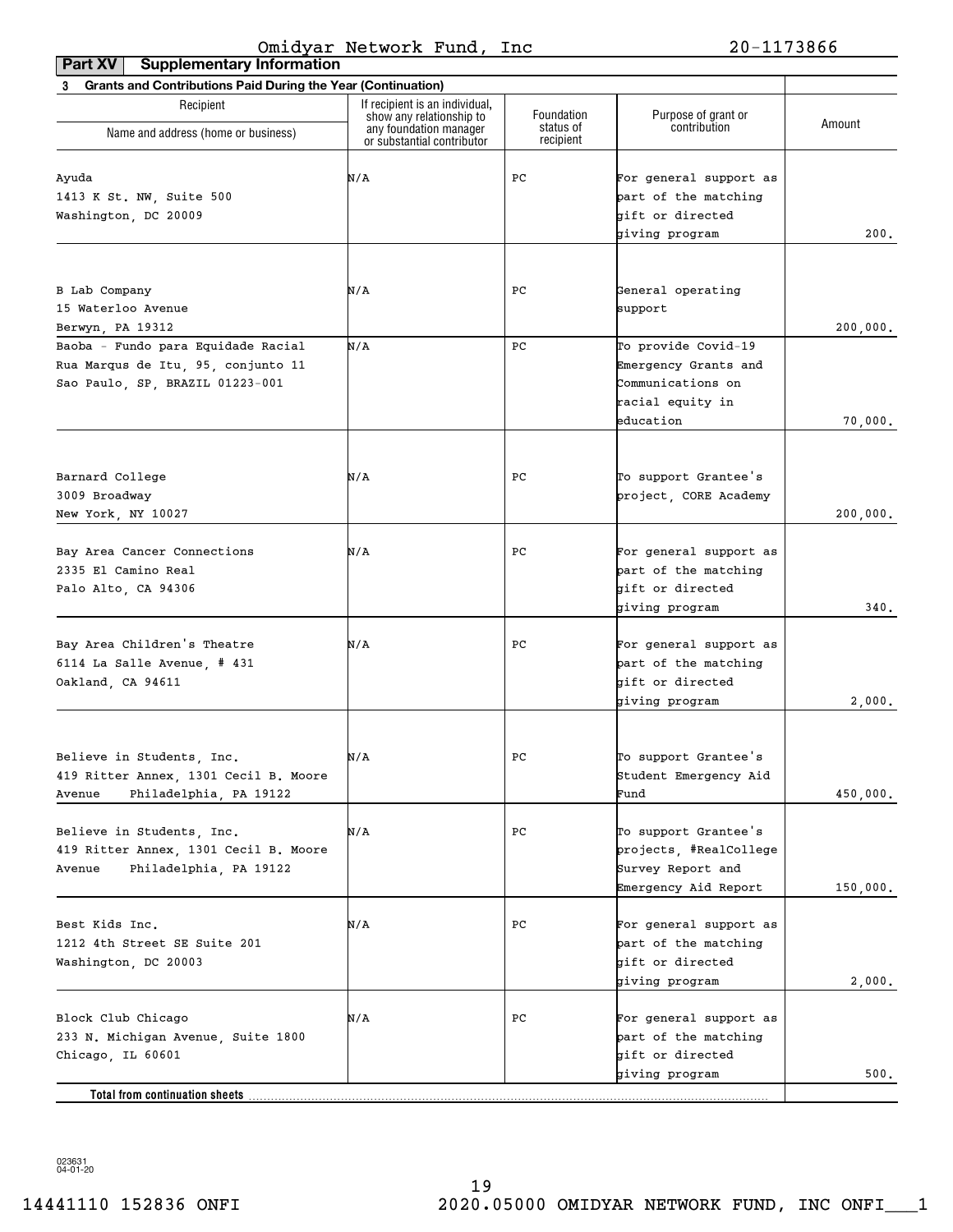| <b>Supplementary Information</b><br>Part XV                                                                             |                                                            |                         |                                                                                      |            |
|-------------------------------------------------------------------------------------------------------------------------|------------------------------------------------------------|-------------------------|--------------------------------------------------------------------------------------|------------|
| 3 Grants and Contributions Paid During the Year (Continuation)                                                          |                                                            |                         |                                                                                      |            |
| Recipient                                                                                                               | If recipient is an individual,<br>show any relationship to | Foundation<br>status of | Purpose of grant or<br>contribution                                                  | Amount     |
| Name and address (home or business)                                                                                     | any foundation manager<br>or substantial contributor       | recipient               |                                                                                      |            |
| Bread for the City, Inc.<br>1525 Seventh St Nw<br>Washington, DC 20001                                                  | N/A                                                        | PС                      | For general support as<br>part of the matching<br>gift or directed<br>giving program | 5,000.     |
| Bridgespan Group, Inc.<br>2 Copley Place, 7th Floor, Suite<br>3700B<br>Boston, MA 02116                                 | N/A                                                        | PС                      | General operating<br>support                                                         | 250,000.   |
| Bureau Europeen des Unions de<br>Consommateurs<br>Rue d'Arlon, 80 Bte 1<br>Bruxelles, BELGIUM B-1040                    | N/A                                                        | PС                      | To support Grantee's<br>work on competition<br>law and policy                        | 350,000.   |
| Burlingame Community for Education<br>Foundation<br>PO Box 117730<br>Burlingame, CA 94011                               | N/A                                                        | PС                      | For general support as<br>part of the matching<br>gift or directed<br>giving program | 1,500.     |
| Busara Center for Behavioral<br>Economics, Inc.<br>407 Perestman Scully<br>Princeton, NJ 08540                          | N/A                                                        | PС                      | To support behavior<br>studies on privacy and<br>digital ID                          | 165,000.   |
| Business Education Fund<br>1725 DeSales Street NW, Suite 500<br>Washington, DC 20036                                    | N/A                                                        | PС                      | General operating<br>support                                                         | 200,000.   |
| Cadasta Foundation<br>One Thomas Circle, Suite 700<br>Washington, DC 20005                                              | N/A                                                        | ${\tt PC}$              | General operating<br>support                                                         | 1,500,000. |
| Camp Kesem National<br>10586 W. Pico Blvd., #196<br>Los Angeles, CA 90064                                               | N/A                                                        | PС                      | For general support as<br>part of the matching<br>gift or directed<br>giving program | 10,000.    |
| Campaign Verify, Inc.<br>8605 Westwood Center Drive, Suite 505<br>Vienna, VA 22182                                      | N/A                                                        | NC                      | To support a text<br>messaging verification<br>project                               | 315,000.   |
| Capita Social, Inc.<br>100 West Washington Street, Suite 200<br>Greenville, SC 29601<br>Total from continuation sheets. | N/A                                                        | PС                      | General operating<br>support                                                         | 250,000.   |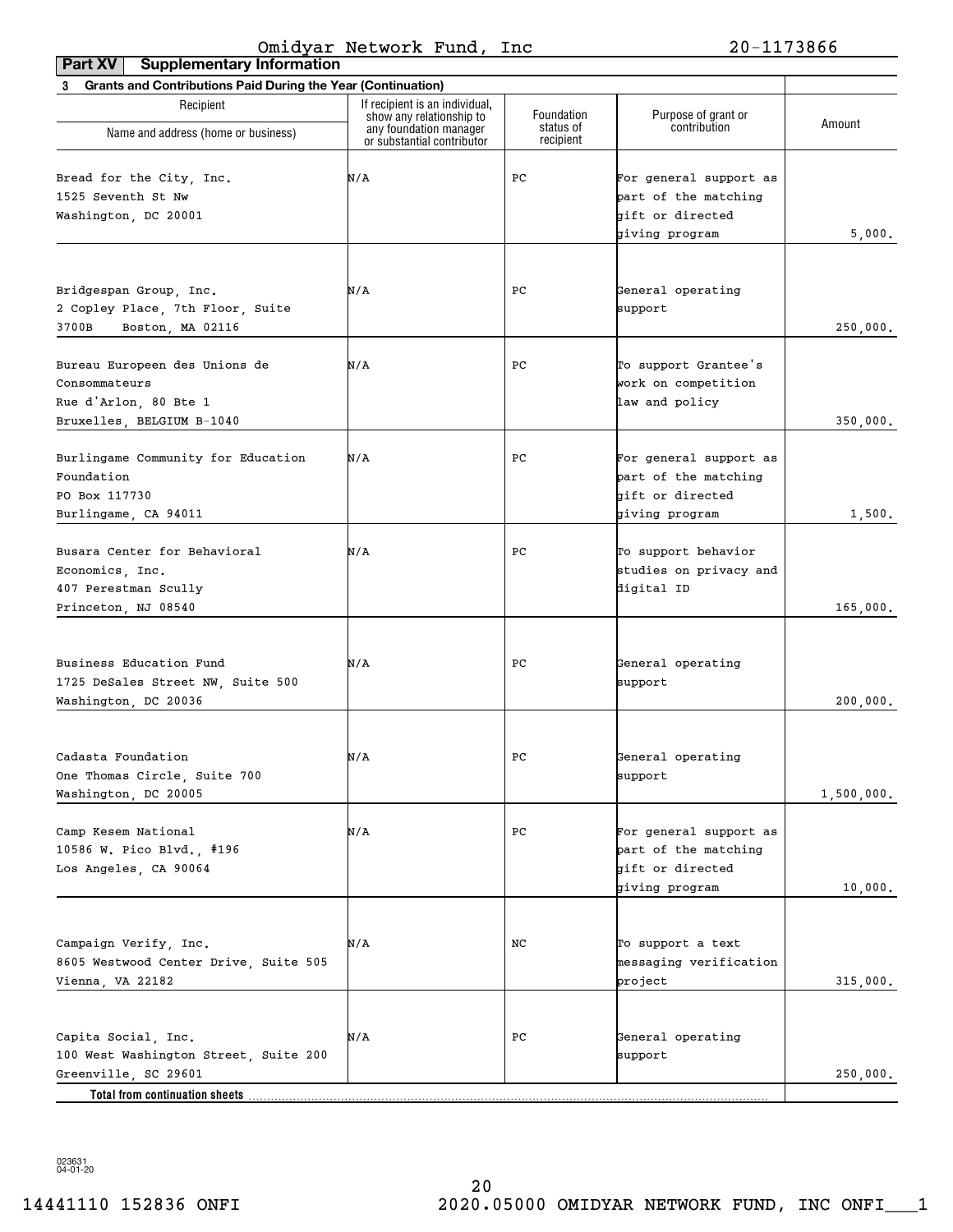| <b>Grants and Contributions Paid During the Year (Continuation)</b><br>3 |                                                    |                         |                                     |          |
|--------------------------------------------------------------------------|----------------------------------------------------|-------------------------|-------------------------------------|----------|
| Recipient                                                                | If recipient is an individual,                     |                         |                                     |          |
|                                                                          | show any relationship to<br>any foundation manager | Foundation<br>status of | Purpose of grant or<br>contribution | Amount   |
| Name and address (home or business)                                      | or substantial contributor                         | recipient               |                                     |          |
|                                                                          |                                                    |                         |                                     |          |
| Carlmont Academic Foundation                                             | N/A                                                | PС                      | For general support as              |          |
| PO Box 104                                                               |                                                    |                         | part of the matching                |          |
| Belmont, CA 94002                                                        |                                                    |                         | gift or directed                    |          |
|                                                                          |                                                    |                         | giving program                      | 2,500.   |
|                                                                          |                                                    |                         |                                     |          |
| Carnegie Endowment for International                                     | N/A                                                | PС                      | To support Grantee's                |          |
| Peace                                                                    |                                                    |                         | Encryption Working                  |          |
| 1779 Massachusetts Avenue NW                                             |                                                    |                         | Group                               |          |
| Washington, DC 20036-2103                                                |                                                    |                         |                                     | 50,000.  |
|                                                                          |                                                    |                         |                                     |          |
| Casa De Maryland Inc.                                                    | N/A                                                | PС                      | For general support as              |          |
| 8151 15th Ave                                                            |                                                    |                         | part of the matching                |          |
| Hyattsville, MD 20783                                                    |                                                    |                         | gift or directed                    |          |
|                                                                          |                                                    |                         | giving program                      | 600.     |
|                                                                          |                                                    |                         |                                     |          |
| CASA of San Mateo County                                                 | N/A                                                | PС                      | For general support as              |          |
| 330 Twin Dolphin Dr #139                                                 |                                                    |                         | part of the matching                |          |
| Redwood City, CA 94065                                                   |                                                    |                         | gift or directed                    |          |
|                                                                          |                                                    |                         | giving program                      | 1,000.   |
|                                                                          |                                                    |                         |                                     |          |
|                                                                          |                                                    |                         |                                     |          |
| Center for American Progress (CAP)                                       | N/A                                                | PС                      | To support Grantees                 |          |
| 1333 H Street, NW, 10th Floor                                            |                                                    |                         | work on corporate                   |          |
| Washington, DC 20005                                                     |                                                    |                         | governance                          | 150,000. |
|                                                                          |                                                    |                         |                                     |          |
|                                                                          |                                                    |                         |                                     |          |
| Center for American Progress (CAP)                                       | N/A                                                | PС                      | To support Grantee's                |          |
| 1333 H Street, NW, 10th Floor                                            |                                                    |                         | research on bargaining              |          |
| Washington, DC 20005                                                     |                                                    |                         | power                               | 300,000. |
|                                                                          |                                                    |                         |                                     |          |
| Center for Civic Innovation, Inc.                                        | N/A                                                | PС                      | For general support as              |          |
| 115 Mlk Jr. Dr. Sw., Suite 304                                           |                                                    |                         | part of the matching                |          |
| Atlanta, GA 30330                                                        |                                                    |                         | gift or directed                    |          |
|                                                                          |                                                    |                         | giving program                      | 500.     |
|                                                                          |                                                    |                         |                                     |          |
| Center for Community Change                                              | N/A                                                | PС                      | General operating                   |          |
| 1536 U Street NW                                                         |                                                    |                         | support                             |          |
| Washington, DC 20009                                                     |                                                    |                         |                                     |          |
|                                                                          |                                                    |                         |                                     | 350,000. |
| Center for Community Solutions                                           | N/A                                                | PС                      | For general support as              |          |
| 4508 Mission Bay Drive                                                   |                                                    |                         | part of the matching                |          |
| San Diego, CA 92109                                                      |                                                    |                         | bift or directed                    |          |
|                                                                          |                                                    |                         | giving program                      | 5,000.   |
| Center for Digital Democracy                                             | N/A                                                | PC                      | To support Grantee's                |          |
|                                                                          |                                                    |                         | project focusing                    |          |
| 1015 15th Street, NW, #600                                               |                                                    |                         |                                     |          |
| Washington, DC 20005                                                     |                                                    |                         | public attention on                 |          |
|                                                                          |                                                    |                         | the harms of                        |          |
|                                                                          |                                                    |                         | technology,                         | 150,000. |
| <b>Total from continuation sheets</b>                                    |                                                    |                         |                                     |          |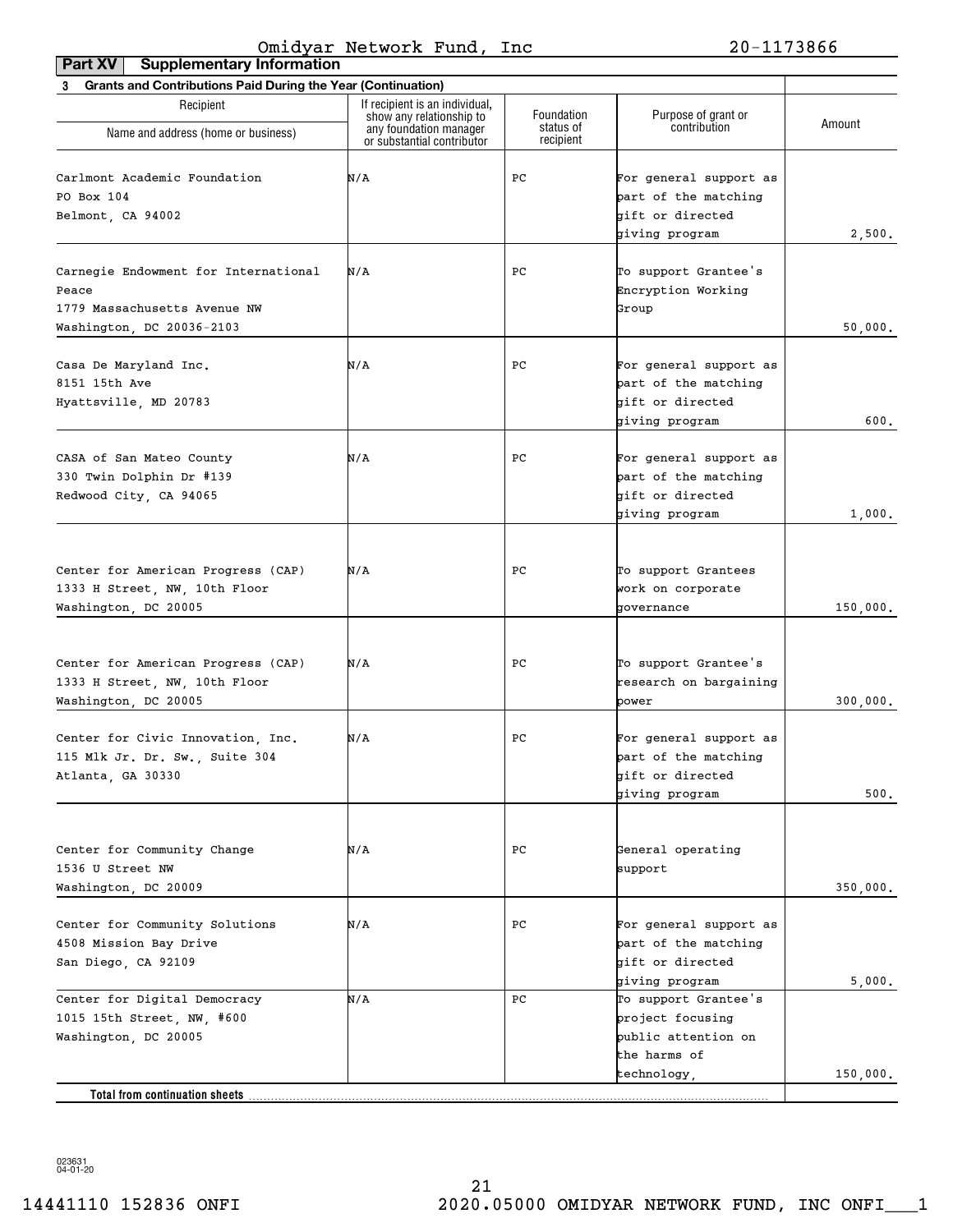| <b>Supplementary Information</b><br>Part XV                                                                         |                                                            |                         |                                                                                                    |            |
|---------------------------------------------------------------------------------------------------------------------|------------------------------------------------------------|-------------------------|----------------------------------------------------------------------------------------------------|------------|
| 3 Grants and Contributions Paid During the Year (Continuation)                                                      |                                                            |                         |                                                                                                    |            |
| Recipient                                                                                                           | If recipient is an individual,<br>show any relationship to | Foundation<br>status of | Purpose of grant or<br>contribution                                                                | Amount     |
| Name and address (home or business)                                                                                 | any foundation manager<br>or substantial contributor       | recipient               |                                                                                                    |            |
| Center for Humane Technology<br>995 Market Street #312                                                              | N/A                                                        | PC                      | General operating<br>support                                                                       |            |
| San Francisco, CA 94103                                                                                             |                                                            |                         |                                                                                                    | 400,000.   |
| Center for Political Accountability<br>1233 20th Street, NW, Suite 205<br>Washington, DC 20036                      | N/A                                                        | PС                      | General operating<br>support                                                                       | 200,000.   |
| Center for Popular Democracy, Inc.<br>449 Troutman Street Suite A<br>Brooklyn, NY 11237                             | N/A                                                        | PС                      | To support Grantee's<br>projects, the<br>Base-Building program<br>and The Forge                    | 300,000.   |
| Centering Healthcare Institute, Inc.<br>89 South Street, No. 404<br>Boston, MA 02111                                | N/A                                                        | PС                      | General operating<br>support                                                                       | 1,000,000. |
| Central Square Foundation<br>301 - 310, 3rd floor, Narain Manzil,<br>22 Barakhamba Road Delhi, INDIA<br>110001      | N/A                                                        | PС                      | To support the APS<br>State of Sector report                                                       | 50,000.    |
| Centre for Internet and Society<br>No. 194, 2nd "C" Cross, Domlur, 2nd<br>Stage INDIA 560 071                       | N/A                                                        | PС                      | To support research on<br>digital identity                                                         | 208,800.   |
| Centre for Policy Research (CPR)<br>Dharma Marg, Chanakyapuri<br>INDIA 110021                                       | N/A                                                        | PC                      | To support Grantee's<br>efforts to support<br>government<br>implementation of the<br>Jaaga Mission | 150,000.   |
| Centre for Policy Research (CPR)<br>Dharma Marg, Chanakyapuri<br>INDIA 110021                                       | N/A                                                        | PС                      | To support Grantees<br>Land Rights Initiative                                                      | 100,000.   |
| Centro de Inovacao para a Educacao<br>Brasileira (CIEB)<br>Rua Laboriosa, 37<br>Sao Paulo, SP, BRAZIL CEP 05434-060 | N/A                                                        | PС                      | General operating<br>support                                                                       | 121,000.   |
| Chancellor Masters and Scholars of<br>the University of Oxford<br>University of Oxford, University                  | N/A                                                        | PС                      | To support School of<br>Government Digital<br>Pathways Program                                     |            |
| Offices, Wellington Square<br>UNITED<br>KINGDOM OX1 2JD                                                             |                                                            |                         |                                                                                                    | 300,000.   |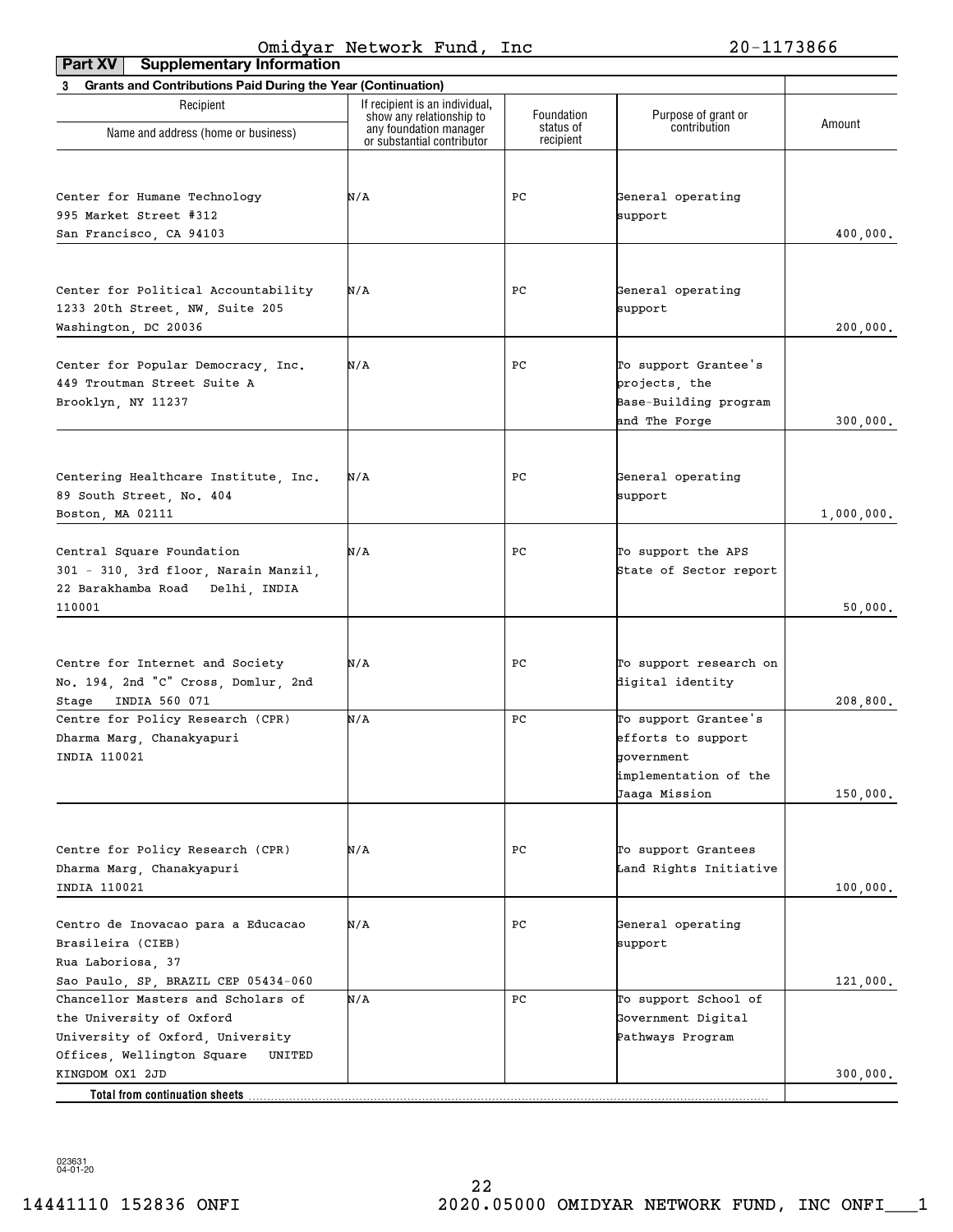| <b>Grants and Contributions Paid During the Year (Continuation)</b><br>3 |                                                            |                        |                        |          |
|--------------------------------------------------------------------------|------------------------------------------------------------|------------------------|------------------------|----------|
| Recipient                                                                | If recipient is an individual,<br>show any relationship to | Foundation             | Purpose of grant or    |          |
| Name and address (home or business)                                      | any foundation manager<br>or substantial contributor       | status of<br>recipient | contribution           | Amount   |
| Child Trends, Inc.                                                       | N/A                                                        | PC                     | To support research on |          |
| 315 Wisconsin Avenue, Suite 1200W                                        |                                                            |                        | two education-related  |          |
| Bethesda, MD 20814                                                       |                                                            |                        | areas: Healthy Ready   |          |
|                                                                          |                                                            |                        | to Learn and           |          |
|                                                                          |                                                            |                        | cross-generational     | 130,000. |
|                                                                          |                                                            |                        |                        |          |
| Children's Hospital Boston                                               | N/A                                                        | PС                     | For general support as |          |
| 300 Longwood Avenue                                                      |                                                            |                        | part of the matching   |          |
| Boston, MA 02115                                                         |                                                            |                        | gift or directed       |          |
|                                                                          |                                                            |                        | giving program         | 200.     |
| Chronicle Season of Sharing Fund                                         | N/A                                                        | PС                     | For general support as |          |
| P. O. Box 44740                                                          |                                                            |                        | part of the matching   |          |
| San Francisco, CA 94144                                                  |                                                            |                        | gift or directed       |          |
|                                                                          |                                                            |                        | giving program         | 10,000.  |
|                                                                          |                                                            |                        |                        |          |
| City Wildlife, Inc                                                       | N/A                                                        | PС                     | For general support as |          |
| P. O. Box 60078                                                          |                                                            |                        | part of the matching   |          |
| Washington, DC 20039                                                     |                                                            |                        | gift or directed       |          |
|                                                                          |                                                            |                        | giving program         | 2,000.   |
|                                                                          |                                                            |                        |                        |          |
| Climate Emergency Fund                                                   | N/A                                                        | PС                     | For general support as |          |
| 8383 Wilshire Boulevard #400                                             |                                                            |                        | part of the matching   |          |
| Beverly Hills, CA 90211                                                  |                                                            |                        | gift or directed       |          |
|                                                                          |                                                            |                        | giving program         | 275.     |
|                                                                          |                                                            |                        |                        |          |
| Coalition for Rainforest Nations                                         | N/A                                                        | PС                     | For general support as |          |
| Secretariat                                                              |                                                            |                        | part of the matching   |          |
| 52 Vanderbilt Avenue                                                     |                                                            |                        | gift or directed       |          |
| New York, NY 10017                                                       |                                                            |                        | giving program         | 1,000.   |
| Coalition on Homelessness                                                | N/A                                                        | PС                     | For general support as |          |
| 280 Turk St.                                                             |                                                            |                        | part of the matching   |          |
| San Francisco, CA 94102                                                  |                                                            |                        | gift or directed       |          |
|                                                                          |                                                            |                        | giving program         | 200.     |
|                                                                          |                                                            |                        |                        |          |
|                                                                          |                                                            |                        |                        |          |
| COLANDEF                                                                 | N/A                                                        | PС                     | To support work around |          |
| Addogonno Last Stop, off the Spintex,                                    |                                                            |                        | land rights and land   |          |
| Nungua Road<br>GHANA                                                     |                                                            |                        | documentation          | 99,000.  |
| Collaboration on International ICT                                       | N/A                                                        | PC                     | To support "Good ID"   |          |
| Policy For East And Southern Africa                                      |                                                            |                        | systems in Africa      |          |
| (CIPESA)                                                                 |                                                            |                        |                        |          |
| Plot 6 Semawata Place (Off Semawata                                      |                                                            |                        |                        |          |
| Road), Ntinda<br>UGANDA                                                  |                                                            |                        |                        | 279,000. |
|                                                                          |                                                            |                        |                        |          |
| Common Sense Media                                                       | N/A                                                        | PС                     | To support the Wide    |          |
| 650 Townsend Street, Suite 435                                           |                                                            |                        | Open Schools Project   |          |
| San Francisco, CA 94103                                                  |                                                            |                        |                        | 500,000. |
| Total from continuation sheets                                           |                                                            |                        |                        |          |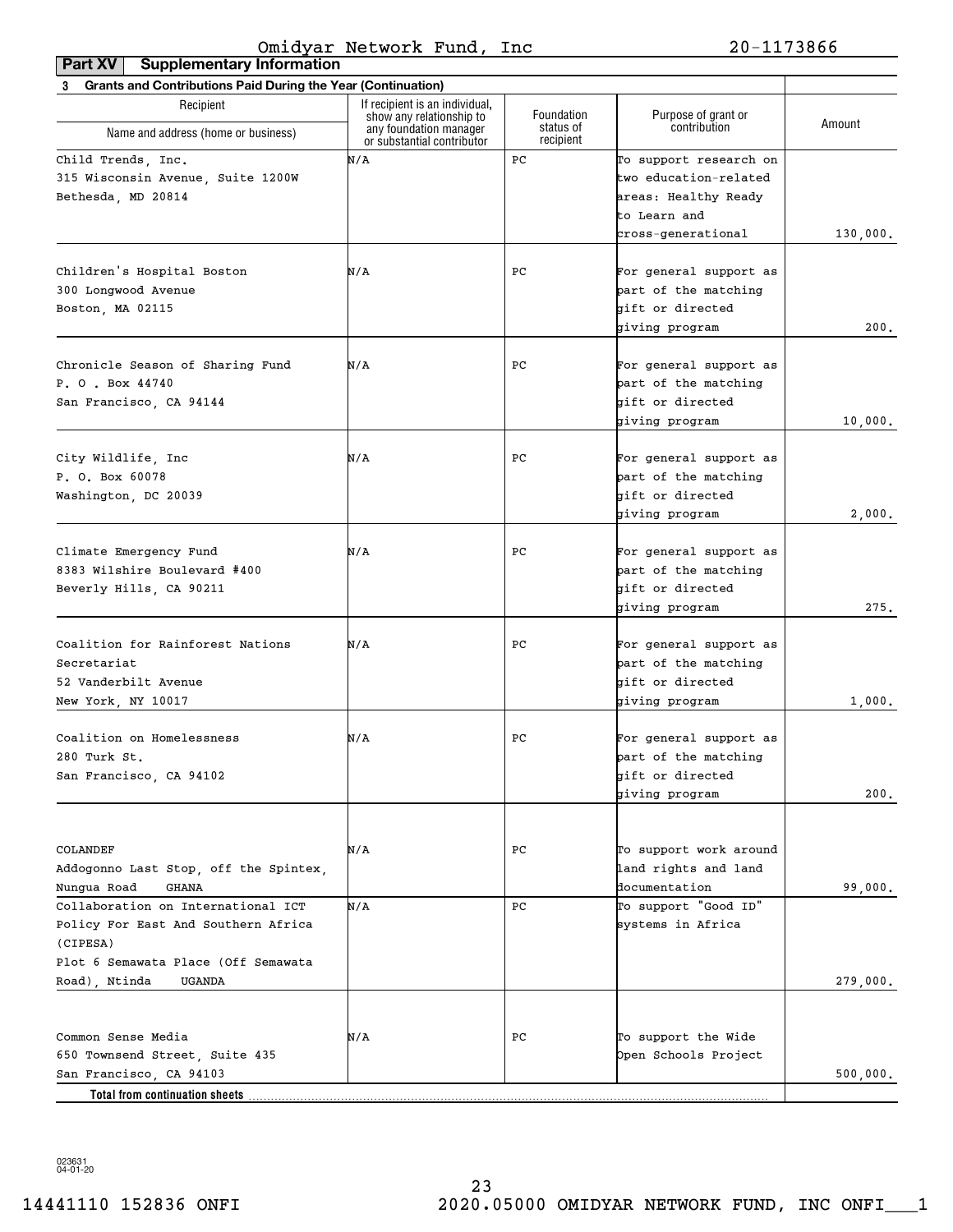| <b>Supplementary Information</b><br>Part XV                    |                                                            |                        |                                     |          |
|----------------------------------------------------------------|------------------------------------------------------------|------------------------|-------------------------------------|----------|
| 3 Grants and Contributions Paid During the Year (Continuation) |                                                            |                        |                                     |          |
| Recipient                                                      | If recipient is an individual,<br>show any relationship to | Foundation             | Purpose of grant or<br>contribution | Amount   |
| Name and address (home or business)                            | any foundation manager<br>or substantial contributor       | status of<br>recipient |                                     |          |
|                                                                |                                                            |                        |                                     |          |
| Community Initiatives                                          | N/A                                                        | PС                     | To support research                 |          |
| 1000 Broadway, Suite #480                                      |                                                            |                        | related to financial                |          |
|                                                                |                                                            |                        |                                     |          |
| Oakland, CA 94607                                              |                                                            |                        | sector reform                       | 90,000.  |
| Community Initiatives                                          | N/A                                                        | PС                     | For general support as              |          |
| 1000 Broadway, Suite # 480                                     |                                                            |                        | part of the matching                |          |
| Oakland, CA 94607                                              |                                                            |                        | gift or directed                    |          |
|                                                                |                                                            |                        | giving program                      | 1,560.   |
|                                                                |                                                            |                        |                                     |          |
| Community of Hope                                              | N/A                                                        | PС                     | For general support as              |          |
| 4 Atlantic Street SW                                           |                                                            |                        | part of the matching                |          |
| Washington, DC 20032                                           |                                                            |                        | gift or directed                    |          |
|                                                                |                                                            |                        | giving program                      | 2,000.   |
|                                                                |                                                            |                        |                                     |          |
| Community Overcoming Relationship                              | N/A                                                        | PС                     | For general support as              |          |
| Abuse                                                          |                                                            |                        | part of the matching                |          |
| 2211 Palm Ave.                                                 |                                                            |                        | bift or directed                    |          |
| San Mateo, CA 94403                                            |                                                            |                        | giving program                      | 500.     |
| Consumer Reports, Inc.                                         | N/A                                                        | PC                     | To support Grantee's                |          |
| 101 Truman Avenue                                              |                                                            |                        | work learning more                  |          |
|                                                                |                                                            |                        | about social media and              |          |
| Yonkers, NY 10703                                              |                                                            |                        | other online                        |          |
|                                                                |                                                            |                        | advertising                         | 50,000.  |
|                                                                |                                                            |                        |                                     |          |
| Consumer Reports, Inc.                                         | N/A                                                        | PС                     | To support Grantee's                |          |
| 101 Truman Avenue                                              |                                                            |                        | projects to further                 |          |
| Yonkers, NY 10703                                              |                                                            |                        | data and privacy                    |          |
|                                                                |                                                            |                        | rights                              | 500,000. |
|                                                                |                                                            |                        |                                     |          |
|                                                                |                                                            |                        |                                     |          |
| Consumer Reports, Inc.                                         | N/A                                                        | $_{\rm PC}$            | To support Grantees                 |          |
| 101 Truman Avenue                                              |                                                            |                        | project, Race to the                |          |
| Yonkers, NY 10703                                              |                                                            |                        | Тор                                 | 163,290. |
|                                                                |                                                            |                        |                                     |          |
|                                                                |                                                            |                        |                                     |          |
| CORE Economics Education                                       | N/A                                                        | PС                     | General operating                   |          |
| 167 Divinity Road                                              |                                                            |                        | support                             |          |
| UNITED KINGDOM OX4 1LP                                         |                                                            |                        |                                     | 245,000. |
|                                                                |                                                            |                        |                                     |          |
| Corporate Accountability Lab NFP                               | N/A                                                        | PC                     | To support                          |          |
| 6214 N. Glenwood Avenue                                        |                                                            |                        | developments in ethics              |          |
| Chicago, IL 60660                                              |                                                            |                        | within the open source              |          |
|                                                                |                                                            |                        | movement                            | 225,000. |
|                                                                |                                                            |                        |                                     |          |
| Council on Domestic Violence for Page                          | N/A                                                        | PC                     | For general support as              |          |
| County                                                         |                                                            |                        | part of the matching                |          |
| 216 W Main Street                                              |                                                            |                        | gift or directed                    |          |
| Luray, VA 22835                                                |                                                            |                        | giving program                      | 200.     |
| Total from continuation sheets.                                |                                                            |                        |                                     |          |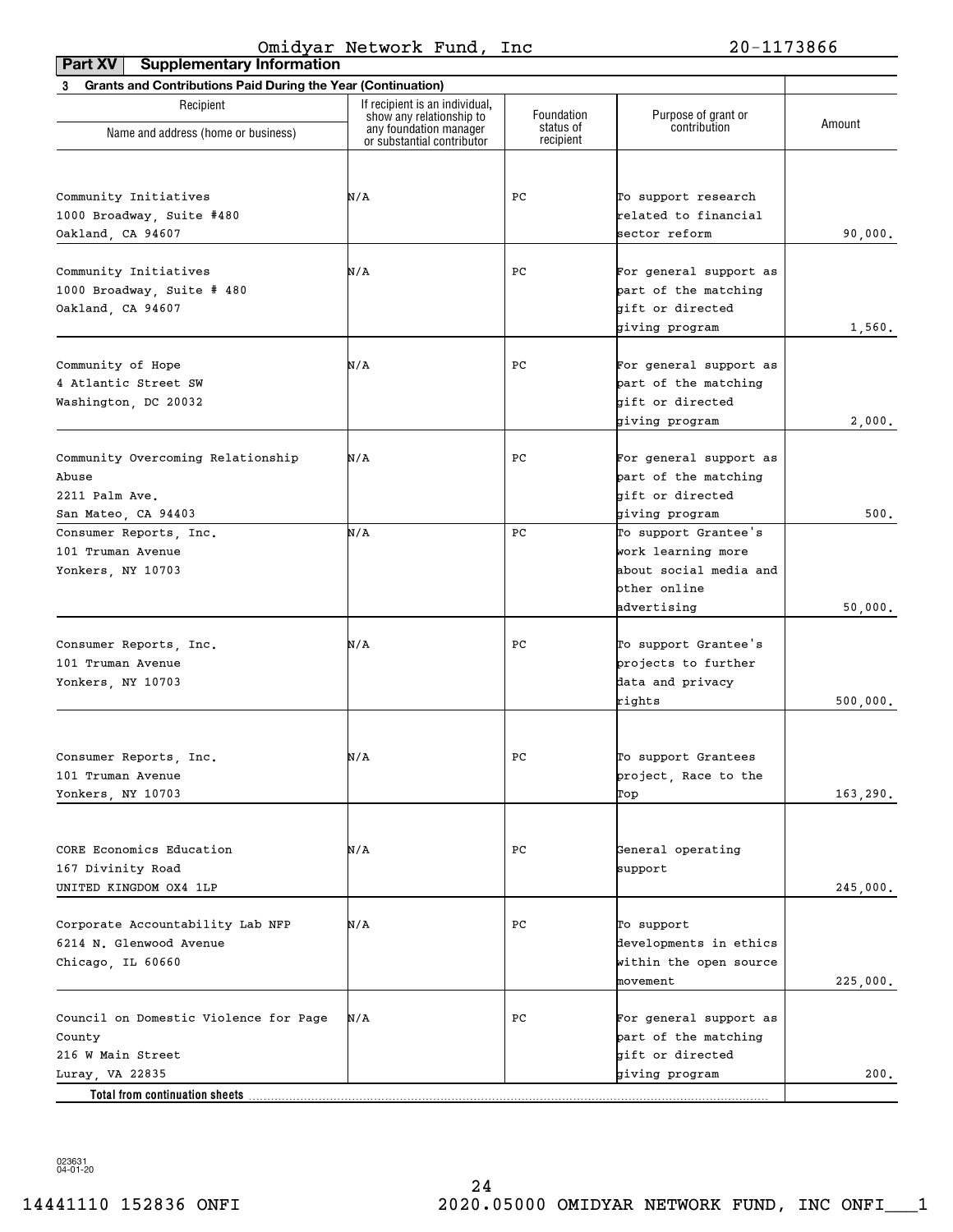| <b>Supplementary Information</b><br>Part XV                                                                          |                                                            |                        |                                                                                      |          |
|----------------------------------------------------------------------------------------------------------------------|------------------------------------------------------------|------------------------|--------------------------------------------------------------------------------------|----------|
| 3 Grants and Contributions Paid During the Year (Continuation)                                                       |                                                            |                        |                                                                                      |          |
| Recipient                                                                                                            | If recipient is an individual,<br>show any relationship to | Foundation             | Purpose of grant or                                                                  | Amount   |
| Name and address (home or business)                                                                                  | any foundation manager<br>or substantial contributor       | status of<br>recipient | contribution                                                                         |          |
| CSEP Research Foundation<br>No. 6, 2nd Floor, Dr. Jose P. Rizal<br>Marg, Chanakyapuri<br>New Delhi,<br>INDIA 110 021 | N/A                                                        | PС                     | To support research on<br>land and property<br>rights                                | 178,500. |
| CuriOdyssey<br>1651 Coyote Point Dr.<br>San Mateo, CA 94401                                                          | N/A                                                        | PС                     | For general support as<br>part of the matching<br>gift or directed<br>giving program | 2,000.   |
| Dalberg Consulting-US, LLC<br>155 West 23rd Street, 6th Floor<br>New York, NY 10011<br>Dalberg Consulting-US, LLC    | N/A<br>N/A                                                 | NC<br>NC               | To promote social<br>welfare and rights to<br>privacy<br>To support charitable       | 500,000. |
| 155 West 23rd Street, 6th Floor<br>New York, NY 10011                                                                |                                                            |                        | work relating to<br>research and<br>dissemination of<br>Digital ID programs in       | 532,750. |
| Data4Chan.ge<br>17 Rushbrook Crescent<br>UNITED KINGDOM E17 5BZ                                                      | N/A                                                        | PС                     | General operating<br>support                                                         | 250,000. |
| DC Central Kitchen<br>Deposit Box, PO Box 417406<br>Boston, MA 02241-7406                                            | N/A                                                        | PС                     | For general support as<br>part of the matching<br>gift or directed<br>giving program | 4,000.   |
| DC Greens, Inc.<br>2000 P. ST NW, Ste 240<br>Washington, DC 20036                                                    | N/A                                                        | PC                     | For general support as<br>part of the matching<br>gift or directed<br>giving program | 200.     |
| DC Vote<br>1111 14th St. NW, Ste. 1000<br>Washington, DC 20005                                                       | N/A                                                        | РC                     | For general support as<br>part of the matching<br>gift or directed<br>giving program | 250.     |
| Demos: A Network for Ideas and<br>Action, Ltd.<br>80 Broad Street, 4th Floor<br>New York, NY 10004                   | N/A                                                        | РC                     | General operating<br>support                                                         | 500,000. |
| Design Tech High School<br>275 Oracle Parkway<br>Redwood City, CA 94065-1669                                         | N/A                                                        | РC                     | For general support as<br>part of the matching<br>gift or directed<br>giving program | 400.     |
| Total from continuation sheets                                                                                       |                                                            |                        |                                                                                      |          |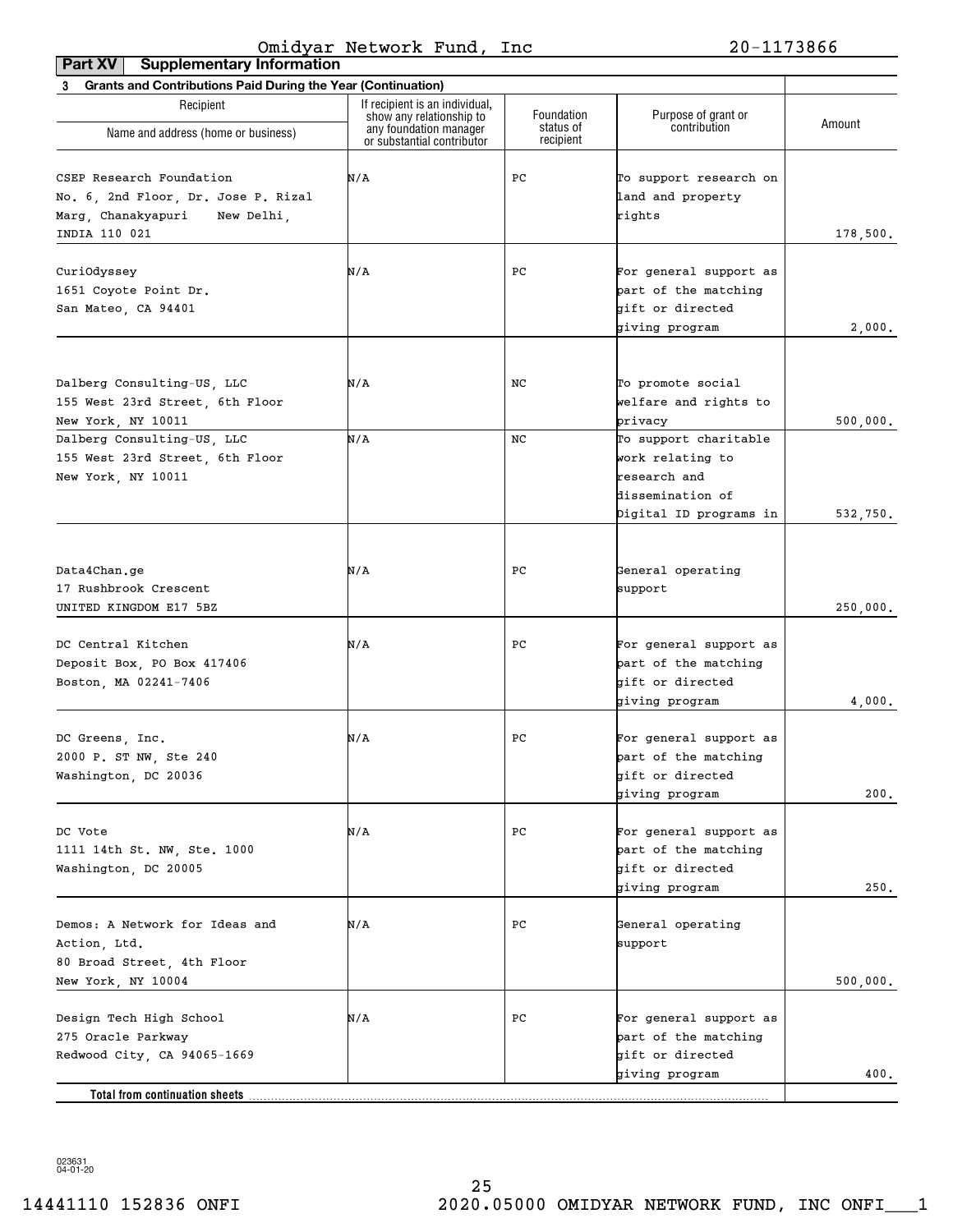| <b>Grants and Contributions Paid During the Year (Continuation)</b><br>3 |                                                    |                         |                                     |          |
|--------------------------------------------------------------------------|----------------------------------------------------|-------------------------|-------------------------------------|----------|
| Recipient                                                                | If recipient is an individual.                     |                         |                                     |          |
|                                                                          | show any relationship to<br>any foundation manager | Foundation<br>status of | Purpose of grant or<br>contribution | Amount   |
| Name and address (home or business)                                      | or substantial contributor                         | recipient               |                                     |          |
|                                                                          |                                                    |                         |                                     |          |
| DG Murray Trust                                                          | N/A                                                | PС                      | To support Public                   |          |
| Douglas Murray House, 1 Wodin Road                                       |                                                    |                         | School Partnership                  |          |
| SOUTH AFRICA                                                             |                                                    |                         | program, and general                |          |
|                                                                          |                                                    |                         | operating support                   | 600,000. |
| Digital Frontiers Institute NPC                                          | N/A                                                | PС                      | General operating                   |          |
|                                                                          |                                                    |                         | support                             |          |
| 3rd Floor, 113 Loop Street<br>Cape Town, Western Cape, SOUTH AFRICA      |                                                    |                         |                                     |          |
| 8001                                                                     |                                                    |                         |                                     | 200,000. |
| Digital Frontiers Institute NPC                                          | N/A                                                | PC                      | To support educational              |          |
| 3rd Floor, 113 Loop Street                                               |                                                    |                         | activities beneficial               |          |
| Cape Town, Western Cape, SOUTH AFRICA                                    |                                                    |                         | to the community by                 |          |
| 8001                                                                     |                                                    |                         | improving capacity and              |          |
|                                                                          |                                                    |                         | training available to               | 77,625.  |
|                                                                          |                                                    |                         |                                     |          |
|                                                                          |                                                    |                         |                                     |          |
| Dignitas Project                                                         | N/A                                                | PС                      | General operating                   |          |
| PO Box 19267                                                             |                                                    |                         | support                             |          |
| Oakland, CA 94619                                                        |                                                    |                         |                                     | 150,000. |
|                                                                          |                                                    |                         |                                     |          |
| Doctors Without Borders (Switzerland)                                    | N/A                                                | PС                      | For general support as              |          |
| 78 Rue De Lausanne, 1211 Geneva 1                                        |                                                    |                         | part of the matching                |          |
| SWITZERLAND 01016                                                        |                                                    |                         | gift or directed                    |          |
|                                                                          |                                                    |                         | giving program                      | 725.     |
| Doctors Without Borders USA                                              | N/A                                                | PС                      | For general support as              |          |
| 40 Rector Street 16th Floor                                              |                                                    |                         | part of the matching                |          |
| New York, NY 10006                                                       |                                                    |                         | gift or directed                    |          |
|                                                                          |                                                    |                         | giving program                      | 4,000.   |
|                                                                          |                                                    |                         |                                     |          |
| DonorsChoose.org                                                         | N/A                                                | PС                      | For general support as              |          |
| Financial Operations, 134 W 37th ST                                      |                                                    |                         | part of the matching                |          |
| Floor 11<br>New York, NY 10018                                           |                                                    |                         | gift or directed                    |          |
|                                                                          |                                                    |                         | giving program                      | 500.     |
|                                                                          |                                                    |                         |                                     |          |
|                                                                          |                                                    |                         |                                     |          |
| Dream A Dream                                                            | N/A                                                | PС                      | General operating                   |          |
| 17th Cross, 9th Main, 3rd Block,                                         |                                                    |                         | support                             |          |
| Karnataka, INDIA 560011<br>Jayanagar                                     |                                                    |                         |                                     | 350,000. |
|                                                                          |                                                    |                         |                                     |          |
|                                                                          |                                                    | PС                      | General operating                   |          |
| Dream A Dream<br>17th Cross, 9th Main, 3rd Block,                        | N/A                                                |                         | support                             |          |
| Jayanagar<br>Karnataka, INDIA 560011                                     |                                                    |                         |                                     | 100,000. |
|                                                                          |                                                    |                         |                                     |          |
| Earthjustice                                                             | N/A                                                | PС                      | For general support as              |          |
| 50 California Street, Ste 500                                            |                                                    |                         | part of the matching                |          |
| San Francisco, CA 94111                                                  |                                                    |                         | gift or directed                    |          |
|                                                                          |                                                    |                         | giving program                      | 500.     |
| <b>Total from continuation sheets</b>                                    |                                                    |                         |                                     |          |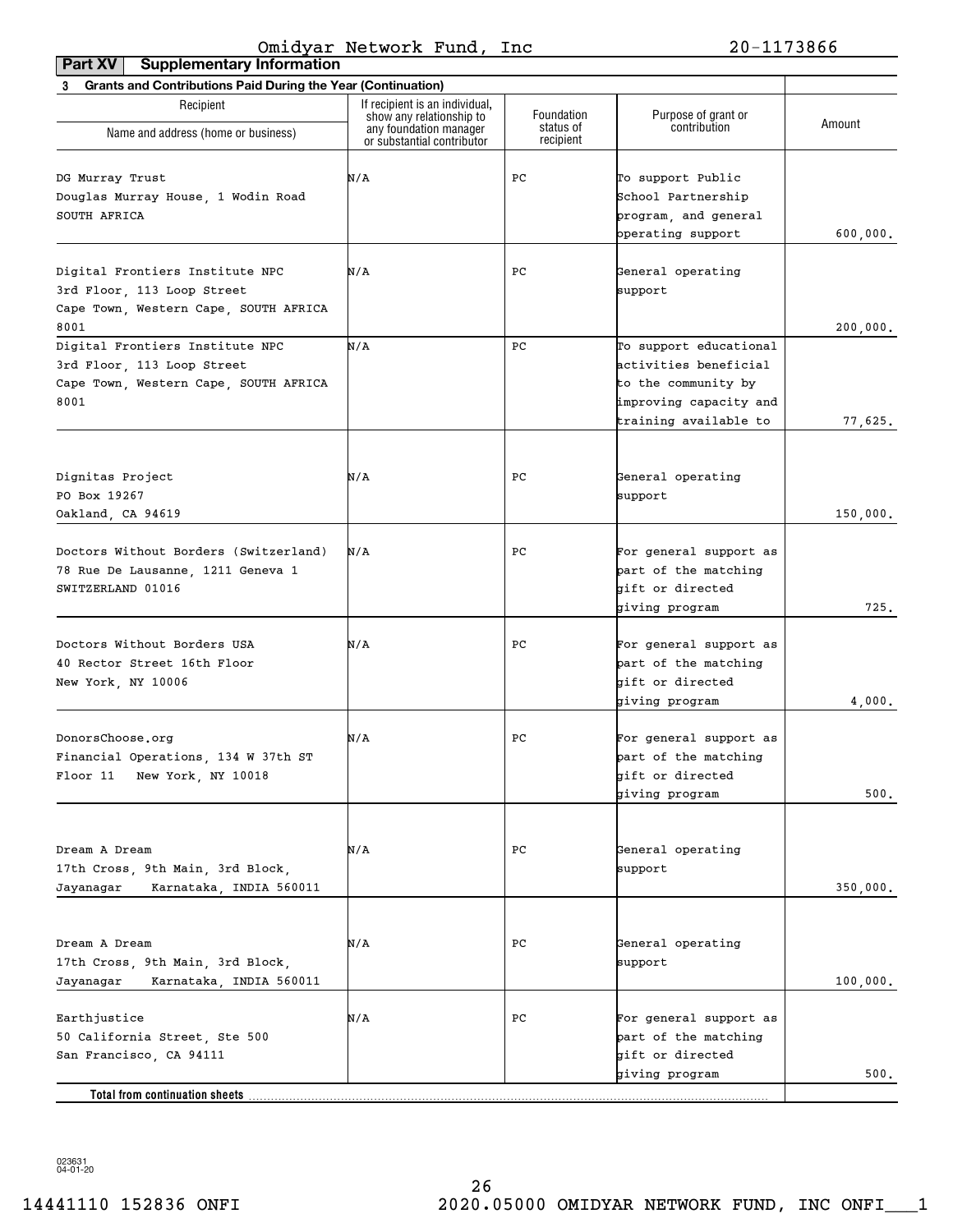| Grants and Contributions Paid During the Year (Continuation)<br>3 |                                                    |                         |                                     |            |
|-------------------------------------------------------------------|----------------------------------------------------|-------------------------|-------------------------------------|------------|
| Recipient                                                         | If recipient is an individual,                     |                         |                                     |            |
|                                                                   | show any relationship to<br>any foundation manager | Foundation<br>status of | Purpose of grant or<br>contribution | Amount     |
| Name and address (home or business)                               | or substantial contributor                         | recipient               |                                     |            |
|                                                                   |                                                    |                         |                                     |            |
| Economic Policy Institute, Inc.                                   | N/A                                                | PС                      | To support Grantee's                |            |
| 1225 Eye St. NW 600                                               |                                                    |                         | project, the Economic               |            |
| Washington, DC 20005                                              |                                                    |                         | Analysis and Research               |            |
|                                                                   |                                                    |                         | Network (EARN)                      | 500,000.   |
|                                                                   |                                                    |                         |                                     |            |
| Educate!                                                          | N/A                                                | PС                      | General operating                   |            |
| PO Box 12302                                                      |                                                    |                         | support                             |            |
| Denver, CO 80212                                                  |                                                    |                         |                                     | 500,000.   |
|                                                                   |                                                    |                         |                                     |            |
| Education Trust, Inc.                                             | N/A                                                | PС                      | To support research on              |            |
| 1501 K Street, NW, Suite 200                                      |                                                    |                         | college affordability               |            |
| Washington, DC 20005                                              |                                                    |                         | for student parents                 | 186,000.   |
|                                                                   |                                                    |                         |                                     |            |
| eGovernments Foundation                                           | N/A                                                | NC                      | To support digital                  |            |
| #147/J 1st Floor, 10th Cross, 12th                                |                                                    |                         | infrastructure for                  |            |
| Main, 3rd Block, Koramangala INDIA                                |                                                    |                         | governance impact and               |            |
| 560034                                                            |                                                    |                         | transformation program              | 800,000.   |
| End Poverty                                                       | N/A                                                | PС                      | To support outreach,                |            |
| M-48, First Floor, South City 1                                   |                                                    |                         | incubation, and                     |            |
| Haryana, INDIA 122001                                             |                                                    |                         | fellowship program                  |            |
|                                                                   |                                                    |                         | focused on land,                    |            |
|                                                                   |                                                    |                         | housing, and property               | 200,000.   |
|                                                                   |                                                    |                         |                                     |            |
|                                                                   |                                                    |                         |                                     |            |
| Ensina.Br                                                         | N/A                                                | PС                      | General operating                   |            |
| Av. Anglica, 2529 - Bela Vista                                    |                                                    |                         | support                             |            |
| Sao Paulo, SP, BRAZIL 01227-200                                   |                                                    |                         |                                     | 15,000.    |
|                                                                   |                                                    |                         |                                     |            |
| Entangled Institute                                               | N/A                                                | PС                      | To support Grantee's                |            |
| 2 Shaw Alley, 2nd Floor                                           |                                                    |                         | project, the Rise                   |            |
| San Francisco, CA 94105                                           |                                                    |                         | Prize                               | 1,050,000. |
|                                                                   |                                                    |                         |                                     |            |
| Environmental Defense Fund                                        | N/A                                                | PС                      | For general support as              |            |
| 257 Park Avenue S.                                                |                                                    |                         | part of the matching                |            |
| New York, NY 10010                                                |                                                    |                         | gift or directed                    |            |
|                                                                   |                                                    |                         | giving program                      | 3,000.     |
|                                                                   |                                                    |                         |                                     |            |
| Equal Justice Initiative                                          | N/A                                                | PС                      | For general support as              |            |
| 122 Commerce ST                                                   |                                                    |                         | part of the matching                |            |
| Montgomery, AL 36104                                              |                                                    |                         | gift or directed                    |            |
|                                                                   |                                                    |                         | giving program                      | 12,000.    |
|                                                                   |                                                    |                         |                                     |            |
| Everytown for Gun Safety Action Fund                              | N/A                                                | PС                      | For general support as              |            |
| Inc                                                               |                                                    |                         | part of the matching                |            |
| P. O. Box 3886                                                    |                                                    |                         | gift or directed                    |            |
| New York, NY 10163                                                |                                                    |                         | giving program                      | 5,750.     |
| Total from continuation sheets                                    |                                                    |                         |                                     |            |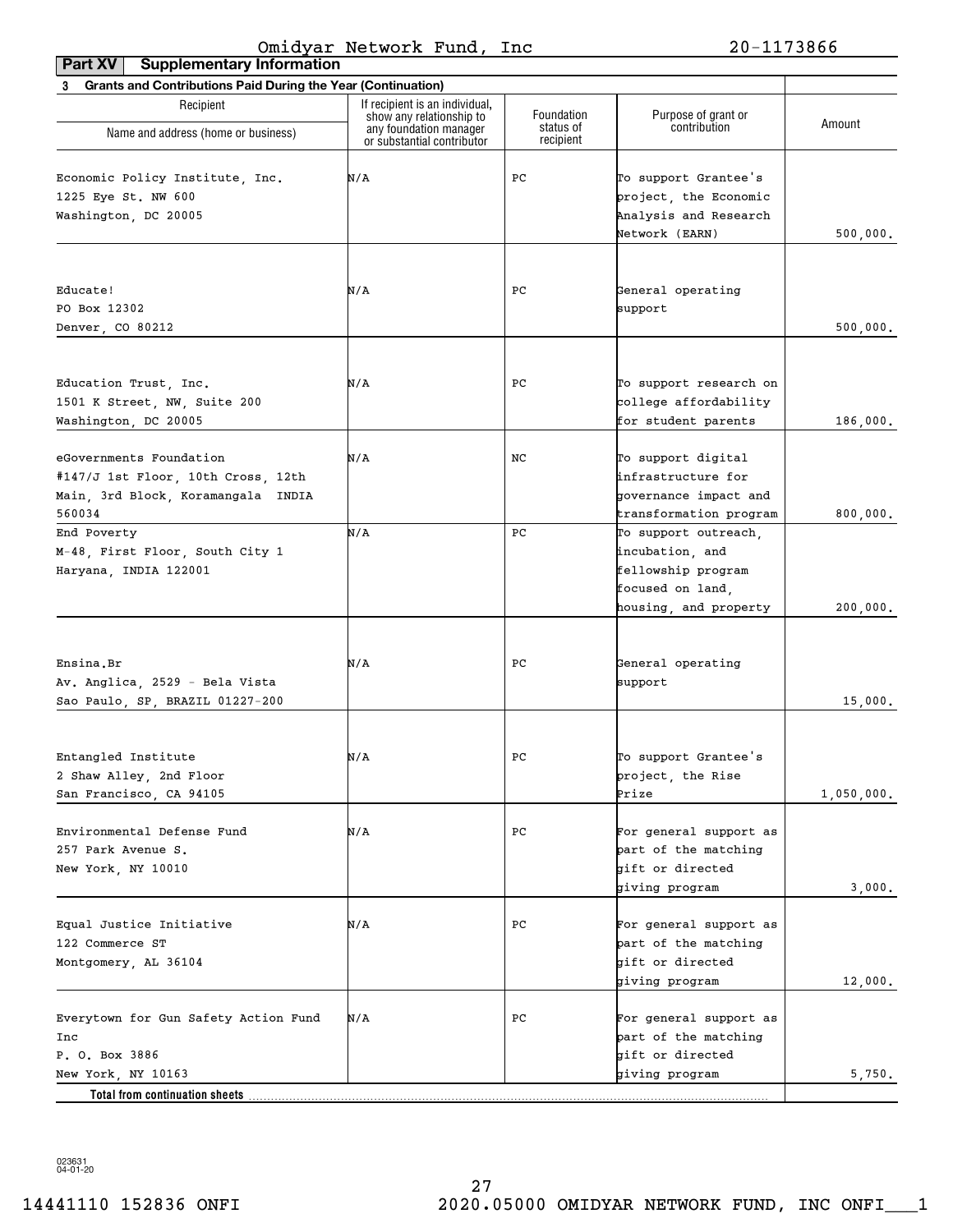| <b>Grants and Contributions Paid During the Year (Continuation)</b><br>3 |                                                                                      |                         |                                        |            |
|--------------------------------------------------------------------------|--------------------------------------------------------------------------------------|-------------------------|----------------------------------------|------------|
| Recipient                                                                | If recipient is an individual,<br>show any relationship to<br>any foundation manager | Foundation<br>status of | Purpose of grant or<br>contribution    | Amount     |
| Name and address (home or business)                                      | or substantial contributor                                                           | recipient               |                                        |            |
| Fight for the Future Education Fund                                      | N/A                                                                                  | PC                      | To support Grantee's                   |            |
|                                                                          |                                                                                      |                         |                                        |            |
| PO Box 55071, PMB 95005                                                  |                                                                                      |                         | work on platform power                 |            |
| Boston, MA 02205                                                         |                                                                                      |                         | and combating online<br>disinformation |            |
|                                                                          |                                                                                      |                         |                                        | 200,000.   |
|                                                                          |                                                                                      |                         |                                        |            |
| Financial Health Network, Inc.                                           | N/A                                                                                  | PС                      | To support Grantee's                   |            |
| 135 S. LaSalle St., Suite 2125                                           |                                                                                      |                         | projects, the                          |            |
| Chicago, IL 60603                                                        |                                                                                      |                         | Base-Building program                  |            |
|                                                                          |                                                                                      |                         | and The Forge                          | 1,225,850. |
|                                                                          |                                                                                      |                         |                                        |            |
| FinRegLab, Inc.                                                          | N/A                                                                                  | PС                      | General operating                      |            |
| 805 15th Street NW, Suite 11001                                          |                                                                                      |                         | support                                |            |
| Washington, DC 20005                                                     |                                                                                      |                         |                                        | 700,000.   |
| Fintech Development and Advocacy                                         | N/A                                                                                  | PC                      | To support creating                    |            |
| Initiative                                                               |                                                                                      |                         | better and more                        |            |
| Address is 7 Ibiyinka Olorunbe                                           |                                                                                      |                         | accessible FinTech                     |            |
| Street, Victoria Island<br>Lagos,                                        |                                                                                      |                         | services and                           |            |
| NIGERIA                                                                  |                                                                                      |                         | opportunities for                      | 250,000.   |
|                                                                          |                                                                                      |                         |                                        |            |
| Food For Thought                                                         | N/A                                                                                  | PС                      | For general support as                 |            |
| P. O. Box 1608                                                           |                                                                                      |                         | part of the matching                   |            |
|                                                                          |                                                                                      |                         | gift or directed                       |            |
| Forestville, CA 95436                                                    |                                                                                      |                         | giving program                         | 44.        |
|                                                                          |                                                                                      |                         |                                        |            |
|                                                                          |                                                                                      |                         |                                        |            |
| Foundation for Ecological Security                                       | N/A                                                                                  | PС                      | General operating                      |            |
| C/o IDA House, Sector-IV, R.K. Puram                                     |                                                                                      |                         | support                                |            |
| INDIA 110022                                                             |                                                                                      |                         |                                        | 1,150,000. |
|                                                                          |                                                                                      |                         |                                        |            |
| Franklin and Eleanor Roosevelt                                           | N/A                                                                                  | PС                      | Nonpartisan analysis                   |            |
| Institute                                                                |                                                                                      |                         | and research of the                    |            |
| 570 Lexington Avenue, 5th Floor                                          |                                                                                      |                         | racial landscape in                    |            |
| New York, NY 10022                                                       |                                                                                      |                         | the United States                      | 200,000.   |
|                                                                          |                                                                                      |                         |                                        |            |
| Franklin and Eleanor Roosevelt                                           | N/A                                                                                  | PС                      | General operating                      |            |
| Institute                                                                |                                                                                      |                         | support                                |            |
| 570 Lexington Avenue, 5th Floor                                          |                                                                                      |                         |                                        |            |
| New York, NY 10022                                                       |                                                                                      |                         |                                        | 500,000.   |
|                                                                          |                                                                                      |                         |                                        |            |
| Fresh LifeLines for Youth (FLY)                                          | N/A                                                                                  | PС                      | For general support as                 |            |
| Sobrato Center for Nonprofits, 568                                       |                                                                                      |                         | part of the matching                   |            |
| Valley Way Milpitas, CA 95035                                            |                                                                                      |                         | bift or directed                       |            |
|                                                                          |                                                                                      |                         | giving program                         | 10,000.    |
|                                                                          |                                                                                      |                         |                                        |            |
| Friends of Fondation de France Inc                                       | N/A                                                                                  | PС                      | For general support as                 |            |
| 31 West 34th Street, 7th Floor, #                                        |                                                                                      |                         | part of the matching                   |            |
| 7010<br>New York, NY 10001                                               |                                                                                      |                         | gift or directed                       |            |
|                                                                          |                                                                                      |                         | giving program                         | 1,000.     |
| Total from continuation sheets                                           |                                                                                      |                         |                                        |            |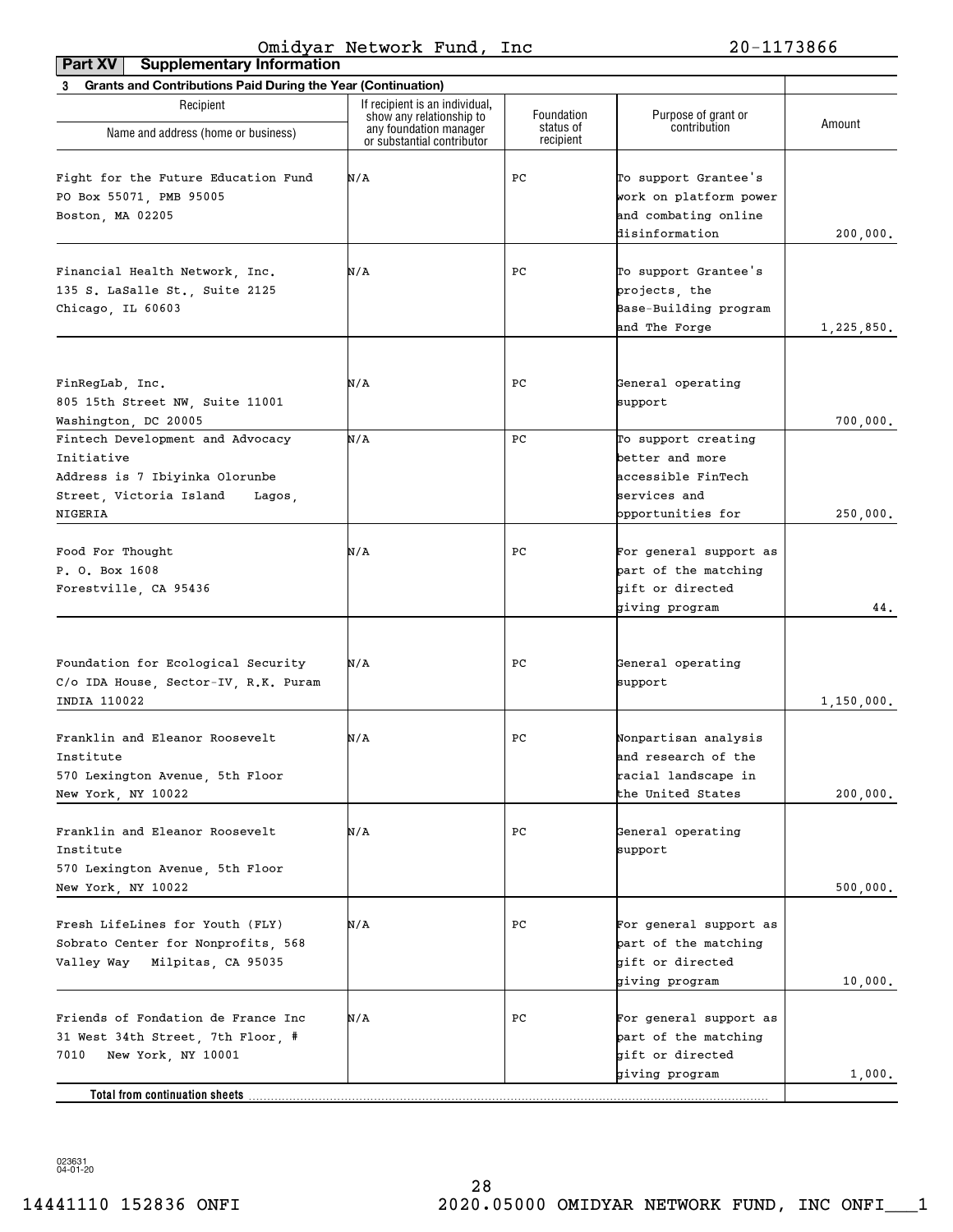| <b>Supplementary Information</b><br>Part XV                                                                               |                                                            |                        |                                                                                      |            |
|---------------------------------------------------------------------------------------------------------------------------|------------------------------------------------------------|------------------------|--------------------------------------------------------------------------------------|------------|
| 3 Grants and Contributions Paid During the Year (Continuation)                                                            |                                                            |                        |                                                                                      |            |
| Recipient                                                                                                                 | If recipient is an individual,<br>show any relationship to | Foundation             | Purpose of grant or                                                                  | Amount     |
| Name and address (home or business)                                                                                       | any foundation manager<br>or substantial contributor       | status of<br>recipient | contribution                                                                         |            |
| Friends of the Truman Foundation<br>PO Box 28083<br>Washington, DC 20038                                                  | N/A                                                        | РC                     | For general support as<br>part of the matching<br>gift or directed<br>giving program | 400.       |
| Friends of Vets Helping Pets<br>P. O. Box 910117<br>Lexington, KY 40591                                                   | N/A                                                        | PС                     | For general support as<br>part of the matching<br>gift or directed<br>giving program | 6,000.     |
| Fudan University Alumni Association<br>of Northern California<br>105 Serra Way 208<br>Milpitas, CA 95035                  | N/A                                                        | PС                     | For general support as<br>part of the matching<br>gift or directed<br>giving program | 500.       |
| Generation Hope<br>415 Michigan Avenue, NE, Suite 430<br>Washington, DC 20017                                             | N/A                                                        | PС                     | General operating<br>support                                                         | 150,000.   |
| Give Foundation<br>1st floor, Rigel, No. 15-19,<br>Doddanekkundi, Marathahalli Outer<br>Ring Road Karnataka, INDIA 560037 | N/A                                                        | PС                     | General operating<br>support                                                         | 400,000.   |
| GiveDirectly, Inc<br>Church Street Station, P. O. Box 3221<br>New York, NY 10008                                          | N/A                                                        | PС                     | For general support as<br>part of the matching<br>gift or directed<br>giving program | 5,800.     |
| Givedirectly, Inc.<br>Church Street Station P.O. Box 3221<br>New York, NY 10008                                           | N/A                                                        | ${\tt PC}$             | To support for<br>Covid-19 Emergency<br>Relief Program                               | 1,000,000. |
| Global Impact Investing Network, Inc.<br>One Battery Park Plaza, Suite 202<br>New York, NY 10014                          | N/A                                                        | РC                     | To support a study and<br>produce a report on<br>inclusive investment<br>practices   | 75,000.    |
| Global Impact Investing Network, Inc.<br>One Battery Park Plaza, Suite 202<br>New York, NY 10014                          | N/A                                                        | РC                     | To support analysis of<br>and collaboration in<br>the impact investing<br>sector     | 60,000.    |
| Global Steering Group for Impact<br>Investment<br>Third Floor, 20 Old Bailey                                              | N/A                                                        | РC                     | General operating<br>support                                                         |            |
| UNITED KINGDOM EC4M 7AN<br>Total from continuation sheets                                                                 |                                                            |                        |                                                                                      | 300,000.   |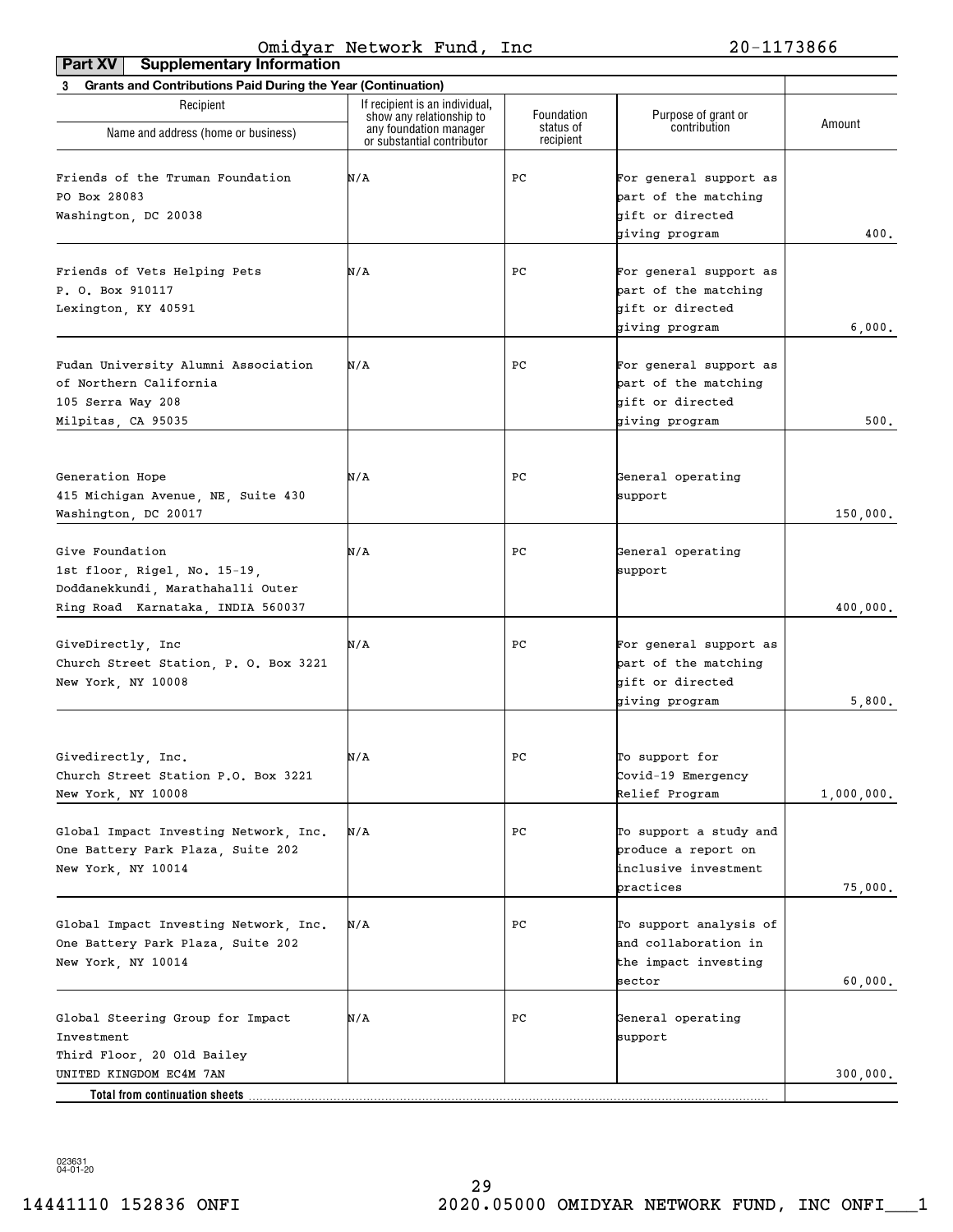| <b>Supplementary Information</b><br>Part XV                    |                                                                                      |                         |                                          |          |
|----------------------------------------------------------------|--------------------------------------------------------------------------------------|-------------------------|------------------------------------------|----------|
| 3 Grants and Contributions Paid During the Year (Continuation) |                                                                                      |                         |                                          |          |
| Recipient                                                      | If recipient is an individual,<br>show any relationship to<br>any foundation manager | Foundation<br>status of | Purpose of grant or<br>contribution      | Amount   |
| Name and address (home or business)                            | or substantial contributor                                                           | recipient               |                                          |          |
|                                                                |                                                                                      |                         |                                          |          |
| Grassroots Policy Project                                      | N/A                                                                                  | PС                      | General operating                        |          |
| 1515 Oxford Street Apt 1D                                      |                                                                                      |                         | support                                  |          |
| Berkeley, CA 94709                                             |                                                                                      |                         |                                          | 250,000. |
|                                                                |                                                                                      |                         |                                          |          |
| Guardian Gym<br>3109 Adeline Street                            | N/A                                                                                  | PС                      | For general support as                   |          |
|                                                                |                                                                                      |                         | part of the matching<br>gift or directed |          |
| Oakland, CA 94608                                              |                                                                                      |                         | giving program                           | 500.     |
|                                                                |                                                                                      |                         |                                          |          |
| Guardian Training                                              | N/A                                                                                  | PC                      | For general support as                   |          |
| 3109 Adeline Street                                            |                                                                                      |                         | part of the matching                     |          |
| Oakland, CA 94608                                              |                                                                                      |                         | gift or directed                         |          |
|                                                                |                                                                                      |                         | giving program                           | 500.     |
|                                                                |                                                                                      |                         |                                          |          |
| Guild of Future Architects Foundation                          | N/A                                                                                  | PС                      | General operating                        |          |
| 135 W 50th Street                                              |                                                                                      |                         | support                                  |          |
| New York, NY 10020                                             |                                                                                      |                         |                                          | 200,000. |
|                                                                |                                                                                      |                         |                                          |          |
| Hacienda Involved Parents and Staff                            | N/A                                                                                  | PС                      | For general support as                   |          |
| 1290 Kimberly Drive                                            |                                                                                      |                         | part of the matching                     |          |
| San Jose, CA 95118                                             |                                                                                      |                         | gift or directed                         |          |
|                                                                |                                                                                      |                         | giving program                           | 800.     |
| Hawaii Public Radio                                            | N/A                                                                                  | PС                      | For general support as                   |          |
| 738 Kaheka ST                                                  |                                                                                      |                         | part of the matching                     |          |
| Honolulu, HI 96814                                             |                                                                                      |                         | gift or directed                         |          |
|                                                                |                                                                                      |                         | giving program                           | 50.      |
|                                                                |                                                                                      |                         |                                          |          |
| Hawaii Wildlife Center                                         | N/A                                                                                  | PC                      | For general support as                   |          |
| PO Box 551752                                                  |                                                                                      |                         | part of the matching                     |          |
| Kapa'au, HI 96755                                              |                                                                                      |                         | gift or directed                         |          |
|                                                                |                                                                                      |                         | giving program                           | 1,400.   |
|                                                                |                                                                                      |                         |                                          |          |
| Health Federation of Philadelphia                              | N/A                                                                                  | РC                      | To support Grantee's                     |          |
| 123 S. Broad Street, Suite #650                                |                                                                                      |                         | project, Home Grown                      |          |
| Philadelphia, PA 19109                                         |                                                                                      |                         |                                          | 300,000. |
|                                                                |                                                                                      |                         |                                          |          |
| Health Federation of Philadelphia                              | N/A                                                                                  | РC                      | To support Grantee's                     |          |
| 123 S. Broad Street, Suite #650                                |                                                                                      |                         | project, Home Grown                      |          |
| Philadelphia, PA 19109                                         |                                                                                      |                         |                                          | 500,000. |
|                                                                |                                                                                      |                         |                                          |          |
| Health Federation of Philadelphia                              | N/A                                                                                  | РC                      | To support Grantee's                     |          |
| 123 S. Broad Street, Suite #650                                |                                                                                      |                         | research related to                      |          |
| Philadelphia, PA 19109                                         |                                                                                      |                         | home-based child care                    | 41,500.  |
| Total from continuation sheets.                                |                                                                                      |                         |                                          |          |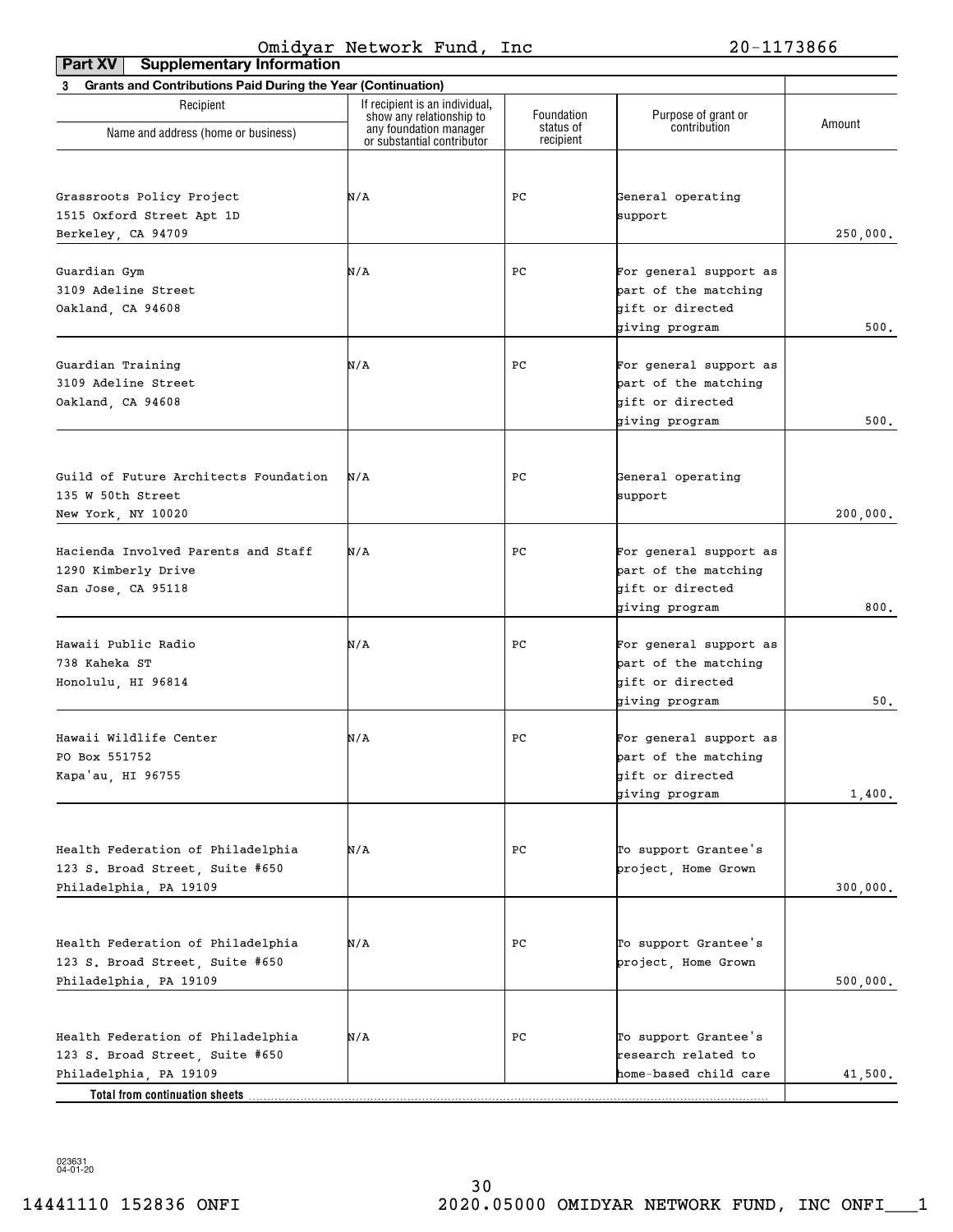| <b>Supplementary Information</b><br>Part XV                                                  |                                                            |                        |                                                                                                                      |            |
|----------------------------------------------------------------------------------------------|------------------------------------------------------------|------------------------|----------------------------------------------------------------------------------------------------------------------|------------|
| 3 Grants and Contributions Paid During the Year (Continuation)                               |                                                            |                        |                                                                                                                      |            |
| Recipient                                                                                    | If recipient is an individual,<br>show any relationship to | Foundation             | Purpose of grant or<br>contribution                                                                                  | Amount     |
| Name and address (home or business)                                                          | any foundation manager<br>or substantial contributor       | status of<br>recipient |                                                                                                                      |            |
| High Resolves<br>Grosvenor Place, Level 2, 225 George<br><b>AUSTRALIA NSW 2000</b><br>St.    | N/A                                                        | PС                     | General operating<br>support                                                                                         | 2,000,000. |
|                                                                                              |                                                            |                        |                                                                                                                      |            |
| High Resolves America<br>900 Camp Street, Suite 405<br>New Orleans, LA 70130                 | N/A                                                        | PС                     | To eliminate prejudice<br>and discrimination                                                                         | 140,000.   |
| Higher Learning Advocates, Inc.<br>1001 Connecticut Ave. NW #710<br>Washington, DC 20036     | N/A                                                        | PС                     | General operating<br>support                                                                                         | 100,000.   |
| Hispanic Debutante Association of<br>Fort Worth<br>P. O. Box 1656<br>Fort Worth, TX 76161    | N/A                                                        | PС                     | For general support as<br>part of the matching<br>gift or directed<br>giving program                                 | 200.       |
| Hope for Henry Foundation<br>2440 Wisconsin AVE NW Ste 201<br>Washington, DC 20007           | N/A                                                        | PС                     | For general support as<br>part of the matching<br>gift or directed<br>giving program                                 | 100.       |
| Hopewell Fund<br>1201 Connecticut Avenue NW, Suite 300<br>Washington, DC 20036               | N/A                                                        | PС                     | To support Economic<br>Security Project's<br>Anti-Monopoly Fund                                                      | 500,000.   |
| How to Build Up, Inc.<br>554 Rhode Island Street<br>San Francisco, CA 94107                  | N/A                                                        | $_{\rm PC}$            | To support Grantee's<br>project, The Commons                                                                         | 150,000.   |
| Humane Rescue Alliance<br>71 Oglethorpe Street NW<br>Washington, DC 20011                    | N/A                                                        | PС                     | For general support as<br>part of the matching<br>gift or directed<br>giving program                                 | 900.       |
| IDEO.org<br>444 Spear Street, Suite 213<br>San Francisco, CA 94015                           | N/A                                                        | PС                     | To support Nairobi<br>program to develop<br>tools and processes to<br>be used by governments<br>to ensure continuous | 153,967.   |
| IDFC Foundation<br>The Capital Court, 6th Floor, Olof<br>INDIA 110067<br>Palme Marg, Munirka | N/A                                                        | NC                     | To establish a Data<br>Governance Network to<br>research and publish<br>policy papers related                        |            |
|                                                                                              |                                                            |                        | to data protection                                                                                                   | 444,000.   |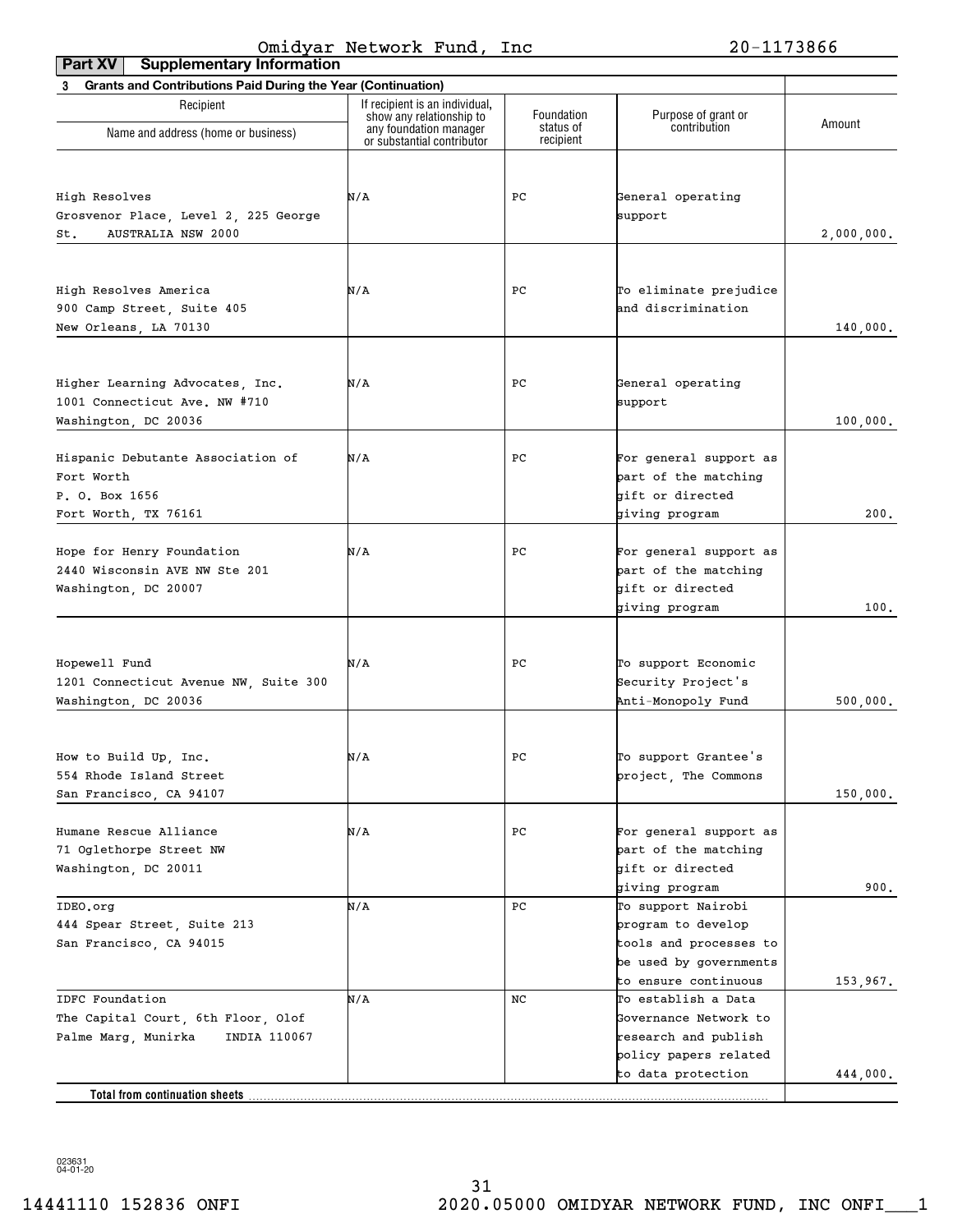| Part XV<br><b>Supplementary Information</b>                    |                                                            |                        |                              |          |
|----------------------------------------------------------------|------------------------------------------------------------|------------------------|------------------------------|----------|
| 3 Grants and Contributions Paid During the Year (Continuation) |                                                            |                        |                              |          |
| Recipient                                                      | If recipient is an individual,<br>show any relationship to | Foundation             | Purpose of grant or          | Amount   |
| Name and address (home or business)                            | any foundation manager<br>or substantial contributor       | status of<br>recipient | contribution                 |          |
|                                                                |                                                            |                        |                              |          |
| Imagine Worldwide                                              | N/A                                                        | PС                     | General operating            |          |
| 1080 Edgewood Ave.                                             |                                                            |                        | support                      |          |
| Mill Valley, CA 94941                                          |                                                            |                        |                              | 500,000. |
|                                                                |                                                            |                        |                              |          |
| Indian Institute of Science Bangalore                          | N/A                                                        | PС                     | To support for the           |          |
| CV Raman Avenue, Yeshwanthpura                                 |                                                            |                        | Center of Excellence         |          |
| Karnataka, INDIA 560012                                        |                                                            |                        | for Data Stewardship         | 68,750.  |
|                                                                |                                                            |                        |                              |          |
| Indian Institute of Science Bangalore                          | N/A                                                        | PС                     | To support for the           |          |
| CV Raman Avenue, Yeshwanthpura                                 |                                                            |                        | Center of Excellence         |          |
| Karnataka, INDIA 560012                                        |                                                            |                        | for Data Stewardship         | 31,250.  |
| Indraprastha Institute of Information                          | N/A                                                        | PC                     | To support a data            |          |
| Technology, Delhi                                              |                                                            |                        | trust pilot for              |          |
| Indraprastha Institute of Information                          |                                                            |                        | transit data                 |          |
| Technology, Delhi, Okhla Industrial                            |                                                            |                        |                              |          |
| Es New Delhi, INDIA 110020                                     |                                                            |                        |                              | 100,000. |
| Inernational Foundation for Research                           | N/A                                                        | PC                     | To support research on       |          |
| and Education                                                  |                                                            |                        | digital privacy and          |          |
| Ashoka University, Rajiv Gandhi                                |                                                            |                        | user behavior                |          |
| Education City<br>Haryana, INDIA                               |                                                            |                        |                              |          |
| 131029                                                         |                                                            |                        |                              | 175,000. |
|                                                                |                                                            |                        |                              |          |
| Innovation Edge Foundation (RF) NPC                            | N/A                                                        | PС                     | General operating            |          |
| DG Murray Trust House, 1 Wodin Road,                           |                                                            |                        | support                      |          |
| Claremont<br>Cape Town, Western Cape,                          |                                                            |                        |                              |          |
| SOUTH AFRICA 7700                                              |                                                            |                        |                              | 350,000. |
| Innovation Network, Inc.                                       | N/A                                                        | ${\tt PC}$             | To support the               |          |
| 1625 K Street NW, Suite 1050                                   |                                                            |                        | Evaluation Roundtable        |          |
| Washington, DC 20006                                           |                                                            |                        |                              | 100,000. |
|                                                                |                                                            |                        |                              |          |
| Insight Center for Community Economic                          | N/A                                                        | РC                     | To support the               |          |
| Development                                                    |                                                            |                        | Centering Blackness          |          |
| 360 14th Street, Suite 500A                                    |                                                            |                        | Initiative                   |          |
| Oakland, CA 94612                                              |                                                            |                        |                              | 150,000. |
|                                                                |                                                            |                        |                              |          |
| Institute for Financial Management                             | N/A                                                        | РC                     | To support impact            |          |
| and Research                                                   |                                                            |                        | evaluation study of          |          |
| 5655, Central Expy                                             |                                                            |                        | Akshara's GKA program        |          |
| Andhra Pradesh, INDIA 517646                                   |                                                            |                        |                              | 70,000.  |
| Institute for Intellectual Property                            | N/A                                                        | PC                     | To support Grantee's         |          |
| and Social Justice, Inc.                                       |                                                            |                        | efforts to provide           |          |
| 707 Maple Ave.<br>Rockville, MD 20850                          |                                                            |                        | resources to<br>marginalized |          |
|                                                                |                                                            |                        | entrepreneurs,               | 175,000. |
|                                                                |                                                            |                        |                              |          |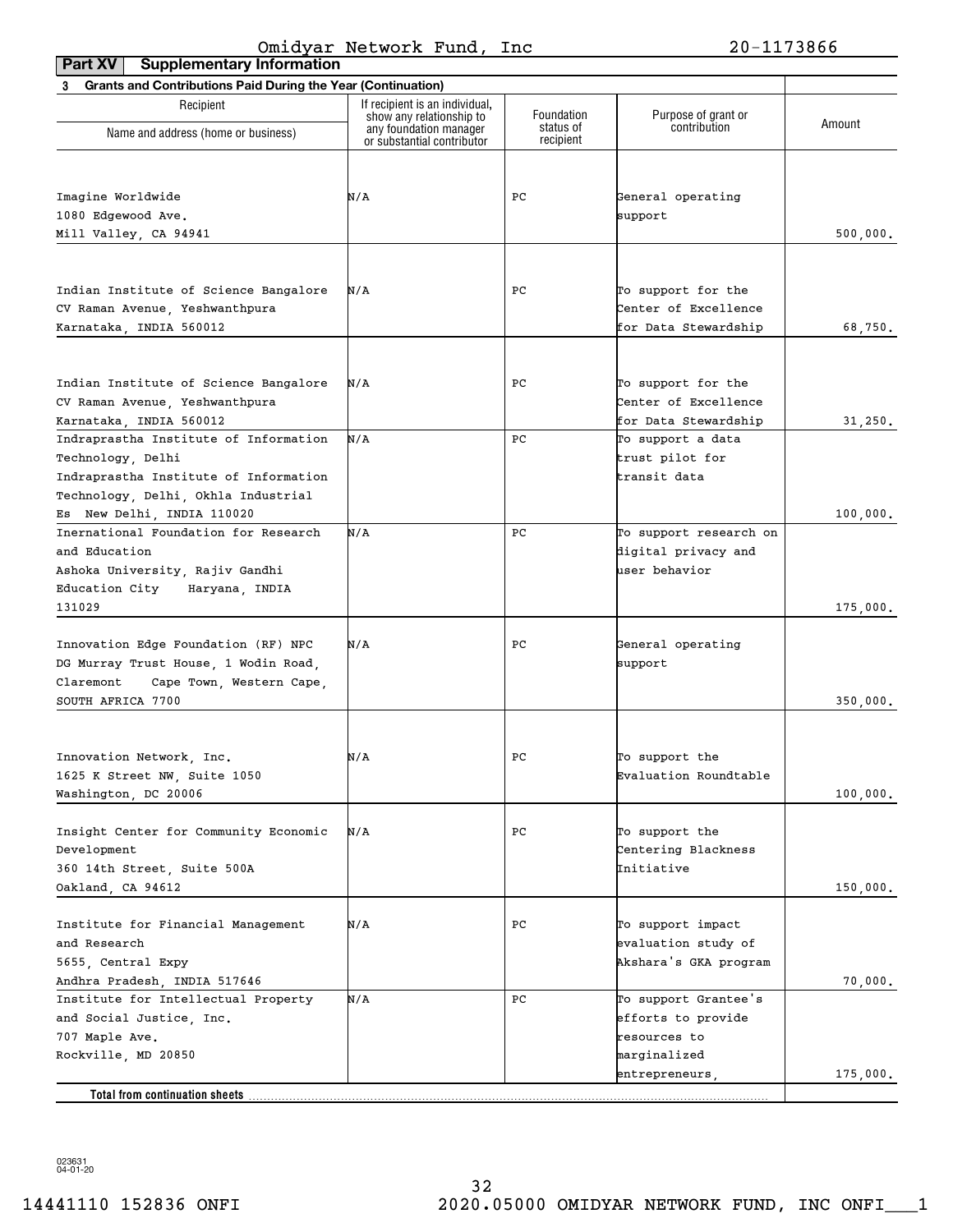| Part XV<br><b>Supplementary Information</b>                                                                                                                           |                                                                                      |                         |                                                                                                                 |            |
|-----------------------------------------------------------------------------------------------------------------------------------------------------------------------|--------------------------------------------------------------------------------------|-------------------------|-----------------------------------------------------------------------------------------------------------------|------------|
| 3 Grants and Contributions Paid During the Year (Continuation)                                                                                                        |                                                                                      |                         |                                                                                                                 |            |
| Recipient                                                                                                                                                             | If recipient is an individual,<br>show any relationship to<br>any foundation manager | Foundation<br>status of | Purpose of grant or<br>contribution                                                                             | Amount     |
| Name and address (home or business)                                                                                                                                   | or substantial contributor                                                           | recipient               |                                                                                                                 |            |
| Institute for Women's Policy Research<br>1200 18th Street NW, Suite 301<br>Washington, DC 20036                                                                       | N/A                                                                                  | PС                      | To support Grantee's<br>research into the<br>parent student<br>population                                       | 170,093.   |
| Instituto de Tecnologia e Sociedade<br>Rua da Assemblia 10, sala 4011<br>Rio de Janiero, RJ, BRAZIL 20011901                                                          | N/A                                                                                  | PС                      | To support research on<br>digital identification                                                                | 127,000.   |
| Instituto Reuna<br>Rua dos Pinheiros, 870<br>Pinheiros Sao Paulo, BRAZIL                                                                                              | N/A                                                                                  | NC.                     | To support the<br>implementation of<br>hational learning<br>standards in Brazil                                 | 300,000.   |
| International Bank for Reconstruction<br>and Development<br>1818 H Street<br>Washington, DC 20433                                                                     | N/A                                                                                  | PС                      | To support the World<br>Bank Group's EdTech<br>Readiness Index                                                  | 270,000.   |
| International Bank for Reconstruction<br>and Development<br>1818 H Street<br>Washington, DC 20433                                                                     | N/A                                                                                  | PС                      | To support the<br>Grantee's ID4D Multi<br>Donor Trust Fund                                                      | 250,000.   |
| International Bank for Reconstruction<br>and Development Association<br>1818 H Street NW<br>Washington, DC 20433                                                      | N/A                                                                                  | PС                      | To support<br>Consultative Group to<br>Assist the Poor (CGAP)                                                   | 225,000.   |
| International Institute of<br>Information Technology, Bangalore<br>26/C, Hosur Rd, Electronics City<br>Phase 1, Electronic City<br>Bengaluru, Karnataka, INDIA 560100 | N/A                                                                                  | PС                      | To support<br>development, launch<br>and continued<br>oversight of the<br>Modular Open Source                   | 2,000,000. |
| International Society for Technology<br>in Education, Inc.<br>621 Southwest Morrison Street, Suite<br>Portland, OR 97209<br>800                                       | N/A                                                                                  | PC                      | To support a free<br>online education<br>journal                                                                | 190,000.   |
| IT for Change<br>1224 37 C Avenue<br>Edmonton, Alberta, CANADA T6T 0E5                                                                                                | N/A                                                                                  | PС                      | To support Grantee's<br>research around how to<br>mitigate monopolistic<br>practices of<br>technology platforms | 150,000.   |
| Jan Sahas Social Development Society<br>14, Mill Road P.O. Balgarh<br>Dewas, Madhya Pradesh, INDIA 455001                                                             | N/A                                                                                  | PC                      | To provide Mixed<br>General Support and<br>Property Rights                                                      |            |
|                                                                                                                                                                       |                                                                                      |                         | Program                                                                                                         | 100,000.   |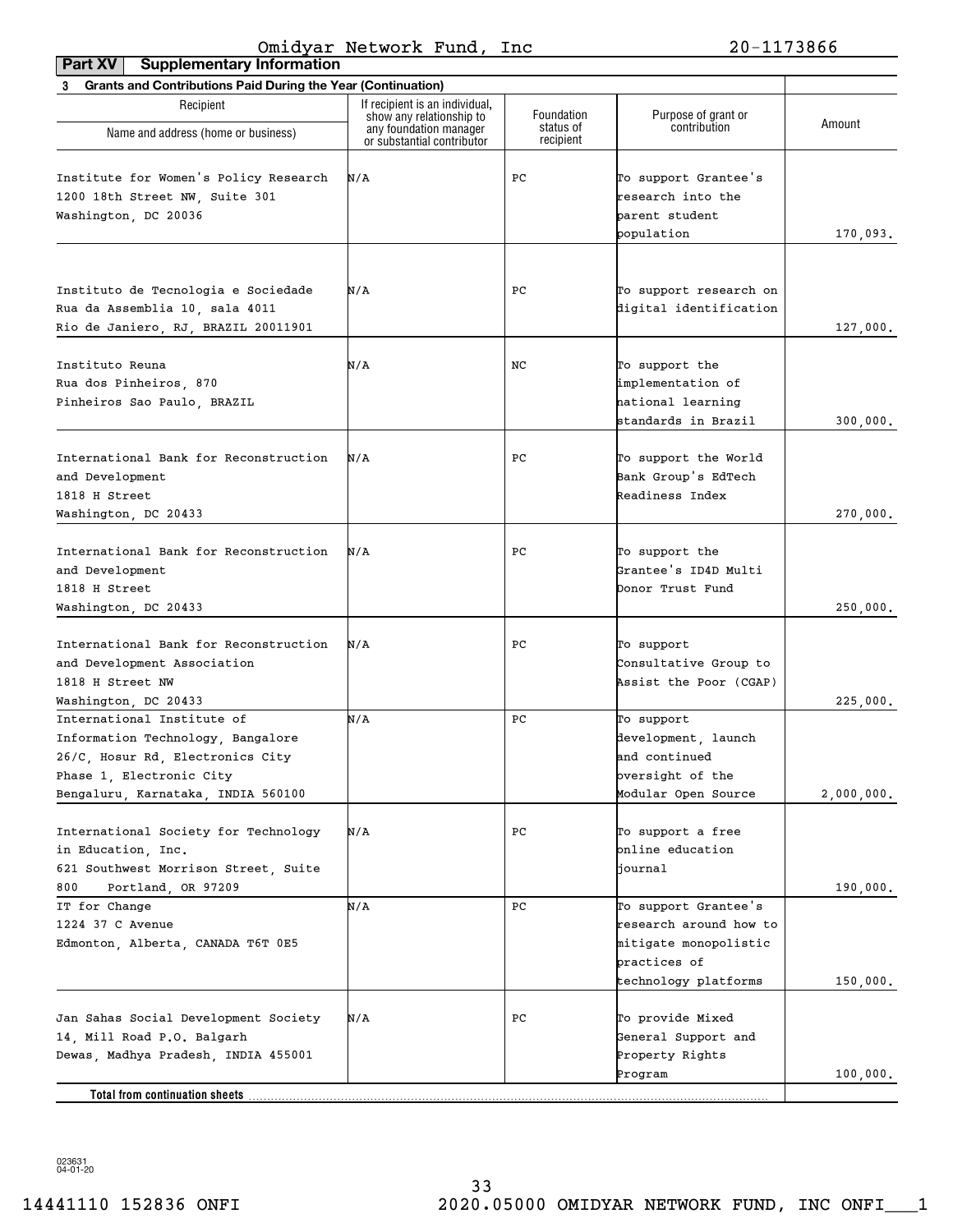| <b>Grants and Contributions Paid During the Year (Continuation)</b><br>3 |                                                                                  |                                      |                                     |            |
|--------------------------------------------------------------------------|----------------------------------------------------------------------------------|--------------------------------------|-------------------------------------|------------|
| Recipient                                                                | If recipient is an individual,                                                   |                                      |                                     |            |
| Name and address (home or business)                                      | show any relationship to<br>any foundation manager<br>or substantial contributor | Foundation<br>status of<br>recipient | Purpose of grant or<br>contribution | Amount     |
| Janaagraha Centre for Citizenship and                                    | N/A                                                                              | PC                                   | To support work                     |            |
| Democracy                                                                |                                                                                  |                                      | improving                           |            |
| 4th Floor, UNI Building, Thimmiah                                        |                                                                                  |                                      | infrastructure in                   |            |
| Road, Vasanth Nagar Bangalore,                                           |                                                                                  |                                      | India, including                    |            |
| Karnataka, INDIA 560052                                                  |                                                                                  |                                      | efforts to improve                  | 150,000.   |
|                                                                          |                                                                                  |                                      |                                     |            |
| Jobs for the Future, Inc.                                                | N/A                                                                              | PС                                   | Study options for                   |            |
| 505 14th Street                                                          |                                                                                  |                                      | financing                           |            |
| Oakland, CA 94612                                                        |                                                                                  |                                      | post-secondary                      |            |
|                                                                          |                                                                                  |                                      |                                     |            |
|                                                                          |                                                                                  |                                      | education                           | 75,000.    |
|                                                                          |                                                                                  |                                      |                                     |            |
| Jobs with Justice Education Fund                                         | N/A                                                                              | PС                                   | To support Grantee's                |            |
| 1616 P St NW, Suite 150                                                  |                                                                                  |                                      | Advancing Black                     |            |
| Washington, DC 20036                                                     |                                                                                  |                                      | Strategists Initiative              |            |
|                                                                          |                                                                                  |                                      | project                             | 200,000.   |
|                                                                          |                                                                                  |                                      |                                     |            |
| Jobs with Justice Education Fund                                         | N/A                                                                              | PС                                   | To support Grantee's                |            |
| 1616 P St NW, Suite 150                                                  |                                                                                  |                                      | project, the National               |            |
| Washington, DC 20036                                                     |                                                                                  |                                      | Essential Workers                   |            |
|                                                                          |                                                                                  |                                      | Campaign                            | 375,000.   |
|                                                                          |                                                                                  |                                      |                                     |            |
| Johns Hopkins University                                                 | N/A                                                                              | PС                                   | For general support as              |            |
| 3910 Keswick Road, Suite N2100                                           |                                                                                  |                                      | part of the matching                |            |
| Baltimore, MD 21211                                                      |                                                                                  |                                      | gift or directed                    |            |
|                                                                          |                                                                                  |                                      | giving program                      | 5,000.     |
|                                                                          |                                                                                  |                                      |                                     |            |
| Khan Academy                                                             | N/A                                                                              | PС                                   | For general support as              |            |
| PO Box 1630                                                              |                                                                                  |                                      | part of the matching                |            |
| Mountain View, CA 94042                                                  |                                                                                  |                                      | gift or directed                    |            |
|                                                                          |                                                                                  |                                      | giving program                      | 500.       |
|                                                                          |                                                                                  |                                      |                                     |            |
|                                                                          |                                                                                  |                                      |                                     |            |
| Khan Academy, Inc.                                                       | N/A                                                                              | PС                                   | To support the Khan                 |            |
| 1200 Villa Street, Suite 200                                             |                                                                                  |                                      | Academy Kids program                |            |
| Mountain View, CA 94041                                                  |                                                                                  |                                      |                                     | 1,000,000. |
|                                                                          |                                                                                  |                                      |                                     |            |
| Khan Lab School                                                          | N/A                                                                              | PС                                   | For general support as              |            |
|                                                                          |                                                                                  |                                      |                                     |            |
| 1200 Villa Street, Suite 100                                             |                                                                                  |                                      | part of the matching                |            |
| Mountain View, CA 94041                                                  |                                                                                  |                                      | gift or directed                    |            |
|                                                                          |                                                                                  |                                      | giving program                      | 6,000.     |
|                                                                          |                                                                                  |                                      |                                     |            |
| Kids In Need of Defense (KIND)                                           | N/A                                                                              | PС                                   | For general support as              |            |
| 1201 L ST NW 2nd FL                                                      |                                                                                  |                                      | part of the matching                |            |
| Washington, DC 20005                                                     |                                                                                  |                                      | gift or directed                    |            |
|                                                                          |                                                                                  |                                      | giving program                      | 3,500.     |
|                                                                          |                                                                                  |                                      |                                     |            |
| Korean Immigrant Workers Advocates of                                    | N/A                                                                              | PС                                   | To support Grantee's                |            |
| Southern California                                                      |                                                                                  |                                      | efforts to form a                   |            |
| KIWA, 941 S. Vermont Ave., Ste. 101                                      |                                                                                  |                                      | worker coalition                    |            |
| #301<br>Los Angeles, CA 90006                                            |                                                                                  |                                      |                                     | 200,000.   |
| Total from continuation sheets                                           |                                                                                  |                                      |                                     |            |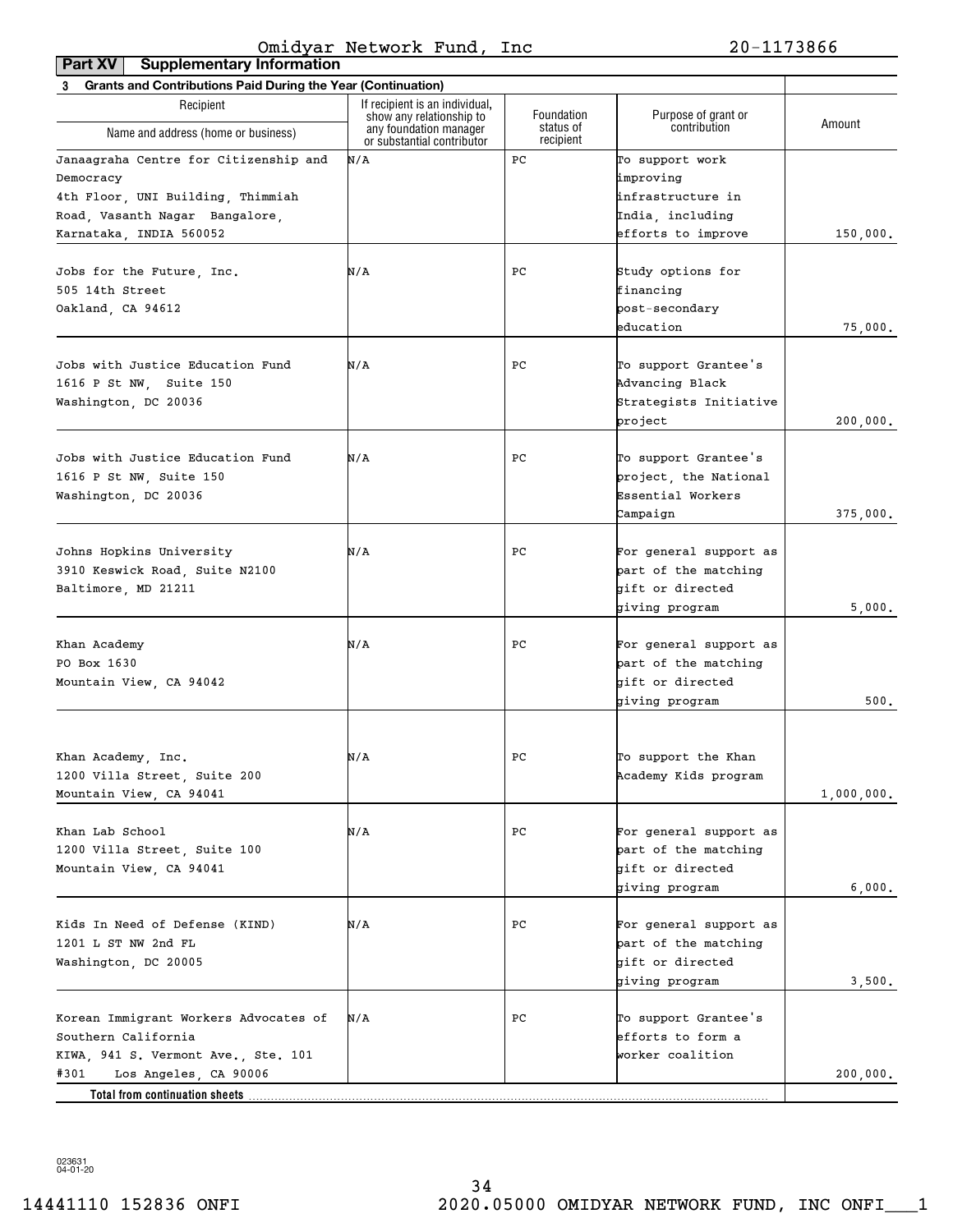| Part XV<br><b>Supplementary Information</b>                                                          |                                                                                      |                         |                                                                                      |          |
|------------------------------------------------------------------------------------------------------|--------------------------------------------------------------------------------------|-------------------------|--------------------------------------------------------------------------------------|----------|
| 3 Grants and Contributions Paid During the Year (Continuation)                                       |                                                                                      |                         |                                                                                      |          |
| Recipient                                                                                            | If recipient is an individual,<br>show any relationship to<br>any foundation manager | Foundation<br>status of | Purpose of grant or<br>contribution                                                  | Amount   |
| Name and address (home or business)                                                                  | or substantial contributor                                                           | recipient               |                                                                                      |          |
| KQED Inc.<br>2601 Mariposa ST<br>San Francisco, CA 94110                                             | N/A                                                                                  | РC                      | For general support as<br>part of the matching<br>gift or directed<br>giving program | 150.     |
| LA Raza Centro Legal-San Francisco<br>474 Valencia Street<br>San Francisco, CA 94103                 | N/A                                                                                  | РC                      | For general support as<br>part of the matching<br>gift or directed<br>giving program | 100.     |
| Laboratoria, Inc<br>61 Green Point Avenue, Suite 114<br>Brooklyn, NY 11222                           | N/A                                                                                  | РC                      | General operating<br>support                                                         | 400,000. |
| Lakeview Pantry<br>3945 N. Sherman Road<br>Chicago, IL 60613                                         | N/A                                                                                  | РC                      | For general support as<br>part of the matching<br>gift or directed<br>giving program | 170.     |
| Lammermeier Foundation Inc.<br>4600 Mason Montgomery Rd.<br>Mason, OH 45040                          | N/A                                                                                  | РC                      | For general support as<br>part of the matching<br>gift or directed<br>giving program | 4,000.   |
| Latino Community Foundation<br>235 Montgomery Street Suite 1160<br>San Francisco, CA 94104           | N/A                                                                                  | РC                      | For general support as<br>part of the matching<br>gift or directed<br>giving program | 50.      |
| Legal Aid Society of San Mateo County<br>330 Twin Dolphin Drive, Suite 123<br>Redwood City, CA 94065 | N/A                                                                                  | РC                      | For general support as<br>part of the matching<br>gift or directed<br>giving program | 258.     |
| Life After Hate<br>917 W. Washington Blvd., Ste 212<br>Chicago, IL 60607                             | N/A                                                                                  | РC                      | For general support as<br>part of the matching<br>gift or directed<br>giving program | 600.     |
| Life Pieces to Masterpieces<br>5600 Eads St. NE, 4th Floor<br>Washington, DC 20019                   | N/A                                                                                  | РC                      | For general support as<br>part of the matching<br>gift or directed<br>giving program | 2,800.   |
| LifeMoves<br>181 Constitution Drive<br>Menlo Park, CA 94025                                          | N/A                                                                                  | РC                      | For general support as<br>part of the matching<br>gift or directed                   |          |
| Total from continuation sheets                                                                       |                                                                                      |                         | giving program                                                                       | 2,000.   |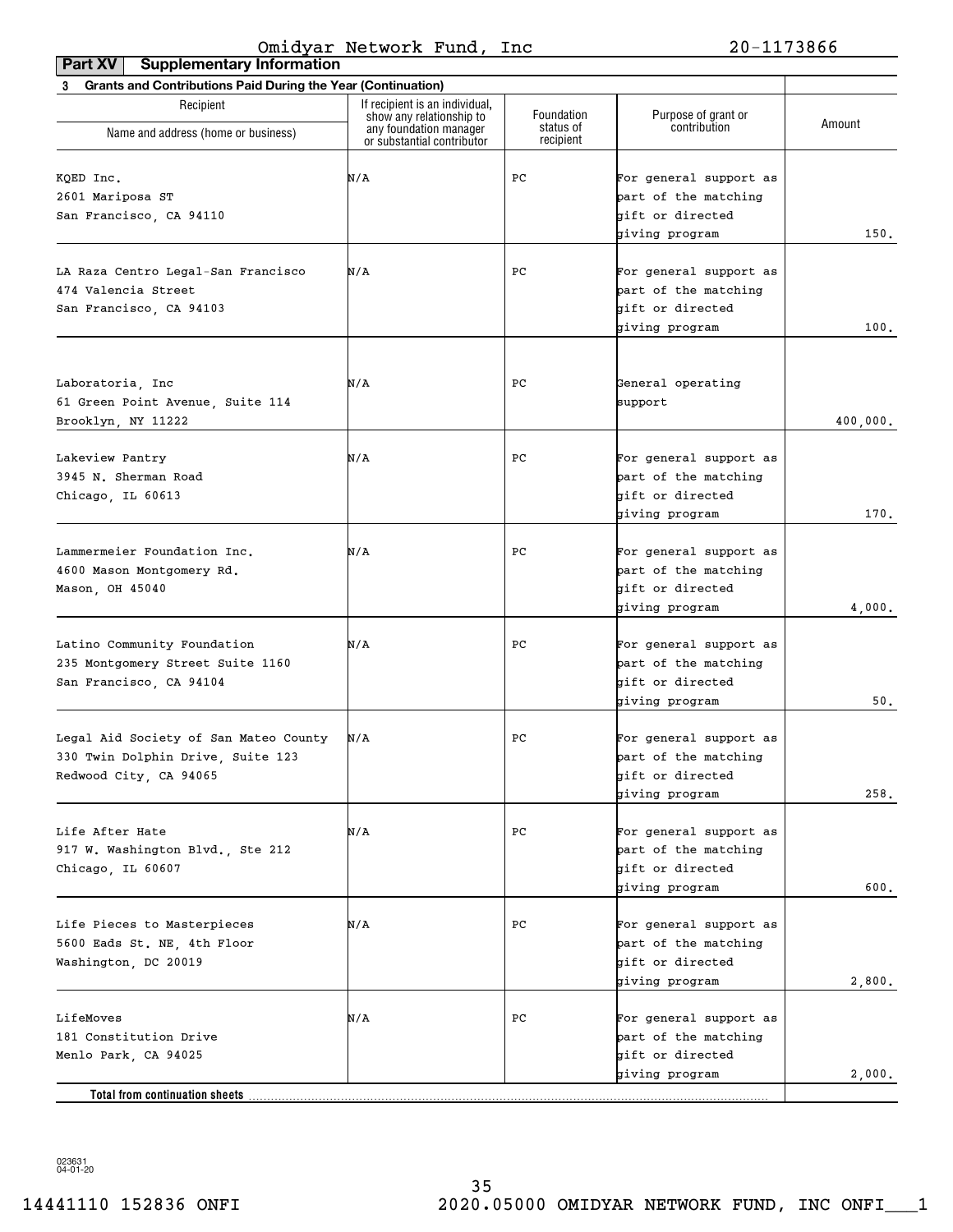| <b>Supplementary Information</b><br>Part XV                    |                                                            |                        |                                     |          |
|----------------------------------------------------------------|------------------------------------------------------------|------------------------|-------------------------------------|----------|
| 3 Grants and Contributions Paid During the Year (Continuation) |                                                            |                        |                                     |          |
| Recipient                                                      | If recipient is an individual,<br>show any relationship to | Foundation             | Purpose of grant or<br>contribution | Amount   |
| Name and address (home or business)                            | any foundation manager<br>or substantial contributor       | status of<br>recipient |                                     |          |
|                                                                |                                                            |                        |                                     |          |
| Lively Minds                                                   | N/A                                                        | PC                     | General operating                   |          |
| 1B Waterlow Road                                               |                                                            |                        | support                             |          |
| London. UNITED KINGDOM N19 5NJ                                 |                                                            |                        |                                     | 750,000. |
|                                                                |                                                            |                        |                                     |          |
| Living Classrooms Foundation                                   | N/A                                                        | PС                     | For general support as              |          |
| 802 South Caroline Street                                      |                                                            |                        | part of the matching                |          |
| Baltimore, MD 21231                                            |                                                            |                        | gift or directed                    |          |
|                                                                |                                                            |                        | giving program                      | 2,000.   |
|                                                                |                                                            |                        |                                     |          |
| Lucky Dog Animal Rescue                                        | N/A                                                        | PС                     | For general support as              |          |
| 5159 Lee Hwy                                                   |                                                            |                        | part of the matching                |          |
| Arlington, VA 22207                                            |                                                            |                        | gift or directed                    |          |
|                                                                |                                                            |                        | giving program                      | 400.     |
|                                                                |                                                            |                        |                                     |          |
|                                                                |                                                            |                        |                                     |          |
| Mainsail Network, Inc.                                         | N/A                                                        | PС                     | General operating                   |          |
| 34 Third Ave., Suite 172                                       |                                                            |                        | support                             |          |
| New York, NY 10003                                             |                                                            |                        |                                     | 165,000. |
|                                                                |                                                            |                        |                                     |          |
| Management Leadership for Tomorrow                             | N/A                                                        | PС                     | For general support as              |          |
| 7201 Wisconsin Avenue, Suite 40                                |                                                            |                        | part of the matching                |          |
| Bethesda, MD 20814                                             |                                                            |                        | gift or directed                    |          |
|                                                                |                                                            |                        | giving program                      | 100.     |
| Marine Science Institute                                       | N/A                                                        | PС                     | For general support as              |          |
| 500 Discovery Parkway                                          |                                                            |                        | part of the matching                |          |
| Redwood City, CA 94063                                         |                                                            |                        | gift or directed                    |          |
|                                                                |                                                            |                        | giving program                      | 2,500.   |
|                                                                |                                                            |                        |                                     |          |
| Mary's Center for Maternal & Child                             | N/A                                                        | PС                     | For general support as              |          |
| Care, Inc                                                      |                                                            |                        | part of the matching                |          |
| 2333 Ontario Road NW                                           |                                                            |                        | gift or directed                    |          |
| Washington, DC 20009                                           |                                                            |                        | giving program                      | 2,000.   |
|                                                                |                                                            |                        |                                     |          |
| McKinsey & Company, Inc. United                                | N/A                                                        | NC                     | To research and                     |          |
| States                                                         |                                                            |                        | publish study on open               |          |
| 555 California Street, Suite 4700                              |                                                            |                        | finance                             |          |
| San Francisco, CA 94104                                        |                                                            |                        |                                     | 310,000. |
| Meedan, Inc.                                                   | N/A                                                        | PC                     | To support Grantee's                |          |
| 1355 MARKET ST, SUITE 488                                      |                                                            |                        | response to                         |          |
| San Francisco, CA 94103                                        |                                                            |                        | misinformation                      |          |
|                                                                |                                                            |                        | relating to the                     |          |
|                                                                |                                                            |                        | Covid-19 health crises              | 200,000. |
| Meedan, Inc.                                                   | N/A                                                        | PC                     | To support Grantee's                |          |
| 1355 MARKET ST, SUITE 488                                      |                                                            |                        | efforts to research                 |          |
| San Francisco, CA 94103                                        |                                                            |                        | about and combat mis-               |          |
|                                                                |                                                            |                        | and disinformation on               |          |
|                                                                |                                                            |                        | encrypted networks                  | 250,000. |
| Total from continuation sheets.                                |                                                            |                        |                                     |          |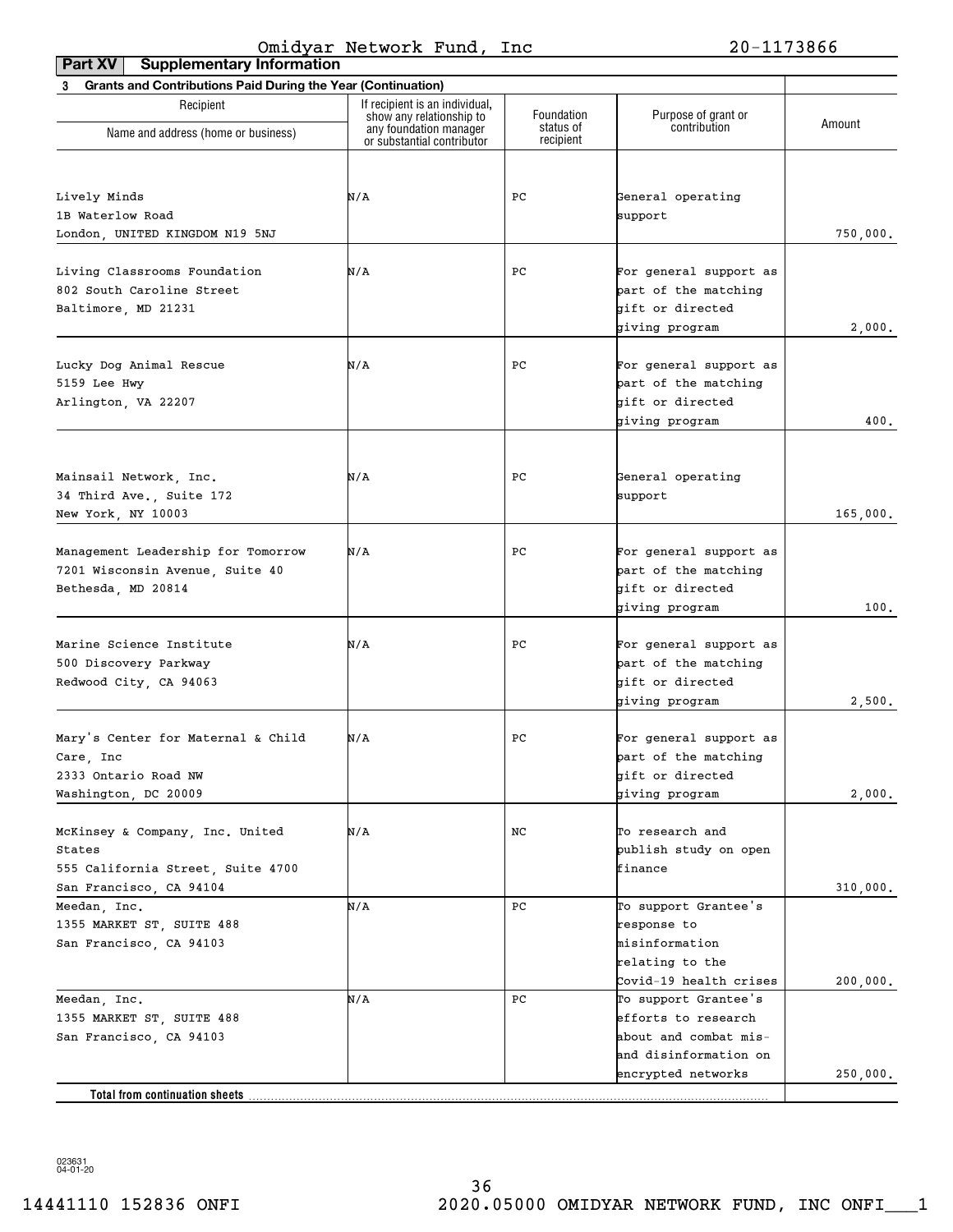| <b>Supplementary Information</b><br>Part XV                                          |                                                            |                        |                                                                                                                 |              |
|--------------------------------------------------------------------------------------|------------------------------------------------------------|------------------------|-----------------------------------------------------------------------------------------------------------------|--------------|
| 3 Grants and Contributions Paid During the Year (Continuation)                       |                                                            |                        |                                                                                                                 |              |
| Recipient                                                                            | If recipient is an individual,<br>show any relationship to | Foundation             | Purpose of grant or                                                                                             | Amount       |
| Name and address (home or business)                                                  | any foundation manager<br>or substantial contributor       | status of<br>recipient | contribution                                                                                                    |              |
| Miami University (Roudebush Hall Room<br>2)<br>501 E High Street<br>Oxford, OH 45056 | N/A                                                        | PС                     | For general support as<br>part of the matching<br>bift or directed<br>giving program                            | 200.         |
| Microlumbia INc.<br>3022 Broadway Uris Hall room 2M9                                 | N/A                                                        | PC                     | For general support as<br>part of the matching<br>gift or directed                                              |              |
| New York, NY 10027                                                                   |                                                            |                        | giving program                                                                                                  | 200.         |
| Minnesota Public Radio<br>480 Cedar Street<br>Saint Paul, MN 55101                   | N/A                                                        | PC                     | To support Grantee's<br>podcast, Uncertain<br>Hour and its<br>reporting, Economy                                |              |
| Mira Scholars Foundations<br>1559B Sloat Blvd Suite 496<br>San Francisco, CA 94132   | N/A                                                        | PC                     | Rising<br>For general support as<br>part of the matching<br>gift or directed                                    | 200,000.     |
| Miriam's Kitchen<br>2401 Virginia Avenue NW<br>Washington, DC 20037                  | N/A                                                        | PС                     | giving program<br>For general support as<br>part of the matching<br>gift or directed<br>giving program          | 616.<br>400. |
| Mission Dharma<br>1661 15th St. at Julian Avenue<br>San Francisco, CA 94103          | N/A                                                        | PС                     | For general support as<br>part of the matching<br>gift or directed<br>giving program                            | 667.         |
| Mozilla Foundation<br>2 Harrison Street, Suite 175<br>San Francisco, CA 94105        | N/A                                                        | PC                     | To support work to<br>embed ethics into the<br>core curriculum of<br>computer science<br>studies in US colleges | 1,052,000.   |
| Mozilla Foundation<br>2 Harrison Street, Suite 175<br>San Francisco, CA 94105        | N/A                                                        | PС                     | To execute a design<br>audit of popular<br>connection apps during<br>the COVID-19 lockdown                      | 55,000.      |
| Mozilla Foundation<br>2 Harrison Street, Suite 175<br>San Francisco, CA 94105        | N/A                                                        | PC                     | To support Grantee's<br>work providing<br>technical support to<br>the African Network of<br>Personal Data       | 250,000.     |
| MUSO, INC<br>3254 19th Street, 2nd Fl<br>San Francisco, CA 94110                     | N/A                                                        | PС                     | For general support as<br>part of the matching<br>gift or directed                                              |              |
| Total from continuation sheets                                                       |                                                            |                        | giving program                                                                                                  | 30,000.      |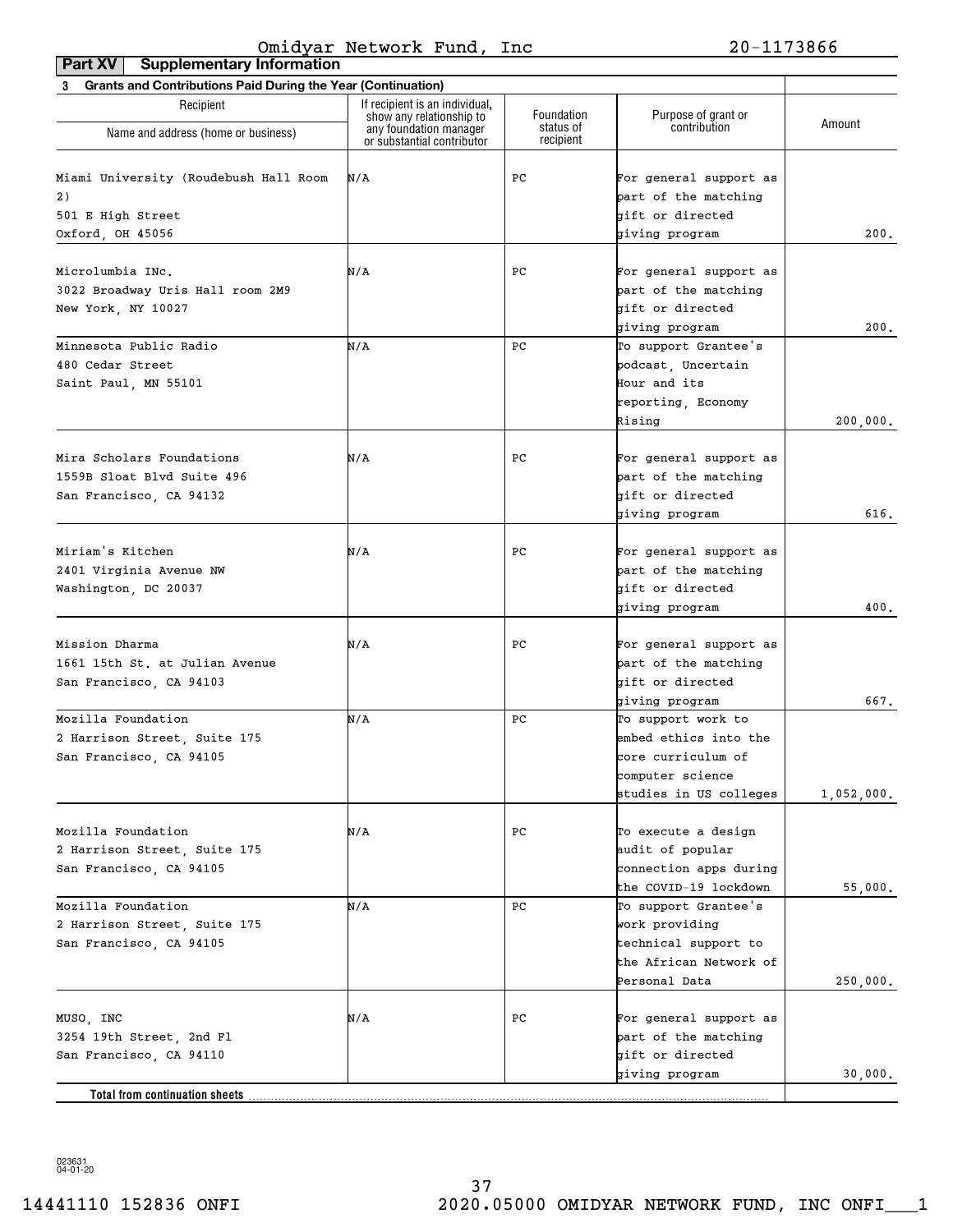| Grants and Contributions Paid During the Year (Continuation)<br>3             |                                                    |                         |                                     |          |
|-------------------------------------------------------------------------------|----------------------------------------------------|-------------------------|-------------------------------------|----------|
| Recipient                                                                     | If recipient is an individual,                     |                         |                                     |          |
|                                                                               | show any relationship to<br>any foundation manager | Foundation<br>status of | Purpose of grant or<br>contribution | Amount   |
| Name and address (home or business)                                           | or substantial contributor                         | recipient               |                                     |          |
| My Sisters Place Inc.                                                         | N/A                                                | PС                      | For general support as              |          |
| 1436 U Street, Nw Suite 303                                                   |                                                    |                         | part of the matching                |          |
|                                                                               |                                                    |                         | gift or directed                    |          |
| Washington, DC 20009                                                          |                                                    |                         | giving program                      | 250.     |
|                                                                               |                                                    |                         |                                     |          |
| MyAgro Farms                                                                  | N/A                                                | PС                      | For general support as              |          |
| 200 Broadway, 3rd Floor, Thomas L.                                            |                                                    |                         | part of the matching                |          |
| Berkley Way, Ste 310 New York, NY                                             |                                                    |                         | gift or directed                    |          |
| 10038                                                                         |                                                    |                         | giving program                      | 250.     |
|                                                                               |                                                    |                         |                                     |          |
|                                                                               |                                                    |                         |                                     |          |
| Namati, Inc.                                                                  | N/A                                                | PС                      | General operating                   |          |
| 1616 P St NW, Suite 101                                                       |                                                    |                         | support                             |          |
| Washington, DC 20036                                                          |                                                    |                         |                                     | 240,000. |
| National Council of Applied Economic                                          | N/A                                                | PC                      | To support research on              |          |
| Research (NCAER)                                                              |                                                    |                         | land and property                   |          |
| NCAER India Centre, 11, Indraprastha                                          |                                                    |                         | rights                              |          |
| New Delhi, New Delhi, INDIA<br>Estate,<br>110002                              |                                                    |                         |                                     |          |
|                                                                               |                                                    |                         |                                     | 162,500. |
| National Domestic Workers Alliance,                                           | N/A                                                | PС                      | General operating                   |          |
| Inc.                                                                          |                                                    |                         | support                             |          |
| 330 7th Ave. 19th Floor                                                       |                                                    |                         |                                     |          |
| New York, NY 10001-5010                                                       |                                                    |                         |                                     | 800,000. |
|                                                                               |                                                    |                         |                                     |          |
| National Domestic Workers Alliance,                                           | N/A                                                | PС                      | General operating                   |          |
| Inc.                                                                          |                                                    |                         | support                             |          |
| 330 7th Ave. 19th Floor                                                       |                                                    |                         |                                     |          |
| New York, NY 10001-5010                                                       |                                                    |                         |                                     | 75,000.  |
|                                                                               |                                                    | PС                      | For general support as              |          |
| National Eating Disorder Association<br>(NEDA)                                | N/A                                                |                         | part of the matching                |          |
|                                                                               |                                                    |                         |                                     |          |
| 1500 Broadway, Suite 1101<br>New York, NY 10036                               |                                                    |                         | gift or directed                    | 250.     |
|                                                                               | N/A                                                | PС                      | giving program<br>To research and   |          |
| National Law School India University,                                         |                                                    |                         | produce reports on                  |          |
| Bangalore                                                                     |                                                    |                         |                                     |          |
| Gnana Bharathi Main Rd, Opp National                                          |                                                    |                         | best practices of                   |          |
| Assessment and Accreditation Council,<br>T Bengaluru, Karnataka, INDIA 560072 |                                                    |                         | regulatory bodies in                |          |
|                                                                               | N/A                                                | PС                      | India<br>To support Centre for      | 180,000. |
| National Law University, Delhi                                                |                                                    |                         | Communications                      |          |
| Sector-14, Dwarka                                                             |                                                    |                         | Governance to                       |          |
| New Delhi, Delhi, INDIA 110078                                                |                                                    |                         | undertake research on               |          |
|                                                                               |                                                    |                         |                                     |          |
|                                                                               |                                                    |                         | privacy jurisprudence               | 85,000.  |
| National Outdoor Leadership School                                            | N/A                                                | PС                      | For general support as              |          |
| 284 Lincoln St                                                                |                                                    |                         | part of the matching                |          |
| Lander, WY 82520                                                              |                                                    |                         | gift or directed                    |          |
|                                                                               |                                                    |                         | giving program                      | 1,000.   |
| Total from continuation sheets.                                               |                                                    |                         |                                     |          |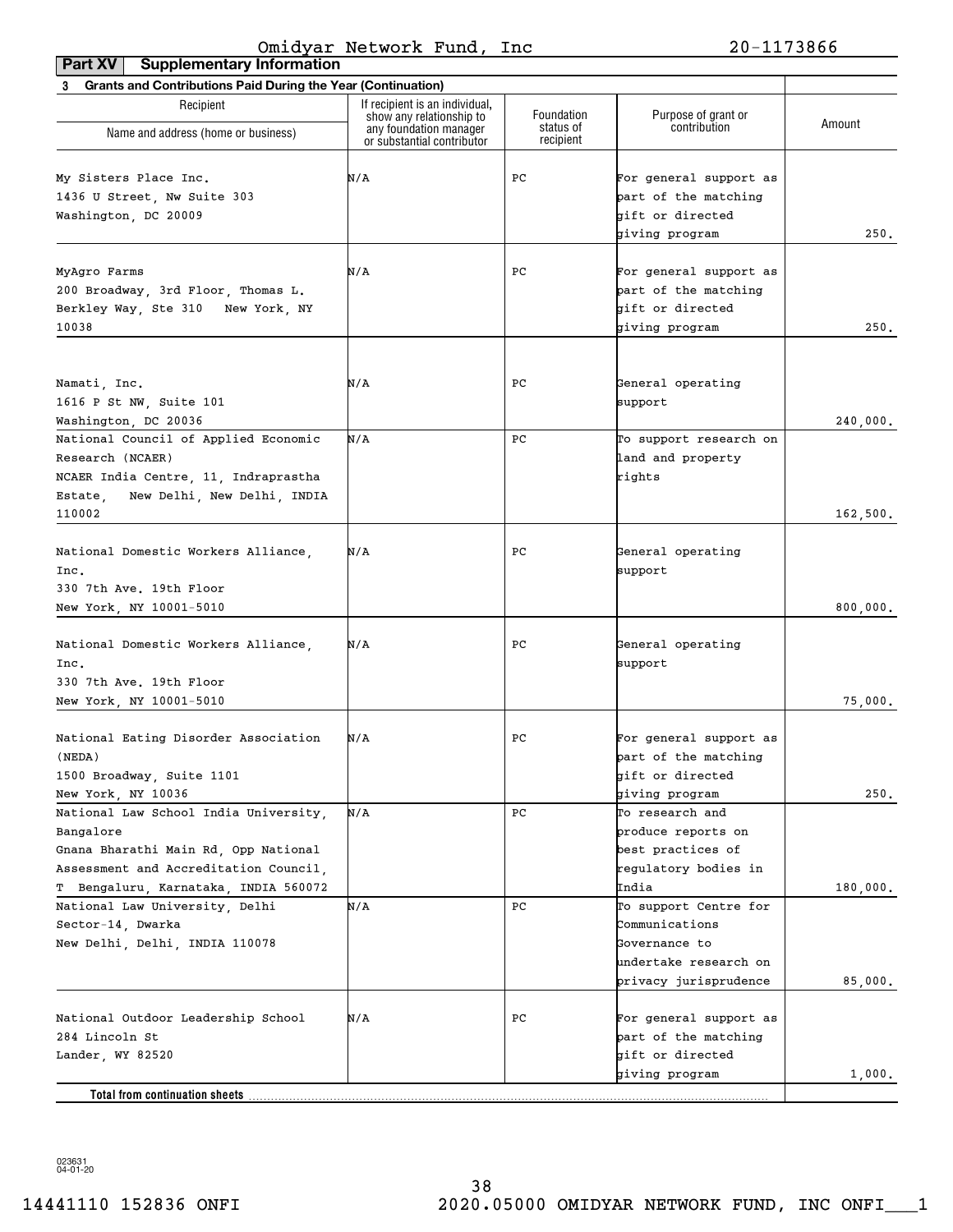| <b>Supplementary Information</b><br>Part XV                    |                                                            |                         |                                     |            |
|----------------------------------------------------------------|------------------------------------------------------------|-------------------------|-------------------------------------|------------|
| 3 Grants and Contributions Paid During the Year (Continuation) |                                                            |                         |                                     |            |
| Recipient                                                      | If recipient is an individual,<br>show any relationship to | Foundation<br>status of | Purpose of grant or<br>contribution | Amount     |
| Name and address (home or business)                            | any foundation manager<br>or substantial contributor       | recipient               |                                     |            |
|                                                                |                                                            |                         |                                     |            |
| National Public Radio Inc.                                     | N/A                                                        | PС                      | General operating                   |            |
| 1111 North Capitol Street Northeast                            |                                                            |                         | support                             |            |
| Washington, DC 20002                                           |                                                            |                         |                                     | 50,000.    |
|                                                                |                                                            |                         |                                     |            |
| Natural Resources Defense Council,                             | N/A                                                        | PС                      | For general support as              |            |
| Inc.                                                           |                                                            |                         | part of the matching                |            |
| 40 West 20th Street, 11th FL                                   |                                                            |                         | gift or directed                    |            |
| New York, NY 10011                                             |                                                            |                         | giving program                      | 3,300.     |
|                                                                |                                                            |                         |                                     |            |
|                                                                |                                                            |                         |                                     |            |
| New America Foundation (NAF)                                   | N/A                                                        | PС                      | General operating                   |            |
| 740 15th St. NW                                                |                                                            |                         | support                             |            |
| Washington, DC 20005                                           |                                                            |                         |                                     | 300,000.   |
|                                                                |                                                            |                         |                                     |            |
| New America Foundation (NAF)                                   | N/A                                                        | PС                      | To support                          |            |
| 740 15th St. NW                                                |                                                            |                         | implementation of                   |            |
| Washington, DC 20005                                           |                                                            |                         | National Network                    |            |
|                                                                |                                                            |                         | structure                           | 500,000.   |
| New Profit, Inc.                                               | N/A                                                        | PС                      | To reduce poverty by                |            |
| 225 Franklin St. Suite 350                                     |                                                            |                         | supporting the Future               |            |
| Boston, MA 02110                                               |                                                            |                         | of Work Grand                       |            |
|                                                                |                                                            |                         | Challenge                           | 100,000.   |
|                                                                |                                                            |                         |                                     |            |
|                                                                |                                                            |                         |                                     |            |
| New Venture Fund                                               | N/A                                                        | PС                      | To support Grantee's                |            |
| 1828 L Street, NW, Suite 300-A                                 |                                                            |                         | project, the Catalytic              |            |
| Washington, DC 20036                                           |                                                            |                         | Capital Consortium                  | 1,725,000. |
|                                                                |                                                            |                         |                                     |            |
| New Venture Fund                                               | N/A                                                        | $_{\rm PC}$             | To support Grantee's                |            |
| 1828 L Street, NW, Suite 300-A                                 |                                                            |                         | project, the US Impact              |            |
| Washington, DC 20036                                           |                                                            |                         | Investing Alliance                  | 125,000.   |
|                                                                |                                                            |                         |                                     |            |
|                                                                |                                                            |                         |                                     |            |
| New Venture Fund                                               | N/A                                                        | РC                      | To support the U.S.                 |            |
| 1828 L Street, NW, Suite 300-A                                 |                                                            |                         | Impact Investing                    |            |
| Washington, DC 20036                                           |                                                            |                         | Alliance                            | 375,000.   |
|                                                                |                                                            |                         |                                     |            |
| New Venture Fund                                               | N/A                                                        | РC                      | To support Grantee's                |            |
| 1828 L Street, NW, Suite 300-A                                 |                                                            |                         | project, Carry on the               |            |
| Washington, DC 20036                                           |                                                            |                         | Fight Fund                          | 500,000.   |
| New Venture Fund                                               | N/A                                                        | PС                      | To support for the                  |            |
| 1828 L Street, NW, Suite 300-A                                 |                                                            |                         | Social and Economic                 |            |
| Washington, DC 20036                                           |                                                            |                         | Justice Leaders                     |            |
|                                                                |                                                            |                         | Project's state                     |            |
|                                                                |                                                            |                         | strategy program                    | 200,000.   |
| Total from continuation sheets                                 |                                                            |                         |                                     |            |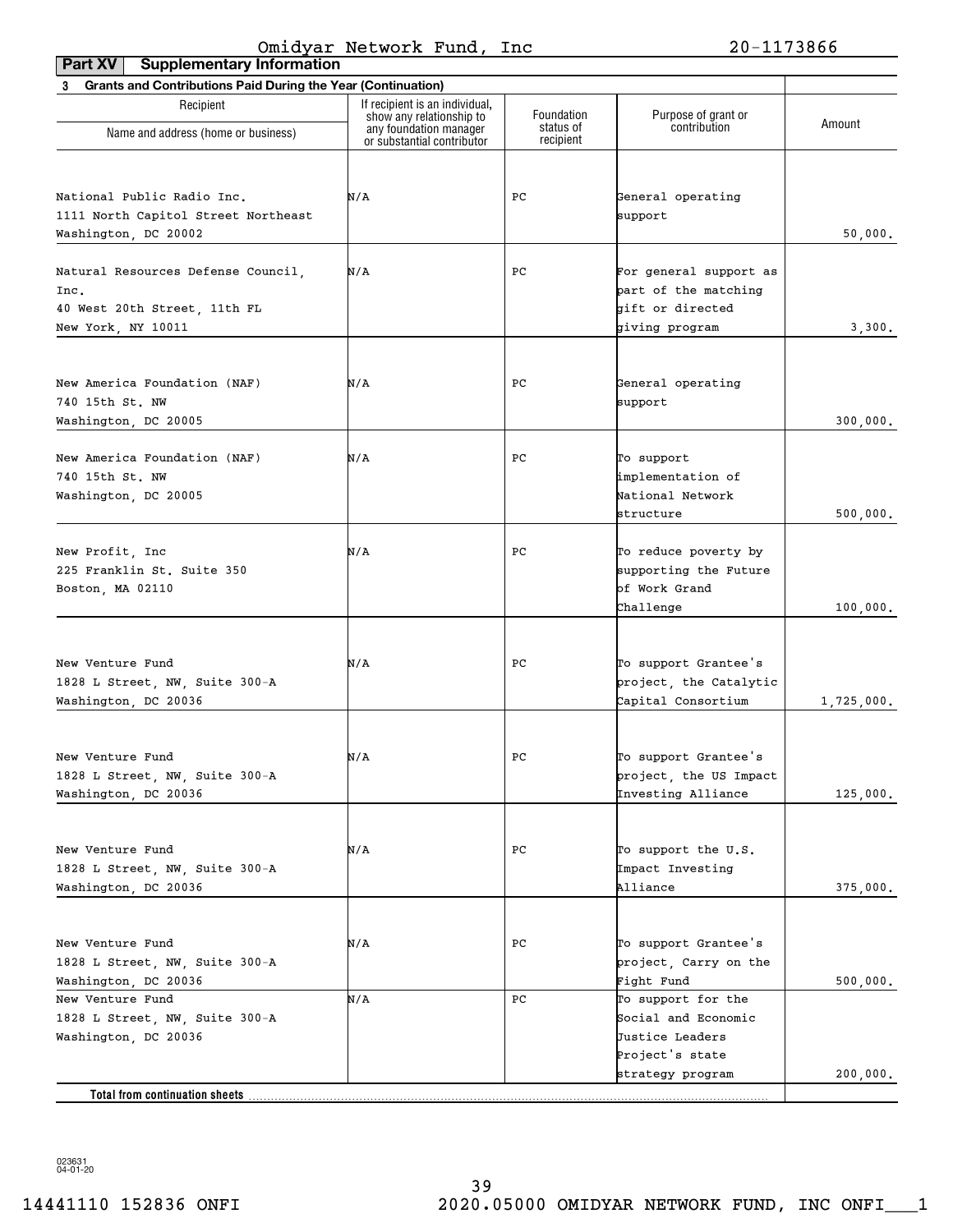| Part XV<br><b>Supplementary Information</b>                    |                                                            |                        |                        |            |
|----------------------------------------------------------------|------------------------------------------------------------|------------------------|------------------------|------------|
| 3 Grants and Contributions Paid During the Year (Continuation) |                                                            |                        |                        |            |
| Recipient                                                      | If recipient is an individual,<br>show any relationship to | Foundation             | Purpose of grant or    | Amount     |
| Name and address (home or business)                            | any foundation manager<br>or substantial contributor       | status of<br>recipient | contribution           |            |
|                                                                |                                                            |                        |                        |            |
| New Venture Fund                                               | N/A                                                        | PС                     | To support Grantee's   |            |
| 1828 L Street, NW, Suite 300-A                                 |                                                            |                        | project, the US Impact |            |
| Washington, DC 20036                                           |                                                            |                        | Investing Alliance     | 125,000.   |
|                                                                |                                                            |                        |                        |            |
| New Venture Fund                                               | N/A                                                        | PС                     | To support Grantee's   |            |
| 1828 L Street, NW, Suite 300-A                                 |                                                            |                        | project, Media         |            |
| Washington, DC 20036                                           |                                                            |                        | Democracy Fund         | 85,000.    |
|                                                                |                                                            |                        |                        |            |
| New Venture Fund                                               | N/A                                                        | PС                     | To support Grantee's   |            |
| 1828 L Street, NW, Suite 300-A                                 |                                                            |                        | fund, The Tipping      |            |
| Washington, DC 20036                                           |                                                            |                        | Point Fund             | 3,000,000. |
| New York University                                            | N/A                                                        | PC                     | To support to expand   |            |
| 70 Washington Square South                                     |                                                            |                        | the Digital Welfare    |            |
| New York, NY 10012                                             |                                                            |                        | State and Human Rights |            |
|                                                                |                                                            |                        | Program at the NYU     |            |
|                                                                |                                                            |                        | Center for Human       | 105,000.   |
|                                                                |                                                            |                        |                        |            |
| North Country School (Camp Treetops)                           | N/A                                                        | PС                     | For general support as |            |
| 4382 Cascade Rd                                                |                                                            |                        | part of the matching   |            |
| Lake Placid, NY 12946                                          |                                                            |                        | gift or directed       |            |
|                                                                |                                                            |                        | giving program         | 400.       |
| Oakland Lacrosse Club                                          | N/A                                                        | PС                     | For general support as |            |
| 1970 Broadway, Suite 920                                       |                                                            |                        | part of the matching   |            |
| Oakland, CA 94612                                              |                                                            |                        | gift or directed       |            |
|                                                                |                                                            |                        | giving program         | 500.       |
|                                                                |                                                            |                        |                        |            |
| Oceana, Inc.                                                   | N/A                                                        | PС                     | For general support as |            |
| 1025 Connecticut Avenue Nw., Suite                             |                                                            |                        | part of the matching   |            |
| Washington, DC 20036<br>200                                    |                                                            |                        | gift or directed       |            |
|                                                                |                                                            |                        | giving program         | 500.       |
| Omega Institute for Holistic Studies                           | N/A                                                        | PС                     | For general support as |            |
| 150 Lake Drive                                                 |                                                            |                        | part of the matching   |            |
| Rhinebeck, NY 12572                                            |                                                            |                        | gift or directed       |            |
|                                                                |                                                            |                        | giving program         | 3,000.     |
|                                                                |                                                            |                        |                        |            |
| Open Government Partnership                                    | N/A                                                        | PС                     | To support Grantee's   |            |
| Secretariat                                                    |                                                            |                        | review of open         |            |
| 1110 Vermont Avenue NW, Suite 500                              |                                                            |                        | government and data    |            |
| Washington, DC 20005                                           |                                                            |                        | protection regimes     | 18,000.    |
|                                                                |                                                            |                        |                        |            |
| Open Imagery Network, Inc.                                     | N/A                                                        | РC                     | General operating      |            |
| 740 15th St., NW                                               |                                                            |                        | support                |            |
| Washington, DC 20005                                           |                                                            |                        |                        | 500,000.   |
| Total from continuation sheets.                                |                                                            |                        |                        |            |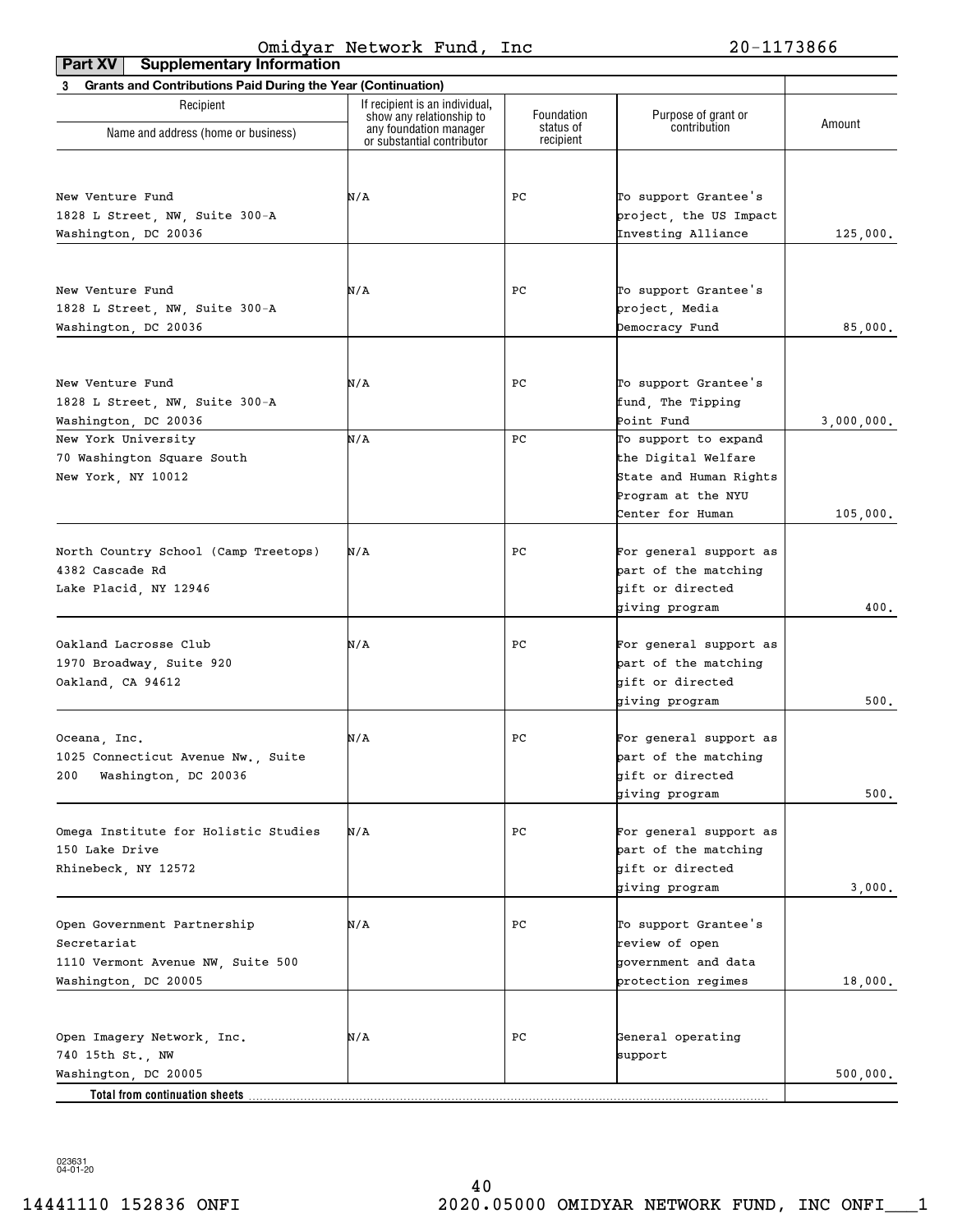| Part XV<br><b>Supplementary Information</b>                    |                                                            |                        |                        |          |
|----------------------------------------------------------------|------------------------------------------------------------|------------------------|------------------------|----------|
| 3 Grants and Contributions Paid During the Year (Continuation) |                                                            |                        |                        |          |
| Recipient                                                      | If recipient is an individual,<br>show any relationship to | Foundation             | Purpose of grant or    | Amount   |
| Name and address (home or business)                            | any foundation manager<br>or substantial contributor       | status of<br>recipient | contribution           |          |
| Open Medicine Foundation                                       | N/A                                                        | PС                     | For general support as |          |
| 29302 Laro Drive                                               |                                                            |                        | part of the matching   |          |
| Agoura Hills, CA 91301                                         |                                                            |                        | gift or directed       |          |
|                                                                |                                                            |                        | giving program         | 200.     |
| OpenCollective Foundation                                      | N/A                                                        | PC                     | To support             |          |
| 340 S Lemon Avenue, No. 3717                                   |                                                            |                        | OpenCollective         |          |
| Walnut, CA 91780                                               |                                                            |                        | Foundation's Critical  |          |
|                                                                |                                                            |                        | Digital Infrastructure |          |
|                                                                |                                                            |                        | Research Project       | 50,000.  |
| Overseas Development Institute (ODI)                           | N/A                                                        | PC                     | To support educational |          |
| 203 Blackfriars Road                                           |                                                            |                        | research and work with |          |
| London, UNITED KINGDOM SE1 8NJ                                 |                                                            |                        | land reform and        |          |
|                                                                |                                                            |                        | economic growth in     |          |
|                                                                |                                                            |                        | Africa                 | 150,000. |
| Paradigm Initiative for Information                            | N/A                                                        | PC                     | To support Grantee's   |          |
| Technology Development                                         |                                                            |                        | educational efforts    |          |
| 3rd Floor, 374 Borno Way, Yaba                                 |                                                            |                        | with regard to a       |          |
| Lagos, NIGERIA                                                 |                                                            |                        | national digital       |          |
|                                                                |                                                            |                        | identification policy  | 250,000. |
| Paradigm Initiative for Information                            | N/A                                                        | PC                     | To support educational |          |
| Technology Development                                         |                                                            |                        | efforts with regard to |          |
| 3rd Floor, 374 Borno Way, Yaba                                 |                                                            |                        | a national digital     |          |
| Lagos, NIGERIA                                                 |                                                            |                        | identification policy  |          |
|                                                                |                                                            |                        | in Nigeria             | 76,000.  |
| ParentsTogether Foundation                                     | N/A                                                        | PC                     | To support Grantee's   |          |
| 1875 Connecticut Avenue NW, #650                               |                                                            |                        | work around combatting |          |
| Washington, DC 20009                                           |                                                            |                        | dis-information and    |          |
|                                                                |                                                            |                        | safeguarding children  |          |
|                                                                |                                                            |                        | from online harms      | 300,000. |
|                                                                |                                                            |                        |                        |          |
| PelotonU, Inc.                                                 | N/A                                                        | $_{\rm PC}$            | General operating      |          |
| 500 E St Johns Ave #1460                                       |                                                            |                        | support                |          |
| Austin, TX 78752                                               |                                                            |                        |                        | 250,000. |
| Ping Pong Community                                            | N/A                                                        | PС                     | For general support as |          |
| 3273 Falerno Way                                               |                                                            |                        | part of the matching   |          |
| San Jose, CA 95135-1114                                        |                                                            |                        | bift or directed       |          |
|                                                                |                                                            |                        | giving program         | 1,000.   |
|                                                                |                                                            |                        |                        |          |
| Planned Parenthood Federation of                               | N/A                                                        | PС                     | For general support as |          |
| America                                                        |                                                            |                        | part of the matching   |          |
| 123 William Street 10th Floor                                  |                                                            |                        | gift or directed       |          |
| New York, NY 10038                                             |                                                            |                        | giving program         | 5,000.   |
|                                                                |                                                            |                        |                        |          |
| Planned Parenthood Southeast Inc                               | N/A                                                        | PС                     | For general support as |          |
| 241 Peachtree Street Ne Ste 40                                 |                                                            |                        | part of the matching   |          |
| Atlanta, GA 30303                                              |                                                            |                        | gift or directed       |          |
|                                                                |                                                            |                        | giving program         | 2,000.   |
| Total from continuation sheets                                 |                                                            |                        |                        |          |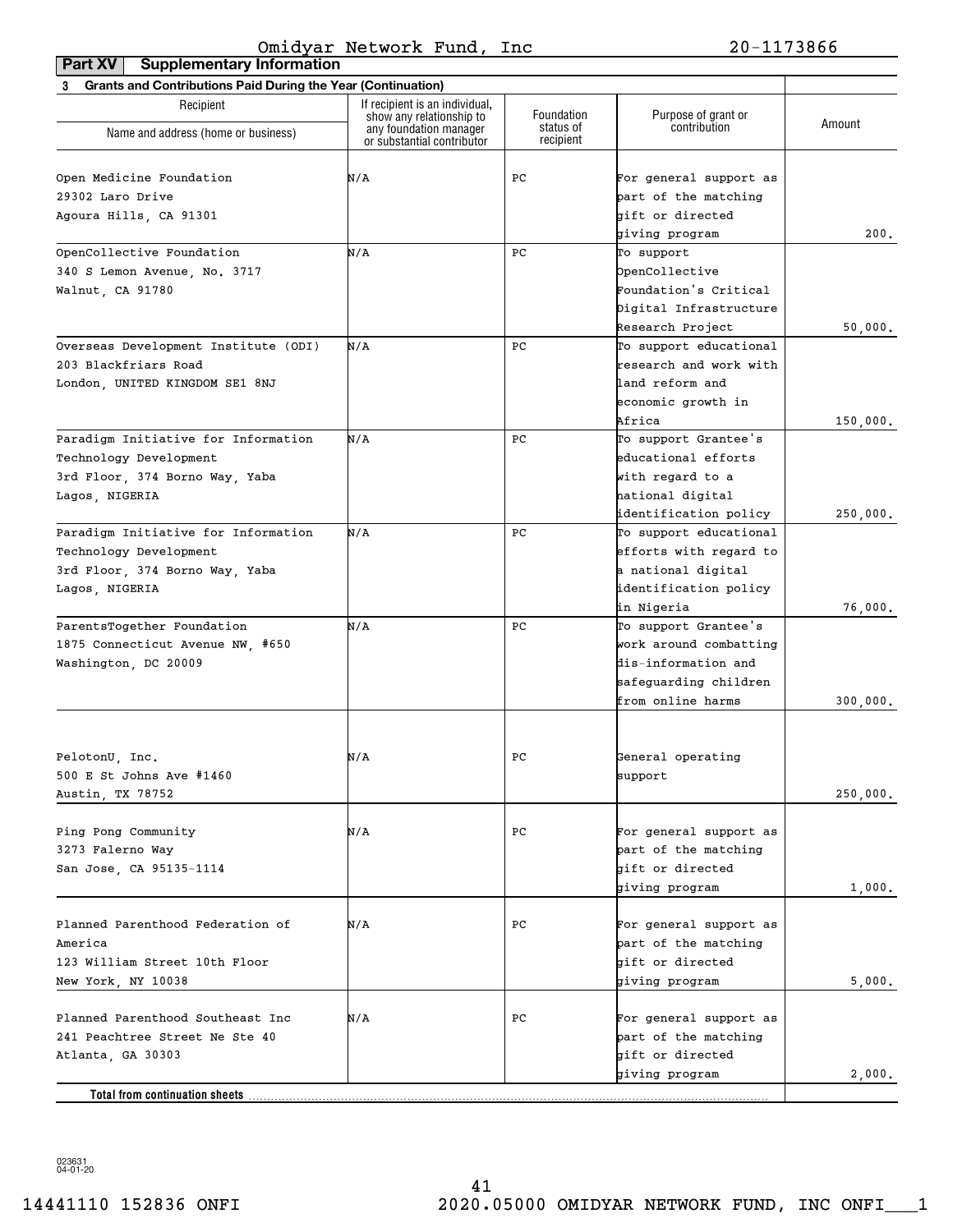| <b>Grants and Contributions Paid During the Year (Continuation)</b><br>3 |                                                                                  |                                      |                                     |          |
|--------------------------------------------------------------------------|----------------------------------------------------------------------------------|--------------------------------------|-------------------------------------|----------|
| Recipient                                                                | If recipient is an individual.                                                   |                                      |                                     |          |
| Name and address (home or business)                                      | show any relationship to<br>any foundation manager<br>or substantial contributor | Foundation<br>status of<br>recipient | Purpose of grant or<br>contribution | Amount   |
| PolicyLink                                                               | N/A                                                                              | PС                                   | To support the                      |          |
| 1438 Webster Street, Suite 303                                           |                                                                                  |                                      | production and                      |          |
| Oakland, CA 94612                                                        |                                                                                  |                                      | dissemination of the                |          |
|                                                                          |                                                                                  |                                      | 'Radical Imagination"               |          |
|                                                                          |                                                                                  |                                      | podcast                             | 100,000. |
|                                                                          |                                                                                  |                                      |                                     |          |
|                                                                          |                                                                                  |                                      |                                     |          |
| PolicyLink                                                               | N/A                                                                              | PC.                                  | To support the                      |          |
| 1438 Webster Street, Suite 303                                           |                                                                                  |                                      | Liberation in a                     |          |
| Oakland, CA 94612                                                        |                                                                                  |                                      | Generation project                  | 150,000. |
|                                                                          |                                                                                  |                                      |                                     |          |
| President and Fellows of Harvard                                         | N/A                                                                              | PC.                                  | To support the Clean                |          |
| College                                                                  |                                                                                  |                                      | Slate project at                    |          |
| 14 Story Street, 2nd Floor                                               |                                                                                  |                                      | Harvard's Labor and                 |          |
| Cambridge, MA 02138                                                      |                                                                                  |                                      | Worklife Program                    | 450,000. |
| Princeton University (Grant)                                             | N/A                                                                              | PC.                                  | For general support as              |          |
| 206 Bobst Hall, 83 Prospect Avenue                                       |                                                                                  |                                      | part of the matching                |          |
|                                                                          |                                                                                  |                                      | gift or directed                    |          |
| Princeton, NJ 08544                                                      |                                                                                  |                                      |                                     | 200.     |
|                                                                          |                                                                                  |                                      | giving program                      |          |
| Pro Publica                                                              | N/A                                                                              | РC                                   | For general support as              |          |
| 155 Avenue of the Americas, 13th Fl                                      |                                                                                  |                                      | part of the matching                |          |
| New York, NY 10013                                                       |                                                                                  |                                      | gift or directed                    |          |
|                                                                          |                                                                                  |                                      | giving program                      | 600.     |
|                                                                          |                                                                                  |                                      |                                     |          |
| Project Heal - Help to Eat Accept &                                      | N/A                                                                              | PC.                                  | For general support as              |          |
| Live                                                                     |                                                                                  |                                      | part of the matching                |          |
| PO Box 140520                                                            |                                                                                  |                                      | gift or directed                    |          |
| Lakewood, CO 80214                                                       |                                                                                  |                                      | giving program                      | 500.     |
| Project Include                                                          | N/A                                                                              | PС                                   | To execute a project                |          |
| 2148 Broadway St.                                                        |                                                                                  |                                      | focused on remote                   |          |
| Oakland, CA 94612                                                        |                                                                                  |                                      | harassment and                      |          |
|                                                                          |                                                                                  |                                      | toxicity in tech                    |          |
|                                                                          |                                                                                  |                                      | workplaces                          | 70,000.  |
|                                                                          |                                                                                  |                                      |                                     |          |
| Prospera Community Development                                           | N/A                                                                              | PC                                   | For general support as              |          |
| 1470 Fruitvale Avenue, Ste. 1                                            |                                                                                  |                                      | part of the matching                |          |
| Oakland, CA 94601                                                        |                                                                                  |                                      | gift or directed                    |          |
|                                                                          |                                                                                  |                                      | giving program                      | 50.      |
| Public Citizen Foundation, Inc.                                          | N/A                                                                              | PC                                   | To support Grantee's                |          |
| 1600 20th Street, NW                                                     |                                                                                  |                                      | corporate                           |          |
| Washington, DC 20009                                                     |                                                                                  |                                      | accountability efforts              |          |
|                                                                          |                                                                                  |                                      | with respect to                     |          |
|                                                                          |                                                                                  |                                      | COVID-related federal               | 230,000. |
|                                                                          |                                                                                  |                                      |                                     |          |
| Public Knowledge                                                         | N/A                                                                              | PC                                   | To support research                 |          |
| 1818 N Street, NW, Suite 410                                             |                                                                                  |                                      | and dissemination on                |          |
| Washington, DC 20036                                                     |                                                                                  |                                      | antitrust enforcement               |          |
|                                                                          |                                                                                  |                                      | in the current economy              | 350,000. |
| <b>Total from continuation sheets</b>                                    |                                                                                  |                                      |                                     |          |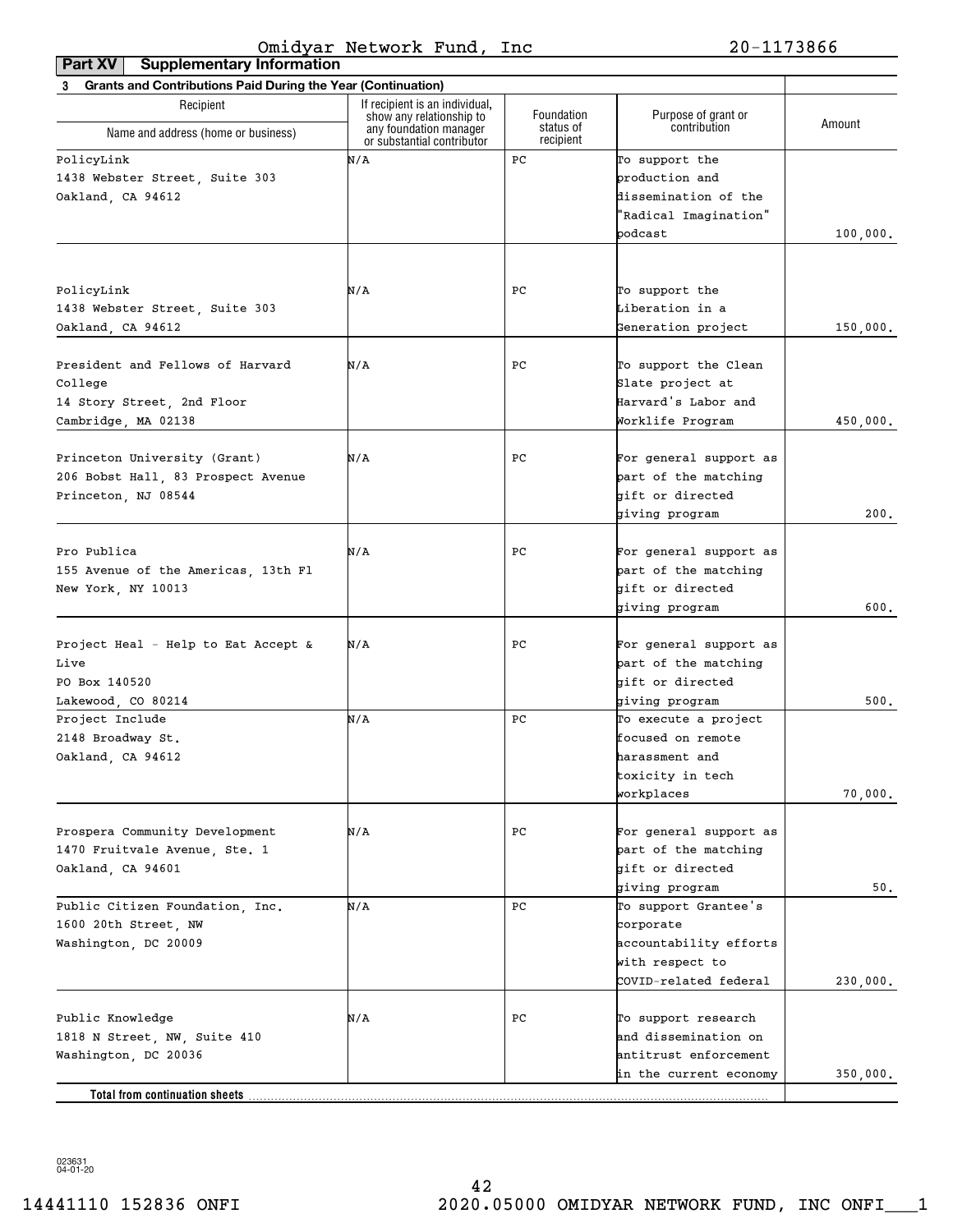| <b>Grants and Contributions Paid During the Year (Continuation)</b><br>3 |                                                            |                         |                                     |          |
|--------------------------------------------------------------------------|------------------------------------------------------------|-------------------------|-------------------------------------|----------|
| Recipient                                                                | If recipient is an individual,<br>show any relationship to | Foundation<br>status of | Purpose of grant or<br>contribution | Amount   |
| Name and address (home or business)                                      | any foundation manager<br>or substantial contributor       | recipient               |                                     |          |
| Punahou School                                                           | N/A                                                        | РC                      | For general support as              |          |
| 1601 Punahou Street                                                      |                                                            |                         | part of the matching                |          |
| Honolulu, HI 96822                                                       |                                                            |                         | gift or directed                    |          |
|                                                                          |                                                            |                         | giving program                      | 7,370.   |
|                                                                          |                                                            |                         |                                     |          |
| Rainforest Foundation US                                                 | N/A                                                        | РC                      | For general support as              |          |
| PO Box 26908                                                             |                                                            |                         | part of the matching                |          |
| Brooklyn, NY 11202                                                       |                                                            |                         | gift or directed                    |          |
|                                                                          |                                                            |                         | giving program                      | 500.     |
| Rainforest Trust                                                         | N/A                                                        | РC                      | For general support as              |          |
| PO Box 841                                                               |                                                            |                         | part of the matching                |          |
| Warrenton, VA 20188                                                      |                                                            |                         | bift or directed                    |          |
|                                                                          |                                                            |                         | giving program                      | 160.     |
|                                                                          |                                                            |                         |                                     |          |
| Raphael House of San Francisco Inc.                                      | N/A                                                        | РC                      | For general support as              |          |
| 1065 Sutter Street                                                       |                                                            |                         | part of the matching                |          |
| San Francisco, CA 94109                                                  |                                                            |                         | gift or directed                    |          |
|                                                                          |                                                            |                         | giving program                      | 2,000.   |
|                                                                          |                                                            |                         |                                     |          |
| Research ICT Africa                                                      | N/A                                                        | РC                      | To support research on              |          |
| 409, The Studios, Old Castle Brewery,                                    |                                                            |                         | Digital ID in Africa                |          |
| 6 Beach Road Woodstock Cape Town,                                        |                                                            |                         | and dissemination of                |          |
| SOUTH AFRICA 7925                                                        |                                                            |                         | the results                         | 100,000. |
| Robert A Toigo Foundation                                                | N/A                                                        | РC                      | For general support as              |          |
| 180 Grand Ave Suite 925                                                  |                                                            |                         | part of the matching                |          |
| Oakland, CA 94612                                                        |                                                            |                         | bift or directed                    |          |
|                                                                          |                                                            |                         | giving program                      | 100.     |
|                                                                          |                                                            |                         |                                     |          |
| Robert Brent Parent Teacher                                              | N/A                                                        | РC                      | For general support as              |          |
| Association                                                              |                                                            |                         | part of the matching                |          |
| 301 N Carolina Ave Se                                                    |                                                            |                         | gift or directed                    |          |
| Washington, DC 20003                                                     |                                                            |                         | giving program                      | 800.     |
|                                                                          |                                                            |                         |                                     |          |
| Rockefeller Philanthropy Advisors,                                       | N/A                                                        | РC                      | To support for the                  |          |
| Inc.                                                                     |                                                            |                         | Fund for Shared                     |          |
| 6 West 48th Street, 10th Floor                                           |                                                            |                         | Insight project                     |          |
| New York, NY 10036                                                       |                                                            |                         |                                     | 100,000. |
| Rockefeller Philanthropy Advisors,                                       | N/A                                                        | РC                      | To support                          |          |
| Inc.                                                                     |                                                            |                         | Grantee'sproject,                   |          |
| 6 West 48th Street, 10th Floor                                           |                                                            |                         | College Promise                     |          |
| New York, NY 10036                                                       |                                                            |                         | Campaign                            | 75,000.  |
|                                                                          |                                                            |                         |                                     |          |
| Ronald McDonald House at Stanford                                        | N/A                                                        | РC                      | For general support as              |          |
| (RMHS)                                                                   |                                                            |                         | part of the matching                |          |
| 520 Sandhill Road                                                        |                                                            |                         | gift or directed                    |          |
| Palo Alto, CA 94304-2001                                                 |                                                            |                         | giving program                      | 5,000.   |
| Total from continuation sheets                                           |                                                            |                         |                                     |          |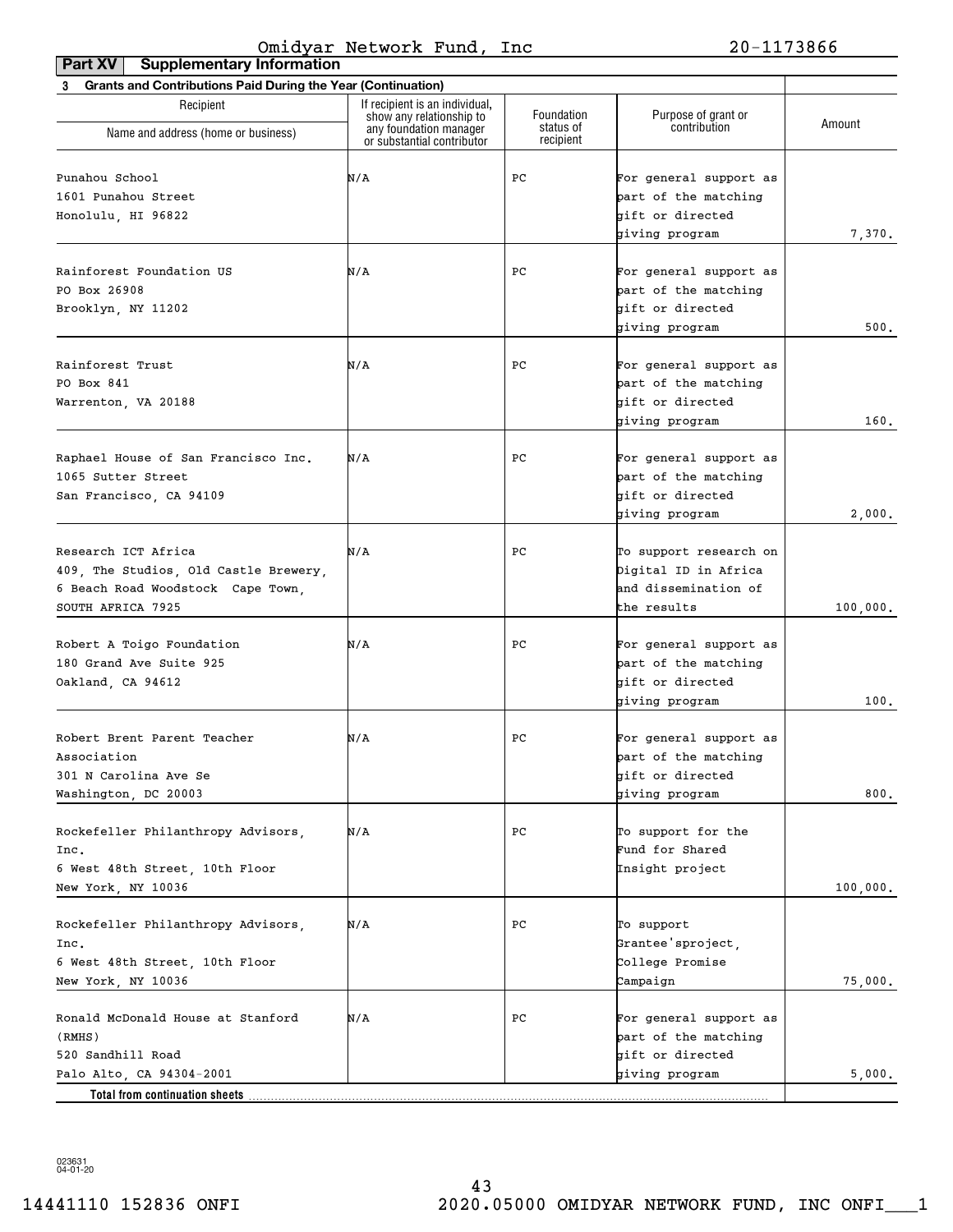| <b>Supplementary Information</b><br>Part XV                                                                         |                                                            |                        |                                                                                      |                    |
|---------------------------------------------------------------------------------------------------------------------|------------------------------------------------------------|------------------------|--------------------------------------------------------------------------------------|--------------------|
| 3 Grants and Contributions Paid During the Year (Continuation)                                                      |                                                            |                        |                                                                                      |                    |
| Recipient                                                                                                           | If recipient is an individual,<br>show any relationship to | Foundation             | Purpose of grant or                                                                  |                    |
| Name and address (home or business)                                                                                 | any foundation manager<br>or substantial contributor       | status of<br>recipient | contribution                                                                         | Amount             |
| Sea Shepherd Conservation Society<br>P. O. Box 8628<br>Alexandria, VA 22306                                         | N/A                                                        | PС                     | For general support as<br>part of the matching<br>gift or directed<br>giving program | 2,500.             |
| Sea Turtle Conservancy<br>4581 NW 6th Street Suite A<br>Gainesville, FL 32609                                       | N/A                                                        | PC                     | For general support as<br>part of the matching<br>gift or directed<br>giving program | 2,500.             |
| Second Harvest Food Bank of Santa<br>Clara & San Mateo Counties<br>750 Curtner Ave.<br>San Jose, CA 95125           | N/A                                                        | PС                     | For general support as<br>part of the matching<br>gift or directed<br>giving program | 2,000.             |
| Second Harvest of Silicon Valley<br>4001 N. 1st Street<br>San Jose, CA 95134                                        | N/A                                                        | РC                     | For general support as<br>part of the matching<br>gift or directed<br>giving program | 580.               |
| Shareholder Commons, Inc.<br>PO Box 7545<br>Wilmington, DE 19803                                                    | N/A                                                        | PС                     | General operating<br>support                                                         | 125,000.           |
| Shining Hope for Communities, Inc.<br>280 Trumbull Street<br>Hartford, CT 06103                                     | N/A                                                        | РC                     | To support for<br>Grantee's COVID-19<br>response                                     | 100,000.           |
| SmartStart Early Learning (RF) NPC<br>The Villa, Hollard Campus, 22 Oxford<br>Road, Parktown<br>Johannesburg, SOUTH | N/A                                                        | PC                     | General operating<br>support                                                         |                    |
| AFRICA 2041<br>So Others Might Eat<br>71 "O" Street, NW<br>Washington, DC 20001                                     | N/A                                                        | РC                     | For general support as<br>part of the matching<br>gift or directed<br>giving program | 800,000.<br>2,750. |
| Social Finance, Inc.<br>10 Milk St., Suite 1010<br>Boston, MA 02108                                                 | N/A                                                        | РC                     | General operating<br>support                                                         | 600,000.           |
| Solidago Foundation<br>150 Main St. #24<br>Northhampton, MA 01060<br>Total from continuation sheets                 | N/A                                                        | РC                     | To support Grantee's<br>project, the LIFT Fund                                       | 40,000.            |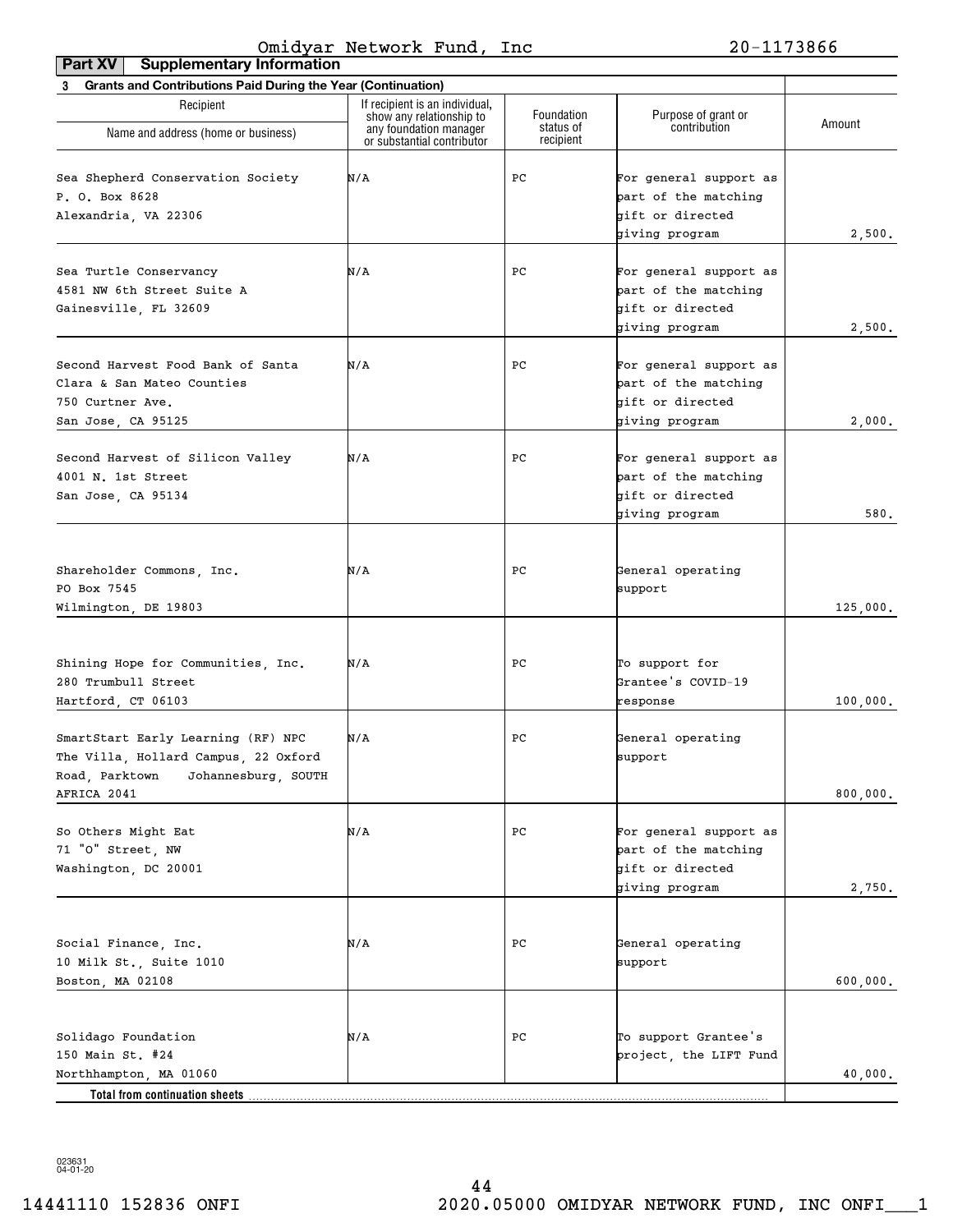| <b>Supplementary Information</b><br>Part XV                    |                                                            |                        |                                          |          |
|----------------------------------------------------------------|------------------------------------------------------------|------------------------|------------------------------------------|----------|
| 3 Grants and Contributions Paid During the Year (Continuation) |                                                            |                        |                                          |          |
| Recipient                                                      | If recipient is an individual,<br>show any relationship to | Foundation             | Purpose of grant or                      | Amount   |
| Name and address (home or business)                            | any foundation manager<br>or substantial contributor       | status of<br>recipient | contribution                             |          |
|                                                                |                                                            |                        |                                          |          |
| Solidago Foundation                                            | N/A                                                        | PC                     | To support Grantee's                     |          |
| 150 Main St. #24                                               |                                                            |                        | project, the LIFT Fund                   |          |
| Northhampton, MA 01060                                         |                                                            |                        |                                          | 250,000. |
|                                                                |                                                            |                        |                                          |          |
| Spence School                                                  | N/A                                                        | PC                     | For general support as                   |          |
| 22 E 91st Street                                               |                                                            |                        | part of the matching<br>gift or directed |          |
| New York, NY 10128                                             |                                                            |                        | giving program                           | 120.     |
|                                                                |                                                            |                        |                                          |          |
| Sponsors for Educational Opportunity                           | N/A                                                        | PC                     | For general support as                   |          |
| Inc.                                                           |                                                            |                        | part of the matching                     |          |
| 55 Exchange Place                                              |                                                            |                        | gift or directed                         |          |
| New York, NY 10005                                             |                                                            |                        | giving program                           | $50.$    |
| St Paul's Nursery School                                       | N/A                                                        | PC                     | For general support as                   |          |
| 405 El Camino Real                                             |                                                            |                        | part of the matching                     |          |
| Burlingame, CA 94010                                           |                                                            |                        | gift or directed                         |          |
|                                                                |                                                            |                        | giving program                           | 400.     |
|                                                                |                                                            |                        |                                          |          |
| Stanford Graduate School of Business                           | N/A                                                        | PC                     | For general support as                   |          |
| PO Box 20466                                                   |                                                            |                        | part of the matching                     |          |
| Stanford, CA 94309-0466                                        |                                                            |                        | gift or directed                         |          |
|                                                                |                                                            |                        | giving program                           | 200.     |
|                                                                |                                                            |                        |                                          |          |
| Stanford University                                            | N/A                                                        | PC                     | For general support as                   |          |
| 326 Galvez St.                                                 |                                                            |                        | part of the matching                     |          |
| Stanford, CA 94305-6105                                        |                                                            |                        | gift or directed                         |          |
|                                                                |                                                            |                        | giving program                           | 100.     |
| Strathmore University                                          | N/A                                                        | PC                     | To support Centre for                    |          |
| Madaraka Estate, Ole Sangale Rd,                               |                                                            |                        | Intellectual Property                    |          |
| Nairobi, KENYA                                                 |                                                            |                        | and Technology Law for                   |          |
|                                                                |                                                            |                        | research                                 | 127,000. |
|                                                                |                                                            |                        |                                          |          |
| Street Sense, Inc                                              | N/A                                                        | РC                     | For general support as                   |          |
| 1317 G. Street NW                                              |                                                            |                        | part of the matching                     |          |
| Washington, DC 20005                                           |                                                            |                        | gift or directed                         |          |
|                                                                |                                                            |                        | giving program                           | 4,000.   |
| Sustainable Coastlines Hawaii                                  | N/A                                                        | РC                     | For general support as                   |          |
| 2909 Waialae Avenue, #19                                       |                                                            |                        | part of the matching                     |          |
| Honolulu, HI 96826                                             |                                                            |                        | gift or directed                         |          |
|                                                                |                                                            |                        | giving program                           | 160.     |
| Suyo Public Benefit Corporation                                | N/A                                                        | NC                     | To undertake a                           |          |
| Carrera $7$ # 69-17                                            |                                                            |                        | research project                         |          |
| Bogota, COLOMBIA                                               |                                                            |                        | related to                               |          |
|                                                                |                                                            |                        | technology-enabled                       |          |
|                                                                |                                                            |                        | property formalization                   | 200,000. |
| Total from continuation sheets                                 |                                                            |                        |                                          |          |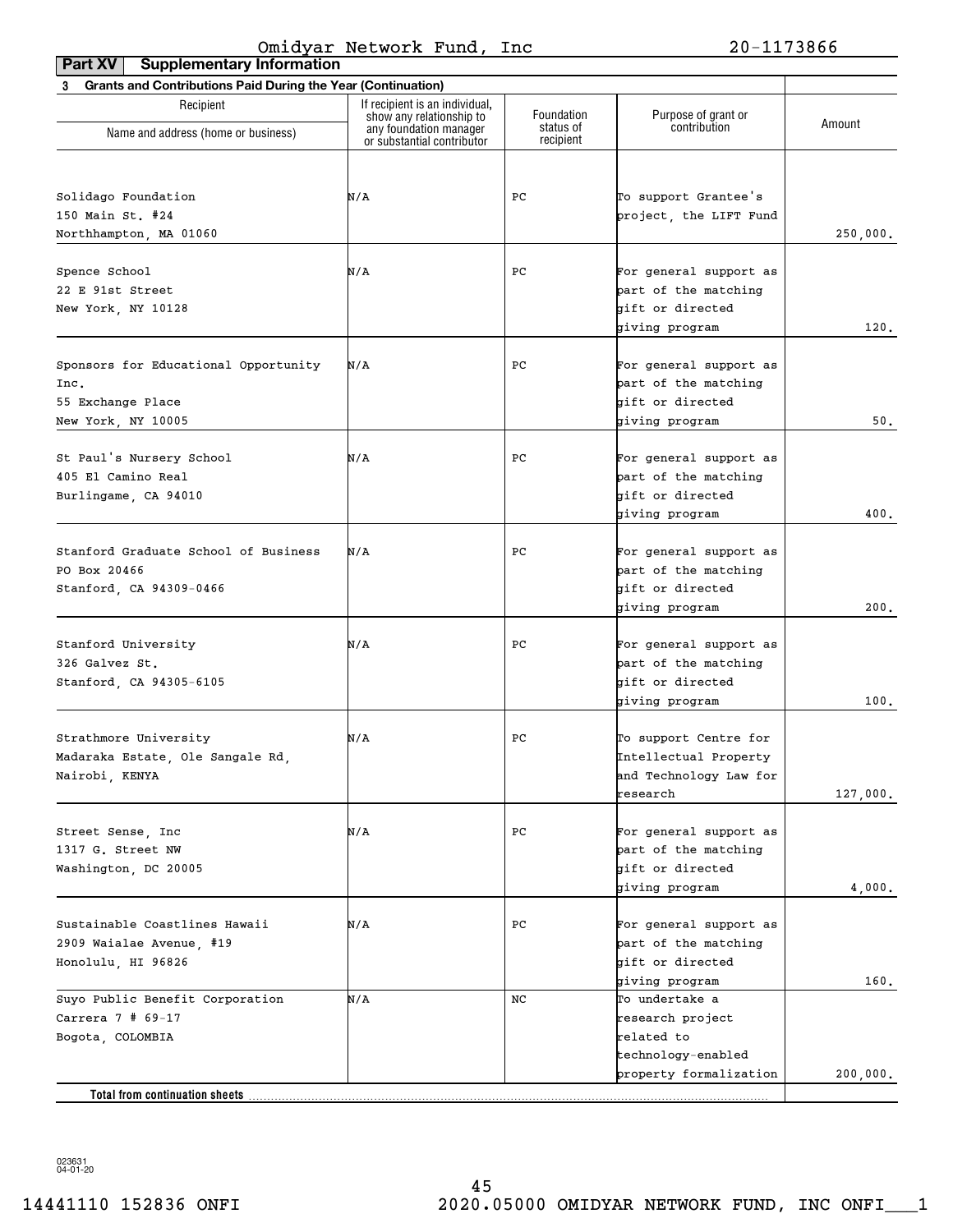| Grants and Contributions Paid During the Year (Continuation)<br>3 |                                                    |                         |                                     |          |
|-------------------------------------------------------------------|----------------------------------------------------|-------------------------|-------------------------------------|----------|
| Recipient                                                         | If recipient is an individual,                     |                         |                                     |          |
|                                                                   | show any relationship to<br>any foundation manager | Foundation<br>status of | Purpose of grant or<br>contribution | Amount   |
| Name and address (home or business)                               | or substantial contributor                         | recipient               |                                     |          |
| Teach for All, Inc.                                               | N/A                                                | PС                      | For general support as              |          |
| 25 Broadway, 12th Floor                                           |                                                    |                         | part of the matching                |          |
|                                                                   |                                                    |                         | gift or directed                    |          |
| New York, NY 10004                                                |                                                    |                         | giving program                      | 5,000.   |
|                                                                   |                                                    |                         |                                     |          |
| Teach to Lead                                                     | N/A                                                | PС                      | General operating                   |          |
| Godrej One, 2nd Floor, Eastern                                    |                                                    |                         | support                             |          |
| Express Highway,<br>Mumbai,                                       |                                                    |                         |                                     |          |
| Maharashtra, INDIA 400079                                         |                                                    |                         |                                     | 100,000. |
| Teachers College, Columbia University                             | N/A                                                | PС                      | To support Grantee's                |          |
| 475 Riverside Drive, Suite 650                                    |                                                    |                         | Hechinger Report                    |          |
| New York, NY 10115                                                |                                                    |                         | project, focused on                 |          |
|                                                                   |                                                    |                         | reporting on                        |          |
|                                                                   |                                                    |                         | inequality and                      | 150,000. |
|                                                                   |                                                    |                         |                                     |          |
| Techqueria                                                        | N/A                                                | PС                      | For general support as              |          |
| 1580 Regency Court                                                |                                                    |                         | part of the matching                |          |
| El Cerrito, CA 94530                                              |                                                    |                         | gift or directed                    |          |
|                                                                   |                                                    |                         | giving program                      | 50.      |
|                                                                   |                                                    |                         |                                     |          |
| The Board of Regents of the                                       | N/A                                                | PС                      | To support research on              |          |
| University of Nebraska                                            |                                                    |                         | child health and                    |          |
| 42nd and Emile                                                    |                                                    |                         | readiness to learn                  |          |
| Omaha, NE 68105                                                   |                                                    |                         |                                     | 77,000.  |
| The Board of Trustees of the Leland                               | N/A                                                | PС                      | To support Grantee's                |          |
| Stanford Junior University                                        |                                                    |                         | program, the Stanford               |          |
| 3160 Porter Drive                                                 |                                                    |                         | Internet Observatory                |          |
| Palo Alto, CA 94304                                               |                                                    |                         |                                     | 266,760. |
|                                                                   |                                                    |                         |                                     |          |
| The Brookings Institution                                         | N/A                                                | PС                      | To support Grantee's                |          |
| 1775 Massachusetts Avenue, NW                                     |                                                    |                         | work relating to                    |          |
| Washington, DC 20036                                              |                                                    |                         | researching antitrust               |          |
|                                                                   |                                                    |                         | regulatory policy                   | 75,000.  |
| The Brookings Institution                                         | N/A                                                | PС                      | To support the work on              |          |
| 1775 Massachusetts Avenue, NW                                     |                                                    |                         | Grantee's story                     |          |
| Washington, DC 20036                                              |                                                    |                         | telling around                      |          |
|                                                                   |                                                    |                         | COVID-19 and its                    |          |
|                                                                   |                                                    |                         | impact on workers                   | 40,000.  |
|                                                                   |                                                    |                         |                                     |          |
| The George Washington University                                  | N/A                                                | PС                      | To support Grantee's                |          |
| 1922 F Street, NW, Suite 202                                      |                                                    |                         | Institute for Data,                 |          |
| Washington, DC 20052                                              |                                                    |                         | Democracy and Politics              |          |
|                                                                   |                                                    |                         | (IDDP)                              | 50,000.  |
| The Land Alliance, Inc.                                           | N/A                                                | PС                      | To support mediation                |          |
| One Thomas Circle NW, Suite 700                                   |                                                    |                         | between land owners                 |          |
| Washington, DC 20005                                              |                                                    |                         | and occupants in                    |          |
|                                                                   |                                                    |                         | Brazilian favelas, as               |          |
|                                                                   |                                                    |                         | well as land rights                 | 216,854. |
| Total from continuation sheets.                                   |                                                    |                         |                                     |          |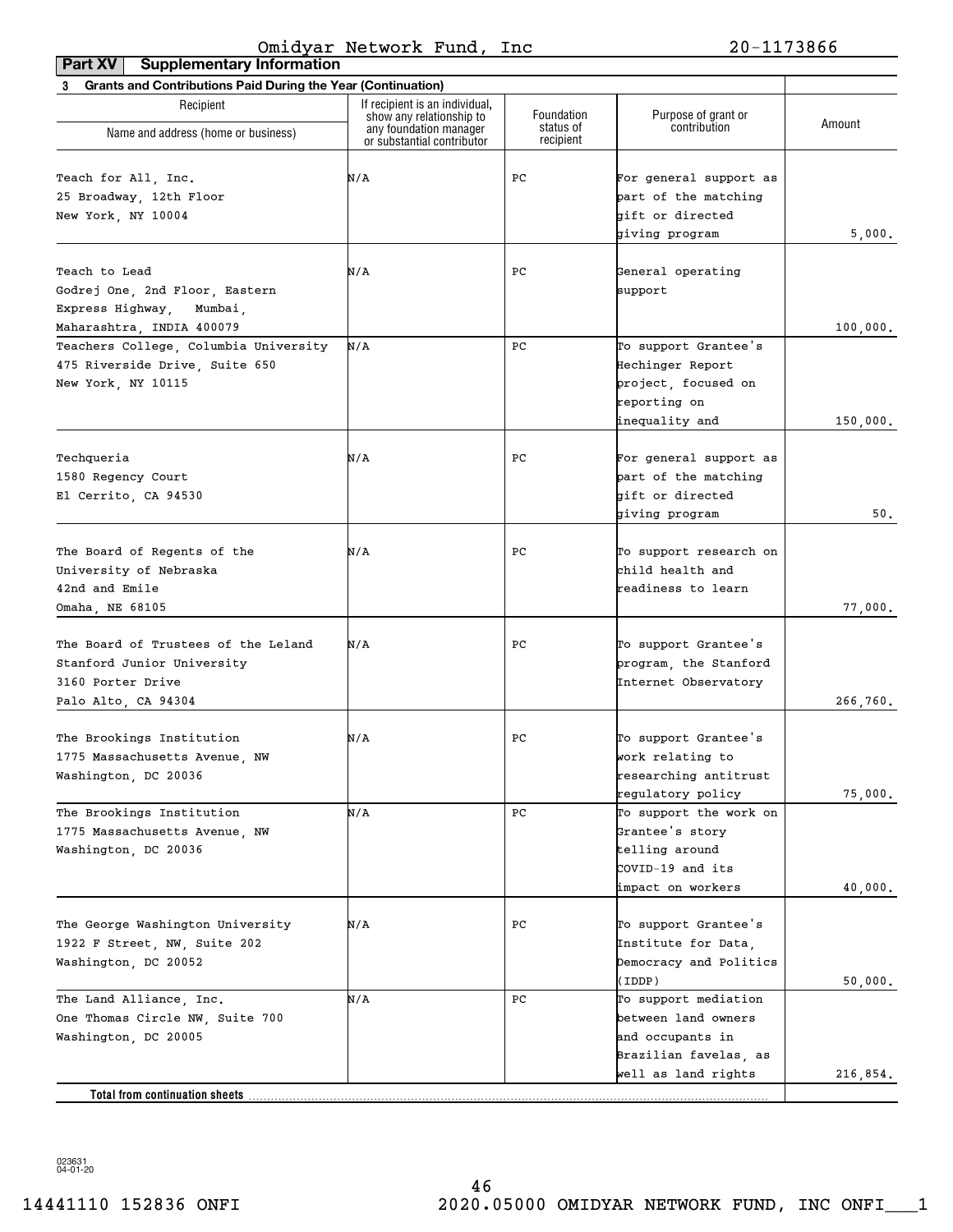| <b>Supplementary Information</b><br>Part XV                    |                                                            |                        |                                    |          |
|----------------------------------------------------------------|------------------------------------------------------------|------------------------|------------------------------------|----------|
| 3 Grants and Contributions Paid During the Year (Continuation) |                                                            |                        |                                    |          |
| Recipient                                                      | If recipient is an individual,<br>show any relationship to | Foundation             | Purpose of grant or                | Amount   |
| Name and address (home or business)                            | any foundation manager<br>or substantial contributor       | status of<br>recipient | contribution                       |          |
|                                                                |                                                            |                        |                                    |          |
| The Land Alliance, Inc.                                        | N/A                                                        | PС                     | To support program to              |          |
| One Thomas Circle NW, Suite 700                                |                                                            |                        | protect property                   |          |
| Washington, DC 20005                                           |                                                            |                        | rights                             | 320,000. |
|                                                                |                                                            |                        |                                    |          |
| The LGBT Asylum Project                                        | N/A                                                        | PC                     | For general support as             |          |
| 584 Castro Street #273                                         |                                                            |                        | part of the matching               |          |
| San Francisco, CA 94414                                        |                                                            |                        | gift or directed<br>giving program | 334.     |
|                                                                |                                                            |                        |                                    |          |
| The Nature Conservancy                                         | N/A                                                        | PС                     | For general support as             |          |
| 4245 N Fairfax drive, Ste 100                                  |                                                            |                        | part of the matching               |          |
| Arlingto, VA 22203                                             |                                                            |                        | gift or directed                   |          |
|                                                                |                                                            |                        | giving program                     | 3,000.   |
|                                                                |                                                            |                        |                                    |          |
| The Seattle Foundation                                         | N/A                                                        | PС                     | For general support as             |          |
| 1601 Fifth Avenue, Ste 1900                                    |                                                            |                        | part of the matching               |          |
| Seatle, WA 98101                                               |                                                            |                        | gift or directed                   |          |
|                                                                |                                                            |                        | giving program                     | 200.     |
|                                                                |                                                            |                        |                                    |          |
| The Sentencing Project                                         | N/A                                                        | PС                     | For general support as             |          |
| 1705 Desales St Nw 8TH Fl                                      |                                                            |                        | part of the matching               |          |
| Washington, DC 20036                                           |                                                            |                        | gift or directed                   | 600.     |
|                                                                |                                                            |                        | giving program                     |          |
| The Stanford Fund                                              | N/A                                                        | PС                     | For general support as             |          |
| P. O. Box 20466                                                |                                                            |                        | part of the matching               |          |
| Stanford, CA 94309                                             |                                                            |                        | gift or directed                   |          |
|                                                                |                                                            |                        | giving program                     | 200.     |
|                                                                |                                                            |                        |                                    |          |
| The Tides Center                                               | N/A                                                        | PС                     | To provide support to              |          |
| Presidio Bldg 1014                                             |                                                            |                        | continue to pilot the              |          |
| San Francisco, CA 94129                                        |                                                            |                        | Next Chapter Project's             |          |
|                                                                |                                                            |                        | apprenticeship program             | 100,000. |
| Theatre at Boston Court                                        | N/A                                                        | PС                     | For general support as             |          |
| PO Box 60187                                                   |                                                            |                        | part of the matching               |          |
| Pasadena, CA 91116                                             |                                                            |                        | gift or directed                   |          |
|                                                                |                                                            |                        | giving program                     | 4,000.   |
| Thomson Reuters Foundation                                     | N/A                                                        | PC                     | To support the                     |          |
| 5 Canada Square, Canary Wharf                                  |                                                            |                        | expansion of a digital             |          |
| London, UNITED KINGDOM E14 5AQ,                                |                                                            |                        | platform dedicated to              |          |
|                                                                |                                                            |                        | land and property                  |          |
|                                                                |                                                            |                        | rights issues,                     | 500,000. |
|                                                                |                                                            |                        |                                    |          |
| Thrive DC                                                      | N/A                                                        | PС                     | For general support as             |          |
| 1525 Newton Street Nw Suite G-1                                |                                                            |                        | part of the matching               |          |
| Washington, DC 20010                                           |                                                            |                        | gift or directed                   |          |
|                                                                |                                                            |                        | giving program                     | 2,000.   |
| Total from continuation sheets                                 |                                                            |                        |                                    |          |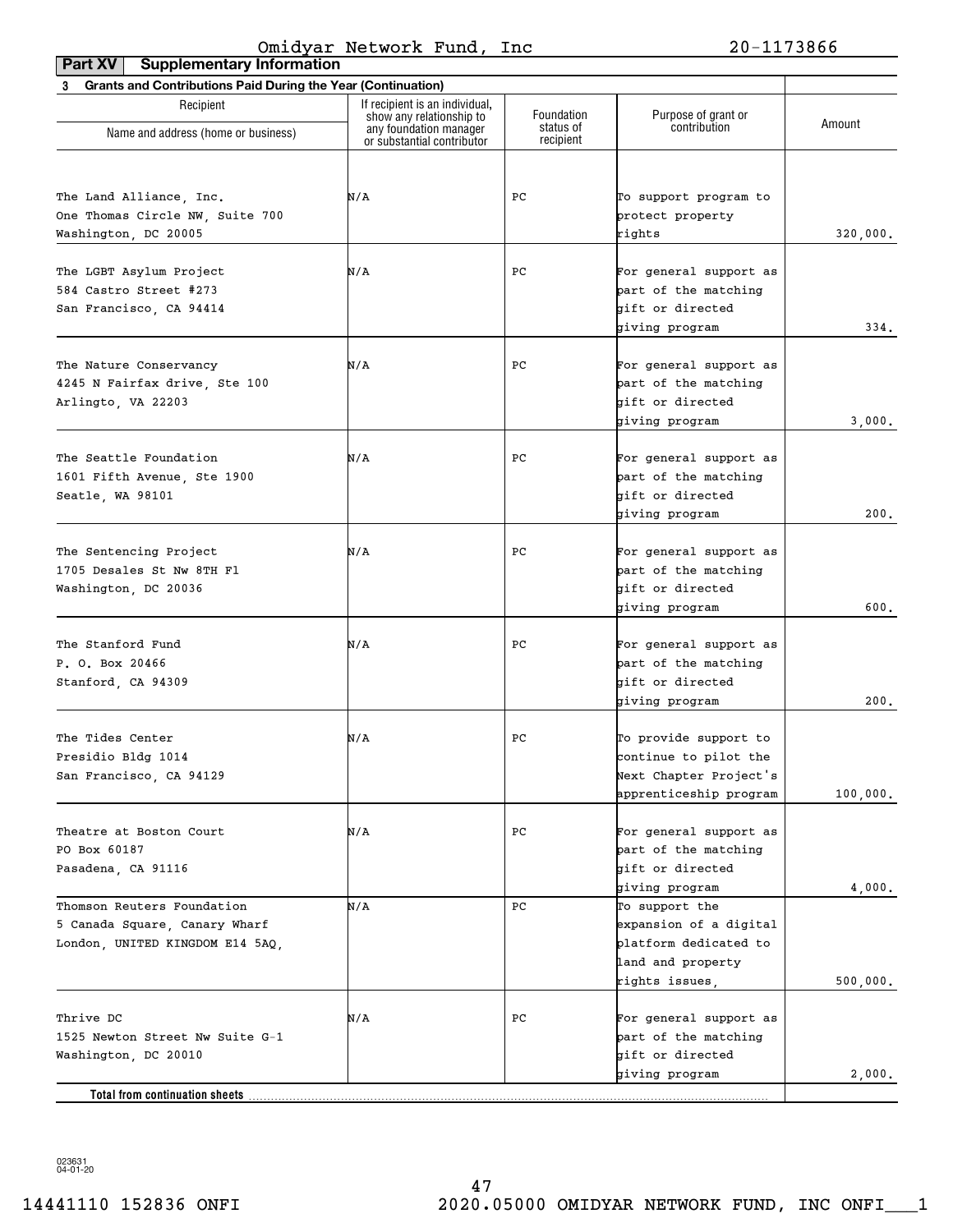| <b>Supplementary Information</b><br>Part XV                    |                                                            |                        |                        |          |
|----------------------------------------------------------------|------------------------------------------------------------|------------------------|------------------------|----------|
| 3 Grants and Contributions Paid During the Year (Continuation) |                                                            |                        |                        |          |
| Recipient                                                      | If recipient is an individual,<br>show any relationship to | Foundation             | Purpose of grant or    |          |
| Name and address (home or business)                            | any foundation manager<br>or substantial contributor       | status of<br>recipient | contribution           | Amount   |
|                                                                |                                                            |                        |                        |          |
| Tides Foundation                                               | N/A                                                        | РC                     | To support Grantee's   |          |
| P.O. Box 399389                                                |                                                            |                        | project, the Center    |          |
| San Francisco, CA 94139-9389                                   |                                                            |                        | for Working Families   | 500,000. |
| Toniic Institute                                               | N/A                                                        | PC                     | To support Grantee's   |          |
| 901 Mission Street, Suite 205                                  |                                                            |                        | efforts to enable      |          |
| San Francisco, CA 94103                                        |                                                            |                        | impact investing to    |          |
|                                                                |                                                            |                        | drive deep impact      |          |
|                                                                |                                                            |                        | across sectors and     | 200,000. |
|                                                                |                                                            |                        |                        |          |
| Traveling Players Ensemble                                     | N/A                                                        | РC                     | For general support as |          |
| PO Box 1315                                                    |                                                            |                        | part of the matching   |          |
| Great Falls, VA 22066                                          |                                                            |                        | gift or directed       |          |
|                                                                |                                                            |                        | giving program         | 800.     |
|                                                                |                                                            |                        |                        |          |
|                                                                |                                                            |                        |                        |          |
| Trust for Conservation Innovation                              | N/A                                                        | РC                     | To support Mbius       |          |
| 405 14th St                                                    |                                                            |                        | project                |          |
| Oakland, CA 94612                                              |                                                            |                        |                        | 62,500.  |
| Trustees of Tufts College                                      | N/A                                                        | PC                     | To support Grantee's   |          |
| 419 Boston Avenue                                              |                                                            |                        | Institute for Business |          |
| Medford, MA 02155                                              |                                                            |                        | in the Global Context  |          |
|                                                                |                                                            |                        | (IBGC) at the Fletcher |          |
|                                                                |                                                            |                        | School                 | 100,000. |
| Tzedek DC Inc                                                  | N/A                                                        | РC                     | For general support as |          |
|                                                                |                                                            |                        | part of the matching   |          |
| 4340 Connecticut Avenue Nw, Suite 319<br>Washington, DC 20008  |                                                            |                        | gift or directed       |          |
|                                                                |                                                            |                        | giving program         | 8,000.   |
|                                                                |                                                            |                        |                        |          |
|                                                                |                                                            |                        |                        |          |
| Ubongo International                                           | N/A                                                        | $_{\rm PC}$            | General operating      |          |
| 6615 Vaught Ranch Road, Suite 100                              |                                                            |                        | support                |          |
| Austin, TX 78730                                               |                                                            |                        |                        | 500,000. |
|                                                                |                                                            |                        |                        |          |
| Ubongo International                                           | N/A                                                        | РC                     | General operating      |          |
| 6615 Vaught Ranch Road, Suite 100                              |                                                            |                        | support                |          |
| Austin, TX 78730                                               |                                                            |                        |                        | 300,000. |
|                                                                |                                                            |                        |                        |          |
| UC Berkeley Center for Executive                               | N/A                                                        | РC                     | For general support as |          |
| Education                                                      |                                                            |                        | part of the matching   |          |
| 2220 Piedmont Avenue, Ste. F-299                               |                                                            |                        | gift or directed       |          |
| Berkeley, CA 94720                                             |                                                            |                        | giving program         | 200.     |
| UCLA Foundation                                                | N/A                                                        | PC                     | To provide funding for |          |
| 10889 Wilshire Boulevard, Suite 1100                           |                                                            |                        | a storyteller in       |          |
| Los Angeles, CA 90024                                          |                                                            |                        | residence at UCLA's    |          |
|                                                                |                                                            |                        | Center for Critical    |          |
|                                                                |                                                            |                        | Internet Enquiry to    | 197,025. |
| Total from continuation sheets.                                |                                                            |                        |                        |          |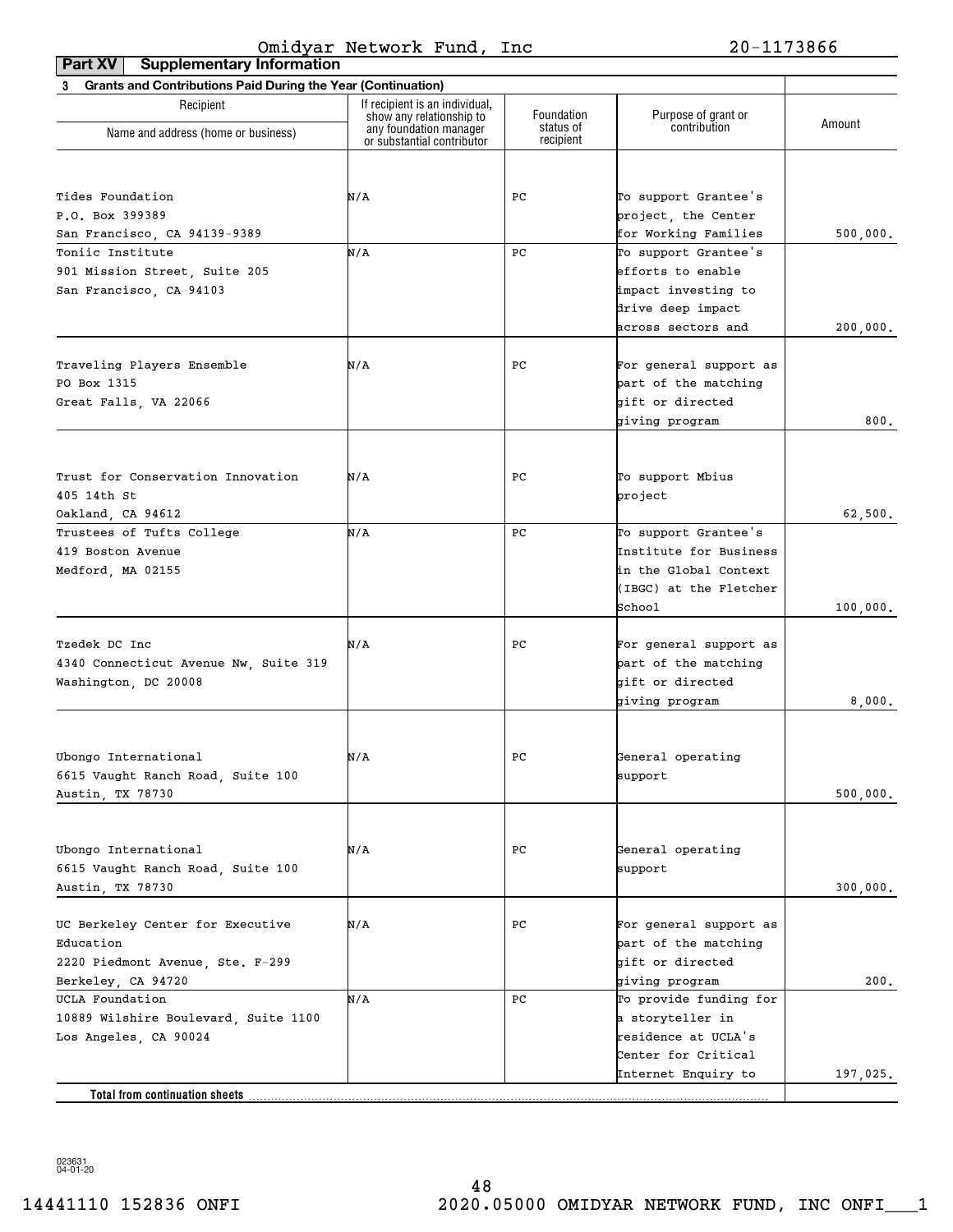| <b>Grants and Contributions Paid During the Year (Continuation)</b><br>3                                                             |                                                            |                        |                                                                                                                                         |                        |
|--------------------------------------------------------------------------------------------------------------------------------------|------------------------------------------------------------|------------------------|-----------------------------------------------------------------------------------------------------------------------------------------|------------------------|
| Recipient                                                                                                                            | If recipient is an individual,<br>show any relationship to | Foundation             | Purpose of grant or                                                                                                                     |                        |
| Name and address (home or business)                                                                                                  | any foundation manager<br>or substantial contributor       | status of<br>recipient | contribution                                                                                                                            | Amount                 |
| United Nations Capital Development<br>Fund                                                                                           | N/A                                                        | PC                     | To support Better Than<br>Cash Alliance project                                                                                         |                        |
| Two UN Plaza, 26th Floor, Room<br>$DC2 - 2604$<br>New York, NY 10017                                                                 |                                                            |                        |                                                                                                                                         | 500,000.               |
| United Nations Economic Commission<br>for Africa<br>Menelik II Ave., P.O. Box 3001                                                   | N/A                                                        | PС                     | To support Grantee's<br>Digital Centre of<br>Excellence on Digital                                                                      |                        |
| Addis Ababa, ETHIOPIA<br>United Nations Economic Commission<br>for Africa<br>Menelik II Ave., P.O. Box 3001<br>Addis Ababa, ETHIOPIA | N/A                                                        | PC                     | ID and Data Protection<br>To support work with<br>the African Union on<br>Digital ID, focusing<br>on policy dialogue,<br>implementation | 1,000,000.<br>300,000. |
| United Nations Foundation, Inc.<br>1750 Pennsylvania Ave, NW<br>Washington, DC 20006                                                 | N/A                                                        | PС                     | To support Grantee's<br>project, Future State                                                                                           | 450,000.               |
| Universities Allied for Essential<br>Medicines<br>641 S St. NW,<br>Washington, DC 20001                                              | N/A                                                        | PС                     | For general support as<br>part of the matching<br>gift or directed<br>giving program                                                    | 1,000.                 |
| University College London<br>Gower Street<br>London, UNITED KINGDOM WC1E 6BT                                                         | N/A                                                        | PС                     | To support research on<br>economic rents                                                                                                | 190,000.               |
| University of Chicago<br>5801 South Ellis Avenue<br>Chicago, IL 60637-5418                                                           | N/A                                                        | PС                     | To support Grantee's<br><b>International</b><br>Innovation Corps<br>program                                                             | 300,000.               |
| University of Florida Foundation,<br>Inc.<br>PO Box 14425<br>Gainesville, FL 32604                                                   | N/A                                                        | PС                     | To support Grantee's<br>Center for Public<br>Interest<br>Communications                                                                 | 100,000.               |
| University of Texas at Austin<br>Main Building (MAI), 110 Inner Campus<br>Austin, TX 78705<br>Drive                                  | N/A                                                        | PС                     | To support research<br>being conducted at the<br>Center for Media<br>Engagement                                                         | 60,000.                |
| University of the Witwatersrand,<br>Johannesburg<br>1 Jan Smuts Avenue, Braamfontein 2000                                            | N/A                                                        | PC                     | To support media<br>development in Africa                                                                                               |                        |
| Johannesburg, SOUTH AFRICA<br>Total from continuation sheets                                                                         |                                                            |                        |                                                                                                                                         | 36,000.                |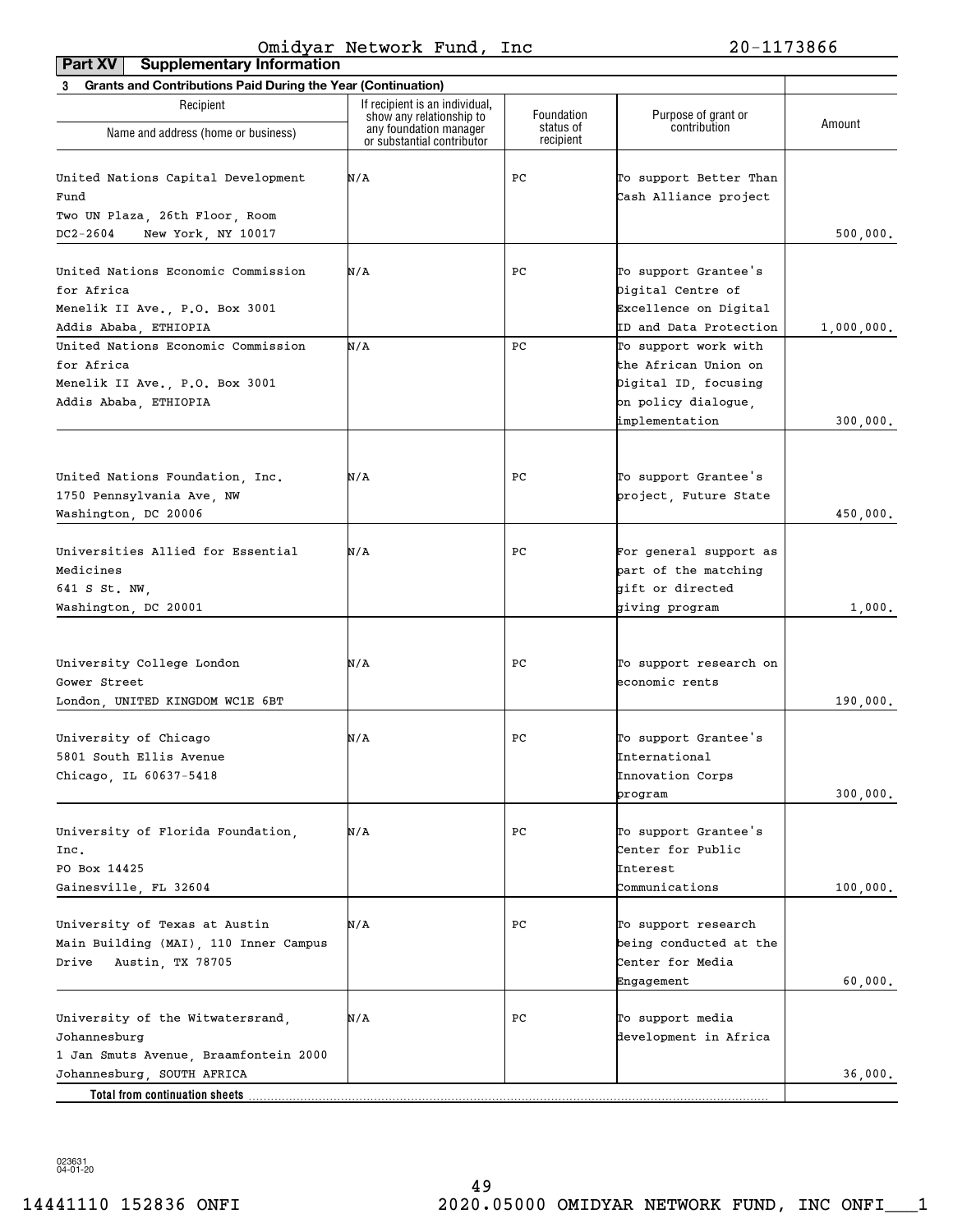| <b>Grants and Contributions Paid During the Year (Continuation)</b><br>3 |                                                                                  |                                      |                                     |            |
|--------------------------------------------------------------------------|----------------------------------------------------------------------------------|--------------------------------------|-------------------------------------|------------|
| Recipient                                                                | If recipient is an individual,                                                   |                                      |                                     |            |
| Name and address (home or business)                                      | show any relationship to<br>any foundation manager<br>or substantial contributor | Foundation<br>status of<br>recipient | Purpose of grant or<br>contribution | Amount     |
| University of Washington                                                 | N/A                                                                              | PС                                   | To support Grantee's                |            |
| 407 Gerberding Hall, Box 351210                                          |                                                                                  |                                      | Center for an Informed              |            |
| Seattle, WA 98195-1210                                                   |                                                                                  |                                      | Public as part of the               |            |
|                                                                          |                                                                                  |                                      | Election Integrity                  |            |
|                                                                          |                                                                                  |                                      | Partnership                         | 68,449.    |
|                                                                          |                                                                                  |                                      |                                     |            |
| Urban Alliance Foundation Inc.                                           | N/A                                                                              | РC                                   | For general support as              |            |
| 2030 Q St. NW                                                            |                                                                                  |                                      | part of the matching                |            |
| Washington, DC 20009                                                     |                                                                                  |                                      | gift or directed                    |            |
|                                                                          |                                                                                  |                                      | giving program                      | 250.       |
|                                                                          |                                                                                  |                                      |                                     |            |
| Usawa Agenda                                                             | N/A                                                                              | РC                                   | To provide support for              |            |
| 22 School Lane, Westlands, Block B.                                      |                                                                                  |                                      | a national learning                 |            |
| 2nd Floor<br>Nairobi, KENYA                                              |                                                                                  |                                      | assessment survey in                |            |
|                                                                          |                                                                                  |                                      | Kenya                               | 100,000.   |
|                                                                          |                                                                                  |                                      |                                     |            |
| Valentino Achak Deng Foundation                                          | N/A                                                                              | РC                                   | For general support as              |            |
| 849 Valencia St.                                                         |                                                                                  |                                      | part of the matching                |            |
| San Francisco, CA 94110                                                  |                                                                                  |                                      | gift or directed                    |            |
|                                                                          |                                                                                  |                                      | giving program                      | 700.       |
|                                                                          |                                                                                  |                                      |                                     |            |
| VIVEN CIDADOS PARA UM AMANH MELHOR                                       | N/A                                                                              | РC                                   | General operating                   |            |
| Rua Pinheiros, 610, Conj. 91                                             |                                                                                  |                                      | support                             |            |
| So Paulo, SP, BRAZIL 05422-001                                           |                                                                                  |                                      |                                     | 75,000.    |
|                                                                          |                                                                                  |                                      |                                     |            |
| Washington Center for Equitable                                          | N/A                                                                              | РC                                   | General operating                   |            |
| Growth, Inc.                                                             |                                                                                  |                                      | support                             |            |
| 1156 15th St NW, Suite 700                                               |                                                                                  |                                      |                                     |            |
| Washington, DC 20005                                                     |                                                                                  |                                      |                                     | 500,000.   |
|                                                                          |                                                                                  |                                      |                                     |            |
| Washington Center for Equitable                                          | N/A                                                                              | РC                                   | General operating                   |            |
| Growth, Inc.                                                             |                                                                                  |                                      | support                             |            |
| 1156 15th St NW, Suite 700                                               |                                                                                  |                                      |                                     |            |
| Washington, DC 20005                                                     |                                                                                  |                                      |                                     | 1,000,000. |
| Washington Jesuit Academy                                                | N/A                                                                              | PC                                   | For general support as              |            |
| 900 Varnum Street, Ne                                                    |                                                                                  |                                      | part of the matching                |            |
|                                                                          |                                                                                  |                                      | gift or directed                    |            |
| Washington, DC 20017                                                     |                                                                                  |                                      |                                     |            |
|                                                                          |                                                                                  |                                      | giving program                      | 250.       |
| Waterford Institute, Inc.                                                | N/A                                                                              | PС                                   | To support the                      |            |
| 1590 East 9400 South                                                     |                                                                                  |                                      | expansion of the                    |            |
| Sandy, UT 84093                                                          |                                                                                  |                                      | UPSTART program across              |            |
|                                                                          |                                                                                  |                                      | the United States                   | 1,000,000. |
| WeRobotics Inc.                                                          | N/A                                                                              | PС                                   | To support AI                       |            |
| 1209 Orange Street                                                       |                                                                                  |                                      | innovation in                       |            |
| Wilmington, DE 19801                                                     |                                                                                  |                                      | geospatial                          |            |
|                                                                          |                                                                                  |                                      | technologies to                     |            |
|                                                                          |                                                                                  |                                      | benefit local                       | 100,000.   |
| Total from continuation sheets                                           |                                                                                  |                                      |                                     |            |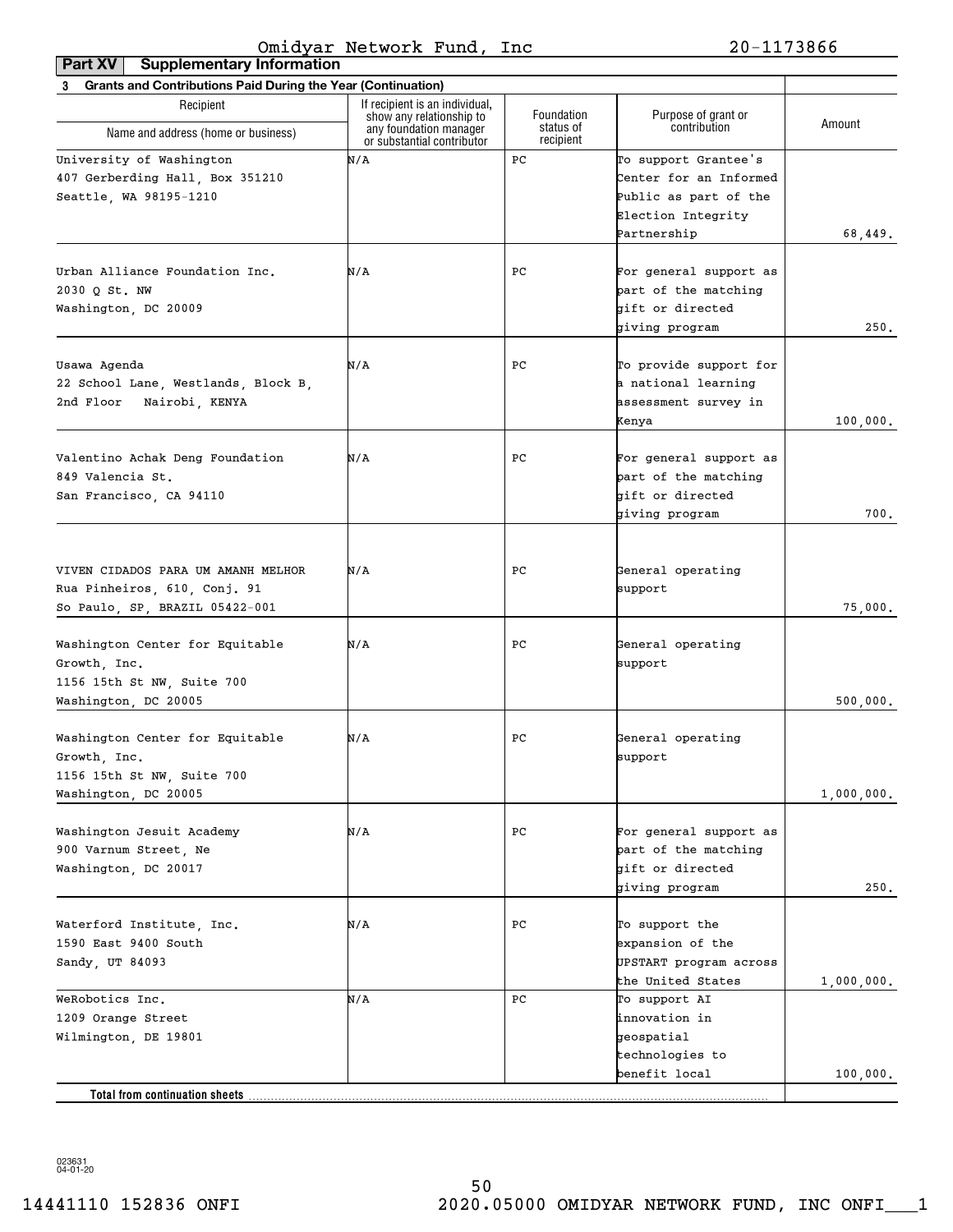| <b>Supplementary Information</b><br>Part XV                    |                                                                                      |                         |                                     |          |  |
|----------------------------------------------------------------|--------------------------------------------------------------------------------------|-------------------------|-------------------------------------|----------|--|
| 3 Grants and Contributions Paid During the Year (Continuation) |                                                                                      |                         |                                     |          |  |
| Recipient                                                      | If recipient is an individual,<br>show any relationship to<br>any foundation manager | Foundation<br>status of | Purpose of grant or<br>contribution | Amount   |  |
| Name and address (home or business)                            | or substantial contributor                                                           | recipient               |                                     |          |  |
| Workers Defense Project Inc                                    | N/A                                                                                  | PC                      | For general support as              |          |  |
| 5604 Manor Road                                                |                                                                                      |                         | part of the matching                |          |  |
|                                                                |                                                                                      |                         |                                     |          |  |
| Austin, TX 78723                                               |                                                                                      |                         | gift or directed<br>giving program  | 500.     |  |
| World Economic Forum                                           | N/A                                                                                  | NC                      | To support                          |          |  |
| 91-93 route de la Capite                                       |                                                                                      |                         | the"Platform for Good               |          |  |
| Cologny/Geneva, SWITZERLAND CH-1223                            |                                                                                      |                         | Digital Identity"                   |          |  |
|                                                                |                                                                                      |                         | program that advances               |          |  |
|                                                                |                                                                                      |                         | a global movement                   | 349,220. |  |
|                                                                |                                                                                      |                         |                                     |          |  |
| World Learning, Inc.                                           | N/A                                                                                  | PС                      | For general support as              |          |  |
| P. O. Box 676                                                  |                                                                                      |                         | part of the matching                |          |  |
| Brattleboro, VT 05302                                          |                                                                                      |                         | gift or directed                    |          |  |
|                                                                |                                                                                      |                         | giving program                      | 500.     |  |
| Yale University                                                | N/A                                                                                  | PС                      | To support the                      |          |  |
| 165 Whitney Ave                                                |                                                                                      |                         | Grantee's program, the              |          |  |
| New Haven, CT 06511                                            |                                                                                      |                         | Tobin Centre for                    |          |  |
|                                                                |                                                                                      |                         |                                     |          |  |
|                                                                |                                                                                      |                         | Economic Policy                     | 150,000. |  |
| Yerba Buena Center for the Arts                                | N/A                                                                                  | PС                      | For general support as              |          |  |
| 701 Mission Street @3rd                                        |                                                                                      |                         | part of the matching                |          |  |
| San Francisco, CA 94103                                        |                                                                                      |                         | gift or directed                    |          |  |
|                                                                |                                                                                      |                         | giving program                      | 700.     |  |
|                                                                |                                                                                      |                         |                                     |          |  |
|                                                                |                                                                                      |                         |                                     |          |  |
|                                                                |                                                                                      |                         |                                     |          |  |
|                                                                |                                                                                      |                         |                                     |          |  |
|                                                                |                                                                                      |                         |                                     |          |  |
|                                                                |                                                                                      |                         |                                     |          |  |
|                                                                |                                                                                      |                         |                                     |          |  |
|                                                                |                                                                                      |                         |                                     |          |  |
|                                                                |                                                                                      |                         |                                     |          |  |
|                                                                |                                                                                      |                         |                                     |          |  |
|                                                                |                                                                                      |                         |                                     |          |  |
|                                                                |                                                                                      |                         |                                     |          |  |
|                                                                |                                                                                      |                         |                                     |          |  |
|                                                                |                                                                                      |                         |                                     |          |  |
|                                                                |                                                                                      |                         |                                     |          |  |
|                                                                |                                                                                      |                         |                                     |          |  |
| Total from continuation sheets                                 |                                                                                      |                         |                                     |          |  |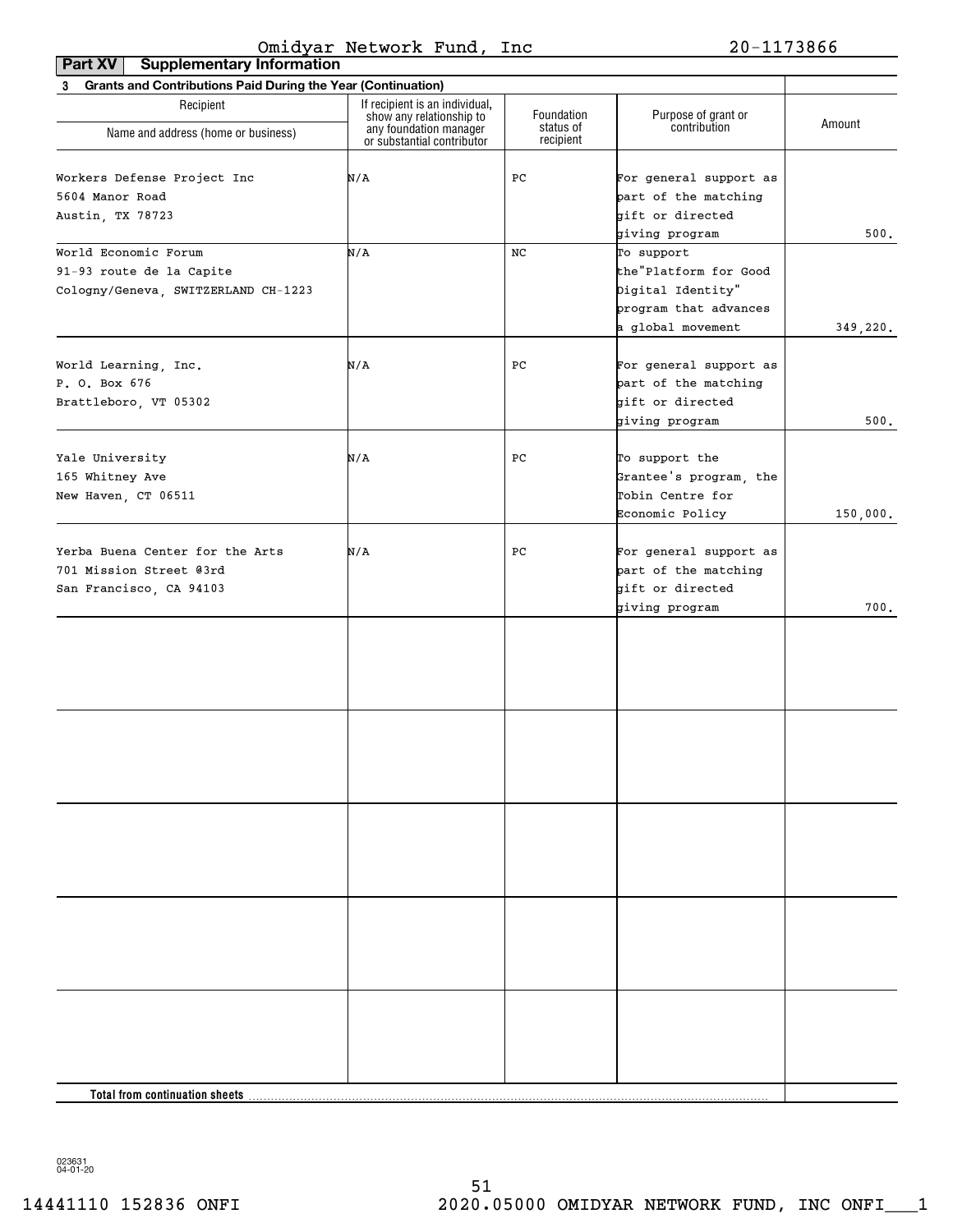| <b>Supplementary Information</b><br>Part XV                           |                                                            |                         |                                     |            |
|-----------------------------------------------------------------------|------------------------------------------------------------|-------------------------|-------------------------------------|------------|
| 3 Grants and Contributions Approved for Future Payment (Continuation) |                                                            |                         |                                     |            |
| Recipient                                                             | If recipient is an individual,<br>show any relationship to | Foundation<br>status of | Purpose of grant or<br>contribution | Amount     |
| Name and address (home or business)                                   | any foundation manager<br>or substantial contributor       | recipient               |                                     |            |
|                                                                       |                                                            |                         |                                     |            |
| Common Counsel Foundation                                             | N/A                                                        | PС                      | General operating                   |            |
| 1624 Franklin St. #1022                                               |                                                            |                         | support                             |            |
| Oakland, CA 94612                                                     |                                                            |                         |                                     | 300,000.   |
|                                                                       |                                                            |                         |                                     |            |
| DG Murray Trust                                                       | N/A                                                        | PС                      | General operating                   |            |
| Douglas Murray House, 1 Wodin Road,                                   |                                                            |                         | support                             |            |
| Claremont Capetown, SOUTH AFRICA                                      |                                                            |                         |                                     |            |
| 7700                                                                  |                                                            |                         |                                     | 400,000.   |
|                                                                       |                                                            |                         |                                     |            |
| Equal Justice Initiative                                              | N/A                                                        | PС                      | For general support as              |            |
| 122 Commerce ST                                                       |                                                            |                         | part of the matching                |            |
| Montgomery, AL 36104                                                  |                                                            |                         | gift or directed                    |            |
|                                                                       |                                                            |                         | giving program                      | 5,000.     |
|                                                                       |                                                            |                         |                                     |            |
| Facing Hunger                                                         | N/A                                                        | PС                      | For general support as              |            |
| 1327 7th Avenue                                                       |                                                            |                         | part of the matching                |            |
| Huntington, WV 25701                                                  |                                                            |                         | gift or directed                    |            |
|                                                                       |                                                            |                         | giving program                      | 10,000.    |
|                                                                       |                                                            |                         |                                     |            |
| Health Federation of Philadelphia                                     | N/A                                                        | PС                      | To support Grantee's                |            |
| 123 S. Broad Street, Suite #650                                       |                                                            |                         | project, Home Grown                 |            |
| Philadelphia, PA 19109                                                |                                                            |                         |                                     | 300,000.   |
|                                                                       |                                                            |                         |                                     |            |
|                                                                       |                                                            |                         |                                     |            |
| Imagine Worldwide                                                     | N/A                                                        | PС                      | General operating                   |            |
| 1080 Edgewood Ave.                                                    |                                                            |                         | support                             |            |
| Mill Valley, CA 94941                                                 |                                                            |                         |                                     | 500,000.   |
|                                                                       |                                                            |                         |                                     |            |
| India Resources Trust                                                 | N/A                                                        | PС                      | To support work to                  |            |
| 1st Floor, Godrej & Boyce Premises,                                   |                                                            |                         | further sustainable                 |            |
| Gasworks Lane, Lalbaug, Parel<br>Mumbai, Maharashtra, INDIA 400012    |                                                            |                         | urban development                   |            |
|                                                                       |                                                            |                         |                                     | 500,000.   |
| Innovation Edge Foundation (RF) NPC                                   | N/A                                                        | PС                      | General operating                   |            |
| Douglas Murray House, 1 Wodin Road,                                   |                                                            |                         | support                             |            |
| Claremont Capetown, SOUTH AFRICA                                      |                                                            |                         |                                     |            |
| 7700                                                                  |                                                            |                         |                                     | 650,000.   |
|                                                                       |                                                            |                         |                                     |            |
| International Bank for Reconstruction                                 | N/A                                                        | PС                      | To support                          |            |
| and Development Association                                           |                                                            |                         | Consultative Group to               |            |
| 1818 H Street NW                                                      |                                                            |                         | Assist the Poor (CGAP)              |            |
| Washington, DC 20433                                                  |                                                            |                         |                                     | 300,000.   |
|                                                                       |                                                            |                         |                                     |            |
| International Bank for Reconstruction                                 | N/A                                                        | PС                      | To support the                      |            |
| and Development Association                                           |                                                            |                         | Grantee's ID4D Multi                |            |
| 1818 H Street NW                                                      |                                                            |                         | Donor Trust Fund                    |            |
| Washington, DC 20433                                                  |                                                            |                         |                                     | 1,750,000. |
| Total from continuation sheets.                                       |                                                            |                         |                                     | 8,471,000. |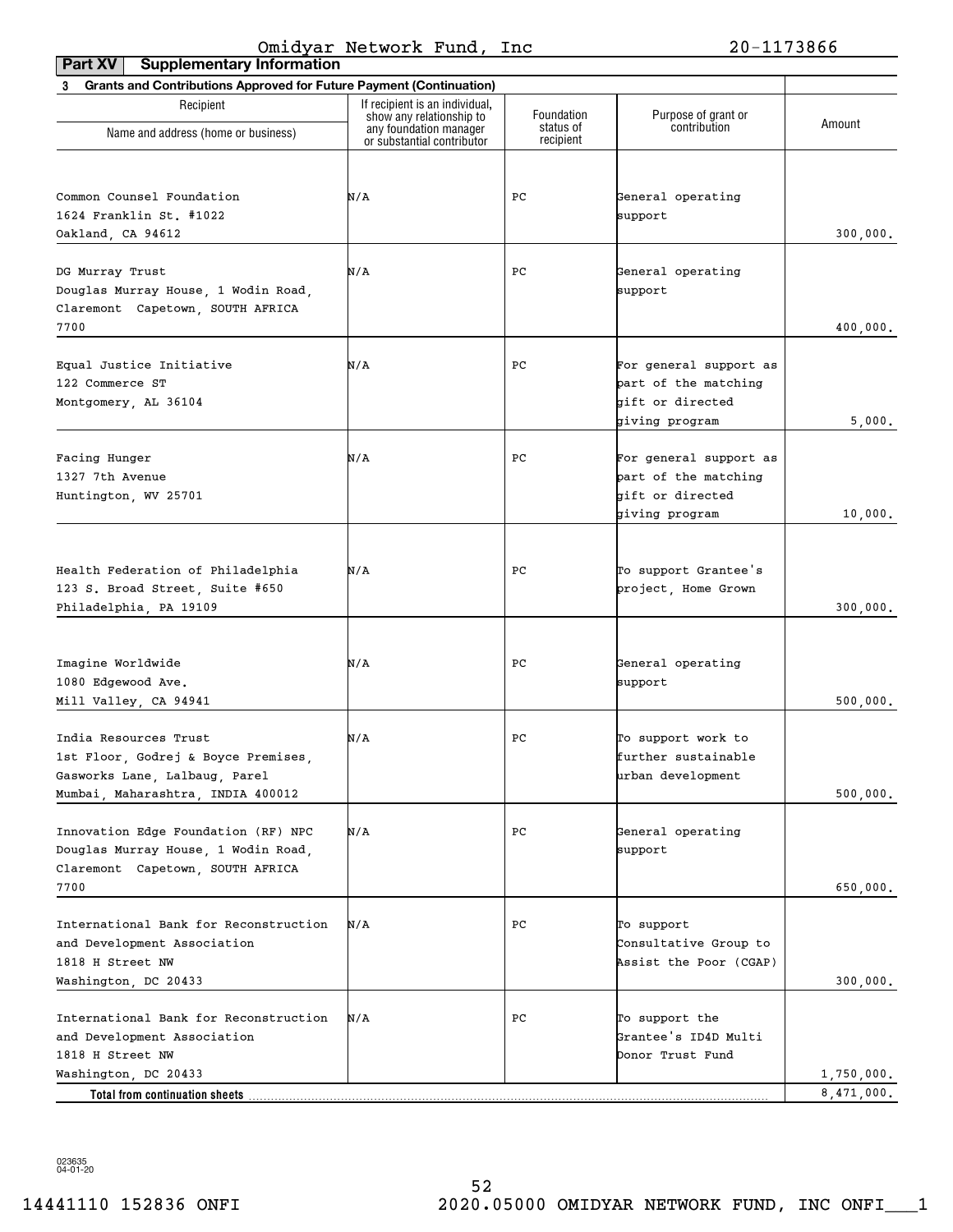| <b>Supplementary Information</b><br>Part XV                                                                                                           |                                                            |                        |                                                                                                                 |          |
|-------------------------------------------------------------------------------------------------------------------------------------------------------|------------------------------------------------------------|------------------------|-----------------------------------------------------------------------------------------------------------------|----------|
| 3 Grants and Contributions Approved for Future Payment (Continuation)                                                                                 |                                                            |                        |                                                                                                                 |          |
| Recipient                                                                                                                                             | If recipient is an individual,<br>show any relationship to | Foundation             | Purpose of grant or                                                                                             |          |
| Name and address (home or business)                                                                                                                   | any foundation manager<br>or substantial contributor       | status of<br>recipient | contribution                                                                                                    | Amount   |
| International Bank for Reconstruction<br>and Development Association<br>1818 H Street NW<br>Washington, DC 20433                                      | N/A                                                        | РC                     | To support the World<br>Bank Group's EdTech<br>Readiness Index                                                  | 200,000. |
| Lively Minds<br>1B Waterlow Road<br>London, UNITED KINGDOM N19 5NJ                                                                                    | N/A                                                        | PC                     | General operating<br>support                                                                                    | 250,000. |
| Mainsail Network, Inc.<br>34 Third Ave., Suite 172<br>New York, NY 10003                                                                              | N/A                                                        | PC                     | General operating<br>support                                                                                    | 160,000. |
| MUSO, Inc.<br>3254 19th Street<br>San Francisco, CA 94110                                                                                             | N/A                                                        | РC                     | For general support as<br>part of the matching<br>gift or directed<br>giving program                            | 30,000.  |
| National Institute of Public Finance<br>and Policy<br>18/2 Satsang Vihar Marg, Special<br>Instituional Area (Near JNU)<br>New<br>Delhi, INDIA 100 067 | N/A                                                        | PC                     | General operating<br>support                                                                                    | 40,000.  |
| National Women's Law Center<br>11 Dupont Circle, NW #800<br>Washington, DC 20036                                                                      | N/A                                                        | РC                     | General operating<br>support                                                                                    | 400,000. |
| New America Foundation (NAF)<br>740 15th St. NW<br>Washington, DC 20005                                                                               | N/A                                                        | $_{\rm PC}$            | General operating<br>support                                                                                    | 300,000. |
| PelotonU, Inc.<br>500 E St Johns Ave #1460<br>Austin, TX 78752                                                                                        | N/A                                                        | РC                     | General operating<br>support                                                                                    | 250,000. |
| Social Finance, Inc.<br>10 Milk St., Suite 1010<br>Boston, MA 02108                                                                                   | N/A                                                        | PC                     | To support mediation<br>between land owners<br>and occupants in<br>Brazilian favelas, as<br>well as land rights | 500,000. |
| Squash on Track<br>3586 Haven Avenue<br>Redwood City, CA 94063                                                                                        | N/A                                                        | РC                     | For general support as<br>part of the matching<br>gift or directed                                              |          |
| Total from continuation sheets                                                                                                                        |                                                            |                        | giving program                                                                                                  | 2,000.   |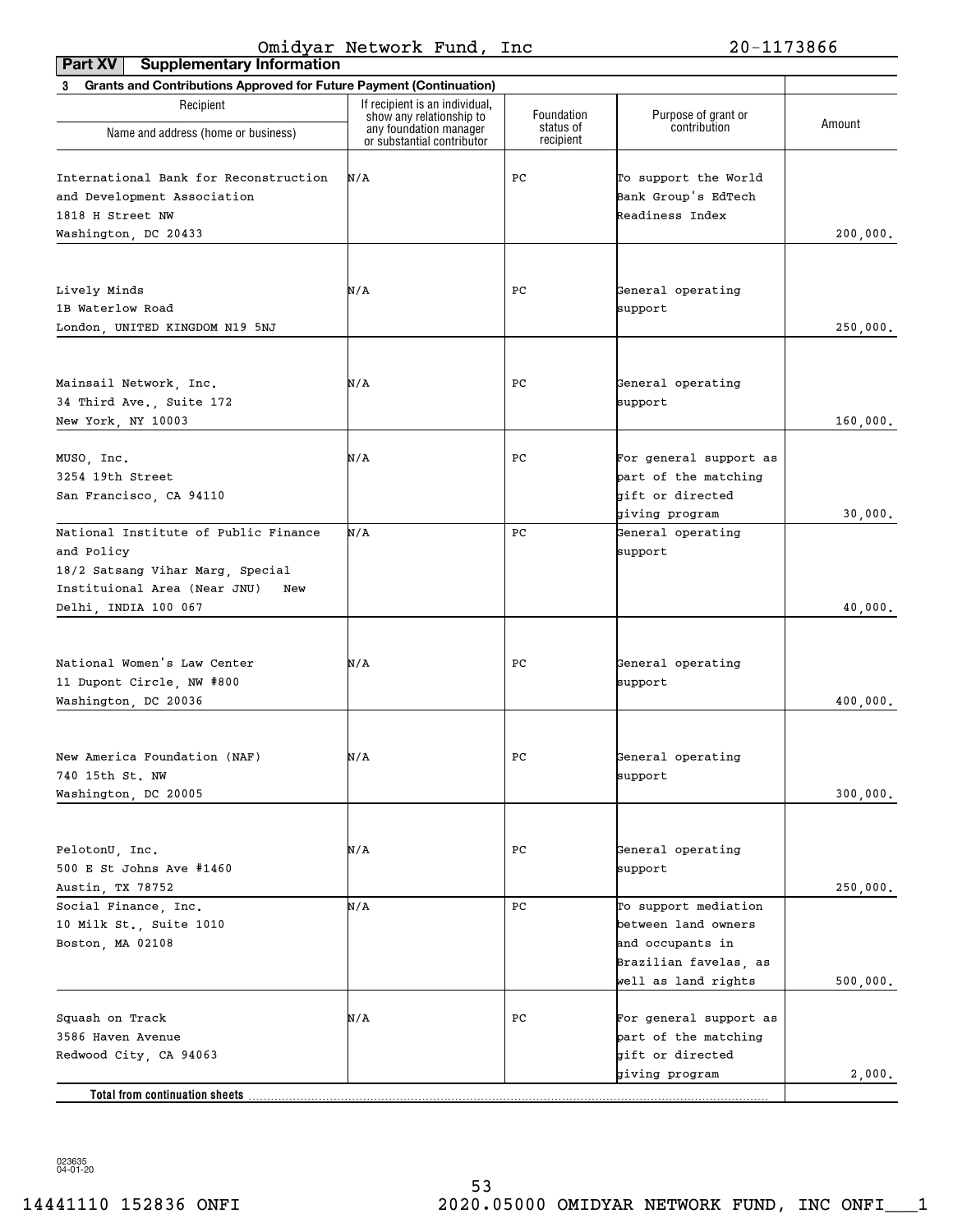| <b>Supplementary Information</b><br>Part XV                                                                   |                                                            |                         |                                                                                      |          |
|---------------------------------------------------------------------------------------------------------------|------------------------------------------------------------|-------------------------|--------------------------------------------------------------------------------------|----------|
| 3 Grants and Contributions Approved for Future Payment (Continuation)                                         |                                                            |                         |                                                                                      |          |
| Recipient                                                                                                     | If recipient is an individual,<br>show any relationship to | Foundation<br>status of | Purpose of grant or<br>contribution                                                  | Amount   |
| Name and address (home or business)                                                                           | any foundation manager<br>or substantial contributor       | recipient               |                                                                                      |          |
| St. Gregory The Illuminator Armenian<br>Apostolic Church<br>51 Commonwealth Avenue<br>San Francisco, CA 94118 | N/A                                                        | PC                      | For general support as<br>part of the matching<br>gift or directed<br>giving program | 4,000.   |
| The Land Alliance, Inc.<br>One Thomas Circle NW, Suite 700<br>Washington, DC 20005                            | N/A                                                        | PC                      | General operating<br>support                                                         | 520,000. |
| Ubongo International<br>6615 Vaught Ranch Road, Suite 100<br>Austin, TX 78730                                 | N/A                                                        | PC                      | General operating<br>support                                                         | 500,000. |
| United Nations Capital Development<br>Fund<br>Two UN Plaza, 26th Floor, Room                                  | N/A                                                        | PC                      | To support Better Than<br>Cash Alliance project                                      |          |
| $DC2 - 2604$<br>New York, NY 10017                                                                            |                                                            |                         |                                                                                      | 500,000. |
| Yale University<br>165 Whitney Ave<br>New Haven, CT 06511                                                     | N/A                                                        | PC                      | To support the<br>Grantee's program, the<br>Tobin Centre for<br>Economic Policy      | 100,000. |
|                                                                                                               |                                                            |                         |                                                                                      |          |
|                                                                                                               |                                                            |                         |                                                                                      |          |
|                                                                                                               |                                                            |                         |                                                                                      |          |
|                                                                                                               |                                                            |                         |                                                                                      |          |
|                                                                                                               |                                                            |                         |                                                                                      |          |
| Total from continuation sheets.                                                                               |                                                            |                         |                                                                                      |          |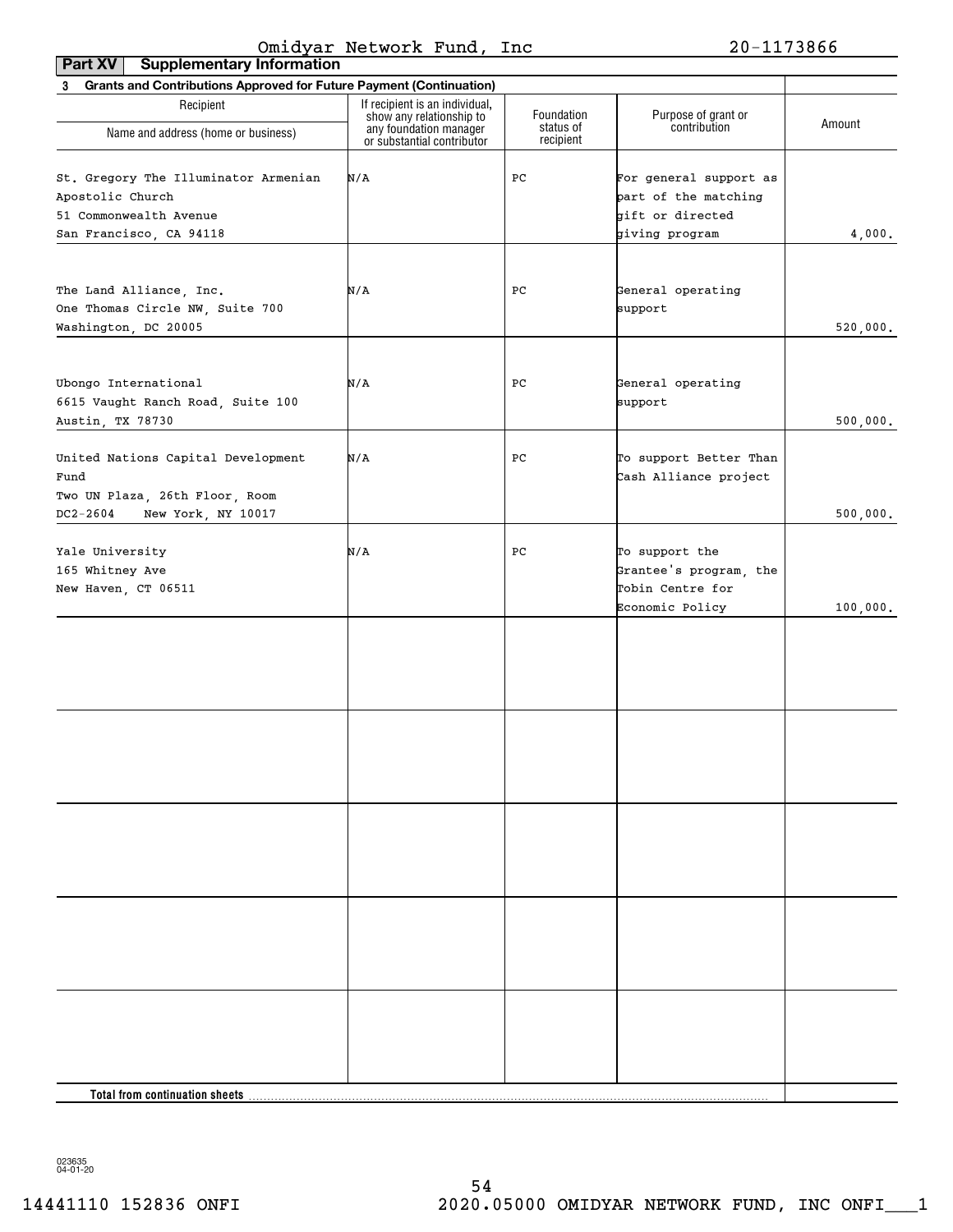Name of Recipient - Africa Freedom of Information Centre

To support research to understand government procurement of Digital

Technology Systems (DTS) in Uganda, Nigeria and Liberia

Name of Recipient - Center for Digital Democracy

To support Grantee's project focusing public attention on the harms of

technology, particularly threats technology poses to children

Name of Recipient - Child Trends, Inc.

To support research on two education-related areas: Healthy Ready to

Learn and cross-generational Family Well-Being

Name of Recipient - Dalberg Consulting-US, LLC

To support charitable work relating to research and dissemination of

Digital ID programs in the State of Aadhaar, India

Name of Recipient - Digital Frontiers Institute NPC

To support educational activities beneficial to the community by

improving capacity and training available to agencies and organizations

that issue ID, in particular in Africa

Name of Recipient - End Poverty

To support outreach, incubation, and fellowship program focused on

land, housing, and property rights in India

Name of Recipient - Fintech Development and Advocacy Initiative

To support creating better and more accessible FinTech services and

opportunities for Nigerians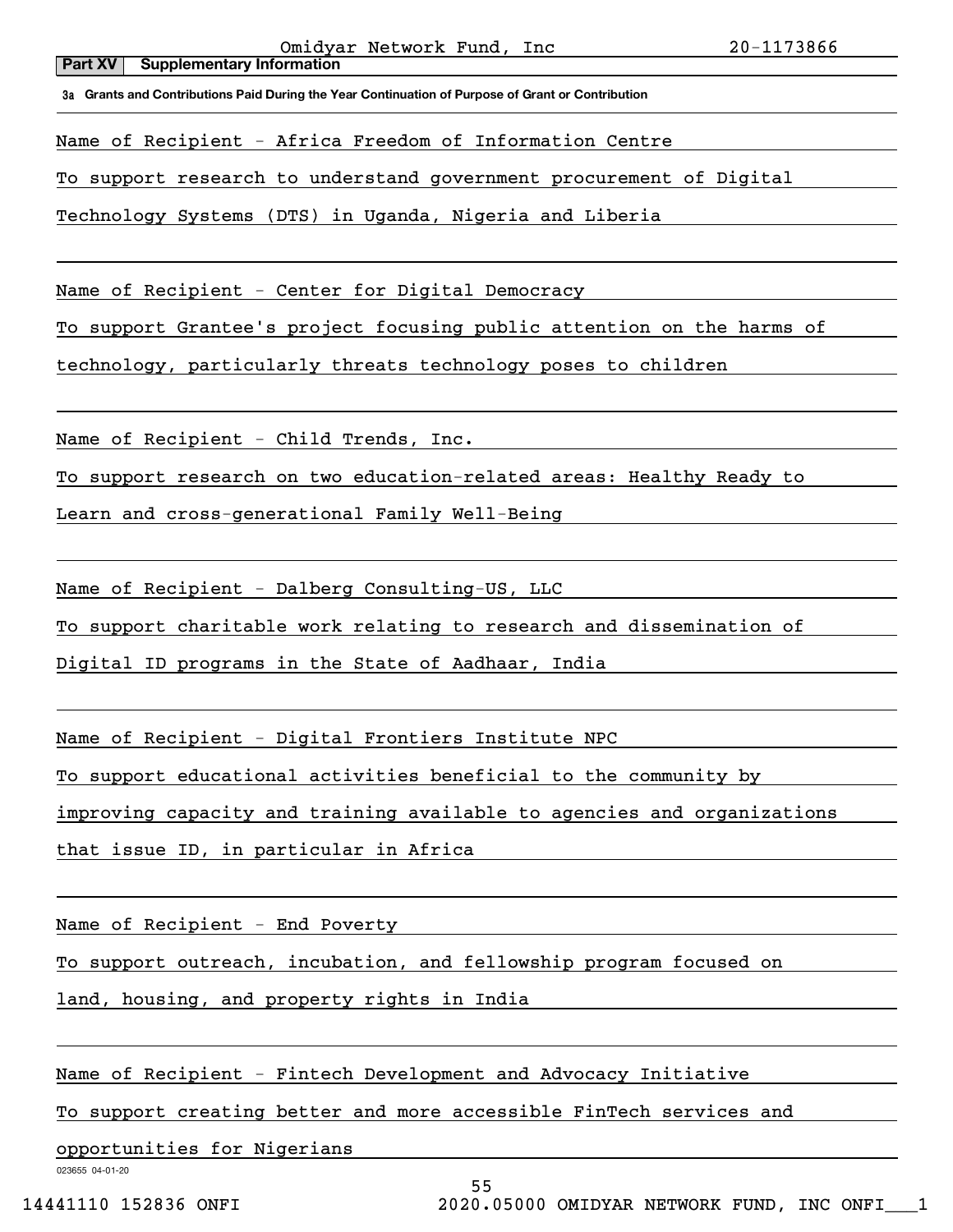Name of Recipient - IDEO.org

To support Nairobi program to develop tools and processes to be used by

governments to ensure continuous public engagement of issued ID systems

to advance Good ID

Name of Recipient - Institute for Intellectual Property and Social

Justice, Inc.

To support Grantee's efforts to provide resources to marginalized

entrepreneurs, struggling to survive in a COVID-19 world

Name of Recipient - International Institute of Information Technology,

Bangalore

To support development, launch and continued oversight of the Modular

Open Source Identity Platform

Name of Recipient - Janaagraha Centre for Citizenship and Democracy

To support work improving infrastructure in India, including efforts to

improve financial transparency and practices at municipalities in India

Name of Recipient - Mozilla Foundation

To support work to embed ethics into the core curriculum of computer

science studies in US colleges and universities

Name of Recipient - Mozilla Foundation

To support Grantee's work providing technical support to the African

Network of Personal Data Protection Authorities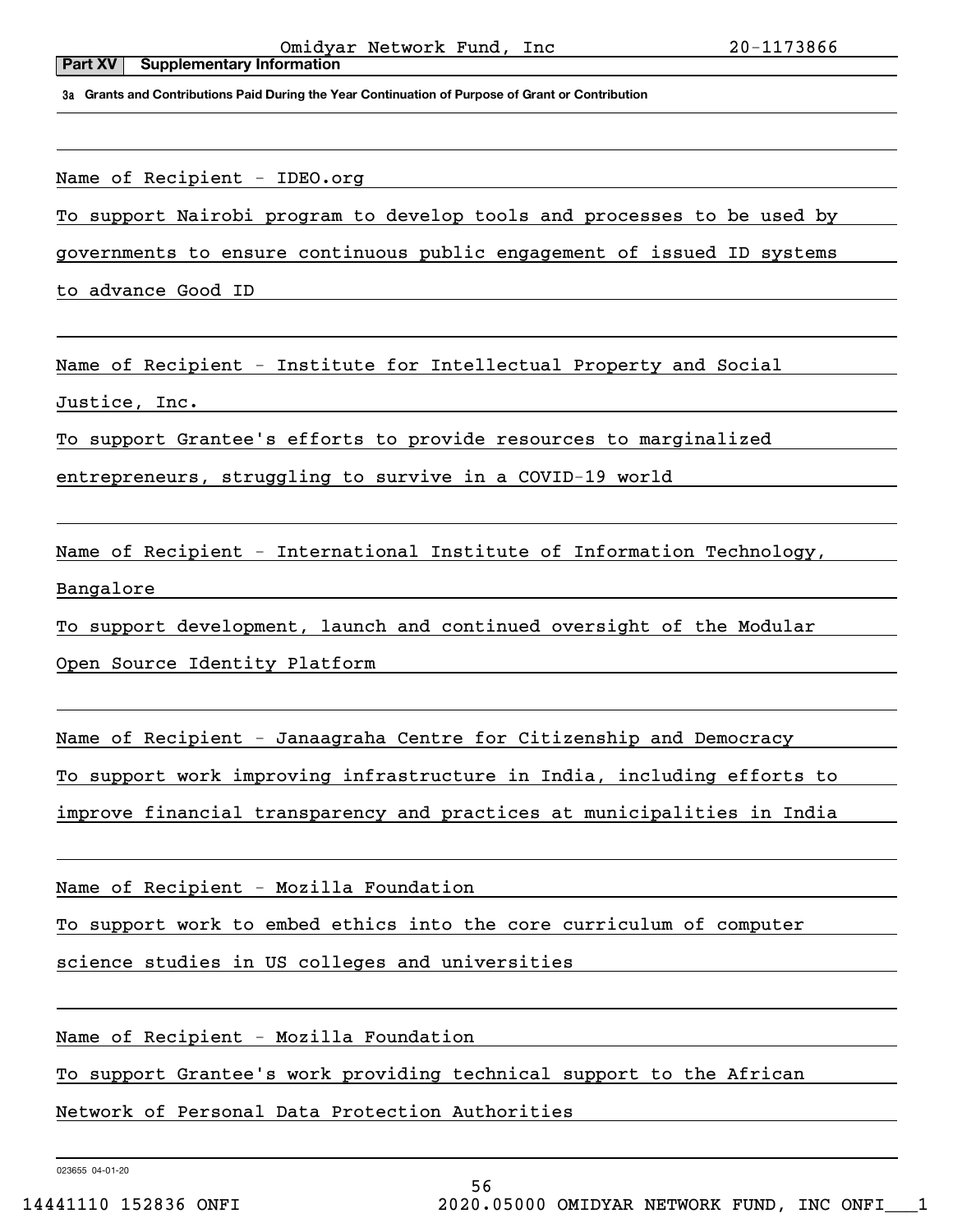Name of Recipient - New York University

To support to expand the Digital Welfare State and Human Rights Program

at the NYU Center for Human Rights and Global Hustice

Name of Recipient - Paradigm Initiative for Information Technology

Development

To support Grantee's educational efforts with regard to a national

digital identification policy in Nigeria

Name of Recipient - Public Citizen Foundation, Inc.

To support Grantee's corporate accountability efforts with respect to

COVID-related federal spending

Name of Recipient - Suyo Public Benefit Corporation

To undertake a research project related to technology-enabled property

formalization services for low-income families in Colombia, and for

other purposes

Name of Recipient - Teachers College, Columbia University

To support Grantee's Hechinger Report project, focused on reporting on

inequality and innovation in education

Name of Recipient - The Land Alliance, Inc.

To support mediation between land owners and occupants in Brazilian

favelas, as well as land rights reforms in similar areas around the

world

Name of Recipient - Thomson Reuters Foundation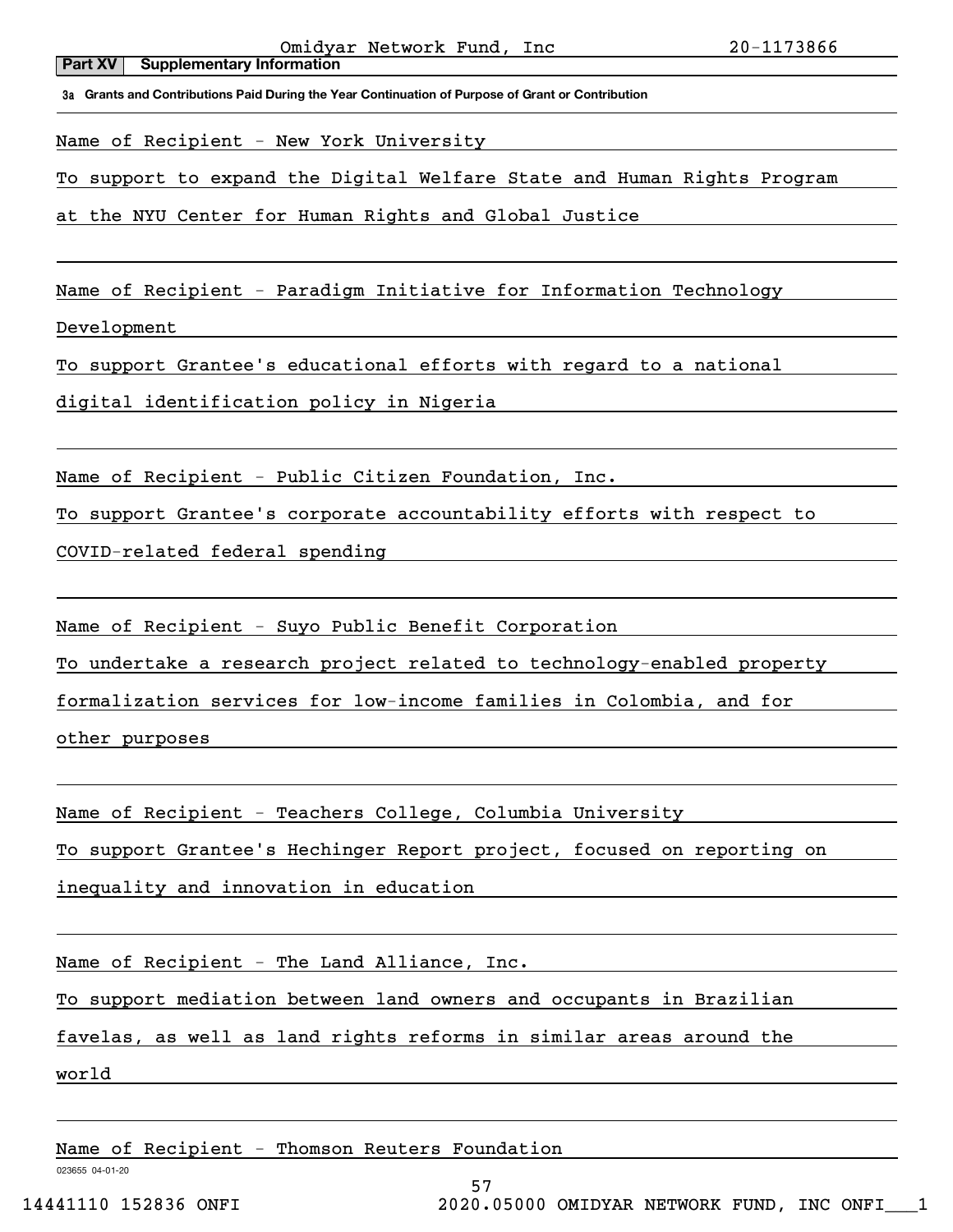To support the expansion of a digital platform dedicated to land and

property rights issues, generating meaningful, global visibility and

allowing content to reach different demographics and geographies

Name of Recipient - Toniic Institute

To support Grantee's efforts to enable impact investing to drive deep

impact across sectors and geographies

Name of Recipient - UCLA Foundation

To provide funding for a storyteller in residence at UCLA's Center for

Critical Internet Enquiry to elevate and amplify their research on race

and technology

Name of Recipient - United Nations Economic Commission for Africa

To support work with the African Union on Digital ID, focusing on

policy dialogue, implementation capacity, and Center of Excellence on

Digital Identity & Data Protection

Name of Recipient - WeRobotics Inc.

To support AI innovation in geospatial technologies to benefit local

communities

Name of Recipient - World Economic Forum

To support the"Platform for Good Digital Identity" program that

advances a global movement towards user-centric digital identities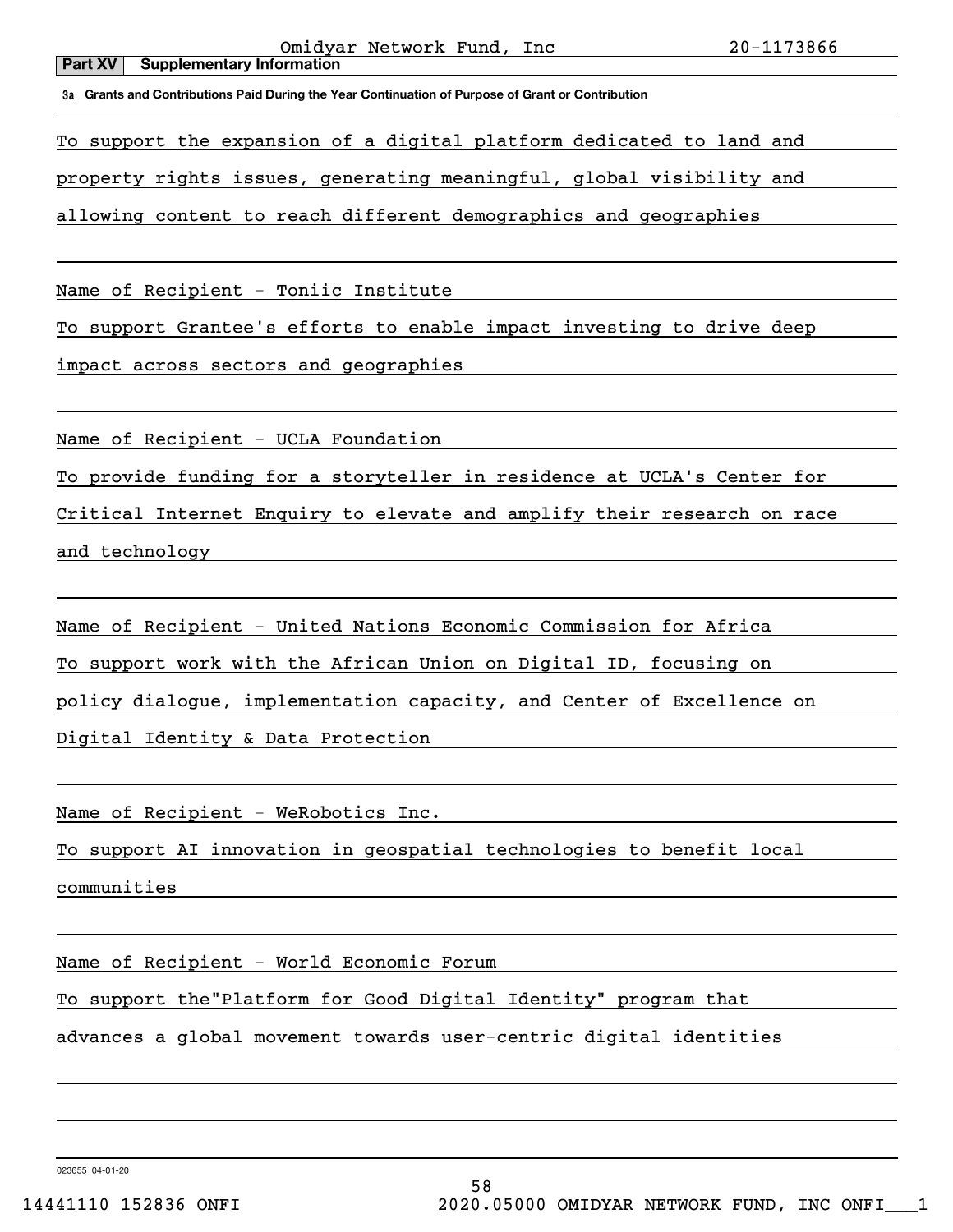|                                                                                                          | 20-1173866 |
|----------------------------------------------------------------------------------------------------------|------------|
| Omidyar Network Fund, Inc<br>Supplementary Information<br>Part XV                                        |            |
| 3b Grants and Contributions Approved for Future Payment Continuation of Purpose of Grant or Contribution |            |
| Name of Recipient - Social Finance, Inc.                                                                 |            |
| To support mediation between land owners and occupants in Brazilian                                      |            |
| favelas, as well as land rights reforms in similar areas around the                                      |            |
| world                                                                                                    |            |
|                                                                                                          |            |
|                                                                                                          |            |
|                                                                                                          |            |
|                                                                                                          |            |
|                                                                                                          |            |
|                                                                                                          |            |
|                                                                                                          |            |
|                                                                                                          |            |
|                                                                                                          |            |
|                                                                                                          |            |
|                                                                                                          |            |
|                                                                                                          |            |
|                                                                                                          |            |
|                                                                                                          |            |
|                                                                                                          |            |
|                                                                                                          |            |
|                                                                                                          |            |
|                                                                                                          |            |
|                                                                                                          |            |
|                                                                                                          |            |
|                                                                                                          |            |
|                                                                                                          |            |
|                                                                                                          |            |

023651 04-01-20

 $\overline{\phantom{a}}$ 

 $\overline{\phantom{a}}$ 

 $\overline{\phantom{a}}$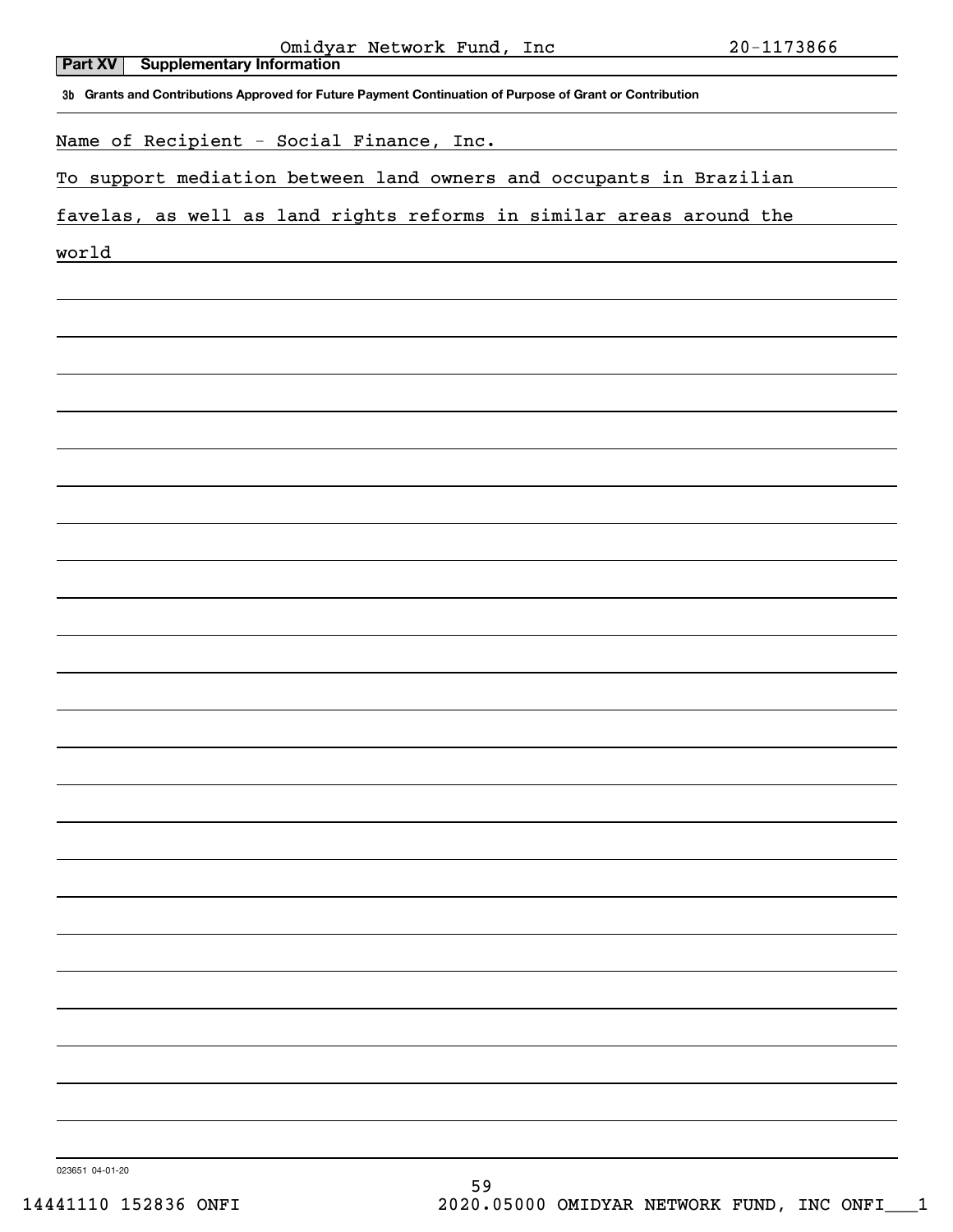Department of the Treasury Internal Revenue Service (Form 990, 990-EZ,

# Schedule B The Schedule of Contributors

Attach to Form 990, Form 990-EZ, or Form 990-PF. | Go to www.irs.gov/Form990 for the latest information. OMB No. 1545-0047

2020

Employer identification number

| 20-1173866 |  |
|------------|--|
|------------|--|

| Name of the organization |
|--------------------------|
|--------------------------|

| <b>Organization type (check one):</b>                                     |  |  |  |  |
|---------------------------------------------------------------------------|--|--|--|--|
| Section:                                                                  |  |  |  |  |
| 501(c)<br>) (enter number) organization                                   |  |  |  |  |
| 4947(a)(1) nonexempt charitable trust not treated as a private foundation |  |  |  |  |
| 527 political organization                                                |  |  |  |  |
| ΧI<br>501(c)(3) exempt private foundation                                 |  |  |  |  |
| 4947(a)(1) nonexempt charitable trust treated as a private foundation     |  |  |  |  |
| 501(c)(3) taxable private foundation                                      |  |  |  |  |
|                                                                           |  |  |  |  |

Omidyar Network Fund, Inc

Check if your organization is covered by the General Rule or a Special Rule. Note: Only a section 501(c)(7), (8), or (10) organization can check boxes for both the General Rule and a Special Rule. See instructions.

### General Rule

[X] For an organization filing Form 990, 990-EZ, or 990-PF that received, during the year, contributions totaling \$5,000 or more (in money or property) from any one contributor. Complete Parts I and II. See instructions for determining a contributor's total contributions.

#### Special Rules

| For an organization described in section 501(c)(3) filing Form 990 or 990-EZ that met the 33 1/3% support test of the regulations under               |
|-------------------------------------------------------------------------------------------------------------------------------------------------------|
| sections 509(a)(1) and 170(b)(1)(A)(vi), that checked Schedule A (Form 990 or 990-EZ), Part II, line 13, 16a, or 16b, and that received from          |
| any one contributor, during the year, total contributions of the greater of (1) \$5,000; or (2) 2% of the amount on (i) Form 990, Part VIII, line 1h; |
| or (ii) Form 990-EZ, line 1. Complete Parts I and II.                                                                                                 |

For an organization described in section 501(c)(7), (8), or (10) filing Form 990 or 990-EZ that received from any one contributor, during the year, total contributions of more than \$1,000 exclusively for religious, charitable, scientific, literary, or educational purposes, or for the prevention of cruelty to children or animals. Complete Parts I (entering "N/A" in column (b) instead of the contributor name and address), II, and III.  $\begin{array}{c} \hline \end{array}$ 

purpose. Don't complete any of the parts unless the General Rule applies to this organization because it received nonexclusively year, contributions <sub>exclusively</sub> for religious, charitable, etc., purposes, but no such contributions totaled more than \$1,000. If this box is checked, enter here the total contributions that were received during the year for an exclusively religious, charitable, etc., For an organization described in section 501(c)(7), (8), or (10) filing Form 990 or 990-EZ that received from any one contributor, during the religious, charitable, etc., contributions totaling \$5,000 or more during the year  $\Box$ — $\Box$   $\Box$  $\begin{array}{c} \hline \end{array}$ 

Caution: An organization that isn't covered by the General Rule and/or the Special Rules doesn't file Schedule B (Form 990, 990-EZ, or 990-PF), but it **must** answer "No" on Part IV, line 2, of its Form 990; or check the box on line H of its Form 990-EZ or on its Form 990-PF, Part I, line 2, to certify that it doesn't meet the filing requirements of Schedule B (Form 990, 990-EZ, or 990-PF).

LHA For Paperwork Reduction Act Notice, see the instructions for Form 990, 990-EZ, or 990-PF. Schedule B (Form 990, 990-EZ, or 990-PF) (2020)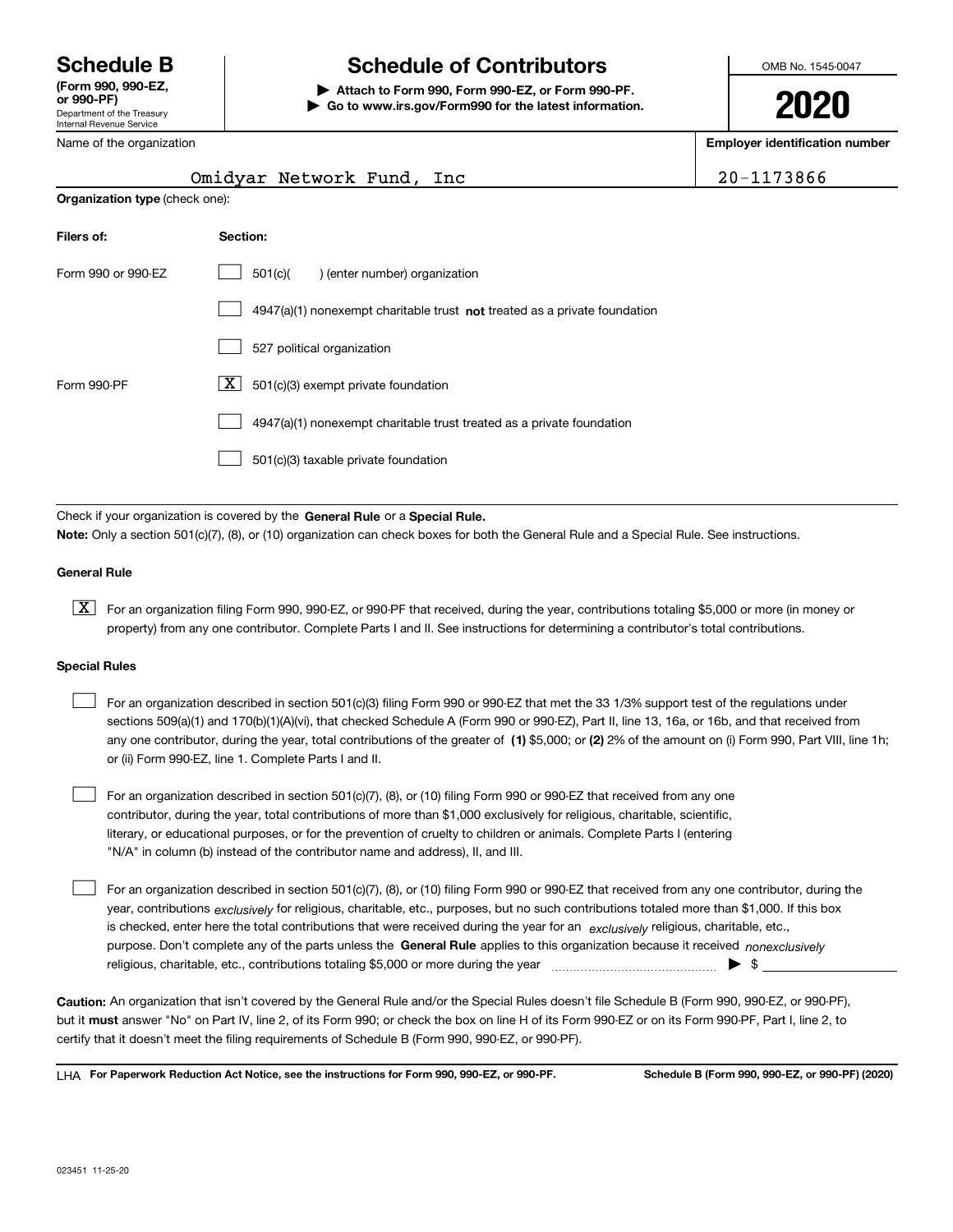Employer identification number

## Omidyar Network Fund, Inc 20-1173866

| Part I          | <b>Contributors</b> (see instructions). Use duplicate copies of Part I if additional space is needed. |                                   |                                                                                                                                     |
|-----------------|-------------------------------------------------------------------------------------------------------|-----------------------------------|-------------------------------------------------------------------------------------------------------------------------------------|
| (a)<br>No.      | (b)<br>Name, address, and ZIP + 4                                                                     | (c)<br><b>Total contributions</b> | (d)<br>Type of contribution                                                                                                         |
| 1               | Pierre M Omidyar Trust<br>720 University Ave, Ste 200<br>Los Gatos, CA 95032                          | 1, 163, 006.<br>$\frac{1}{2}$     | Person<br>Payroll<br>Noncash<br>$\overline{\text{X}}$<br>(Complete Part II for<br>noncash contributions.)                           |
| (a)<br>No.      | (b)<br>Name, address, and ZIP + 4                                                                     | (c)<br><b>Total contributions</b> | (d)<br>Type of contribution                                                                                                         |
|                 |                                                                                                       | \$                                | Person<br>Payroll<br>Noncash<br>(Complete Part II for<br>noncash contributions.)                                                    |
| (a)<br>No.      | (b)<br>Name, address, and ZIP + 4                                                                     | (c)<br><b>Total contributions</b> | (d)<br>Type of contribution                                                                                                         |
|                 |                                                                                                       | \$                                | Person<br>Payroll<br>Noncash<br>(Complete Part II for<br>noncash contributions.)                                                    |
| (a)<br>No.      | (b)<br>Name, address, and ZIP + 4                                                                     | (c)<br><b>Total contributions</b> | (d)<br>Type of contribution                                                                                                         |
|                 |                                                                                                       | \$                                | Person<br>Payroll<br>Noncash<br>(Complete Part II for<br>noncash contributions.)                                                    |
| (a)<br>No.      | (b)<br>Name, address, and ZIP + 4                                                                     | (c)<br><b>Total contributions</b> | (d)<br>Type of contribution                                                                                                         |
|                 |                                                                                                       | \$                                | Person<br>Payroll<br>Noncash<br>(Complete Part II for<br>noncash contributions.)                                                    |
| (a)<br>No.      | (b)<br>Name, address, and ZIP + 4                                                                     | (c)<br><b>Total contributions</b> | (d)<br>Type of contribution                                                                                                         |
| 023452 11-25-20 |                                                                                                       | \$                                | Person<br>Payroll<br>Noncash<br>(Complete Part II for<br>noncash contributions.)<br>Schedule B (Form 990, 990-EZ, or 990-PF) (2020) |

14441110 152836 ONFI 2020.05000 OMIDYAR NETWORK FUND, INC ONFI\_\_\_1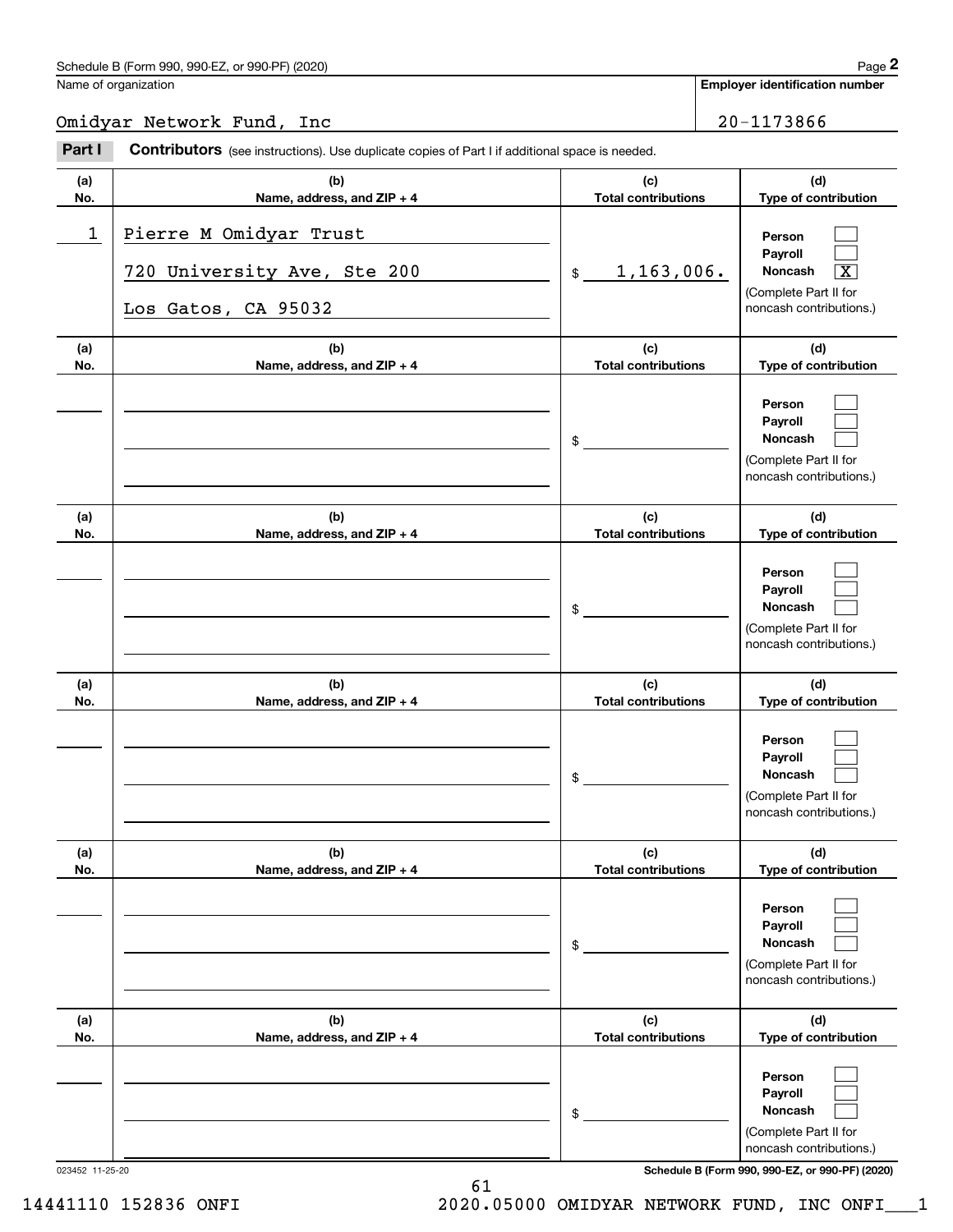Name of organization

Employer identification number

Omidyar Network Fund, Inc 20-1173866

Part II Noncash Property (see instructions). Use duplicate copies of Part II if additional space is needed.

| (a)<br>No.<br>from<br>Part I | (b)<br>Description of noncash property given | (c)<br>FMV (or estimate)<br>(See instructions.) | (d)<br>Date received                            |
|------------------------------|----------------------------------------------|-------------------------------------------------|-------------------------------------------------|
|                              | 18,941 shares of Meridia stock               |                                                 |                                                 |
| 1                            |                                              |                                                 |                                                 |
|                              |                                              |                                                 |                                                 |
|                              |                                              | 1,163,006.<br>$\frac{1}{2}$                     | 10/23/20                                        |
| (a)                          |                                              |                                                 |                                                 |
| No.                          | (b)                                          | (c)                                             | (d)                                             |
| from                         | Description of noncash property given        | FMV (or estimate)                               | Date received                                   |
| Part I                       |                                              | (See instructions.)                             |                                                 |
|                              |                                              |                                                 |                                                 |
|                              |                                              |                                                 |                                                 |
|                              |                                              |                                                 |                                                 |
|                              |                                              | $\frac{1}{2}$                                   |                                                 |
| (a)                          |                                              |                                                 |                                                 |
| No.                          | (b)                                          | (c)<br>FMV (or estimate)                        | (d)                                             |
| from                         | Description of noncash property given        | (See instructions.)                             | Date received                                   |
| Part I                       |                                              |                                                 |                                                 |
|                              |                                              |                                                 |                                                 |
|                              |                                              |                                                 |                                                 |
|                              |                                              | $\mathsf{\$}$                                   |                                                 |
|                              |                                              |                                                 |                                                 |
| (a)                          |                                              | (c)                                             |                                                 |
| No.                          | (b)                                          | FMV (or estimate)                               | (d)                                             |
| from<br>Part I               | Description of noncash property given        | (See instructions.)                             | Date received                                   |
|                              |                                              |                                                 |                                                 |
|                              |                                              |                                                 |                                                 |
|                              |                                              |                                                 |                                                 |
|                              |                                              | \$                                              |                                                 |
|                              |                                              |                                                 |                                                 |
| (a)<br>No.                   | (b)                                          | (c)                                             |                                                 |
| from                         | Description of noncash property given        | FMV (or estimate)                               | (d)<br>Date received                            |
| Part I                       |                                              | (See instructions.)                             |                                                 |
|                              |                                              |                                                 |                                                 |
|                              |                                              |                                                 |                                                 |
|                              |                                              |                                                 |                                                 |
|                              |                                              | \$                                              |                                                 |
| (a)                          |                                              |                                                 |                                                 |
| No.                          | (b)                                          | (c)                                             | (d)                                             |
| from                         | Description of noncash property given        | FMV (or estimate)<br>(See instructions.)        | Date received                                   |
| Part I                       |                                              |                                                 |                                                 |
|                              |                                              |                                                 |                                                 |
|                              |                                              |                                                 |                                                 |
|                              |                                              | \$                                              |                                                 |
| 023453 11-25-20              |                                              |                                                 | Schedule B (Form 990, 990-EZ, or 990-PF) (2020) |

62

14441110 152836 ONFI 2020.05000 OMIDYAR NETWORK FUND, INC ONFI\_\_\_1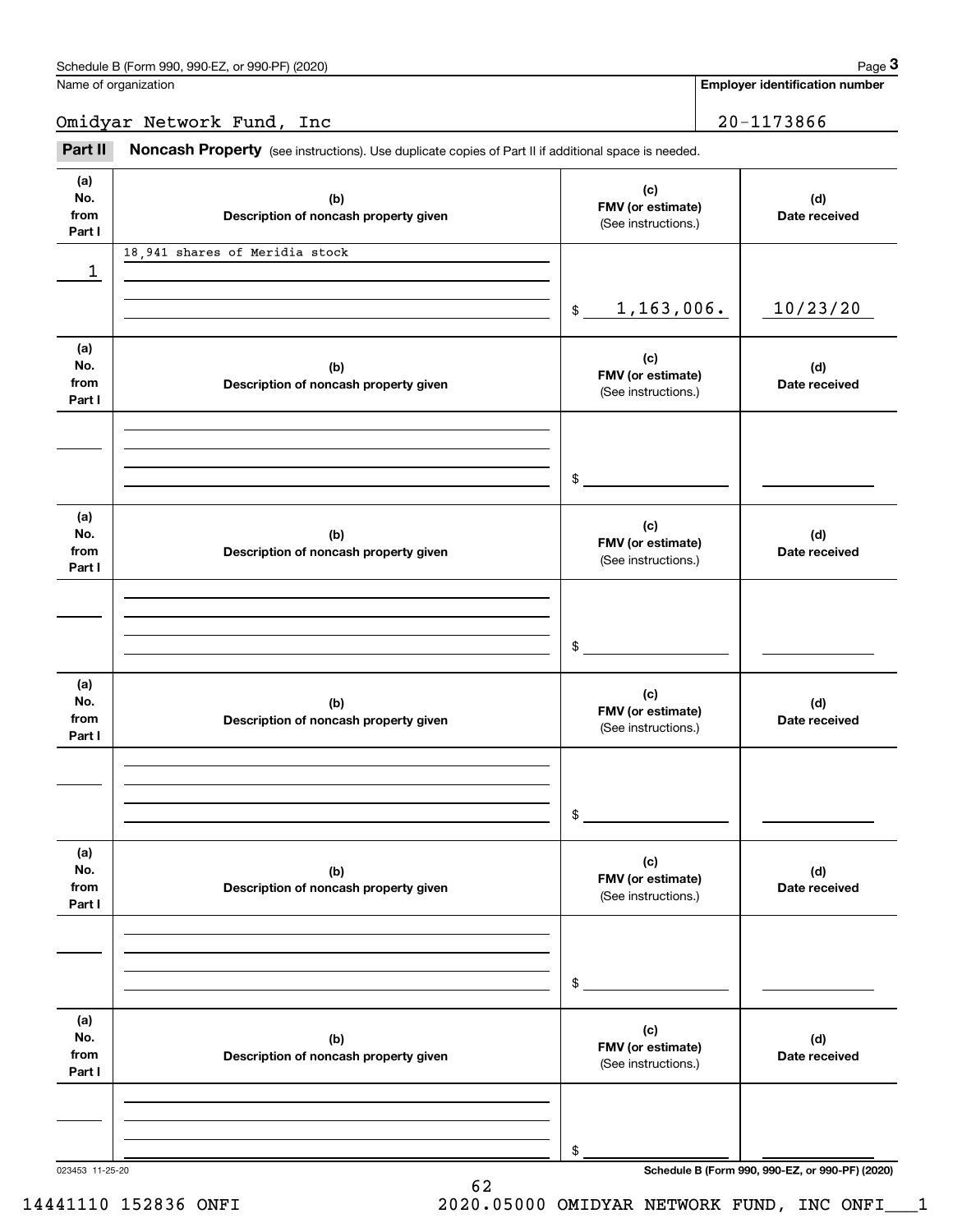|                           | Name of organization                                                                                                                                                                                                                                                                                                                                                                                                                                                                                                             |                      |                                          | <b>Employer identification number</b>    |  |  |  |  |  |
|---------------------------|----------------------------------------------------------------------------------------------------------------------------------------------------------------------------------------------------------------------------------------------------------------------------------------------------------------------------------------------------------------------------------------------------------------------------------------------------------------------------------------------------------------------------------|----------------------|------------------------------------------|------------------------------------------|--|--|--|--|--|
|                           | Omidyar Network Fund, Inc                                                                                                                                                                                                                                                                                                                                                                                                                                                                                                        |                      |                                          | 20-1173866                               |  |  |  |  |  |
| Part III                  | Exclusively religious, charitable, etc., contributions to organizations described in section 501(c)(7), (8), or (10) that total more than \$1,000 for the year<br>from any one contributor. Complete columns (a) through (e) and the following line entry. For organizations<br>completing Part III, enter the total of exclusively religious, charitable, etc., contributions of $$1,000$ or less for the year. (Enter this info. once.) $\triangleright$ \$<br>Use duplicate copies of Part III if additional space is needed. |                      |                                          |                                          |  |  |  |  |  |
| (a) No.<br>from<br>Part I | (b) Purpose of gift                                                                                                                                                                                                                                                                                                                                                                                                                                                                                                              | (c) Use of gift      |                                          | (d) Description of how gift is held      |  |  |  |  |  |
|                           |                                                                                                                                                                                                                                                                                                                                                                                                                                                                                                                                  |                      |                                          |                                          |  |  |  |  |  |
|                           |                                                                                                                                                                                                                                                                                                                                                                                                                                                                                                                                  | (e) Transfer of gift |                                          |                                          |  |  |  |  |  |
|                           | Transferee's name, address, and ZIP + 4                                                                                                                                                                                                                                                                                                                                                                                                                                                                                          |                      | Relationship of transferor to transferee |                                          |  |  |  |  |  |
| $(a)$ No.                 |                                                                                                                                                                                                                                                                                                                                                                                                                                                                                                                                  |                      |                                          |                                          |  |  |  |  |  |
| from<br>Part I            | (b) Purpose of gift                                                                                                                                                                                                                                                                                                                                                                                                                                                                                                              | (c) Use of gift      |                                          | (d) Description of how gift is held      |  |  |  |  |  |
|                           |                                                                                                                                                                                                                                                                                                                                                                                                                                                                                                                                  |                      |                                          |                                          |  |  |  |  |  |
|                           | Transferee's name, address, and ZIP + 4                                                                                                                                                                                                                                                                                                                                                                                                                                                                                          | (e) Transfer of gift |                                          | Relationship of transferor to transferee |  |  |  |  |  |
|                           |                                                                                                                                                                                                                                                                                                                                                                                                                                                                                                                                  |                      |                                          |                                          |  |  |  |  |  |
|                           |                                                                                                                                                                                                                                                                                                                                                                                                                                                                                                                                  |                      |                                          |                                          |  |  |  |  |  |
| (a) No.<br>from<br>Part I | (b) Purpose of gift                                                                                                                                                                                                                                                                                                                                                                                                                                                                                                              | (c) Use of gift      |                                          | (d) Description of how gift is held      |  |  |  |  |  |
|                           |                                                                                                                                                                                                                                                                                                                                                                                                                                                                                                                                  |                      |                                          |                                          |  |  |  |  |  |
|                           |                                                                                                                                                                                                                                                                                                                                                                                                                                                                                                                                  | (e) Transfer of gift |                                          |                                          |  |  |  |  |  |
|                           | Transferee's name, address, and $ZIP + 4$                                                                                                                                                                                                                                                                                                                                                                                                                                                                                        |                      |                                          | Relationship of transferor to transferee |  |  |  |  |  |
|                           |                                                                                                                                                                                                                                                                                                                                                                                                                                                                                                                                  |                      |                                          |                                          |  |  |  |  |  |
| (a) No.<br>from<br>Part I | (b) Purpose of gift                                                                                                                                                                                                                                                                                                                                                                                                                                                                                                              | (c) Use of gift      |                                          | (d) Description of how gift is held      |  |  |  |  |  |
|                           |                                                                                                                                                                                                                                                                                                                                                                                                                                                                                                                                  |                      |                                          |                                          |  |  |  |  |  |
|                           | (e) Transfer of gift                                                                                                                                                                                                                                                                                                                                                                                                                                                                                                             |                      |                                          |                                          |  |  |  |  |  |
|                           | Transferee's name, address, and $ZIP + 4$                                                                                                                                                                                                                                                                                                                                                                                                                                                                                        |                      |                                          | Relationship of transferor to transferee |  |  |  |  |  |
|                           |                                                                                                                                                                                                                                                                                                                                                                                                                                                                                                                                  |                      |                                          |                                          |  |  |  |  |  |
|                           |                                                                                                                                                                                                                                                                                                                                                                                                                                                                                                                                  |                      |                                          |                                          |  |  |  |  |  |

63

Schedule B (Form 990, 990-EZ, or 990-PF) (2020)

14441110 152836 ONFI 2020.05000 OMIDYAR NETWORK FUND, INC ONFI\_\_\_1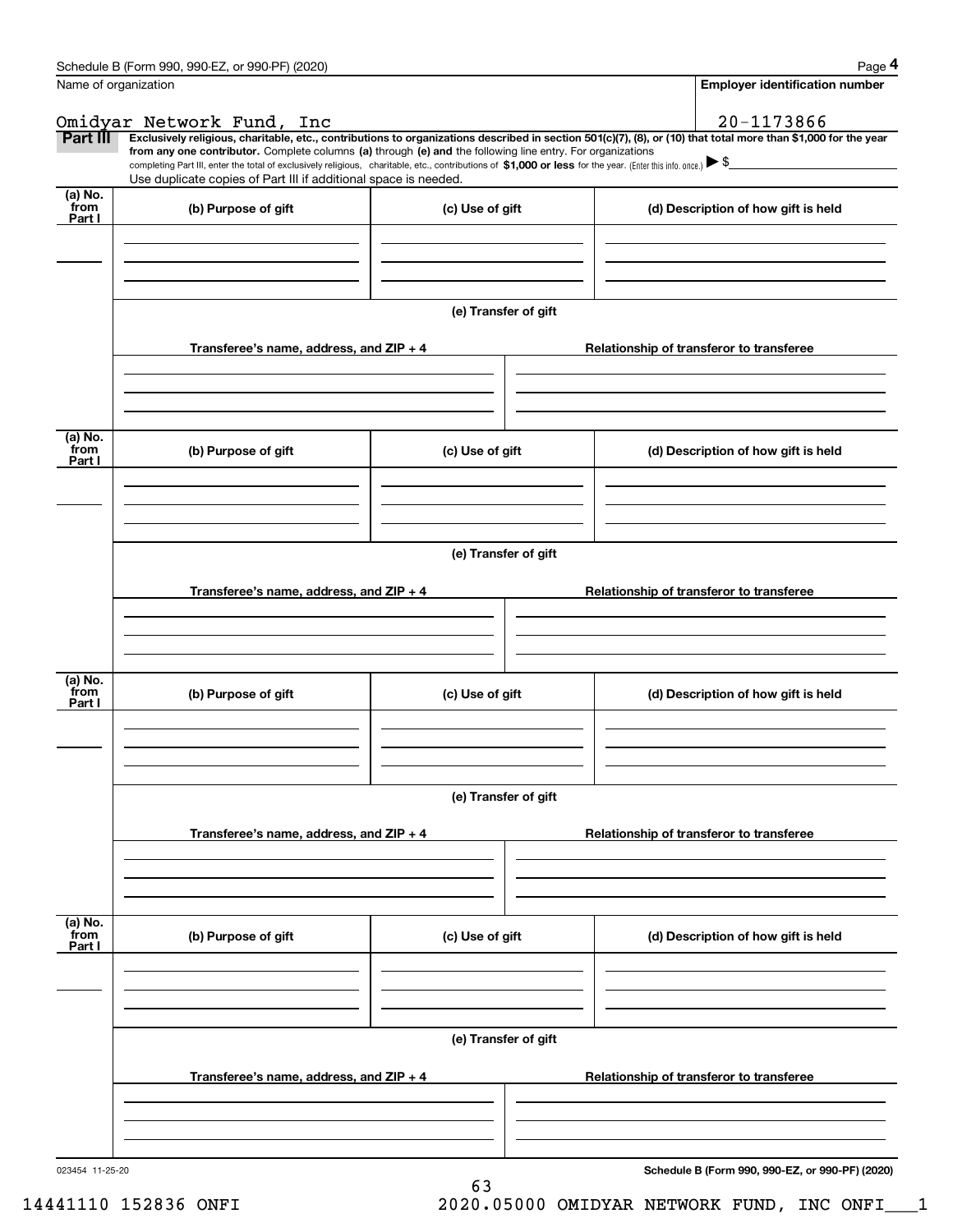| Form |                                                        |
|------|--------------------------------------------------------|
|      | Department of the Treasury<br>Internal Revenue Service |

# $\mathsf{F}_{\mathsf{orm}}$  2220  $\parallel$  Underpayment of Estimated Tax by Corporations  $\parallel$  OMB No. 1545-0123

Form 990-PF

2020

| Attach to the corporation's tax return. | Go to www.irs.gov/Form2220 for instructions and the latest information.

Employer identification number

| 20-1173866<br>Omidyar Network Fund, Inc. |  |  |  |  |  |  |
|------------------------------------------|--|--|--|--|--|--|
|------------------------------------------|--|--|--|--|--|--|

Note: Generally, the corporation is not required to file Form 2220 (see Part II below for exceptions) because the IRS will figure any penalty owed and estimated tax penalty line of the corporation's income tax return, but do not attach Form 2220. bill the corporation. However, the corporation may still use Form 2220 to figure the penalty. If so, enter the amount from page 2, line 38, on the

| Part I   Required Annual Payment |
|----------------------------------|

|                                                                                                                                                                                                                                   |    |    | 294,511. |
|-----------------------------------------------------------------------------------------------------------------------------------------------------------------------------------------------------------------------------------|----|----|----------|
| 2 a Personal holding company tax (Schedule PH (Form 1120), line 26) included on line 1                                                                                                                                            | 2a |    |          |
| <b>b</b> Look-back interest included on line 1 under section 460(b)(2) for completed long-term<br>contracts or section $167(g)$ for depreciation under the income forecast method                                                 | 2b |    |          |
|                                                                                                                                                                                                                                   | 2c |    |          |
| <b>d Total.</b> Add lines 2a through 2c                                                                                                                                                                                           |    | 2d |          |
| 3 Subtract line 2d from line 1. If the result is less than \$500, do not complete or file this form. The corporation<br>does not owe the penalty                                                                                  |    | 3  | 294,511. |
| 4 Enter the tax shown on the corporation's 2019 income tax return. See instructions. <b>Caution:</b> If the tax is zero<br>or the tax year was for less than 12 months, skip this line and enter the amount from line 3 on line 5 |    | 4  | 667,699. |
| <b>Required annual payment.</b> Enter the <b>smaller</b> of line 3 or line 4. If the corporation is required to skip line 4,<br>5                                                                                                 |    |    |          |
|                                                                                                                                                                                                                                   |    | 5  | 294,511. |
| <b>Reasons for Filing -</b> Check the boxes below that apply. If any boxes are checked, the corporation must file Form 2220<br>Part II<br>even if it does not owe a penalty. See instructions.                                    |    |    |          |
| The corporation is using the adjusted seasonal installment method.                                                                                                                                                                |    |    |          |
| х<br>The corporation is using the annualized income installment method.                                                                                                                                                           |    |    |          |
| x<br>The corporation is a "large corporation" figuring its first required installment based on the prior year's tax.                                                                                                              |    |    |          |

8 **Part III Figuring the Underpayment** 

|    | Installment due dates. Enter in columns (a) through (d) the                                                                  |    | (a)      | (b)      | (c)      | (d)      |  |  |  |
|----|------------------------------------------------------------------------------------------------------------------------------|----|----------|----------|----------|----------|--|--|--|
|    | 15th day of the 4th (Form 990-PF filers: Use 5th month),                                                                     |    |          |          |          |          |  |  |  |
|    | 6th, 9th, and 12th months of the corporation's tax year.<br>Filers with installments due on or after April 1, 2020, and      |    |          |          |          |          |  |  |  |
|    | before July 15, 2020, see instructions                                                                                       | 9  | 07/15/20 | 07/15/20 | 09/15/20 | 12/15/20 |  |  |  |
|    | 10 Required installments. If the box on line 6 and/or line 7                                                                 |    |          |          |          |          |  |  |  |
|    | above is checked, enter the amounts from Sch A, line 38. If                                                                  |    |          |          |          |          |  |  |  |
|    | the box on line 8 (but not 6 or 7) is checked, see instructions                                                              |    |          |          |          |          |  |  |  |
|    | for the amounts to enter. If none of these boxes are checked.                                                                |    |          |          |          |          |  |  |  |
|    | enter 25% (0.25) of line 5 above in each column                                                                              | 10 | 65,002.  | 65,001.  | 65,002.  | 69,625.  |  |  |  |
| 11 | Estimated tax paid or credited for each period. For                                                                          |    |          |          |          |          |  |  |  |
|    | column (a) only, enter the amount from line 11 on line 15.                                                                   |    |          |          |          |          |  |  |  |
|    | See instructions                                                                                                             | 11 | 79,022.  |          | 200,000. | 50,000.  |  |  |  |
|    | Complete lines 12 through 18 of one column                                                                                   |    |          |          |          |          |  |  |  |
|    | before going to the next column.                                                                                             |    |          |          |          |          |  |  |  |
| 12 | Enter amount, if any, from line 18 of the preceding column                                                                   | 12 |          | 14,020.  |          | 84,017.  |  |  |  |
| 13 |                                                                                                                              | 13 |          | 14,020.  | 200,000. | 134,017. |  |  |  |
| 14 | Add amounts on lines 16 and 17 of the preceding column                                                                       | 14 |          |          | 50,981.  |          |  |  |  |
| 15 | Subtract line 14 from line 13. If zero or less, enter -0-                                                                    | 15 | 79,022.  | 14,020.  | 149,019. | 134,017. |  |  |  |
| 16 | If the amount on line 15 is zero, subtract line 13 from line                                                                 |    |          |          |          |          |  |  |  |
|    | 14. Otherwise, enter -0-                                                                                                     | 16 |          | 0.       | 0.       |          |  |  |  |
| 17 | <b>Underpayment.</b> If line 15 is less than or equal to line 10,                                                            |    |          |          |          |          |  |  |  |
|    | subtract line 15 from line 10. Then go to line 12 of the next                                                                |    |          |          |          |          |  |  |  |
|    |                                                                                                                              | 17 |          | 50,981.  |          |          |  |  |  |
|    | 18 Overpayment. If line 10 is less than line 15, subtract line 10                                                            |    |          |          |          |          |  |  |  |
|    | from line 15. Then go to line 12 of the next column                                                                          | 18 | 14,020.  |          | 84,017.  |          |  |  |  |
|    | Go to Part IV on page 2 to figure the penalty. Do not go to Part IV if there are no entries on line 17 - no penalty is owed. |    |          |          |          |          |  |  |  |
|    | the Article Contractor of the district Article Contractor and the Contractor of                                              |    |          |          |          |          |  |  |  |

For Paperwork Reduction Act Notice, see separate instructions. LHA

Form 2220 (2020)

012801 02-02-21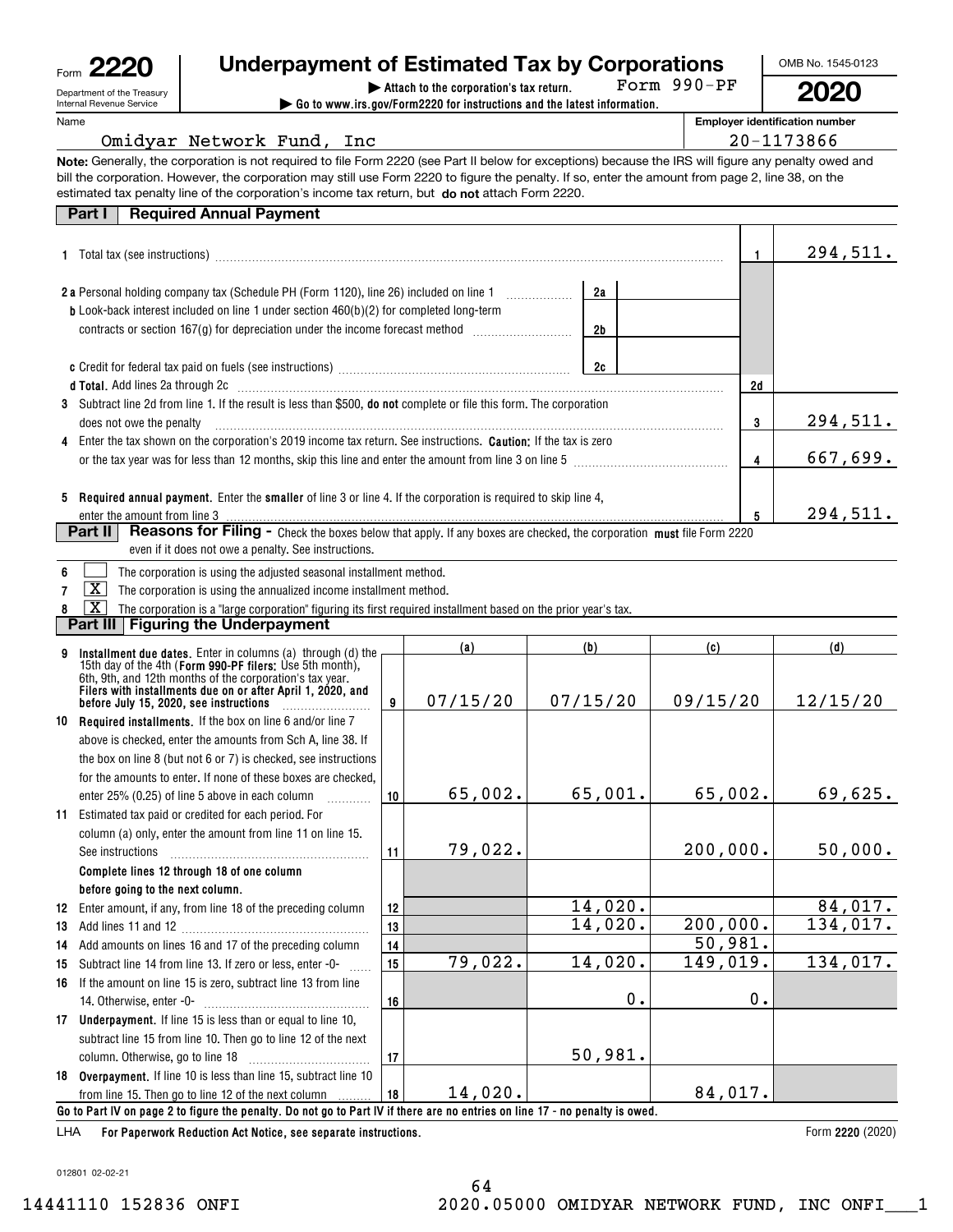# Form 990-PF

## **Part IV** Figuring the Penalty

| <b>19</b> Enter the date of payment or the 15th day of the 4th month<br>after the close of the tax year, whichever is earlier.<br>(C corporations with tax years ending June 30<br>and S corporations; Use 3rd month instead of 4th month.<br>Form 990-PF and Form 990-T filers; Use 5th month<br>instead of 4th month.) See instructions<br>19<br>20 Number of days from due date of installment on line 9 to the<br>20<br>date shown on line 19<br>21<br>21<br>Number of days on line 20 after 4/15/2020 and before 7/1/2020<br>22<br>\$<br>\$<br>\$<br>S<br>22 Underpayment on line 17 x Number of days on line 21 x 5% (0.05)<br>366<br>23<br>23 Number of days on line 20 after 6/30/2020 and before 10/1/2020<br>24 Underpayment on line 17 x Number of days on line 23 x 3% (0.03)<br>24<br>\$<br>\$<br>8<br>S<br>366<br>25<br>25 Number of days on line 20 after 9/30/2020 and before 1/1/2021<br>26<br>\$<br>\$<br>\$<br>S<br>26 Underpayment on line 17 x Number of days on line $25 \times 3\%$ (0.03)<br>366<br>See Attached Worksheet<br>27<br>27<br>Number of days on line 20 after 12/31/2020 and before 4/1/2021<br>28 <sup>2</sup><br>  \$<br>S<br>\$<br>S<br>28 Underpayment on line 17 x Number of days on line 27 x 3% (0.03)<br>365<br>29<br>29<br>Number of days on line 20 after 3/31/2021 and before 7/1/2021<br>30<br>8<br>\$<br>\$<br>S<br>30 Underpayment on line 17 x Number of days on line 29 x *%<br>365<br>31<br>31<br>Number of days on line 20 after 6/30/2021 and before 10/1/2021<br>32<br>\$<br>8<br>\$<br>S<br>32 Underpayment on line 17 x Number of days on line 31 x $*$ %<br>365<br>33<br>33 Number of days on line 20 after 9/30/2021 and before 1/1/2022<br>34 <sup>2</sup><br>8<br>\$<br>\$<br>S<br>34 Underpayment on line 17 x Number of days on line 33 x $*$ %<br>365<br>35<br>35 Number of days on line 20 after 12/31/2021 and before 3/16/2022 |  | (a) | (b) | (c)  | (d) |  |
|----------------------------------------------------------------------------------------------------------------------------------------------------------------------------------------------------------------------------------------------------------------------------------------------------------------------------------------------------------------------------------------------------------------------------------------------------------------------------------------------------------------------------------------------------------------------------------------------------------------------------------------------------------------------------------------------------------------------------------------------------------------------------------------------------------------------------------------------------------------------------------------------------------------------------------------------------------------------------------------------------------------------------------------------------------------------------------------------------------------------------------------------------------------------------------------------------------------------------------------------------------------------------------------------------------------------------------------------------------------------------------------------------------------------------------------------------------------------------------------------------------------------------------------------------------------------------------------------------------------------------------------------------------------------------------------------------------------------------------------------------------------------------------------------------------------------------------------------------------------------------------------------------|--|-----|-----|------|-----|--|
|                                                                                                                                                                                                                                                                                                                                                                                                                                                                                                                                                                                                                                                                                                                                                                                                                                                                                                                                                                                                                                                                                                                                                                                                                                                                                                                                                                                                                                                                                                                                                                                                                                                                                                                                                                                                                                                                                                    |  |     |     |      |     |  |
|                                                                                                                                                                                                                                                                                                                                                                                                                                                                                                                                                                                                                                                                                                                                                                                                                                                                                                                                                                                                                                                                                                                                                                                                                                                                                                                                                                                                                                                                                                                                                                                                                                                                                                                                                                                                                                                                                                    |  |     |     |      |     |  |
|                                                                                                                                                                                                                                                                                                                                                                                                                                                                                                                                                                                                                                                                                                                                                                                                                                                                                                                                                                                                                                                                                                                                                                                                                                                                                                                                                                                                                                                                                                                                                                                                                                                                                                                                                                                                                                                                                                    |  |     |     |      |     |  |
|                                                                                                                                                                                                                                                                                                                                                                                                                                                                                                                                                                                                                                                                                                                                                                                                                                                                                                                                                                                                                                                                                                                                                                                                                                                                                                                                                                                                                                                                                                                                                                                                                                                                                                                                                                                                                                                                                                    |  |     |     |      |     |  |
|                                                                                                                                                                                                                                                                                                                                                                                                                                                                                                                                                                                                                                                                                                                                                                                                                                                                                                                                                                                                                                                                                                                                                                                                                                                                                                                                                                                                                                                                                                                                                                                                                                                                                                                                                                                                                                                                                                    |  |     |     |      |     |  |
|                                                                                                                                                                                                                                                                                                                                                                                                                                                                                                                                                                                                                                                                                                                                                                                                                                                                                                                                                                                                                                                                                                                                                                                                                                                                                                                                                                                                                                                                                                                                                                                                                                                                                                                                                                                                                                                                                                    |  |     |     |      |     |  |
|                                                                                                                                                                                                                                                                                                                                                                                                                                                                                                                                                                                                                                                                                                                                                                                                                                                                                                                                                                                                                                                                                                                                                                                                                                                                                                                                                                                                                                                                                                                                                                                                                                                                                                                                                                                                                                                                                                    |  |     |     |      |     |  |
|                                                                                                                                                                                                                                                                                                                                                                                                                                                                                                                                                                                                                                                                                                                                                                                                                                                                                                                                                                                                                                                                                                                                                                                                                                                                                                                                                                                                                                                                                                                                                                                                                                                                                                                                                                                                                                                                                                    |  |     |     |      |     |  |
|                                                                                                                                                                                                                                                                                                                                                                                                                                                                                                                                                                                                                                                                                                                                                                                                                                                                                                                                                                                                                                                                                                                                                                                                                                                                                                                                                                                                                                                                                                                                                                                                                                                                                                                                                                                                                                                                                                    |  |     |     |      |     |  |
|                                                                                                                                                                                                                                                                                                                                                                                                                                                                                                                                                                                                                                                                                                                                                                                                                                                                                                                                                                                                                                                                                                                                                                                                                                                                                                                                                                                                                                                                                                                                                                                                                                                                                                                                                                                                                                                                                                    |  |     |     |      |     |  |
|                                                                                                                                                                                                                                                                                                                                                                                                                                                                                                                                                                                                                                                                                                                                                                                                                                                                                                                                                                                                                                                                                                                                                                                                                                                                                                                                                                                                                                                                                                                                                                                                                                                                                                                                                                                                                                                                                                    |  |     |     |      |     |  |
|                                                                                                                                                                                                                                                                                                                                                                                                                                                                                                                                                                                                                                                                                                                                                                                                                                                                                                                                                                                                                                                                                                                                                                                                                                                                                                                                                                                                                                                                                                                                                                                                                                                                                                                                                                                                                                                                                                    |  |     |     |      |     |  |
|                                                                                                                                                                                                                                                                                                                                                                                                                                                                                                                                                                                                                                                                                                                                                                                                                                                                                                                                                                                                                                                                                                                                                                                                                                                                                                                                                                                                                                                                                                                                                                                                                                                                                                                                                                                                                                                                                                    |  |     |     |      |     |  |
|                                                                                                                                                                                                                                                                                                                                                                                                                                                                                                                                                                                                                                                                                                                                                                                                                                                                                                                                                                                                                                                                                                                                                                                                                                                                                                                                                                                                                                                                                                                                                                                                                                                                                                                                                                                                                                                                                                    |  |     |     |      |     |  |
|                                                                                                                                                                                                                                                                                                                                                                                                                                                                                                                                                                                                                                                                                                                                                                                                                                                                                                                                                                                                                                                                                                                                                                                                                                                                                                                                                                                                                                                                                                                                                                                                                                                                                                                                                                                                                                                                                                    |  |     |     |      |     |  |
|                                                                                                                                                                                                                                                                                                                                                                                                                                                                                                                                                                                                                                                                                                                                                                                                                                                                                                                                                                                                                                                                                                                                                                                                                                                                                                                                                                                                                                                                                                                                                                                                                                                                                                                                                                                                                                                                                                    |  |     |     |      |     |  |
|                                                                                                                                                                                                                                                                                                                                                                                                                                                                                                                                                                                                                                                                                                                                                                                                                                                                                                                                                                                                                                                                                                                                                                                                                                                                                                                                                                                                                                                                                                                                                                                                                                                                                                                                                                                                                                                                                                    |  |     |     |      |     |  |
| $\frac{1}{2}$<br>36<br>  \$<br>\$<br>\$<br>36<br>Underpayment on line 17 x Number of days on line 35 x *%<br>.<br>365                                                                                                                                                                                                                                                                                                                                                                                                                                                                                                                                                                                                                                                                                                                                                                                                                                                                                                                                                                                                                                                                                                                                                                                                                                                                                                                                                                                                                                                                                                                                                                                                                                                                                                                                                                              |  |     |     |      |     |  |
| \$<br>\$<br>$37 \mid$ \$<br>\$<br>37 Add lines 22, 24, 26, 28, 30, 32, 34, and 36                                                                                                                                                                                                                                                                                                                                                                                                                                                                                                                                                                                                                                                                                                                                                                                                                                                                                                                                                                                                                                                                                                                                                                                                                                                                                                                                                                                                                                                                                                                                                                                                                                                                                                                                                                                                                  |  |     |     |      |     |  |
| 38 Penalty. Add columns (a) through (d) of line 37. Enter the total here and on Form 1120, line 34; or the comparable<br>$38$ \ $\frac{6}{3}$<br>line for other income tax returns<br>* Use the penalty interest rate for each calendar quarter, which the IRS will determine during the first month in the preceding quarter.                                                                                                                                                                                                                                                                                                                                                                                                                                                                                                                                                                                                                                                                                                                                                                                                                                                                                                                                                                                                                                                                                                                                                                                                                                                                                                                                                                                                                                                                                                                                                                     |  |     |     | 255. |     |  |

information on the Internet, access the IRS website at **www.irs.gov**. You can also call 1-800-829-4933 to get interest rate information. These rates are published quarterly in an IRS News Release and in a revenue ruling in the Internal Revenue Bulletin. To obtain this

Form 2220 (2020)

012802 02-02-21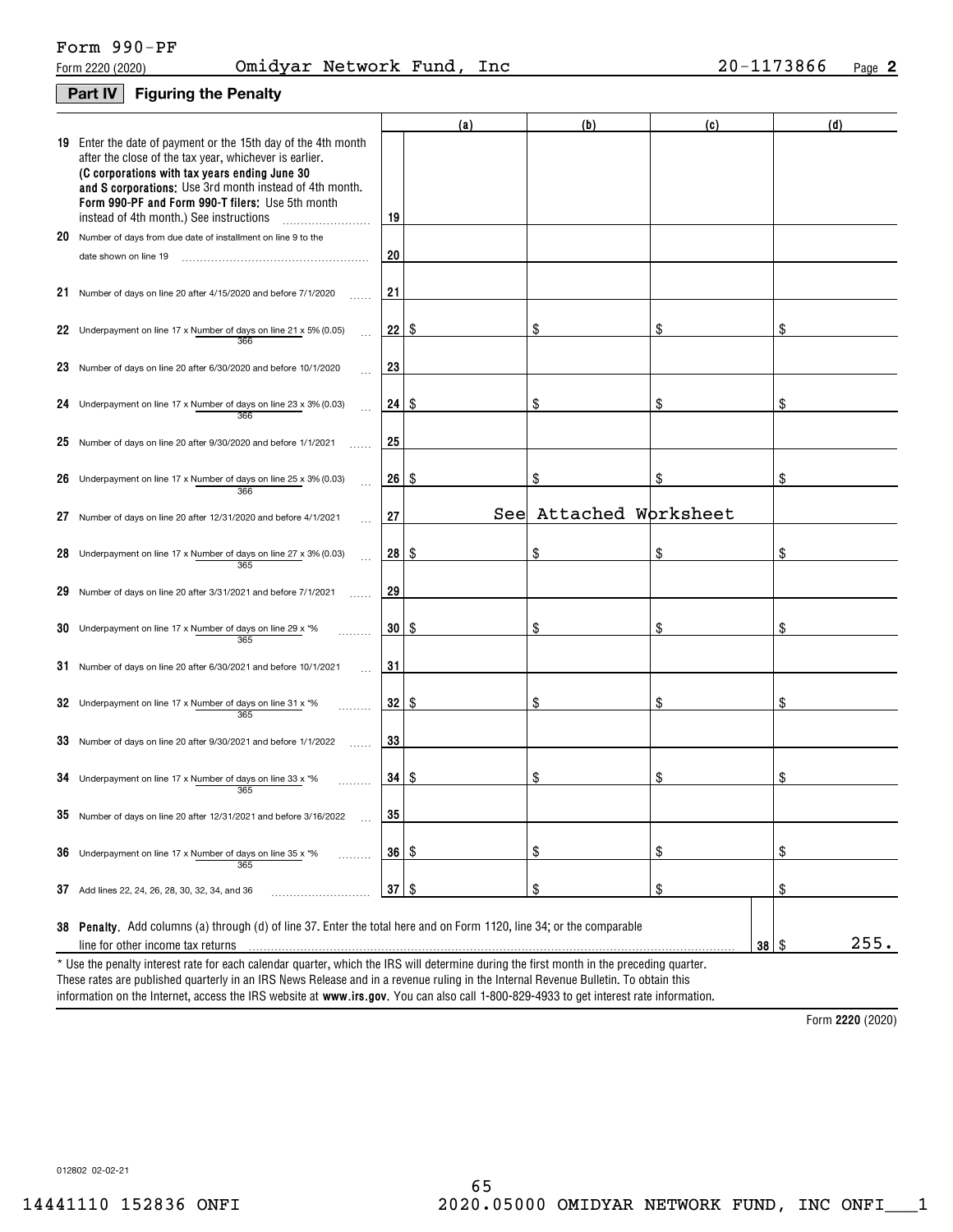|                                                  | Omidyar Network Fund, Inc |  |
|--------------------------------------------------|---------------------------|--|
| $\sim$ $\sim$ $\sim$ $\sim$ $\sim$ $\sim$ $\sim$ |                           |  |

Form  $2220 (2020)$  Page

### Schedule A Adjusted Seasonal Installment Method and Annualized Income Installment Method

See instructions.

Form 1120-S filers: For lines 1, 2, 3, and 21, "taxable income" refers to excess net passive income or the amount on which tax is imposed under section 1374(a), whichever applies.

## Part I Adjusted Seasonal Installment Method

Caution: Use this method only if the base period percentage for any 6 consecutive months is at least 70%. See instructions.

|                                                                      |                | (a)            | (b)            | (c)            | (d)             |
|----------------------------------------------------------------------|----------------|----------------|----------------|----------------|-----------------|
| 1 Enter taxable income for the following periods.                    |                | First 3 months | First 5 months | First 8 months | First 11 months |
| a Tax year beginning in 2017                                         | 1a             |                |                |                |                 |
| <b>b</b> Tax year beginning in 2018                                  | 1 <sub>b</sub> |                |                |                |                 |
|                                                                      |                |                |                |                |                 |
| c Tax year beginning in 2019                                         | 1c             |                |                |                |                 |
| 2 Enter taxable income for each period for the tax year beginning in |                |                |                |                |                 |
| 2020. See the instructions for the treatment of extraordinary items  | 2              |                |                |                |                 |
|                                                                      |                | First 4 months | First 6 months | First 9 months | Entire year     |
| 3 Enter taxable income for the following periods.                    |                |                |                |                |                 |
|                                                                      |                |                |                |                |                 |
| a Tax year beginning in 2017                                         | 3a             |                |                |                |                 |
|                                                                      |                |                |                |                |                 |
| <b>b</b> Tax year beginning in 2018                                  | 3b             |                |                |                |                 |
|                                                                      |                |                |                |                |                 |
| c Tax year beginning in 2019                                         | 3c             |                |                |                |                 |
| 4 Divide the amount in each column on line 1a by the                 |                |                |                |                |                 |
| amount in column (d) on line 3a                                      | 4              |                |                |                |                 |
| 5 Divide the amount in each column on line 1b by the                 |                |                |                |                |                 |
| amount in column (d) on line 3b                                      | 5              |                |                |                |                 |
| 6 Divide the amount in each column on line 1c by the                 |                |                |                |                |                 |
| amount in column (d) on line 3c                                      | 6              |                |                |                |                 |
|                                                                      |                |                |                |                |                 |
|                                                                      | 7              |                |                |                |                 |
| 8 Divide line 7 by 3.0                                               | 8              |                |                |                |                 |
|                                                                      | 9a             |                |                |                |                 |
|                                                                      | 9b             |                |                |                |                 |
|                                                                      | 9c             |                |                |                |                 |
| 10 Figure the tax on the amt on In 9c using the instr for Form       |                |                |                |                |                 |
| 1120, Sch J, line 2, or comparable line of corp's return             | 10             |                |                |                |                 |
| 11a Divide the amount in columns (a) through (c) on line 3a          |                |                |                |                |                 |
| by the amount in column (d) on line 3a                               | 11a            |                |                |                |                 |
| <b>b</b> Divide the amount in columns (a) through (c) on line 3b     |                |                |                |                |                 |
| by the amount in column (d) on line 3b                               | 11b            |                |                |                |                 |
| c Divide the amount in columns (a) through (c) on line 3c            |                |                |                |                |                 |
|                                                                      | 11c            |                |                |                |                 |
|                                                                      | 12             |                |                |                |                 |
|                                                                      | 13             |                |                |                |                 |
| 14 Multiply the amount in columns (a) through (c) of line 10         |                |                |                |                |                 |
| by columns (a) through (c) of line 13. In column (d), enter          |                |                |                |                |                 |
| the amount from line 10, column (d)                                  | 14             |                |                |                |                 |
| 15 Enter any alternative minimum tax (trusts only) for each          |                |                |                |                |                 |
|                                                                      | 15             |                |                |                |                 |
|                                                                      |                |                |                |                |                 |
| 16 Enter any other taxes for each payment period. See instr.         | 16             |                |                |                |                 |
|                                                                      | 17             |                |                |                |                 |
| 18 For each period, enter the same type of credits as allowed        |                |                |                |                |                 |
| on Form 2220, lines 1 and 2c. See instructions                       | 18             |                |                |                |                 |
| 19 Total tax after credits. Subtract line 18 from line 17. If        |                |                |                |                |                 |
|                                                                      | 19             |                |                |                |                 |

66

012821 02-02-21

Form **2220** (2020)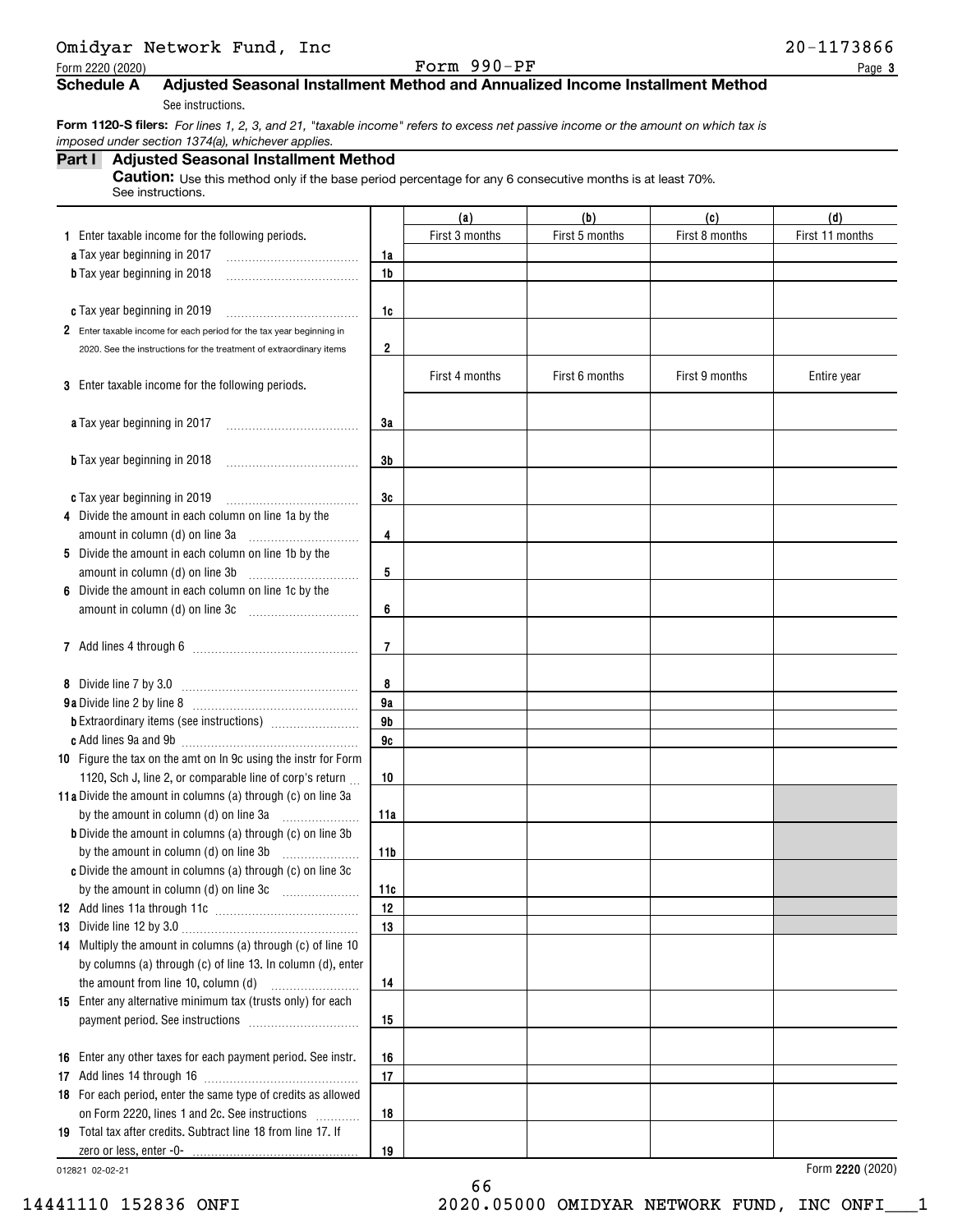## Form  $2220 (2020)$  Page Omidyar Network Fund, Inc 20-1173866

# **Part II** Annualized Income Installment Method

|                                                                                                               |                 | (a)                     | (b)                                                                  | (c)                                     | (d)                                                         |
|---------------------------------------------------------------------------------------------------------------|-----------------|-------------------------|----------------------------------------------------------------------|-----------------------------------------|-------------------------------------------------------------|
|                                                                                                               |                 | $\overline{2}$<br>First | $\overline{3}$<br>First                                              | 6<br>First                              | 9<br>First                                                  |
|                                                                                                               | 20              | months                  | months                                                               | months                                  | months                                                      |
| 21 Enter taxable income for each annualization period. See                                                    |                 |                         |                                                                      |                                         |                                                             |
| instructions for the treatment of extraordinary items                                                         | 21              | 3, 117, 580.            |                                                                      | $4,676,370.$ 9, 352, 741. 14, 278, 615. |                                                             |
| 22 Annualization amounts (see instructions)                                                                   | 22              | 6.000000                | 4.000000                                                             | 2.000000                                | 1.333330                                                    |
|                                                                                                               |                 |                         | <u>23a   18, 705, 480. 18, 705, 480. 18, 705, 482. 19, 038, 106.</u> |                                         |                                                             |
| 23a Annualized taxable income. Multiply line 21 by line 22                                                    | 23 <sub>b</sub> |                         |                                                                      |                                         |                                                             |
| c Add lines 23a and 23b                                                                                       |                 |                         |                                                                      |                                         | 23c 18, 705, 480. 18, 705, 480. 18, 705, 482. 19, 038, 106. |
| 24 Figure the tax on the amount on line 23c using the                                                         |                 |                         |                                                                      |                                         |                                                             |
| instructions for Form 1120, Schedule J, line 2,                                                               |                 |                         |                                                                      |                                         |                                                             |
|                                                                                                               | 24              | 260,006.                | 260,006.                                                             | 260,006.                                | 264,630.                                                    |
| 25 Enter any alternative minimum tax (trusts only) for each                                                   |                 |                         |                                                                      |                                         |                                                             |
|                                                                                                               | 25              |                         |                                                                      |                                         |                                                             |
|                                                                                                               |                 |                         |                                                                      |                                         |                                                             |
| 26 Enter any other taxes for each payment period. See instr.                                                  | 26              |                         |                                                                      |                                         |                                                             |
|                                                                                                               |                 |                         |                                                                      |                                         |                                                             |
| 27 Total tax. Add lines 24 through 26                                                                         | 27              | 260,006.                | 260,006.                                                             | 260,006.                                | 264,630.                                                    |
| 28 For each period, enter the same type of credits as allowed                                                 |                 |                         |                                                                      |                                         |                                                             |
| on Form 2220, lines 1 and 2c. See instructions                                                                | 28              |                         |                                                                      |                                         |                                                             |
| 29 Total tax after credits. Subtract line 28 from line 27. If                                                 |                 |                         |                                                                      |                                         |                                                             |
|                                                                                                               | 29              | 260,006.                | 260,006.                                                             | 260,006.                                | 264,630.                                                    |
| <b>30</b> Applicable percentage                                                                               | 30              | 25%                     | 50%                                                                  | 75%                                     | 100%                                                        |
|                                                                                                               |                 |                         |                                                                      |                                         |                                                             |
| 31 Multiply line 29 by line 30                                                                                | 31              | 65,002.                 | 130,003.                                                             | 195,005.                                | 264,630.                                                    |
| Part III<br><b>Required Installments</b>                                                                      |                 |                         |                                                                      |                                         |                                                             |
|                                                                                                               |                 |                         |                                                                      |                                         |                                                             |
| Note: Complete lines 32 through 38 of one column                                                              |                 | 1st                     | 2nd                                                                  | 3rd                                     | 4th                                                         |
| before completing the next column.                                                                            |                 | installment             | installment                                                          | installment                             | installment                                                 |
| 32 If only Part I or Part II is completed, enter the amount in                                                |                 |                         |                                                                      |                                         |                                                             |
| each column from line 19 or line 31. If both parts are<br>completed, enter the smaller of the amounts in each |                 |                         |                                                                      |                                         |                                                             |
| column from line 19 or line 31                                                                                | 32              | 65,002.                 | 130,003.                                                             | 195,005.                                | 264,630.                                                    |
| 33 Add the amounts in all preceding columns of line 38.                                                       |                 |                         |                                                                      |                                         |                                                             |
| See instructions                                                                                              | 33              |                         | 65,002.                                                              | 130,003.                                | 195,005.                                                    |
| 34 Adjusted seasonal or annualized income installments.                                                       |                 |                         |                                                                      |                                         |                                                             |
| Subtract line 33 from line 32. If zero or less, enter -0-                                                     | 34              | 65,002.                 | 65,001.                                                              | 65,002.                                 | 69,625.                                                     |
| 35 Enter 25% (0.25) of line 5 on page 1 of Form 2220 in                                                       |                 |                         |                                                                      |                                         |                                                             |
| each column. Note: "Large corporations," see the                                                              |                 |                         |                                                                      |                                         |                                                             |
| instructions for line 10 for the amounts to enter                                                             | 35              | 73,628.                 | 73,628.                                                              | 73,627.                                 | 73,628.                                                     |
| 36 Subtract line 38 of the preceding column from line 37 of                                                   |                 |                         |                                                                      |                                         |                                                             |
| the preceding column                                                                                          | 36              |                         | 8,626.                                                               | 17,253.                                 | 25,878.                                                     |
| 37 Add lines 35 and 36                                                                                        | 37              | 73,628.                 | 82,254.                                                              | 90,880.                                 | 99,506.                                                     |
| 38 Required installments. Enter the smaller of line 34 or                                                     |                 |                         |                                                                      |                                         |                                                             |
| line 37 here and on page 1 of Form 2220, line 10.                                                             |                 |                         |                                                                      |                                         |                                                             |
| See instructions                                                                                              | 38              | 65,002.                 | 65,001.                                                              | 65,002.                                 | 69,625.                                                     |
|                                                                                                               |                 |                         |                                                                      |                                         | Form 2220 (2020)                                            |

\*\* Annualized Income Installment Method Using Standard Option

012822 02-02-21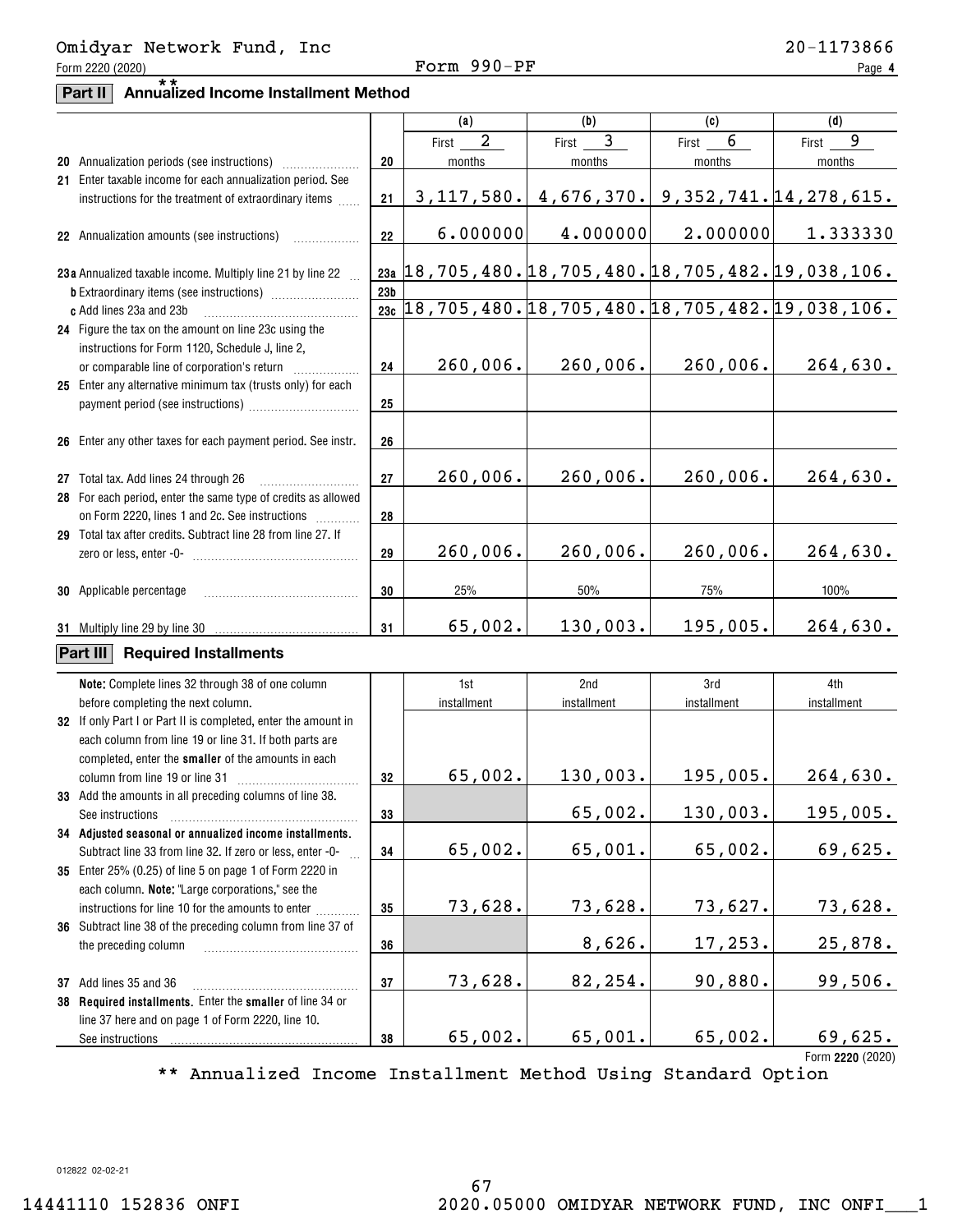#### UNDERPAYMENT OF ESTIMATED TAX WORKSHEET Form 990-PF

| Name(s)                        |                           |                 |                    |                     | <b>Identifying Number</b> |         |
|--------------------------------|---------------------------|-----------------|--------------------|---------------------|---------------------------|---------|
|                                | Omidyar Network Fund, Inc |                 |                    |                     | $20 - 1173866$            |         |
| (A)                            | (B)                       | (C)<br>Adjusted | (D)<br>Number Days | (E)<br>Daily        |                           | (F)     |
| *Date                          | Amount                    | Balance Due     | <b>Balance Due</b> | <b>Penalty Rate</b> |                           | Penalty |
|                                |                           | $-0-$           |                    |                     |                           |         |
| 07/15/20                       | 65,002.                   | 65,002.         |                    |                     |                           |         |
| 07/15/20                       | 65,001.                   | 130,003.        |                    |                     |                           |         |
| 07/15/20                       | $-79,022.$                | 50,981.         | 61                 |                     | .000081967                | 255.    |
| 09/14/20                       | $-200,000.$               | $-149,019.$     |                    |                     |                           |         |
| 09/15/20                       | 65,002.                   | $-84,017.$      |                    |                     |                           |         |
| 12/11/20                       | $-50,000.$                | $-134,017.$     |                    |                     |                           |         |
| 12/15/20                       | 69,625.                   | $-64,392.$      |                    |                     |                           |         |
| 12/31/20                       | $\mathbf 0$ .             | $-64,392.$      | 135                |                     | .000082192                |         |
|                                |                           |                 |                    |                     |                           |         |
|                                |                           |                 |                    |                     |                           |         |
|                                |                           |                 |                    |                     |                           |         |
|                                |                           |                 |                    |                     |                           |         |
|                                |                           |                 |                    |                     |                           |         |
|                                |                           |                 |                    |                     |                           |         |
|                                |                           |                 |                    |                     |                           |         |
|                                |                           |                 |                    |                     |                           |         |
|                                |                           |                 |                    |                     |                           |         |
|                                |                           |                 |                    |                     |                           |         |
|                                |                           |                 |                    |                     |                           |         |
|                                |                           |                 |                    |                     |                           |         |
|                                |                           |                 |                    |                     |                           |         |
| Penalty Due (Sum of Column F). |                           |                 |                    |                     |                           | 255.    |

\* Date of estimated tax payment, withholding credit date or installment due date.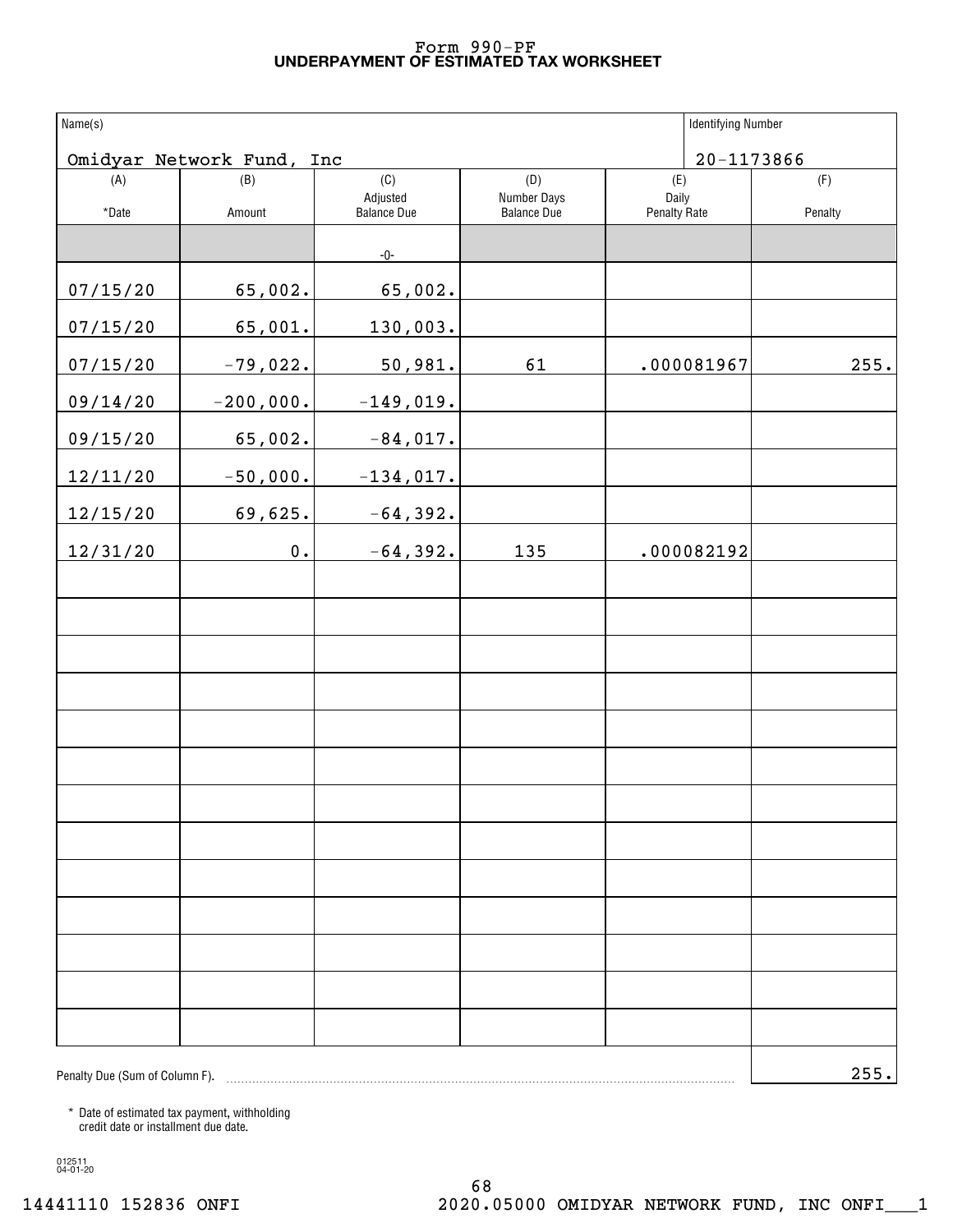| Form 990-PF                           | Dividends and Interest from Securities |                  |           |                             |     |                                   |                           | Statement 1                                                               |    |
|---------------------------------------|----------------------------------------|------------------|-----------|-----------------------------|-----|-----------------------------------|---------------------------|---------------------------------------------------------------------------|----|
| Source                                | Gross<br>Amount                        | Capital<br>Gains |           | Revenue                     | (a) |                                   | (b)                       | (c)<br>Net Invest- Adjusted<br>Dividends Per Books ment Income Net Income |    |
| Dividend income                       | 3,651,548.                             |                  | $0 \cdot$ |                             |     |                                   | $3,651,548.$ $3,651,548.$ |                                                                           | 0. |
| To Part I, line 4                     | 3,651,548.                             |                  | $0$ .     |                             |     |                                   | $3,651,548.$ $3,651,548.$ |                                                                           | 0. |
|                                       |                                        |                  |           |                             |     |                                   |                           |                                                                           |    |
| Form 990-PF                           |                                        | Other Income     |           |                             |     |                                   |                           | Statement 2                                                               |    |
| Description                           |                                        |                  |           | (a)<br>Revenue<br>Per Books |     | (b)<br>Net Invest-<br>ment Income |                           | (c)<br>Adjusted<br>Net Income                                             |    |
| Ordinary Income from partnerships     |                                        |                  |           |                             | 0.  |                                   | 353,984.                  |                                                                           | 0. |
| Total to Form 990-PF, Part I, line 11 |                                        |                  |           |                             | 0.  |                                   | 353,984.                  |                                                                           | 0. |

| Form 990-PF                  | Other Professional Fees      |                                   | Statement 3                   |                               |  |
|------------------------------|------------------------------|-----------------------------------|-------------------------------|-------------------------------|--|
| Description                  | (a)<br>Expenses<br>Per Books | (b)<br>Net Invest-<br>ment Income | (c)<br>Adjusted<br>Net Income | (d)<br>Charitable<br>Purposes |  |
| Investment Management Fees   | 251,132.                     | 251,132.                          | 0.                            | 0.                            |  |
| To Form 990-PF, Pg 1, 1n 16c | 251,132.                     | 251, 132.                         | 0.                            | 0.                            |  |

~~~~~~~~~~~~~~ ~~~~~~~~~~~~ ~~~~~~~~~~~~

| Form 990-PF                 | Taxes     |             |            | Statement 4 |  |  |
|-----------------------------|-----------|-------------|------------|-------------|--|--|
| Description                 | (a)       | (b)         | (c)        | (d)         |  |  |
|                             | Expenses  | Net Invest- | Adjusted   | Charitable  |  |  |
|                             | Per Books | ment Income | Net Income | Purposes    |  |  |
| Federal Excise Tax          | 935,597.  | 0.          | 0.         | 0.          |  |  |
| State and Local Taxes       | 1,115.    | 0.          | 0.         | 1,115.      |  |  |
| To Form 990-PF, Pg 1, 1n 18 | 936,712.  | 0.          | ο.         | 1,115.      |  |  |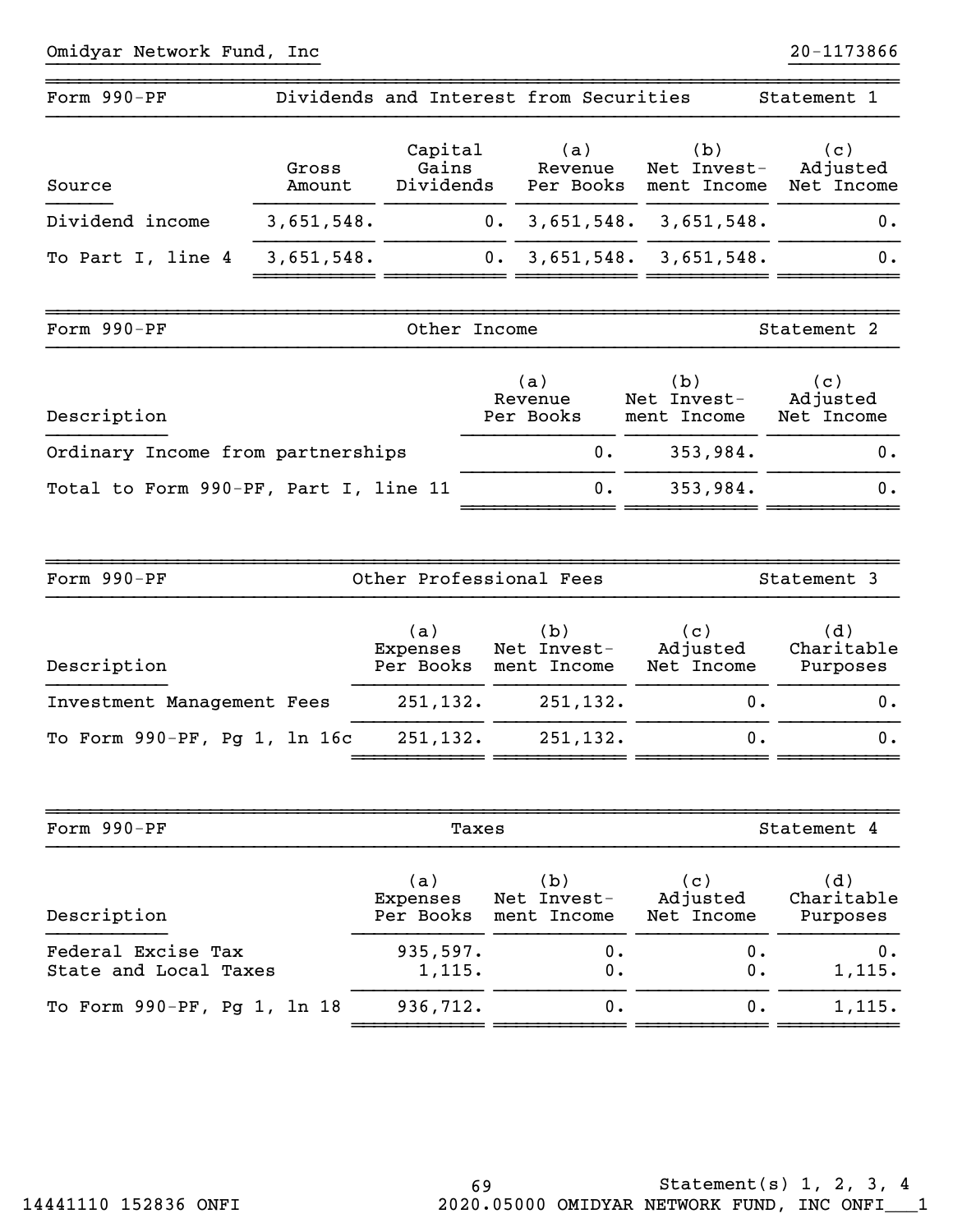| Form 990-PF                 | Other Expenses               |                                   | Statement 5                   |                               |  |
|-----------------------------|------------------------------|-----------------------------------|-------------------------------|-------------------------------|--|
| Description                 | (a)<br>Expenses<br>Per Books | (b)<br>Net Invest-<br>ment Income | (c)<br>Adjusted<br>Net Income | (d)<br>Charitable<br>Purposes |  |
| Bank Fees                   | 4,933.                       | 4,933.                            | Ο.                            | 0.                            |  |
| To Form 990-PF, Pg 1, 1n 23 | 4,933.                       | 4,933.                            | Ο.                            | 0.                            |  |

~~~~~~~~~~~~~~~~~~~~~~~~~~~~~~~~~~~~~~~~~~~~~~~~~~~~~~~~~~~~~~~~~~~~~~~~~~~~~~

| Form 990-PF                                                                           | Other Increases in Net Assets or Fund Balances          | Statement 6          |
|---------------------------------------------------------------------------------------|---------------------------------------------------------|----------------------|
| Description                                                                           |                                                         | Amount               |
| Net unrealized gain on investments<br>Assumption of grant liabilities by an affiliate | 49,029,222.<br>9,286,731.                               |                      |
| Total to Form 990-PF, Part III, line 3                                                | 58, 315, 953.                                           |                      |
| Form 990-PF                                                                           | Corporate Stock                                         | Statement 7          |
| Description                                                                           | Book Value                                              | Fair Market<br>Value |
| Public equity securities                                                              | 164, 721, 552.                                          | 164,721,552.         |
|                                                                                       | 164,721,552.<br>Total to Form 990-PF, Part II, line 10b | 164,721,552.         |
|                                                                                       |                                                         |                      |

| Form 990-PF                                       | Corporate Bonds |                              | Statement 8                |
|---------------------------------------------------|-----------------|------------------------------|----------------------------|
| Description                                       |                 | Book Value                   | Fair Market<br>Value       |
| Fixed income securities<br>Convertible securities |                 | 116, 160, 741.<br>5,851,652. | 116,160,741.<br>5,851,652. |
| Total to Form 990-PF, Part II, line 10c           |                 | 122,012,393.                 | 122,012,393.               |
|                                                   |                 |                              |                            |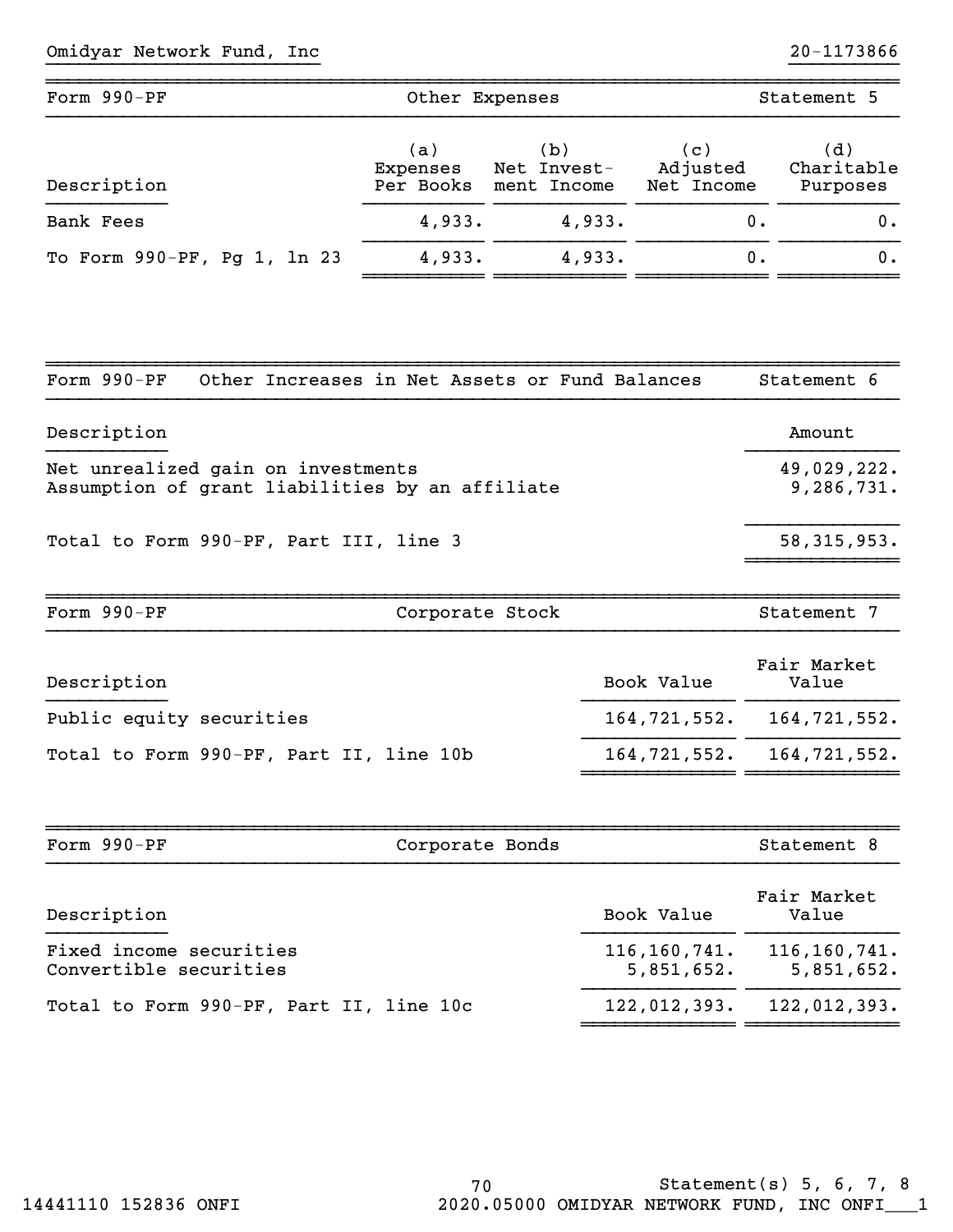| Form $990-PF$                          | Other Investments   |               | Statement 9          |
|----------------------------------------|---------------------|---------------|----------------------|
| Description                            | Valuation<br>Method | Book Value    | Fair Market<br>Value |
| Legacy Ventures IV, LLC                | FMV                 | 6,993,676.    | 6,993,676.           |
| Schultze Offshore Fund, Ltd            | FMV                 | 1,327,545.    | 1,327,545.           |
| Technology Crossover Ventures V, LP    | FMV                 | 159,286.      | 159,286.             |
| King Street Capital, Ltd               | FMV                 | 770,818.      | 770,818.             |
| MIG Offshore Fund Ltd (Falcon)         | FMV                 | 24,330,931.   | 24,330,931.          |
| Hitchwood Capital Fund Ltd             | FMV                 | 28, 238, 237. | 28, 238, 237.        |
| Tilden Park Offshore                   | FMV                 | 17,825,407.   | 17,825,407.          |
| SoMa Offshore                          | FMV                 | 15,654,238.   | 15,654,238.          |
| Total to Form 990-PF, Part II, line 13 |                     | 95,300,138.   | 95,300,138.          |
|                                        |                     |               |                      |

| Form 990-PF                      | Other Assets  | Statement 10 |             |
|----------------------------------|---------------|--------------|-------------|
| Description                      | Beginning of  | End of Year  | Fair Market |
|                                  | Yr Book Value | Book Value   | Value       |
| Interest & Dividend Receivable   | 7,528,792.    | 2,686,117.   | 2,686,117.  |
| Program-Related Investments      | 39,449,739.   | 34,988,380.  | 34,988,380. |
| Mission-Related Investments      | 20,009,299.   | 37,209,198.  | 37,209,198. |
| To Form 990-PF, Part II, line 15 | 66,987,830.   | 74,883,695.  | 74,883,695. |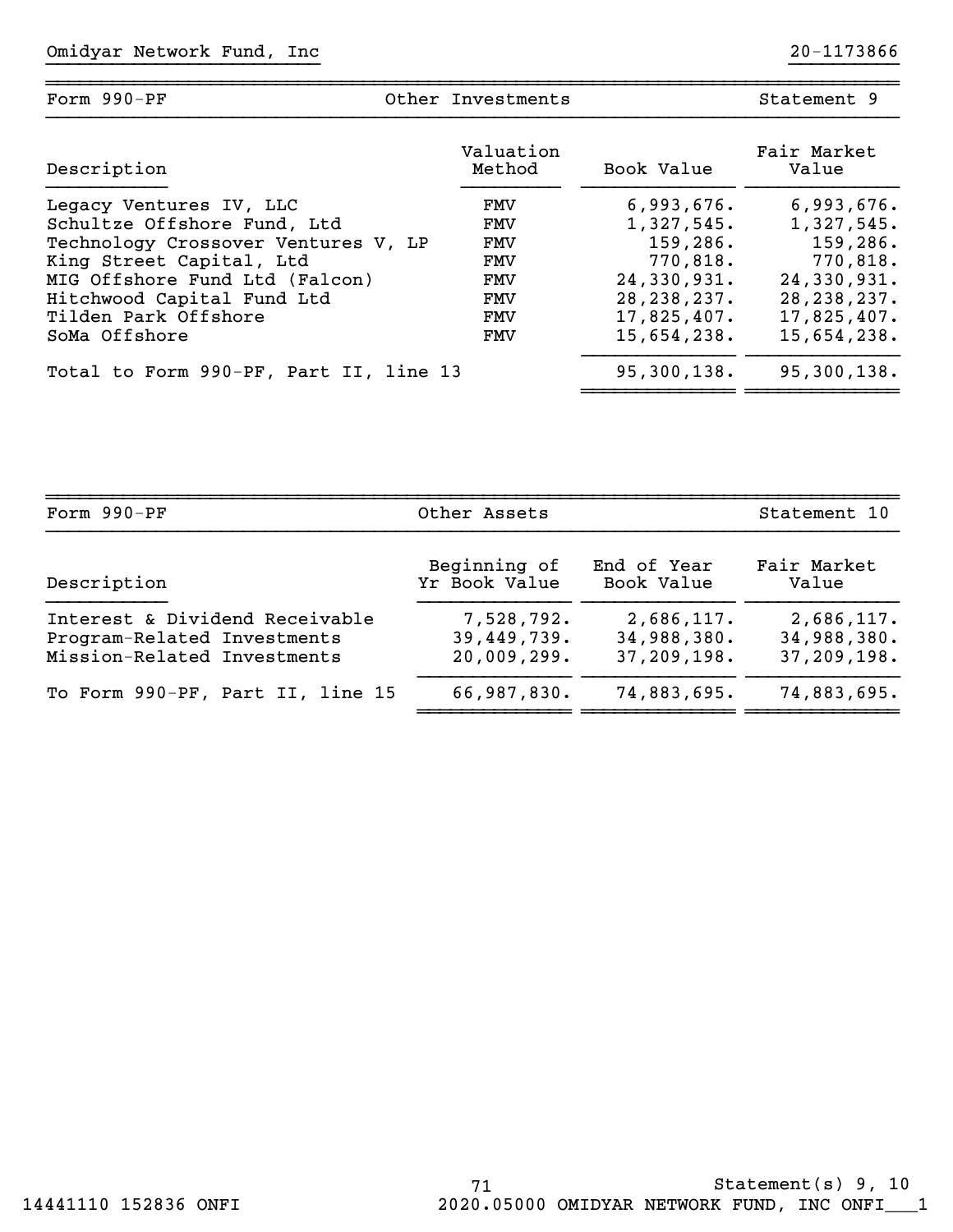| Form 990-PF | Part VIII - List of Officers, Directors<br>Trustees and Foundation Managers | Statement 11 |  |
|-------------|-----------------------------------------------------------------------------|--------------|--|
|             |                                                                             |              |  |

| Name and Address                                                          | Title and<br>Avrg Hrs/Wk       | $Compen-$<br>sation | Employee<br>Ben Plan Expense<br>Contrib Account |    |
|---------------------------------------------------------------------------|--------------------------------|---------------------|-------------------------------------------------|----|
| Mike Kubzansky<br>1991 Broadway Street, #200<br>Redwood City, CA 94063    | President and Trustee<br>22.00 | 0.                  | 0.                                              | 0. |
| Pierre Omidyar<br>1991 Broadway Street, #200<br>Redwood City, CA 94063    | Chairman<br>0.02               | $0$ .               | 0.                                              | 0. |
| Pamela Omidyar<br>1991 Broadway Street, #200<br>Redwood City, CA 94063    | Trustee<br>0.02                | $0$ .               | 0.                                              | 0. |
| Patricia Christen<br>1991 Broadway Street, #200<br>Redwood City, CA 94063 | Trustee<br>2.00                | 0.                  | 0.                                              | 0. |
| Jeffrey Alvord<br>1991 Broadway Street, #200<br>Redwood City, CA 94063    | Trustee<br>2.50                | 0.                  | 0.                                              | 0. |
| Jeffrey Hom<br>1991 Broadway Street, #200<br>Redwood City, CA 94063       | Secretary<br>22.00             | $0$ .               | 0.                                              | 0. |
| Totals included on 990-PF, Page 6, Part VIII                              |                                | 0.                  | 0.                                              | 0. |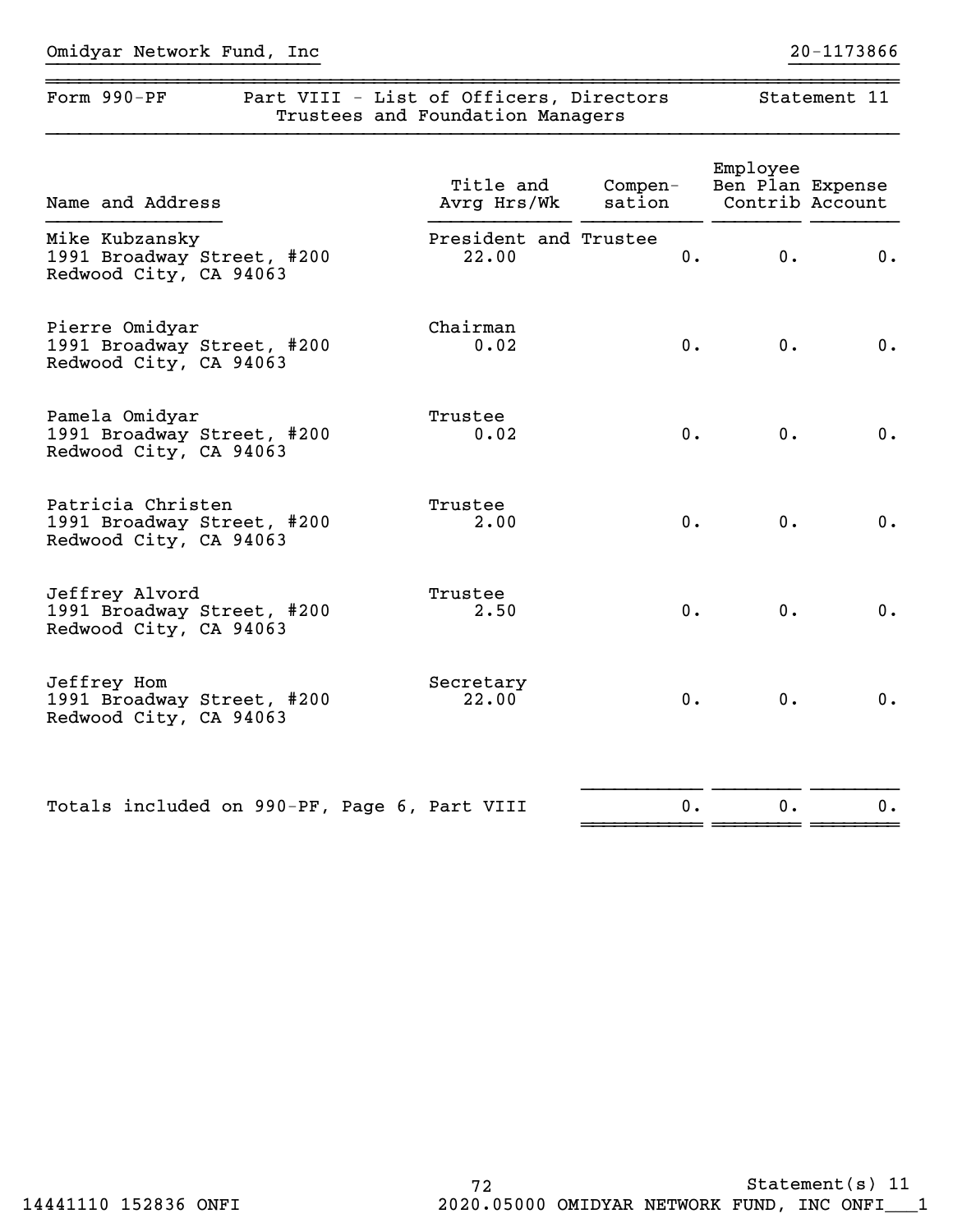| Form 990-PF | Expenditure Responsibility Statement<br>Part VII-B, Line 5c | Statement 12 |
|-------------|-------------------------------------------------------------|--------------|

Grantee's Name }}}}}}}}}}}}}}

Bridges Ventures, Inc.

Grantee's Address }}}}}}}}}}}}}}}}}

21 West 46th Street New York, NY 10036

| Grant Amount | Date of Grant | Amount Expended |
|--------------|---------------|-----------------|
| 350,000.     | 01/01/19      | 350,000.        |

Purpose of Grant }}}}}}}}}}}}}}}}

To facilitate a common and mainstreamed set of measurements for impact investments to encourage sustainable development

Dates of Reports by Grantee }}}}}}}}}}}}}}}}}}}}}}}}}}}

Aug 2020, Oct 2021

Any Diversion by Grantee }}}}}}}}}}}}}}}}}}}}}}}}

No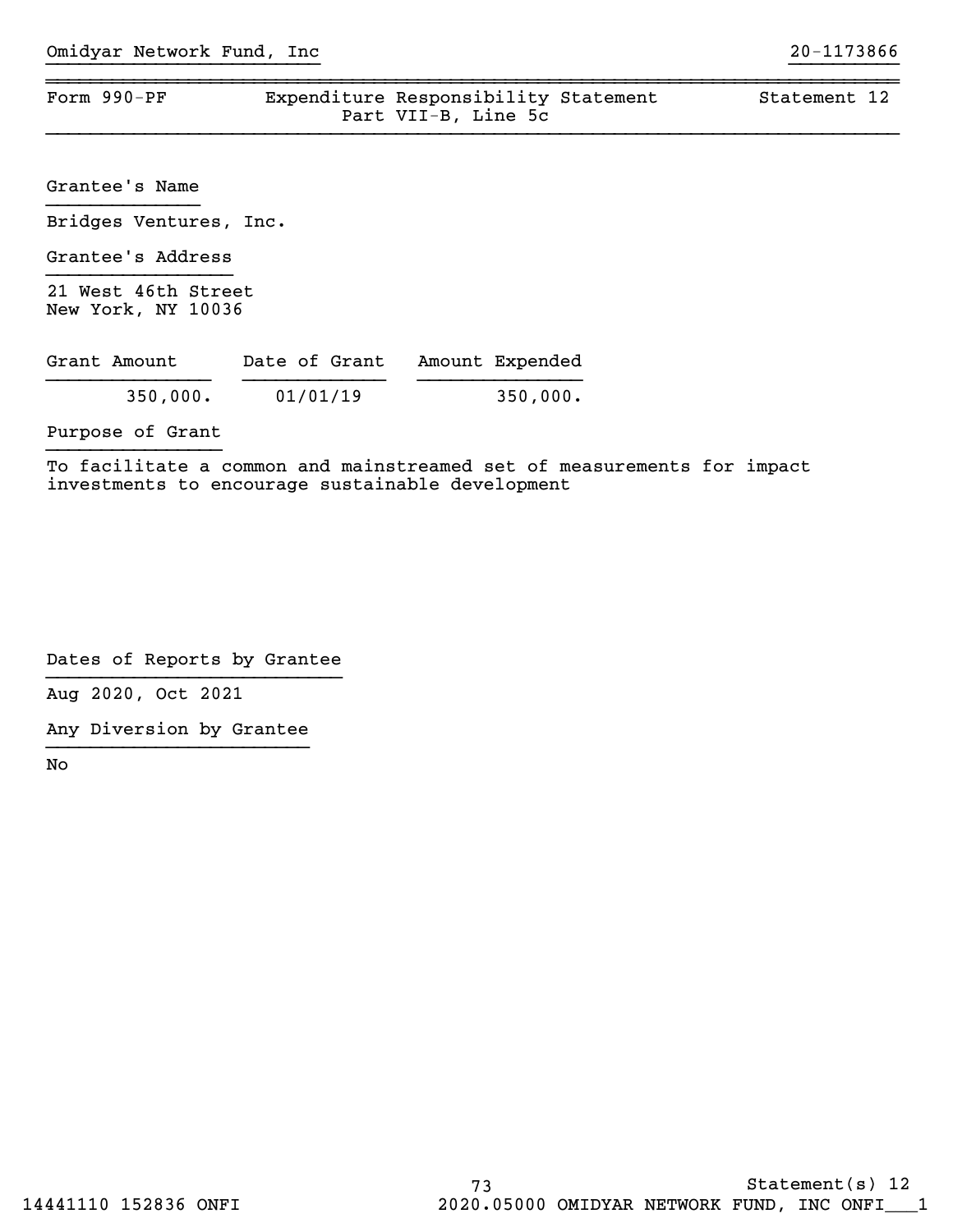Campaign Verify, Inc.

Grantee's Address }}}}}}}}}}}}}}}}}

8605 Westwood Center Dr., Suite 505 Vienna, VA 22182

| Grant Amount | Date of Grant | Amount Expended |
|--------------|---------------|-----------------|
| 315,000.     | 08/01/20      | 269,653.        |

Purpose of Grant }}}}}}}}}}}}}}}}

To support a text messaging verification project

Dates of Reports by Grantee }}}}}}}}}}}}}}}}}}}}}}}}}}}

Sep 2021

Any Diversion by Grantee }}}}}}}}}}}}}}}}}}}}}}}}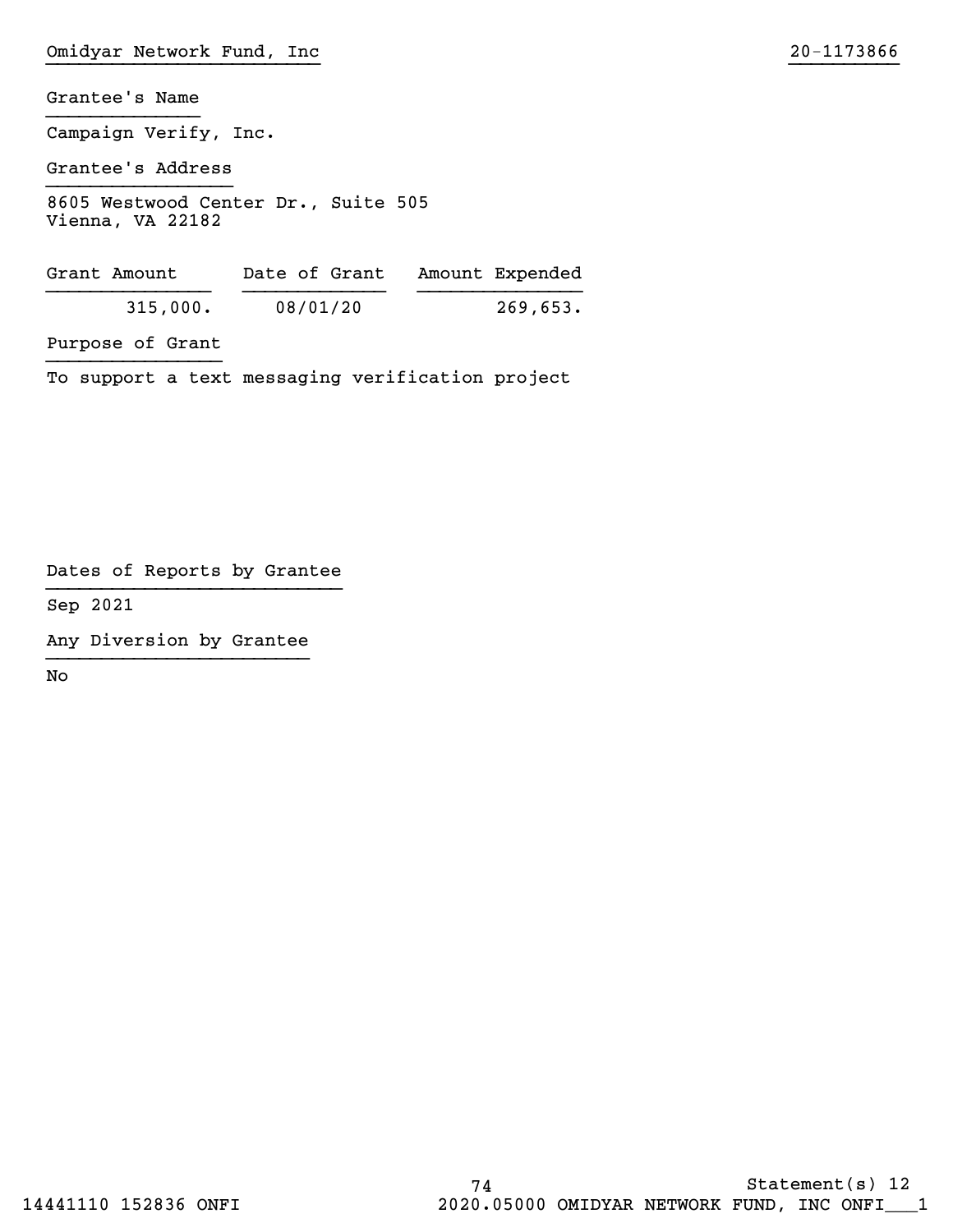Dalberg Consulting-U.S. LLC

Grantee's Address }}}}}}}}}}}}}}}}}

155 West 23rd Street, 6th Floor New York, NY 10011

| Grant Amount | Date of Grant | Amount Expended |
|--------------|---------------|-----------------|
| 1,926,500.   | 11/01/18      | 1,579,690.      |

Purpose of Grant }}}}}}}}}}}}}}}}

To support charitable work relating to research and dissemination of Digital ID programs in the State of Aadhaar, India

Dates of Reports by Grantee }}}}}}}}}}}}}}}}}}}}}}}}}}}

Dec 2018, Sep 2019, Mar 2020, Mar 2021

Any Diversion by Grantee }}}}}}}}}}}}}}}}}}}}}}}}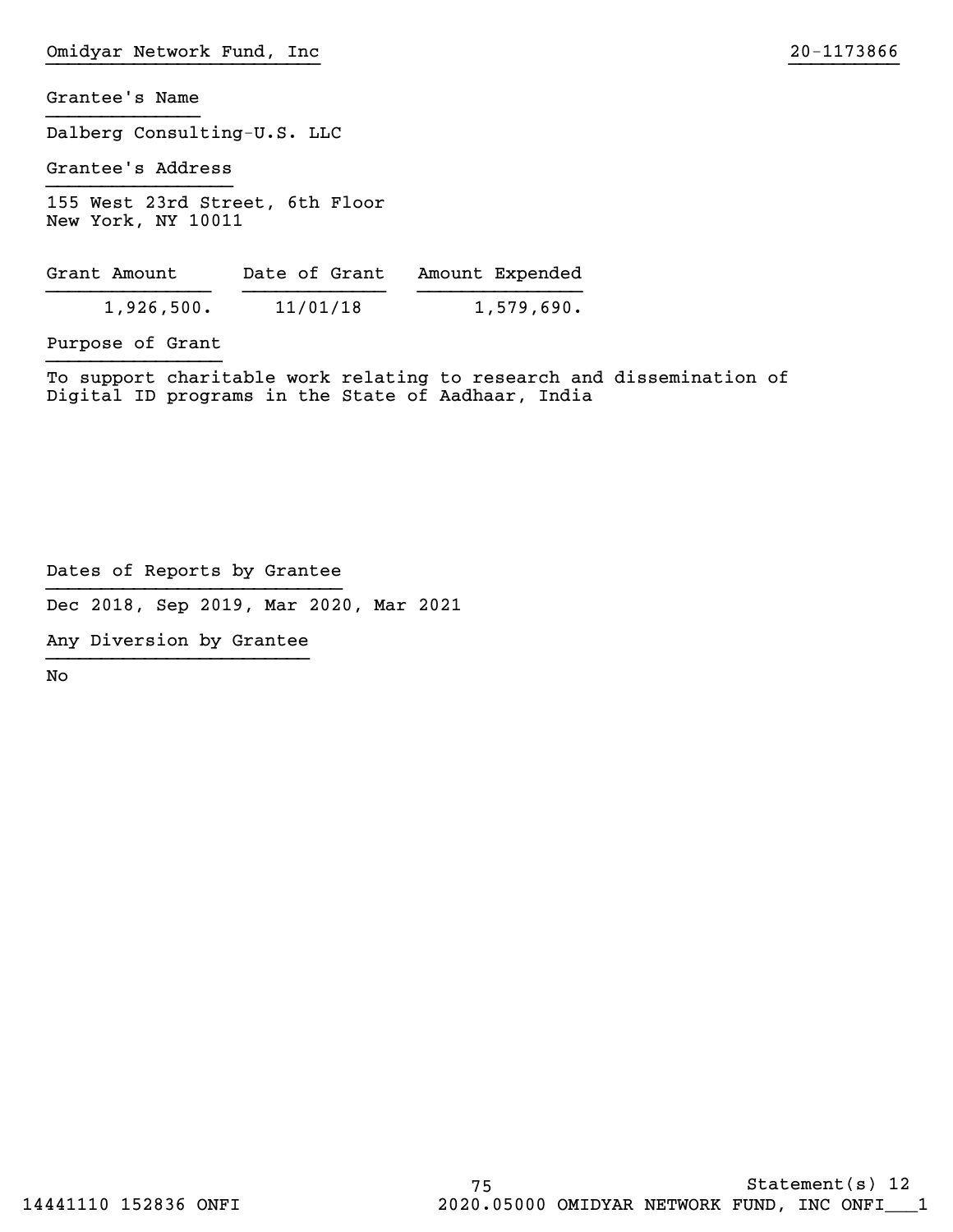Dalberg Consulting-U.S. LLC

Grantee's Address }}}}}}}}}}}}}}}}}

155 West 23rd Street, 6th Floor New York, NY 10011

| Grant Amount | Date of Grant Amount Expended |          |          |
|--------------|-------------------------------|----------|----------|
|              | 567,000.                      | 05/01/20 | 385,020. |
|              |                               |          |          |

Purpose of Grant }}}}}}}}}}}}}}}}

To promote social welfare and rights to privacy

Dates of Reports by Grantee }}}}}}}}}}}}}}}}}}}}}}}}}}}

May 2021

Any Diversion by Grantee }}}}}}}}}}}}}}}}}}}}}}}}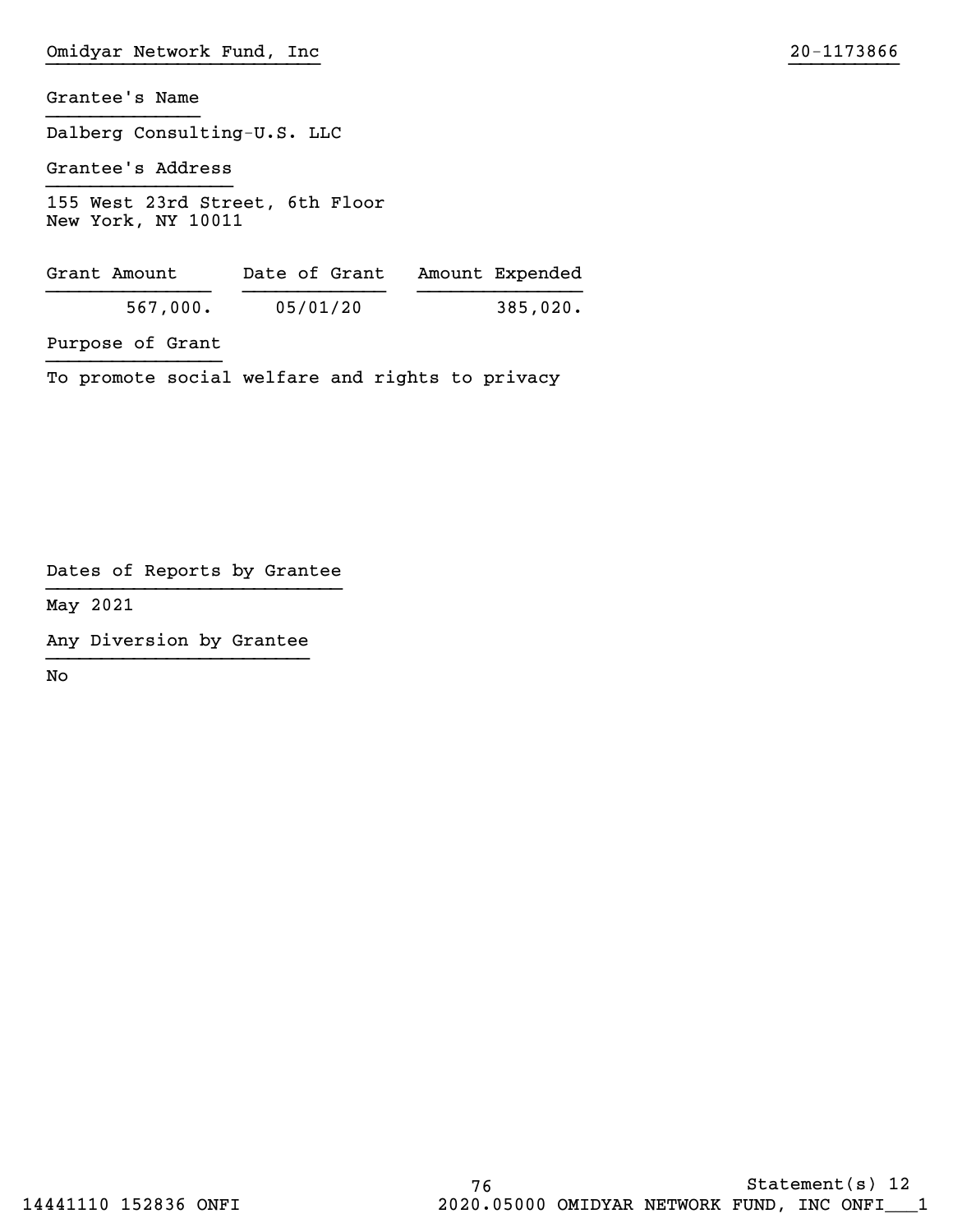eGovernments Foundation

Grantee's Address }}}}}}}}}}}}}}}}}

#147/J 1st Floor, 10th Cross, 12th Main, 3rd Block Koramangala, Bangalore , INDIA, 560034

| Grant Amount | Date of Grant | Amount Expended |
|--------------|---------------|-----------------|
| 3,000,000.   | 11/01/17      | 3,000,000.      |

Purpose of Grant }}}}}}}}}}}}}}}}

To support provision of government services

Dates of Reports by Grantee }}}}}}}}}}}}}}}}}}}}}}}}}}}

May 2020, Apr 2021

Any Diversion by Grantee }}}}}}}}}}}}}}}}}}}}}}}}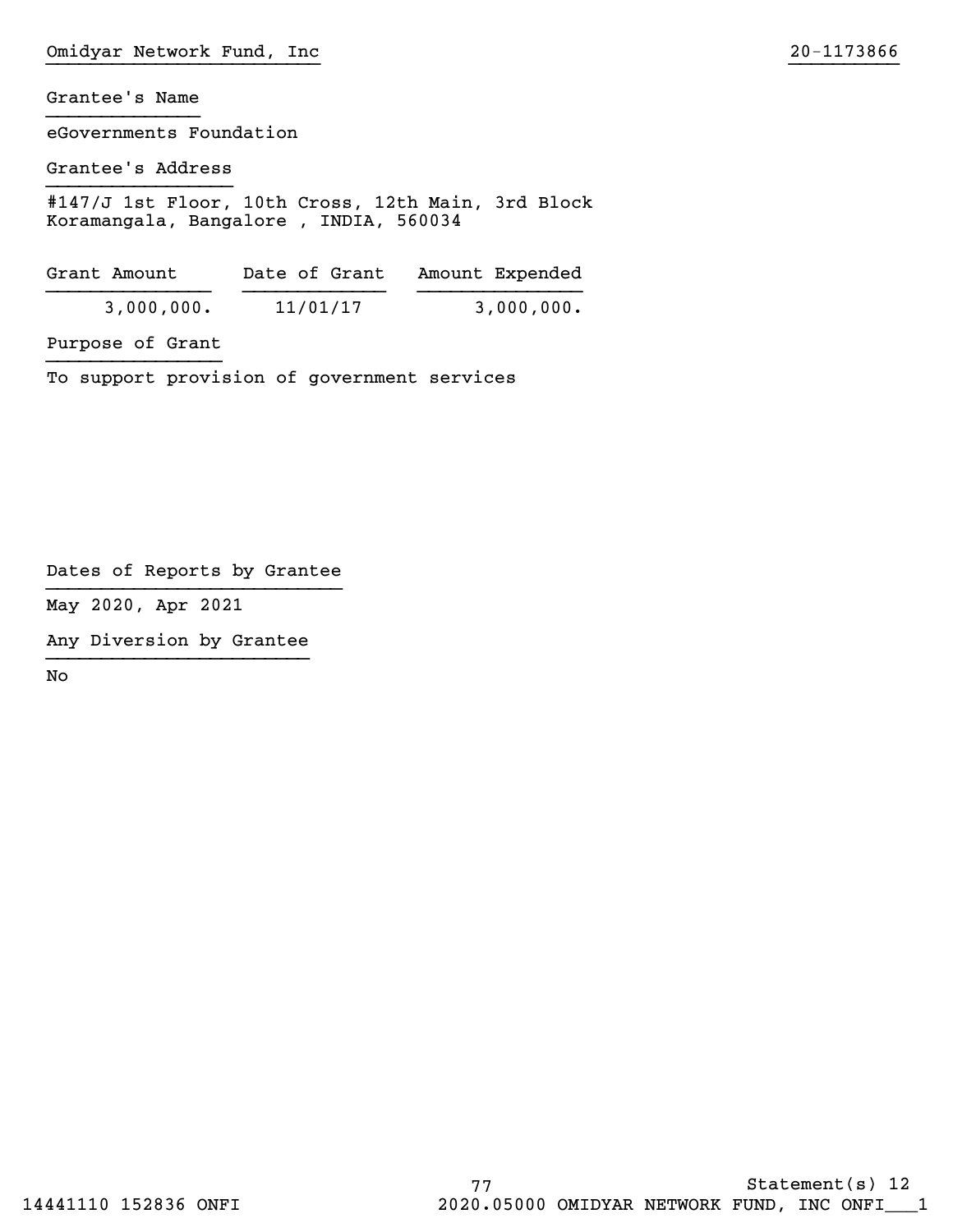eGovernments Foundation

Grantee's Address }}}}}}}}}}}}}}}}}

#147/J 1st Floor, 10th Cross, 12th Main, 3rd Block Koramangala, Bangalore , INDIA, 560034

| Grant Amount | Date of Grant | Amount Expended |
|--------------|---------------|-----------------|
| 2,000,000.   | 11/01/20      | 208,956.        |

Purpose of Grant }}}}}}}}}}}}}}}}

Digital infrastructure for governance impact and transformation program

Dates of Reports by Grantee }}}}}}}}}}}}}}}}}}}}}}}}}}}

Oct 2021

Any Diversion by Grantee }}}}}}}}}}}}}}}}}}}}}}}}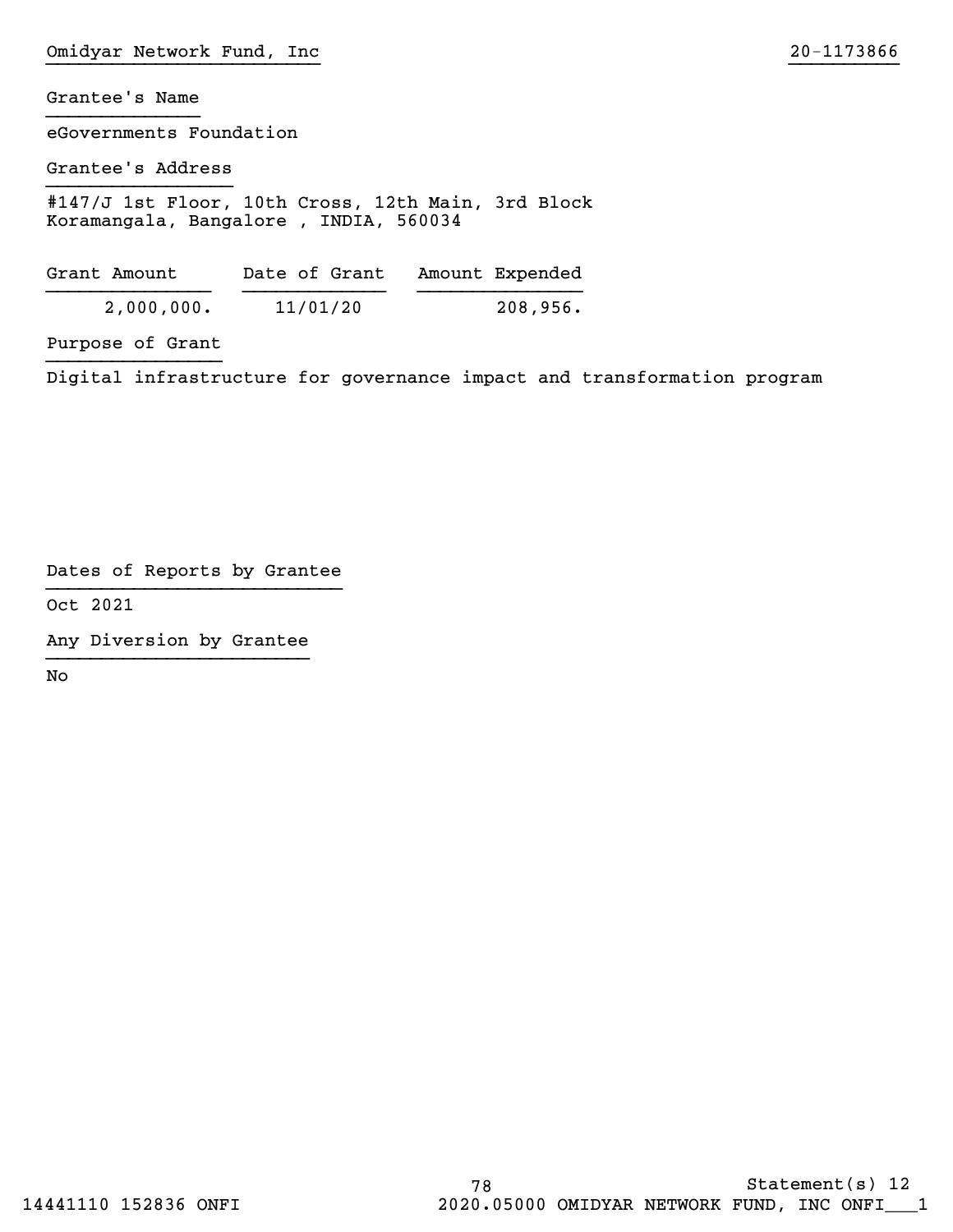Fintech Development and Advocacy Initiative

Grantee's Address }}}}}}}}}}}}}}}}}

7 Ibiyinka Olorunbe Street, Victoria Island Lagos Nigeriaictoria Island, Lagos, NIGERIA

| Grant Amount | Date of Grant | Amount Expended |
|--------------|---------------|-----------------|
| 250,000.     | 01/01/19      | 250,000.        |

Purpose of Grant }}}}}}}}}}}}}}}}

To support creating better and more accessible FinTech services and opportunities for Nigerians

Dates of Reports by Grantee }}}}}}}}}}}}}}}}}}}}}}}}}}}

May 2020, Oct 2021

Any Diversion by Grantee }}}}}}}}}}}}}}}}}}}}}}}}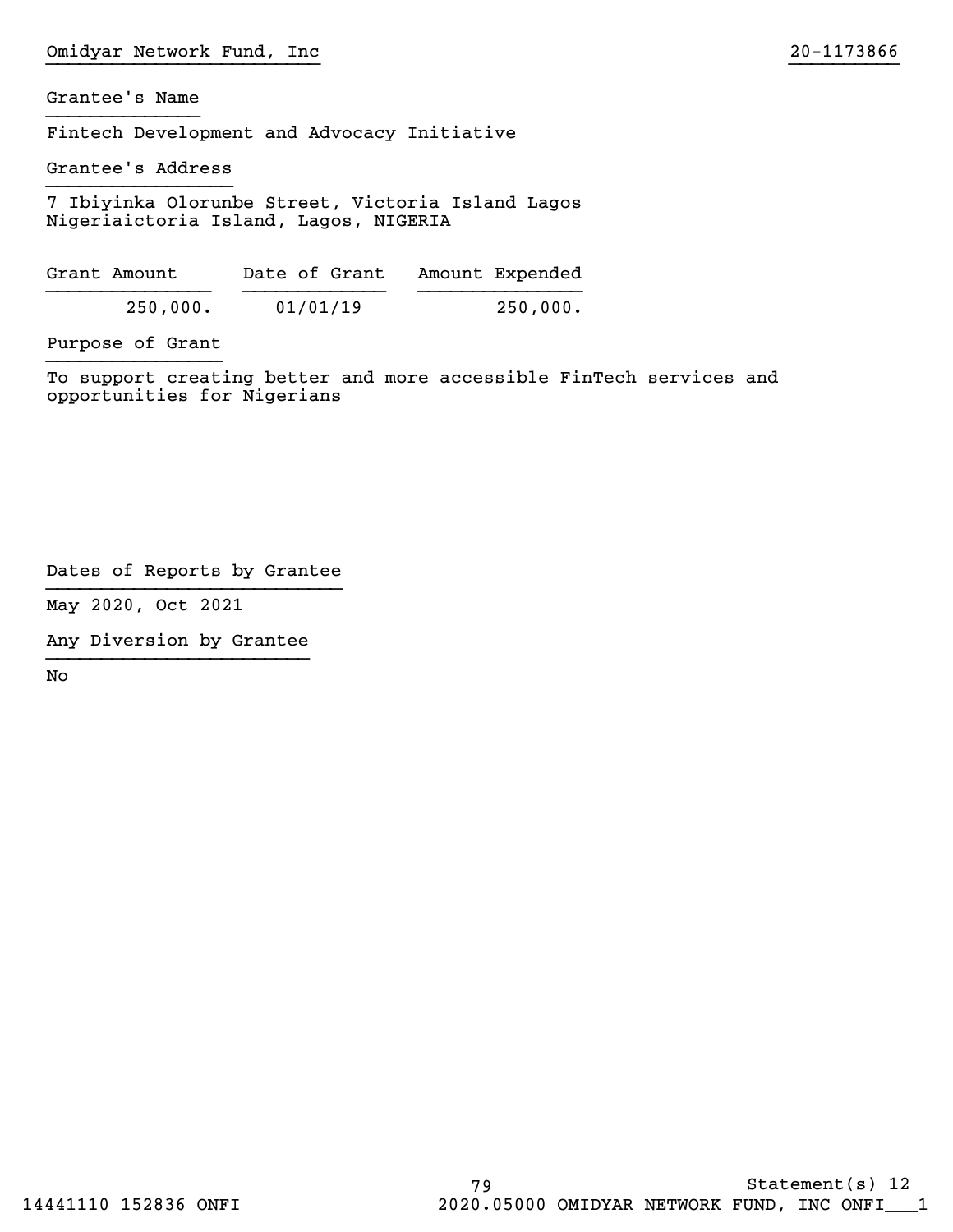IDFC Foundation

Grantee's Address }}}}}}}}}}}}}}}}}

A-209-211, 2nd Floor, Ansal Chamber - 1, Bhikaji Cama Place New Delhi, Punhab, INDIA, 110066

| Grant Amount | Date of Grant | Amount Expended |
|--------------|---------------|-----------------|
| 1,200,000.   | 04/01/19      | $860,084$ .     |

Purpose of Grant }}}}}}}}}}}}}}}}

To establish a Data Governance Network to research and publish policy papers related to data protection

Dates of Reports by Grantee }}}}}}}}}}}}}}}}}}}}}}}}}}}

Oct 2020, Mar 2021

Any Diversion by Grantee }}}}}}}}}}}}}}}}}}}}}}}}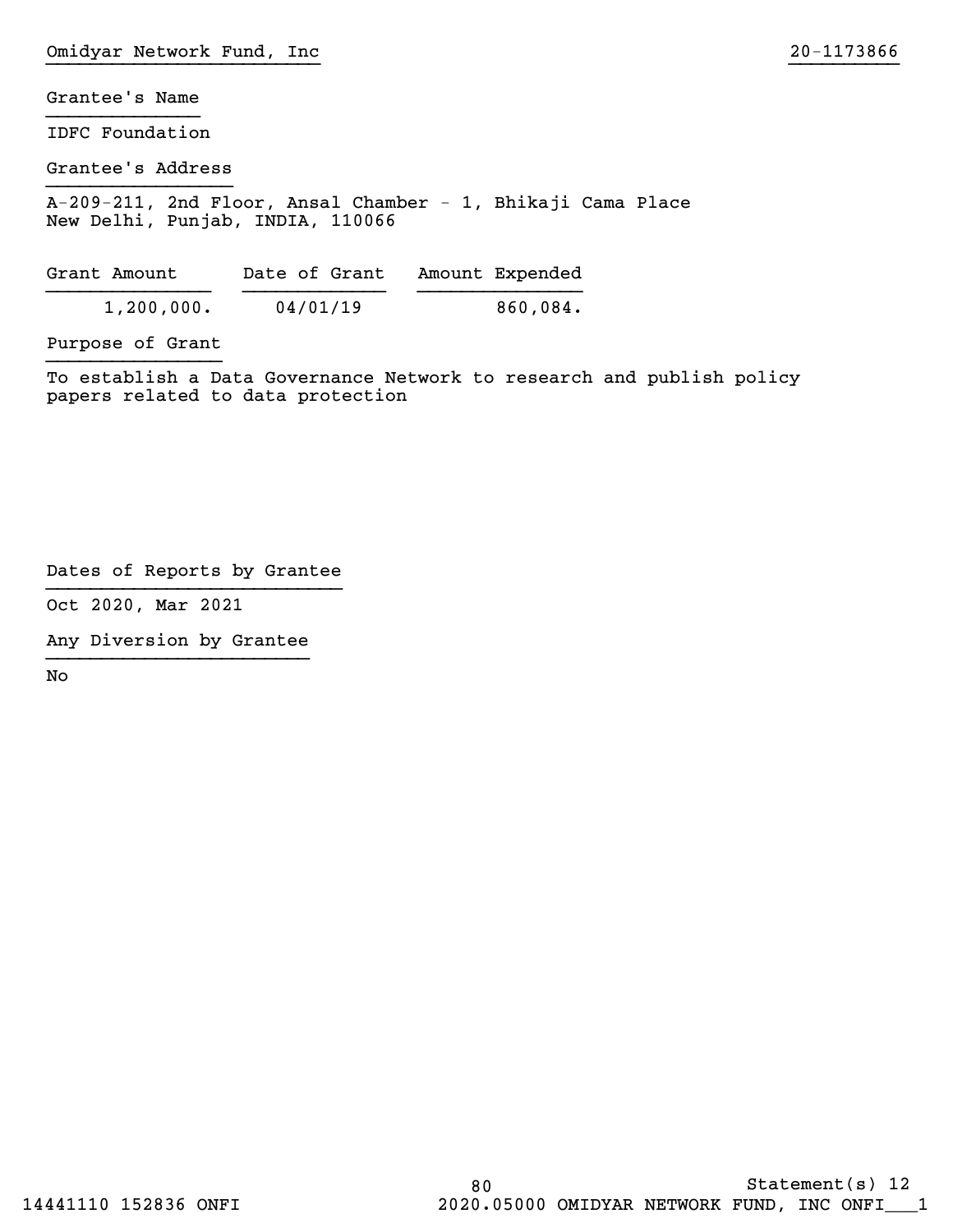Instituto Reuna

Grantee's Address }}}}}}}}}}}}}}}}}

Rua dos Pinheiros 870, cj., 181 Pinheiros So Paulo , SP, BRAXIL

| Grant Amount | Date of Grant | Amount Expended |
|--------------|---------------|-----------------|
| 900,000.     | 12/01/19      | 600,000.        |

Purpose of Grant }}}}}}}}}}}}}}}}

To support the implementation of national learning standards in Brazil

Dates of Reports by Grantee }}}}}}}}}}}}}}}}}}}}}}}}}}}

Oct 2020, Oct 2021

Any Diversion by Grantee }}}}}}}}}}}}}}}}}}}}}}}}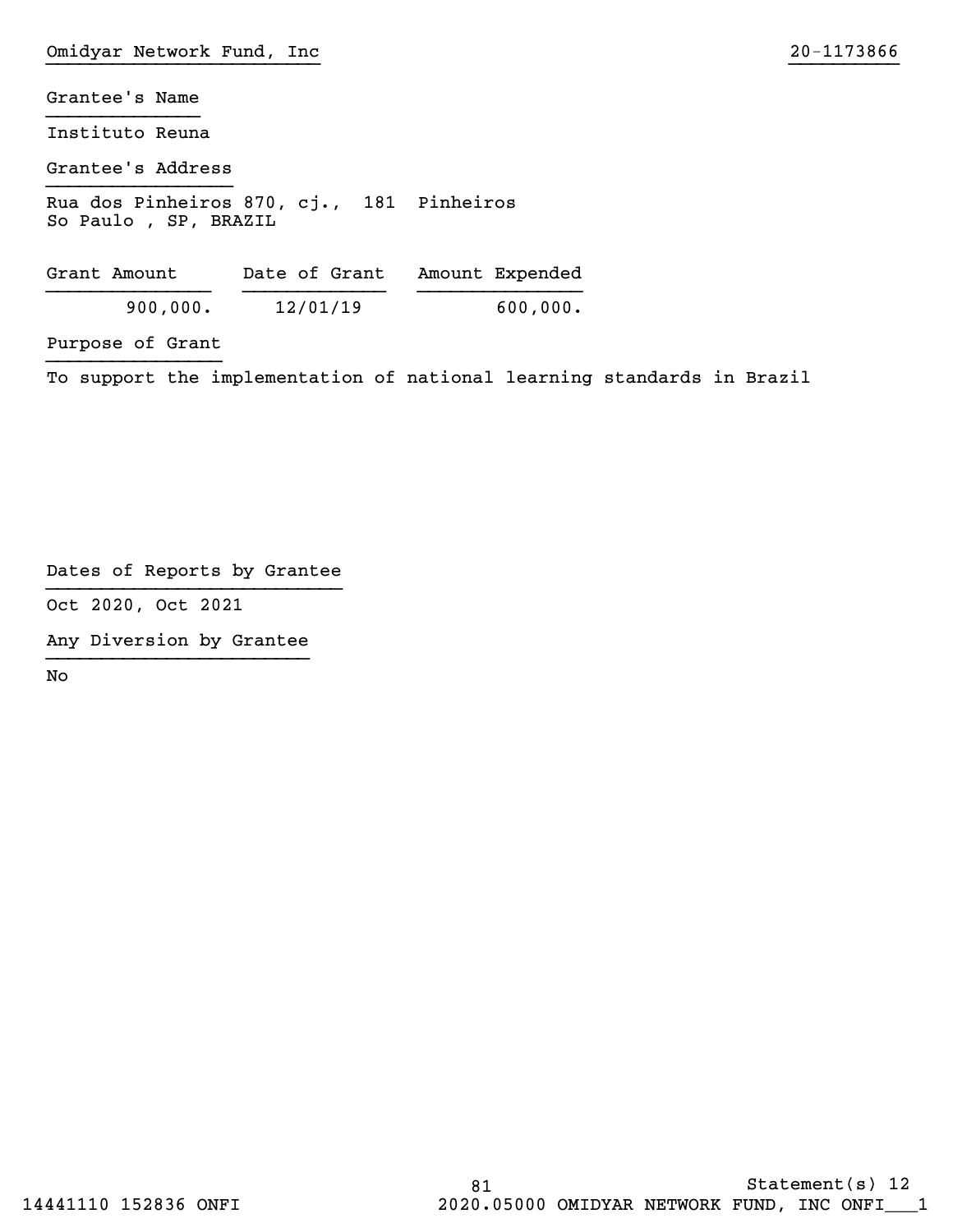Grantee's Name }}}}}}}}}}}}}} MicKinsey & Company Grantee's Address }}}}}}}}}}}}}}}}} 555 California St., Suite 4700 San Francisco, CA 94104

| Grant Amount | Date of Grant | Amount Expended |
|--------------|---------------|-----------------|
| 1,560,000.   | 04/01/20      | 884,229.        |

Purpose of Grant }}}}}}}}}}}}}}}}

To research and publish study on open finance

Dates of Reports by Grantee }}}}}}}}}}}}}}}}}}}}}}}}}}}

Jun 2021

Any Diversion by Grantee }}}}}}}}}}}}}}}}}}}}}}}}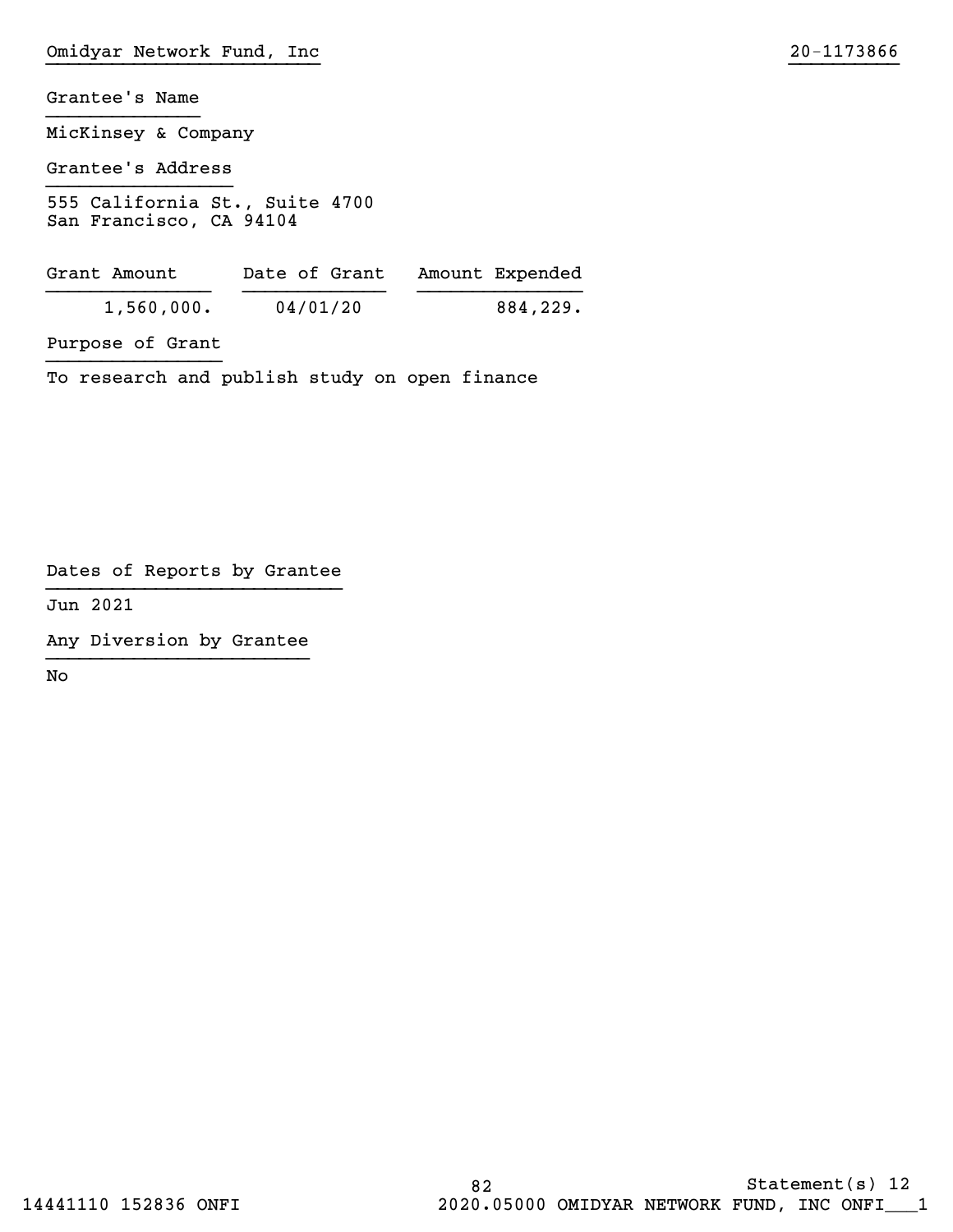Micro Aerial Projects LLC

Grantee's Address }}}}}}}}}}}}}}}}}

1625 NW 89th Terrace Gainesville, FL 32606

| Grant Amount | Date of Grant | Amount Expended |
|--------------|---------------|-----------------|
| 747,738.     | 02/01/18      | 680,689.        |

Purpose of Grant }}}}}}}}}}}}}}}}

To support cadastral mapping, training and research in Colombia and Ghana

Dates of Reports by Grantee }}}}}}}}}}}}}}}}}}}}}}}}}}}

Mar 2019, Oct 2019, May 2020, Apr 2021

Any Diversion by Grantee }}}}}}}}}}}}}}}}}}}}}}}}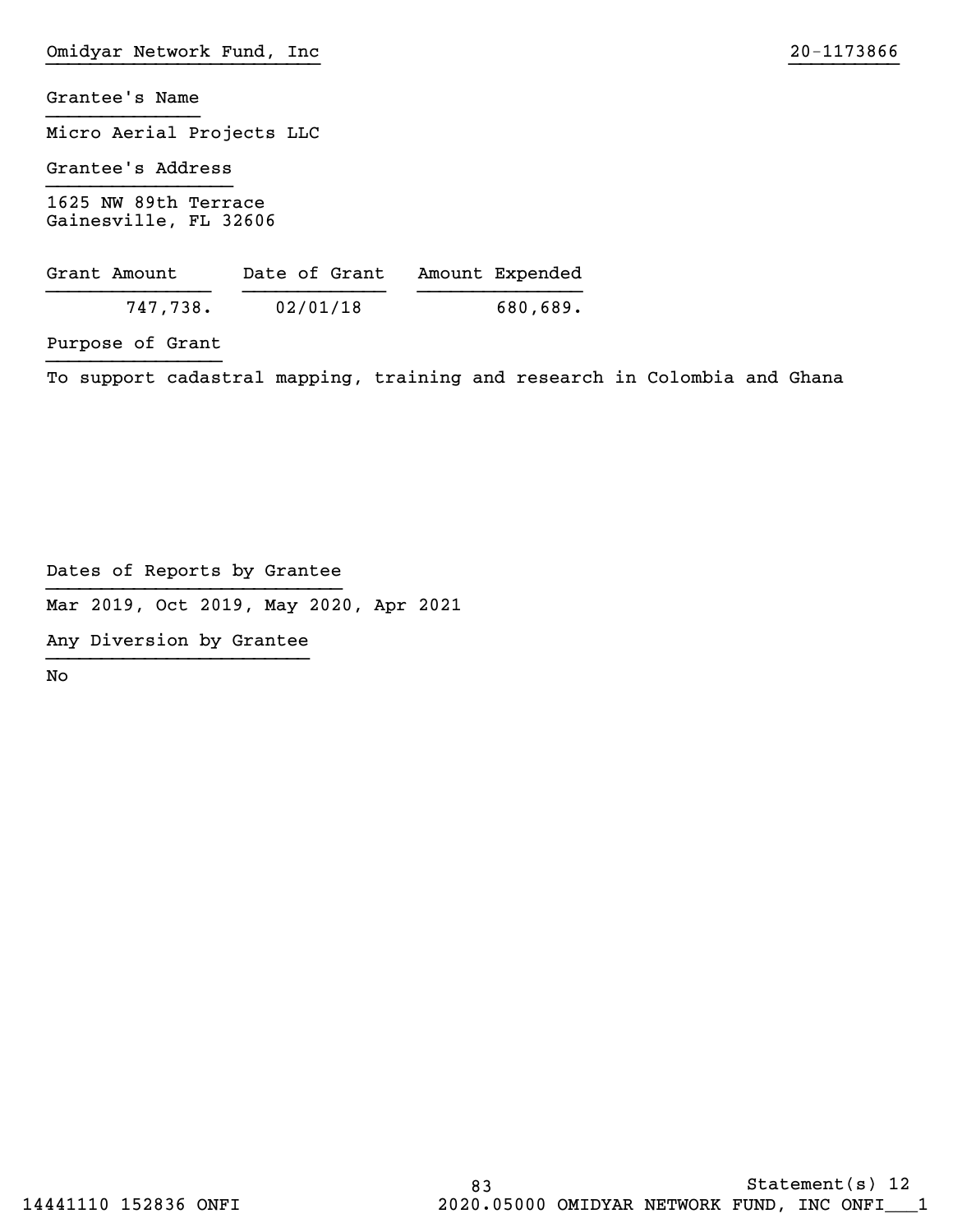Grantee's Name }}}}}}}}}}}}}} Open Data Manchester C.I.C. Grantee's Address }}}}}}}}}}}}}}}}} 52 Kensington Road Manchester, UNITED KINGDOM, M21 9NU Grant Amount Date of Grant Amount Expended

}}}}}}}}}}}}}}} }}}}}}}}}}}}} }}}}}}}}}}}}}}} 160,000. 07/01/19 120,982.

Purpose of Grant }}}}}}}}}}}}}}}}

To support the education and training on the use, generation and good governance of data

Dates of Reports by Grantee }}}}}}}}}}}}}}}}}}}}}}}}}}}

Oct 2020, Jun 2021

Any Diversion by Grantee }}}}}}}}}}}}}}}}}}}}}}}}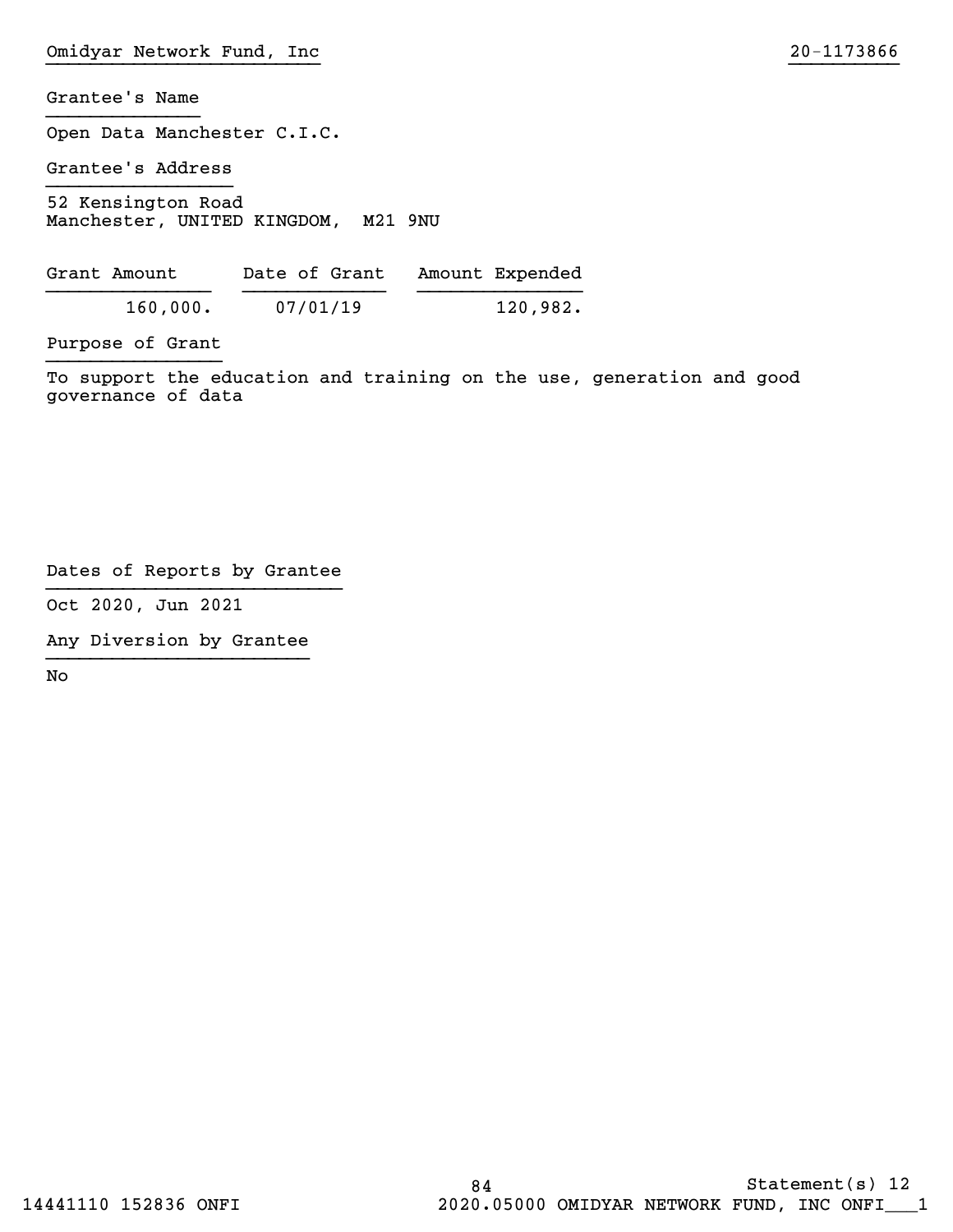Suyo Public Benefit Corporation

Grantee's Address }}}}}}}}}}}}}}}}}

2039 34th Ave. S Seattle, WA 98144

| Grant Amount | Date of Grant | Amount Expended |
|--------------|---------------|-----------------|
| 200,000.     | 06/01/20      | 154,895.        |

Purpose of Grant }}}}}}}}}}}}}}}}

To undertake a research project related to technology-enabled property formalization services for low-income families

Dates of Reports by Grantee }}}}}}}}}}}}}}}}}}}}}}}}}}}

Feb 2021

Any Diversion by Grantee }}}}}}}}}}}}}}}}}}}}}}}}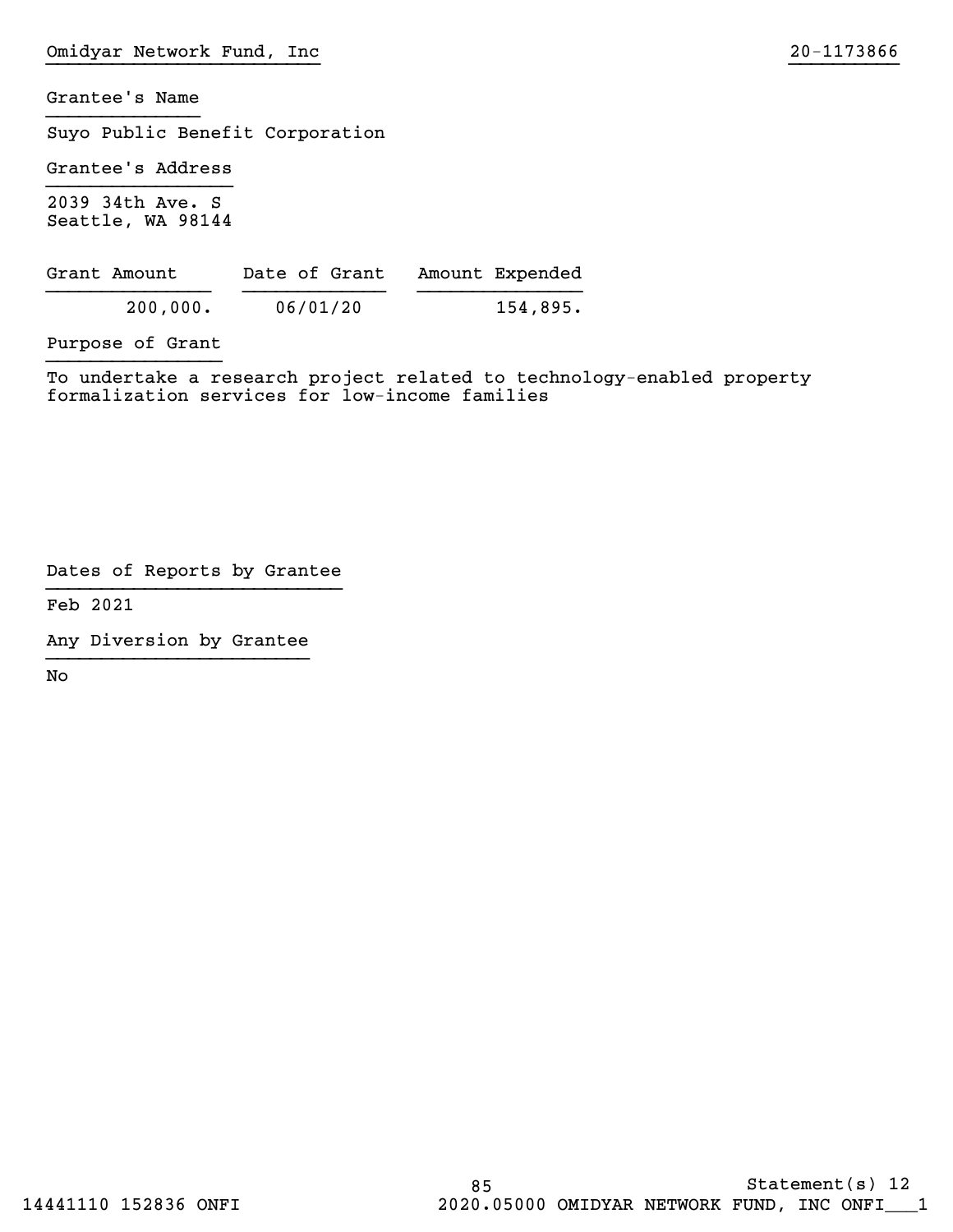The Impact Society

Grantee's Address }}}}}}}}}}}}}}}}}

135 Madison Ave Floor 8 New York, NY 10016

| Grant Amount | Date of Grant | Amount Expended |
|--------------|---------------|-----------------|
| 335,000.     | 11/01/17      | 335,000.        |

Purpose of Grant }}}}}}}}}}}}}}}}

To support an educational pilot project focused on developing impact investing learning materials

Dates of Reports by Grantee }}}}}}}}}}}}}}}}}}}}}}}}}}}

Sep 2018, Feb 2019, Aug 2020, Aug 2021

Any Diversion by Grantee }}}}}}}}}}}}}}}}}}}}}}}}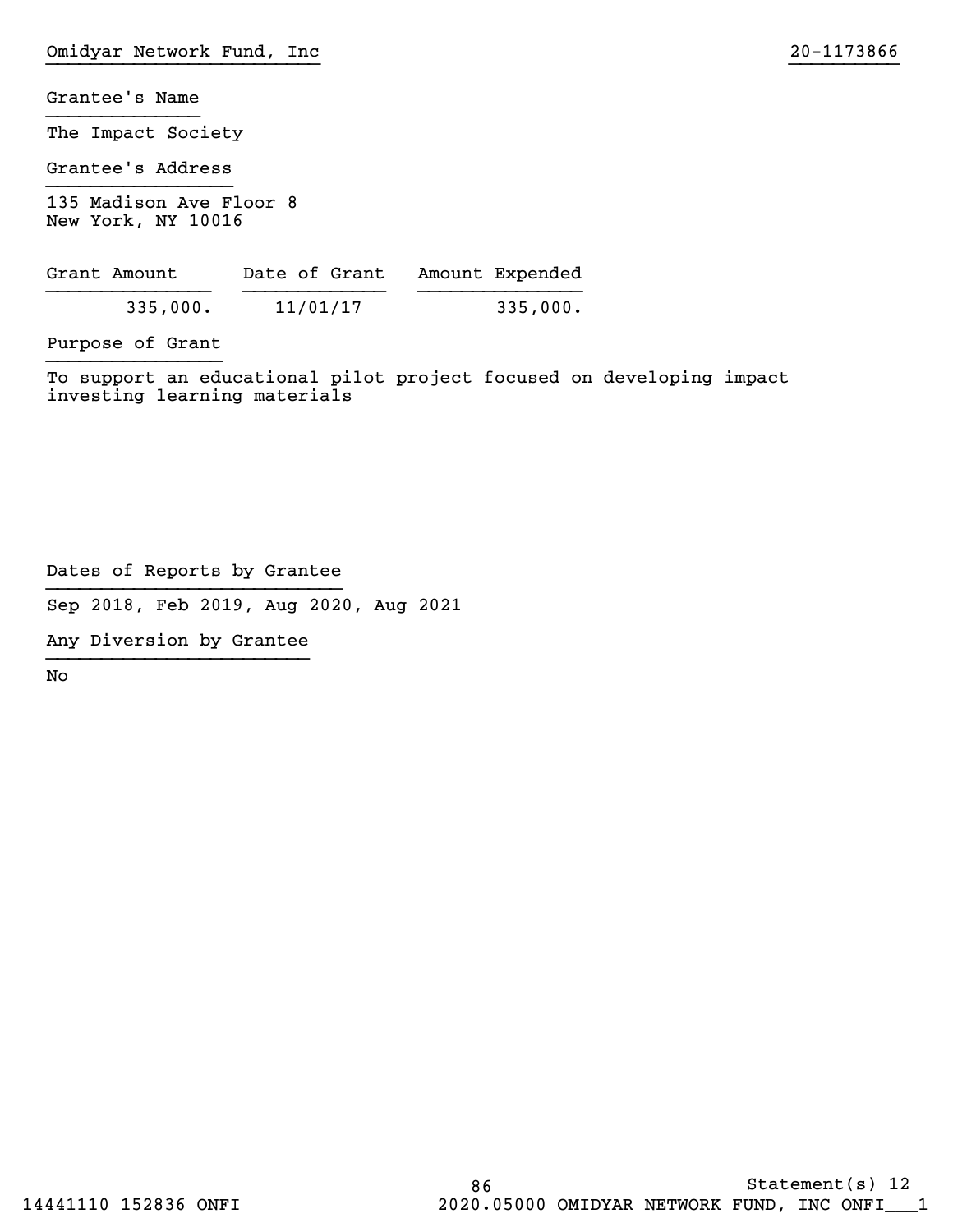The Land Alliance, Inc.

Grantee's Address }}}}}}}}}}}}}}}}}

One Thomas Circle Nw, Suite 700 Washington, DC 20005

| Grant Amount | Date of Grant | Amount Expended |
|--------------|---------------|-----------------|
| 650,000.     | 08/01/19      | 272,898.        |

Purpose of Grant }}}}}}}}}}}}}}}}

To support mediation between landowners and occupants in Brazilian favelas, as well as land rights reforms in similar areas around the world.

Dates of Reports by Grantee }}}}}}}}}}}}}}}}}}}}}}}}}}}

Jul 2020, Feb 2021

Any Diversion by Grantee }}}}}}}}}}}}}}}}}}}}}}}}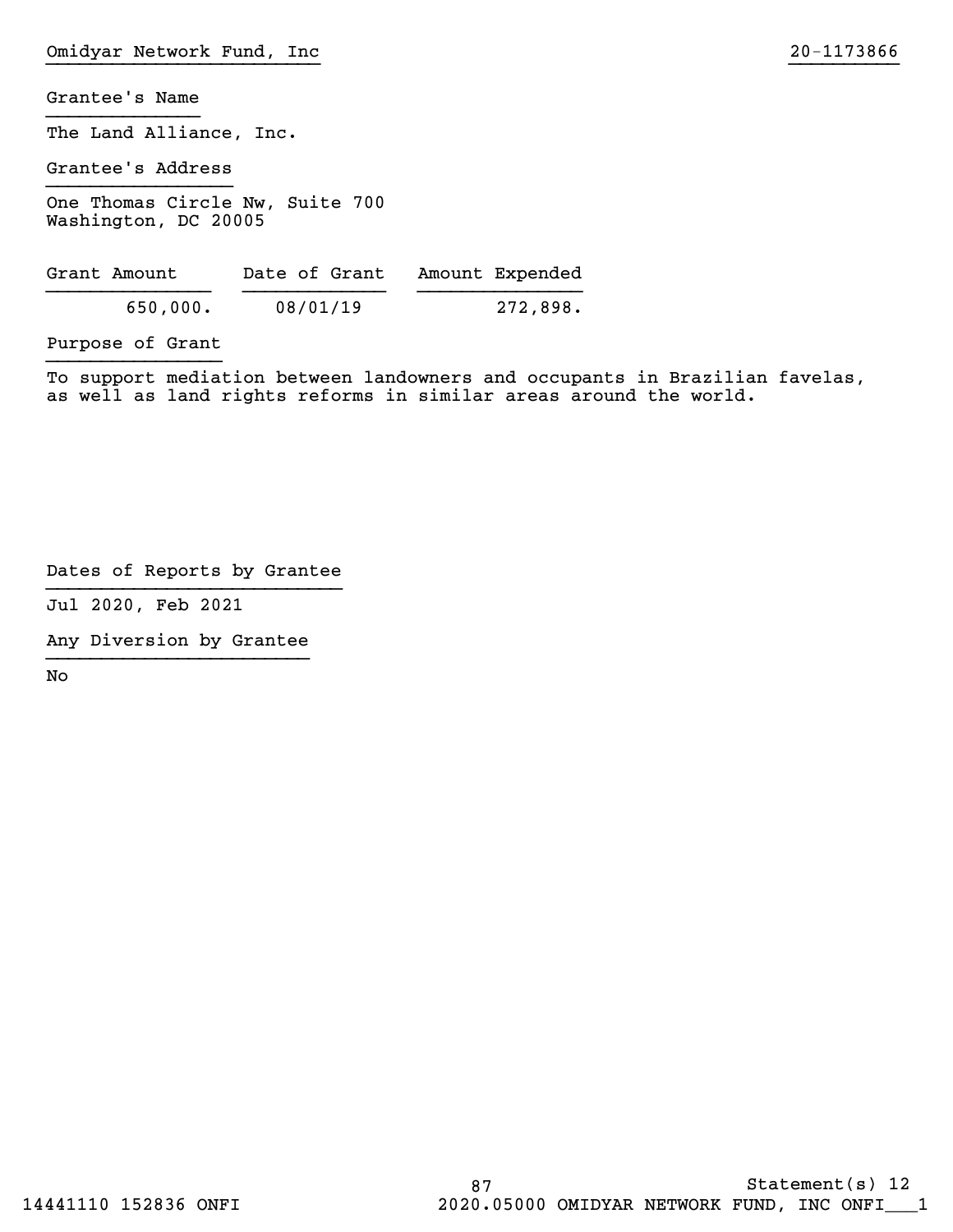The World Economic Forum Switzerland

Grantee's Address }}}}}}}}}}}}}}}}}

91-93 route de la Capite, 1223 Cologny Geneva, SWITXERLAND

| Grant Amount | Date of Grant | Amount Expended |
|--------------|---------------|-----------------|
| 1,499,220.   | 10/01/18      | 964,921.        |

Purpose of Grant }}}}}}}}}}}}}}}}

To support the Platform for Good Digital Identity program that advances a global movement towards user-centric digital identities

Dates of Reports by Grantee }}}}}}}}}}}}}}}}}}}}}}}}}}}

Sep 2019, Aug 2020, Jul 2021

Any Diversion by Grantee }}}}}}}}}}}}}}}}}}}}}}}}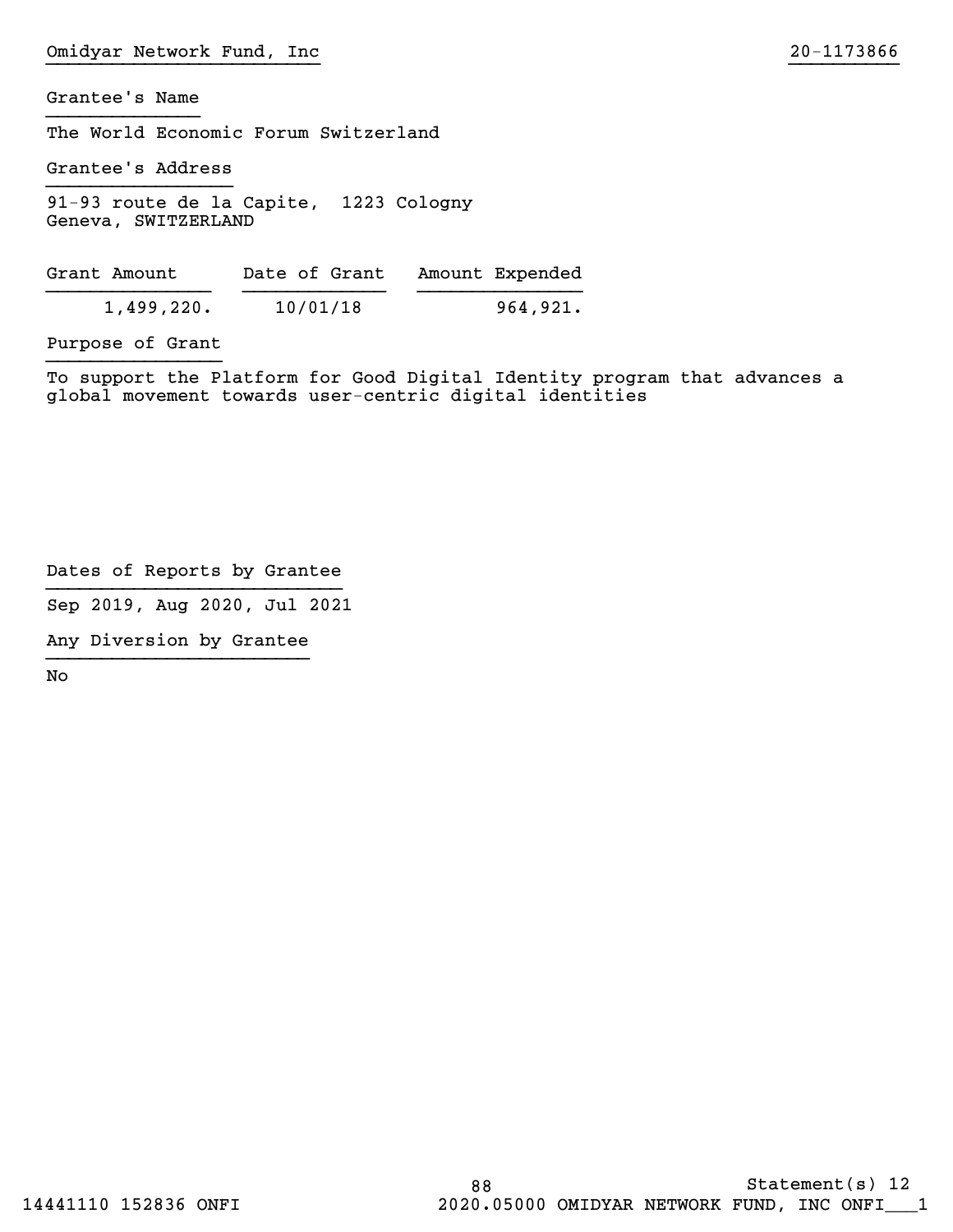Bridges Social Impact Bond Fund, LP

Grantee's Address }}}}}}}}}}}}}}}}}

38 Seymour Street London, UNITED KINGDOM, W1H 7BP

| Grant Amount | Date of Grant | Amount Expended |
|--------------|---------------|-----------------|
| 2,000,000.   | 05/01/13      | 1,041,242.      |

Purpose of Grant }}}}}}}}}}}}}}}}

To create positive social impact through investments in outcome related contracts awarded by the UK government or charitable organizations.

Dates of Reports by Grantee }}}}}}}}}}}}}}}}}}}}}}}}}}}

Mar 2014, Hul 2015, Sept 2016, Sept 2018,Mar 2019,Nov 2019,Aug 2020,Oct 2021

Any Diversion by Grantee }}}}}}}}}}}}}}}}}}}}}}}}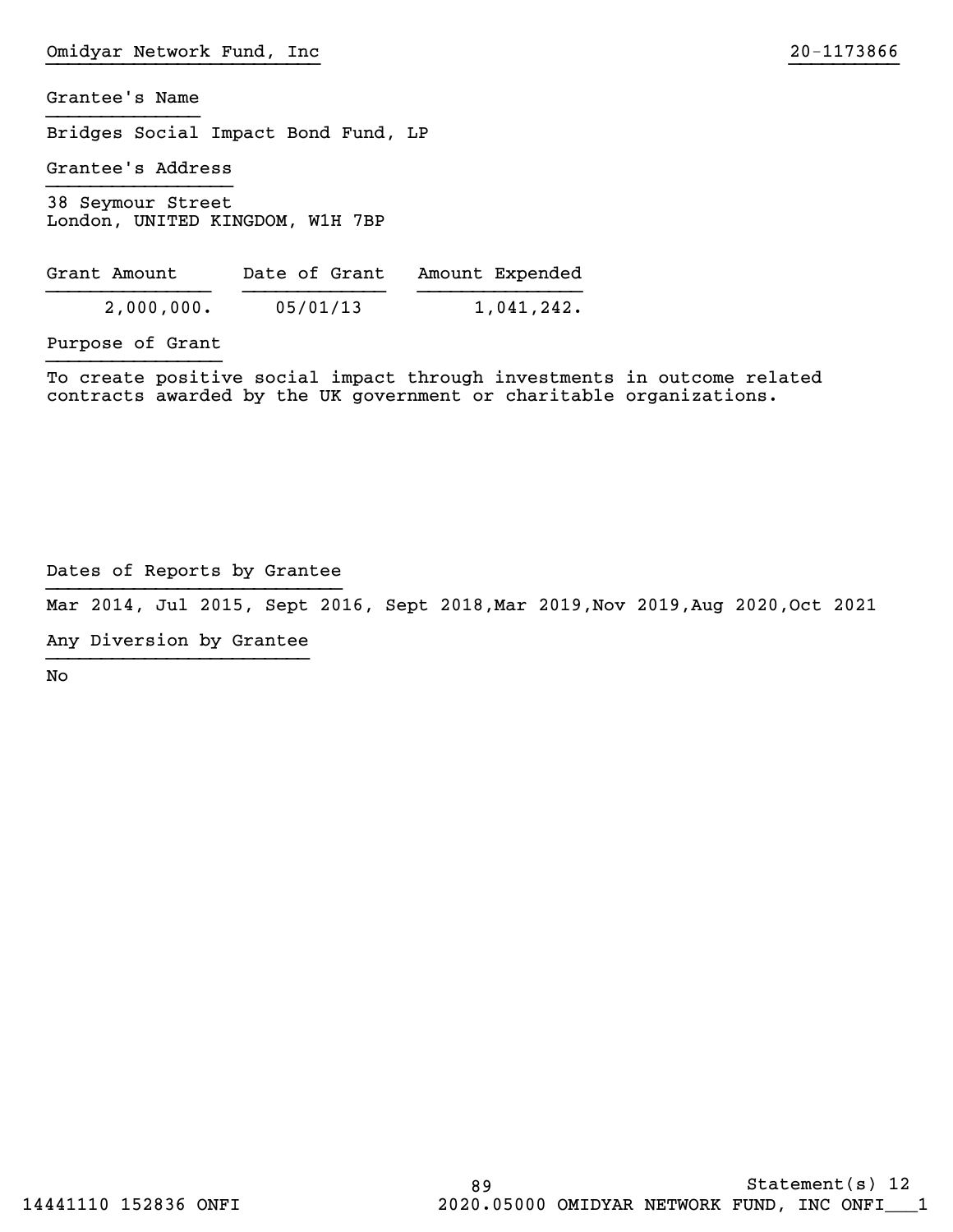Edquity, Inc.

Grantee's Address }}}}}}}}}}}}}}}}}

125 Court St, Apt 3NH Brooklyn, NY 11201

| Grant Amount | Date of Grant | Amount Expended |
|--------------|---------------|-----------------|
| 350,000.     | 12/01/19      | 350,000.        |

Purpose of Grant }}}}}}}}}}}}}}}}

To improve college persistence and completion through emergency monetary and non-monetary aid to students, along with resource map for services

Dates of Reports by Grantee }}}}}}}}}}}}}}}}}}}}}}}}}}}

Aug 2020, Jul 2021

Any Diversion by Grantee }}}}}}}}}}}}}}}}}}}}}}}}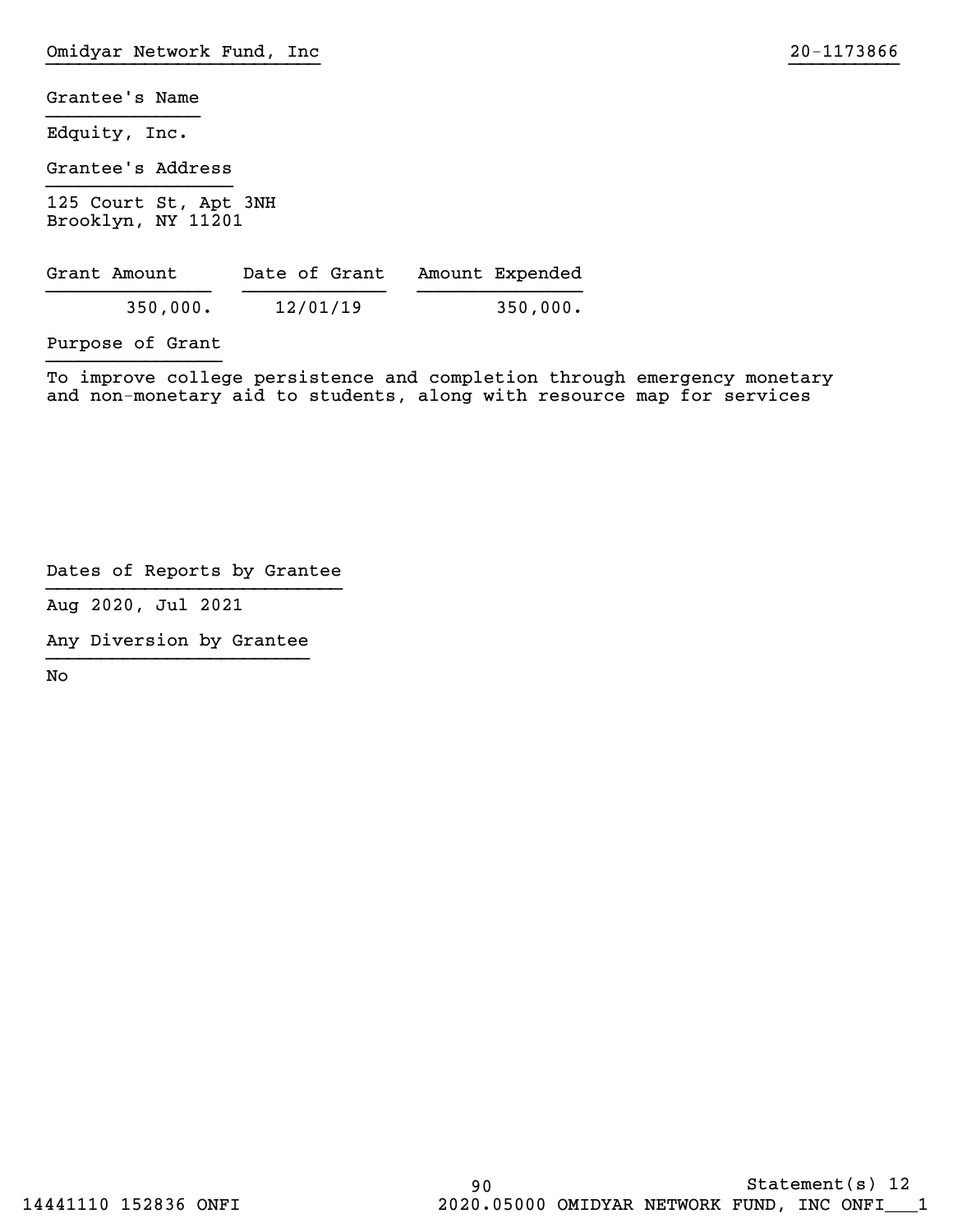iMerit Technology Services Pvt. Ltd.

Grantee's Address }}}}}}}}}}}}}}}}}

204 A, Mittal Tower, 6 MG Road Bengaluru, INDIA, 560 001

| Grant Amount | Date of Grant | Amount Expended |
|--------------|---------------|-----------------|
| 750,000.     | 06/01/12      | 750,000.        |

Purpose of Grant }}}}}}}}}}}}}}}}

To provide employment opportunities to youth belonging to low-income, rural or peri-urban families

## Dates of Reports by Grantee }}}}}}}}}}}}}}}}}}}}}}}}}}}

3/13, 10/13, 8/14, 11/14, 7/15, 9/16, 8/17, 8/18, 7/19, 9/20, 8/21

Any Diversion by Grantee }}}}}}}}}}}}}}}}}}}}}}}}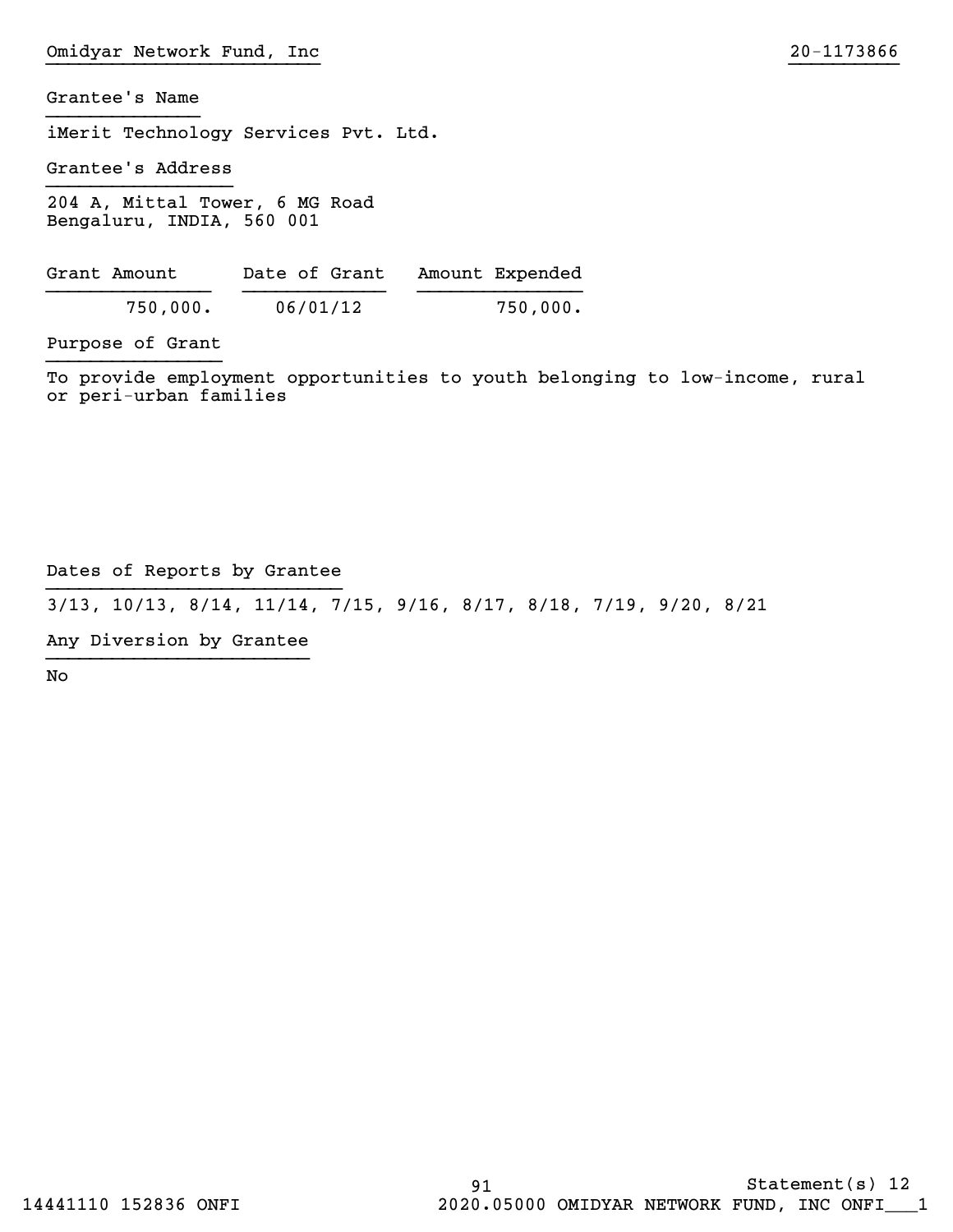iMerit Technology Services Pvt. Ltd.

Grantee's Address }}}}}}}}}}}}}}}}}

204 A, Mittal Tower, 6 MG Road Bengaluru, INDIA, 560 001

| Grant Amount | Date of Grant | Amount Expended |
|--------------|---------------|-----------------|
| 958,796.     | 09/01/15      | 958,796.        |

Purpose of Grant }}}}}}}}}}}}}}}}

To provide employment opportunities to youth belonging to low-income, rural or peri-urban families

Dates of Reports by Grantee }}}}}}}}}}}}}}}}}}}}}}}}}}}

Sept 2016, Aug 2017, Aug 2018, Jul 2019, Sep 2020, Aug 2021

Any Diversion by Grantee }}}}}}}}}}}}}}}}}}}}}}}}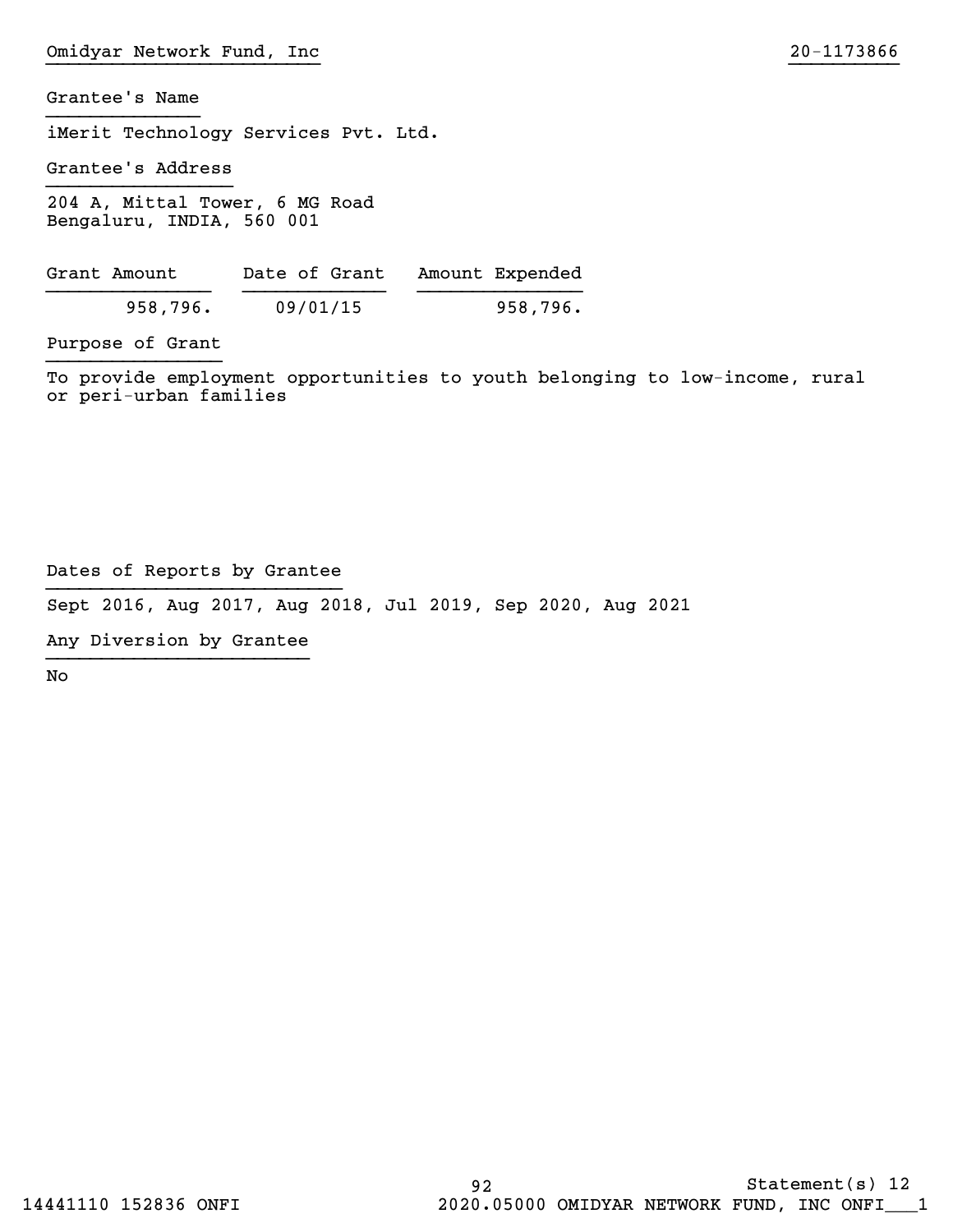iMerit Inc.

Grantee's Address }}}}}}}}}}}}}}}}}

985 University Ave Los Gatos, CA 95032

| Grant Amount | Date of Grant | Amount Expended |
|--------------|---------------|-----------------|
| 44,647.      | 02/01/19      | 44,647.         |

Purpose of Grant }}}}}}}}}}}}}}}}

To provide employment opportunities to youth belonging to low-income, rural or peri-urban families

Dates of Reports by Grantee }}}}}}}}}}}}}}}}}}}}}}}}}}}

Sep 2020, Aug 2021

Any Diversion by Grantee }}}}}}}}}}}}}}}}}}}}}}}}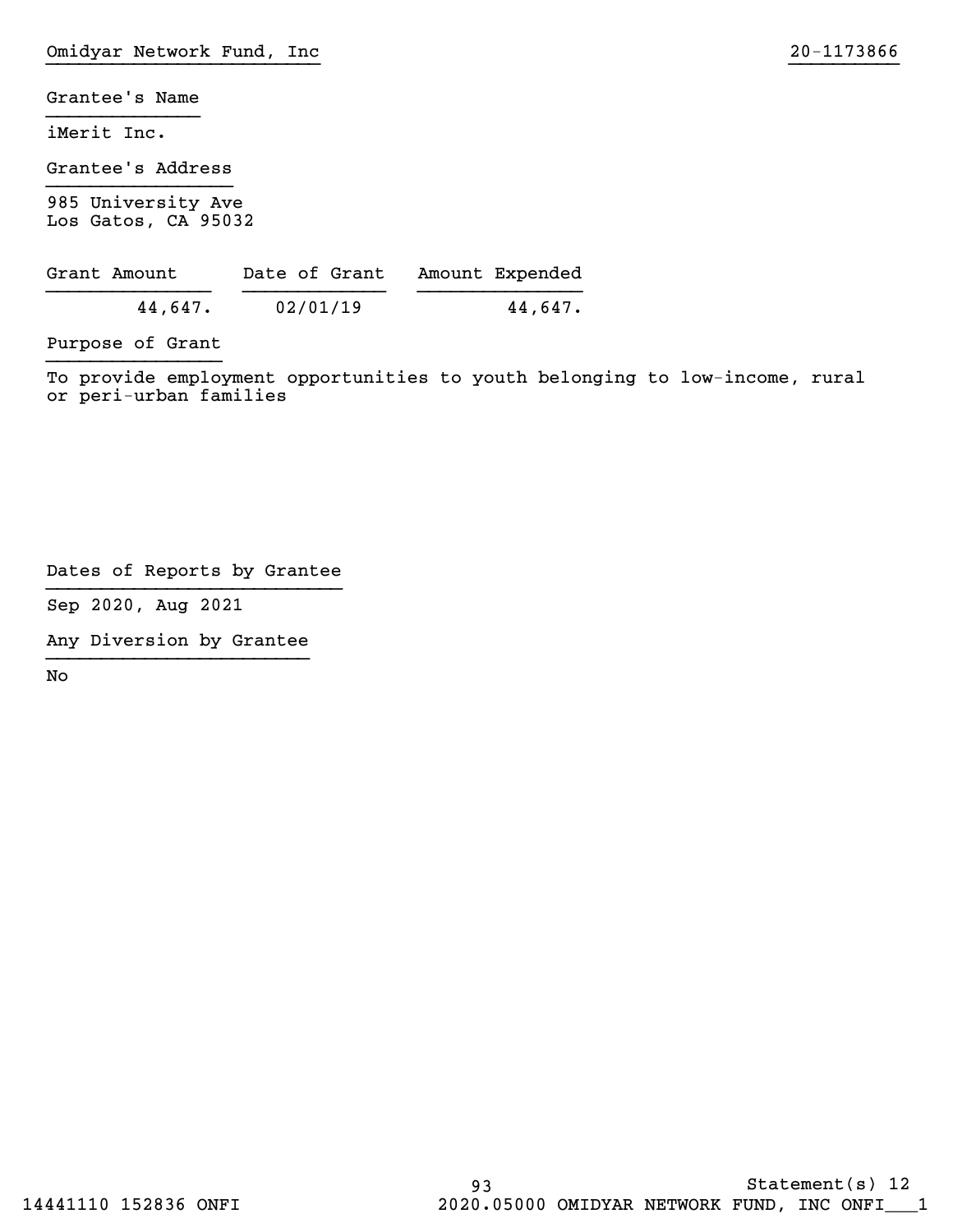iMerit Inc.

Grantee's Address }}}}}}}}}}}}}}}}}

985 University Ave Los Gatos, CA 95032

| Grant Amount | Date of Grant | Amount Expended |
|--------------|---------------|-----------------|
| 997,655.     | 12/01/19      | 997,655.        |

Purpose of Grant }}}}}}}}}}}}}}}}

To provide employment opportunities to youth belonging to low-income, rural or peri-urban families

Dates of Reports by Grantee }}}}}}}}}}}}}}}}}}}}}}}}}}}

Sep 2020, Aug 2021

Any Diversion by Grantee }}}}}}}}}}}}}}}}}}}}}}}}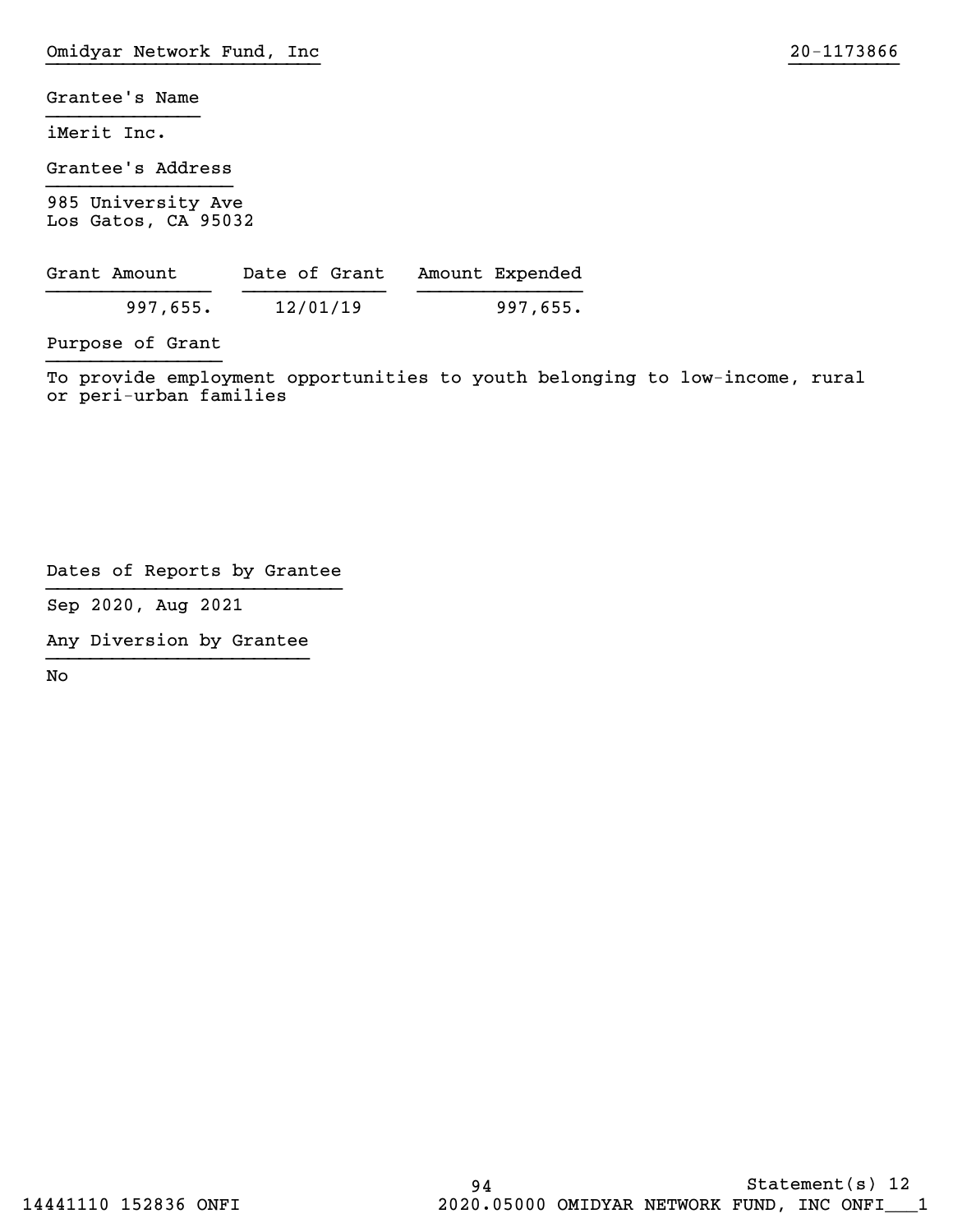Landmapp B.V. dba Meridia

Grantee's Address }}}}}}}}}}}}}}}}}

New Energy Docks, Distelweg 451 Amsterdam, NETHERLANDS, 1031 HD

| Grant Amount | Date of Grant | Amount Expended |
|--------------|---------------|-----------------|
| 200,000.     | 10/01/20      | 200,000.        |

Purpose of Grant }}}}}}}}}}}}}}}}

To provide low-income farmer families with documentation of their land, mapping services, and other digitalization services for data and legalization

Dates of Reports by Grantee }}}}}}}}}}}}}}}}}}}}}}}}}}}

Oct 2021

Any Diversion by Grantee }}}}}}}}}}}}}}}}}}}}}}}}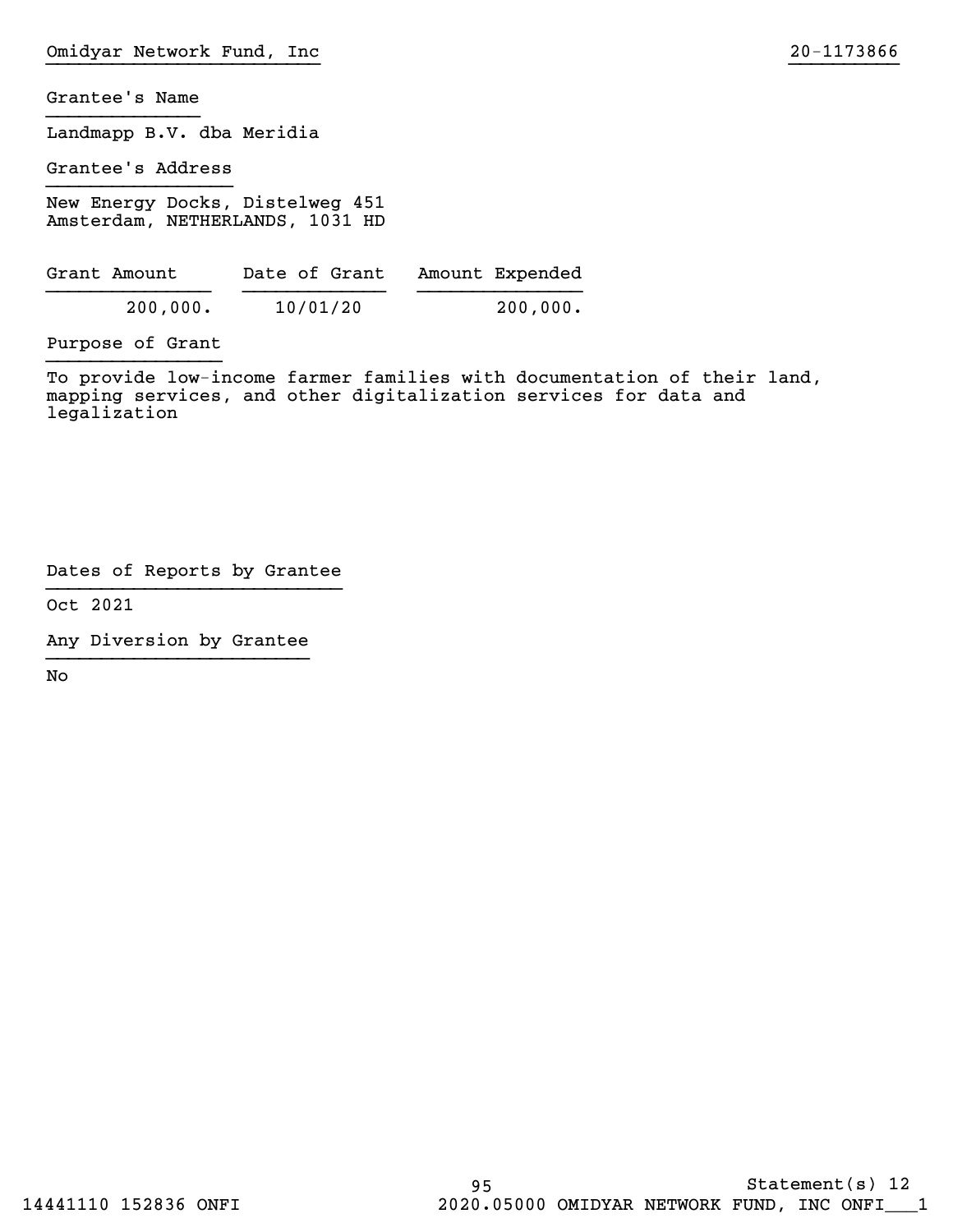MathTalk PBC

Grantee's Address }}}}}}}}}}}}}}}}}

99 Bishop Allen Drive Cambridge, MA 02139

| Grant Amount | Date of Grant | Amount Expended |
|--------------|---------------|-----------------|
| 400,000.     | 08/01/20      | 400,000.        |

Purpose of Grant }}}}}}}}}}}}}}}}

To support education technology promoting early math development

Dates of Reports by Grantee }}}}}}}}}}}}}}}}}}}}}}}}}}}

Aug 2021

Any Diversion by Grantee }}}}}}}}}}}}}}}}}}}}}}}}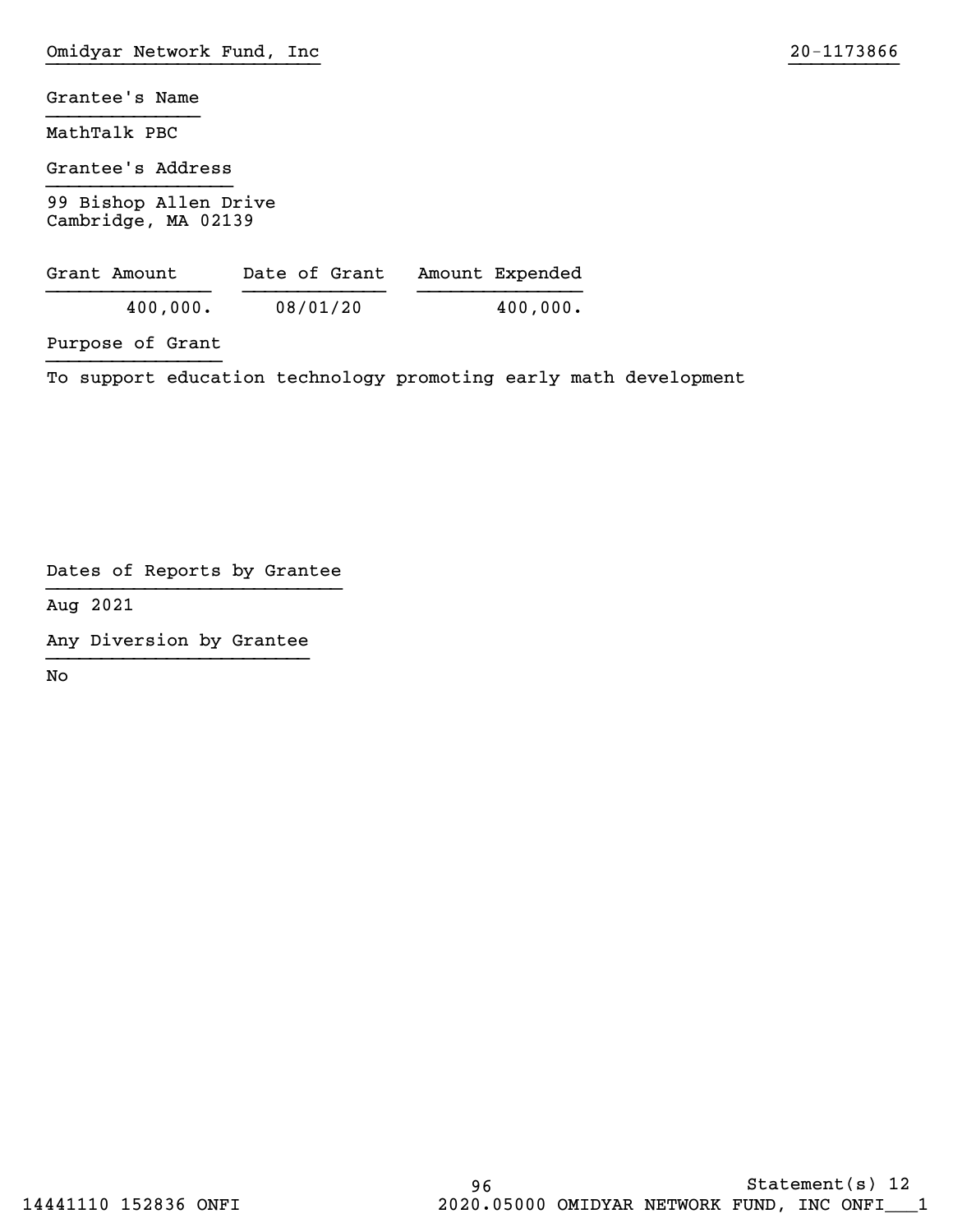MFX Solutions, LLC

Grantee's Address }}}}}}}}}}}}}}}}}

1440 G St NW Washington, DC 20005

| Grant Amount | Date of Grant | Amount Expended |
|--------------|---------------|-----------------|
| 5,300,000.   | 06/01/19      | 5,300,000.      |

Purpose of Grant }}}}}}}}}}}}}}}}

To give microfinance lenders tools to manage currency risk, enabling them to provide funding to disadvantaged entrepreneurs in the developing world

## Dates of Reports by Grantee }}}}}}}}}}}}}}}}}}}}}}}}}}}

3/11, 2/12, 9/12, 6/13, 10/14,10/15, 9/16, 10/17, 10/18, 10/19, 10/20, 9/21

Any Diversion by Grantee }}}}}}}}}}}}}}}}}}}}}}}}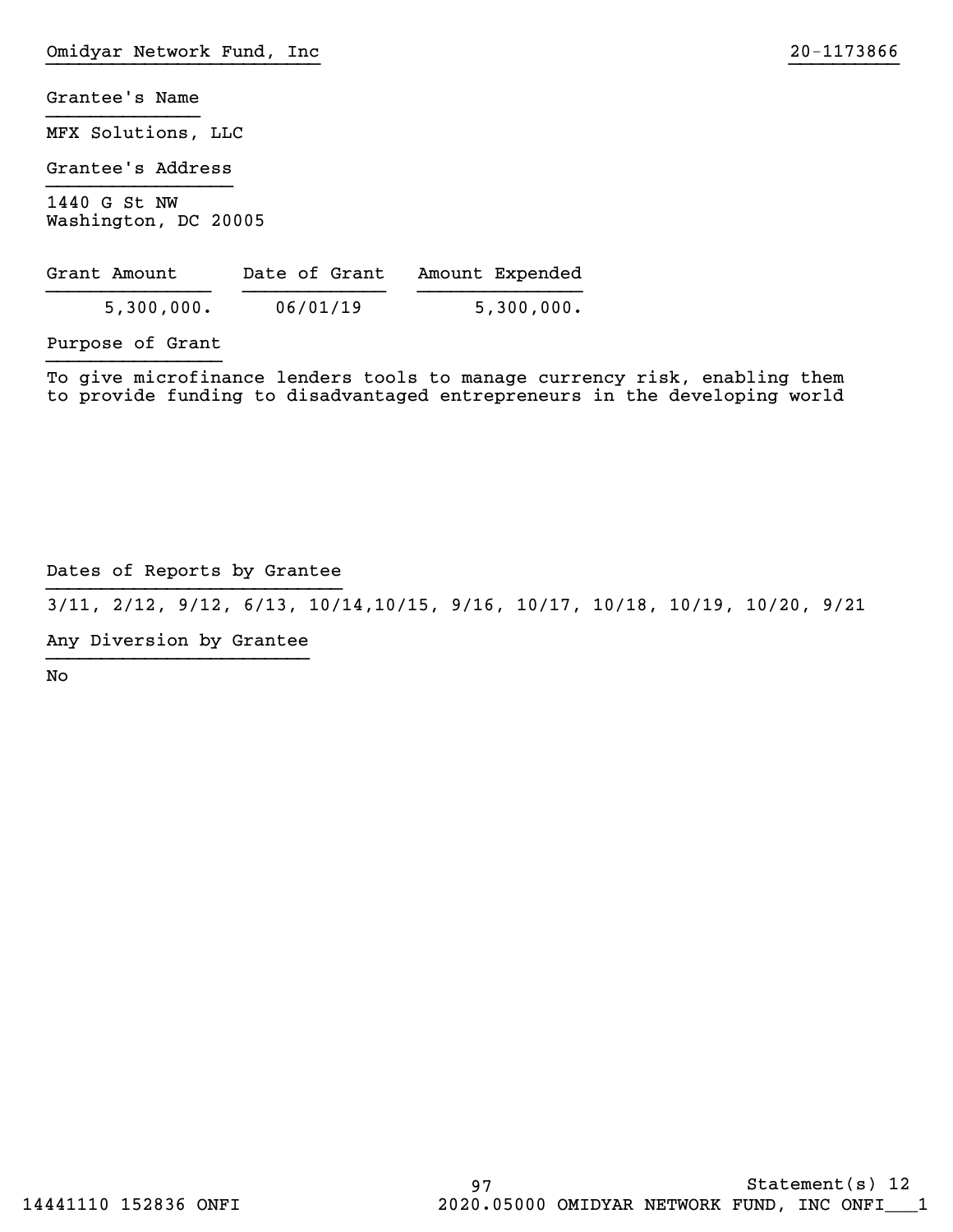MicroBuild I, LLC

Grantee's Address }}}}}}}}}}}}}}}}}

2711 Centerville Road, Suite 400 New Castle, DE 19808

| Grant Amount | Date of Grant | Amount Expended |
|--------------|---------------|-----------------|
| 2,000,000.   | 07/01/12      | 2,000,000.      |

Purpose of Grant }}}}}}}}}}}}}}}}

To accelerate the growth of housing microfinance to improve the shelter conditions of the poor

## Dates of Reports by Grantee }}}}}}}}}}}}}}}}}}}}}}}}}}}

12/12, 6/13, 10/13, 10/14, 10/15, 10/16, 10/17, 10/18, 10/19, 11/20, 10/21

Any Diversion by Grantee }}}}}}}}}}}}}}}}}}}}}}}}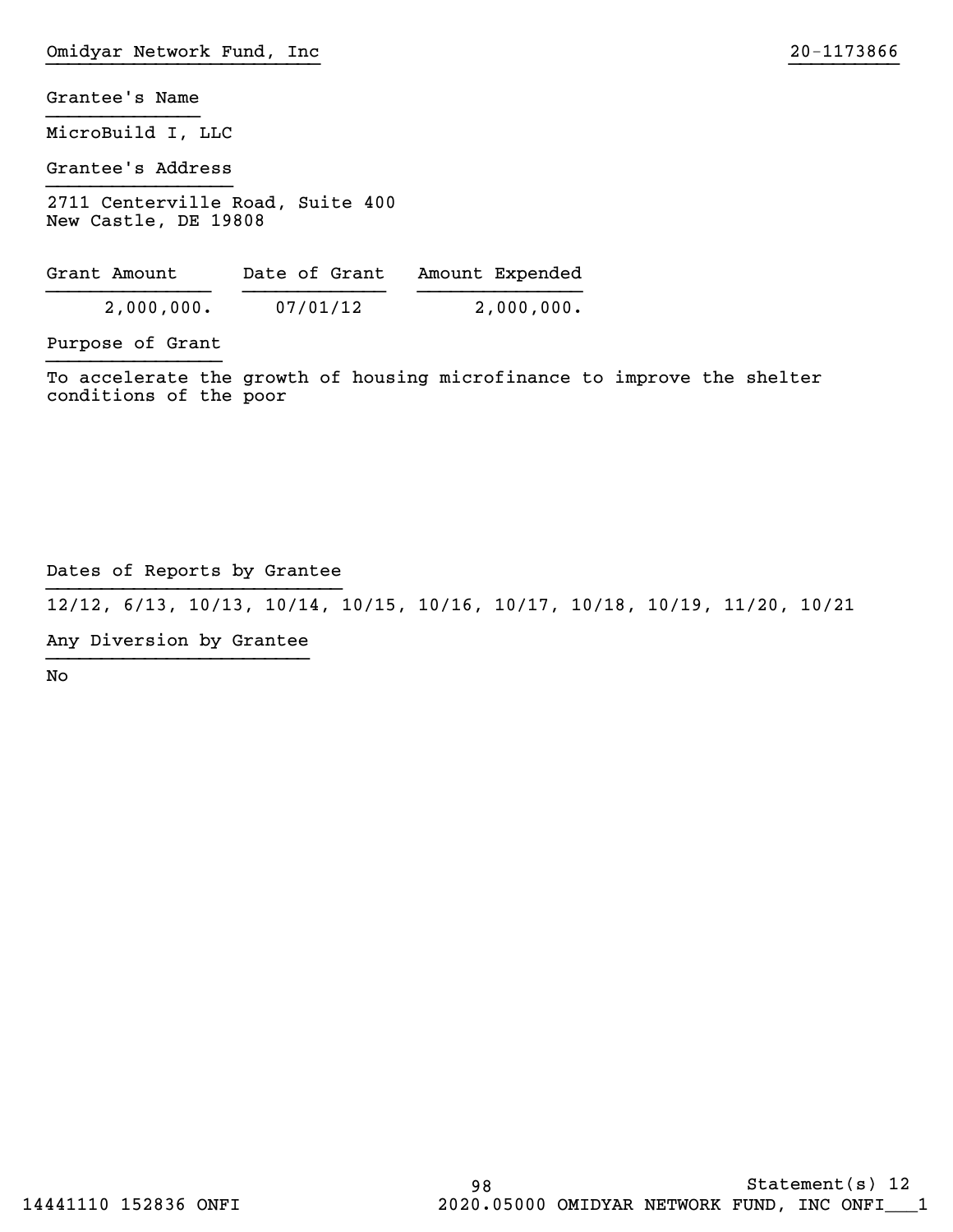MicroEnsure Holdings Limited

Grantee's Address }}}}}}}}}}}}}}}}}

Parker Court, Knapp Lane+B34:G34 Cheltenham, Gloucestershire, UNITED KINGDOM, GL50 3QJ

| Grant Amount | Date of Grant | Amount Expended |
|--------------|---------------|-----------------|
| 1,000,000.   | 08/01/12      | 1,000,000.      |

Purpose of Grant }}}}}}}}}}}}}}}}

To design and offer affordable microinsurance products for the poor

Dates of Reports by Grantee }}}}}}}}}}}}}}}}}}}}}}}}}}}

Apr 2014, May 2015, Sept 2016, Hun 2017,Sept 2018,Aug 2019,Aug 2020,May 2021

Any Diversion by Grantee }}}}}}}}}}}}}}}}}}}}}}}}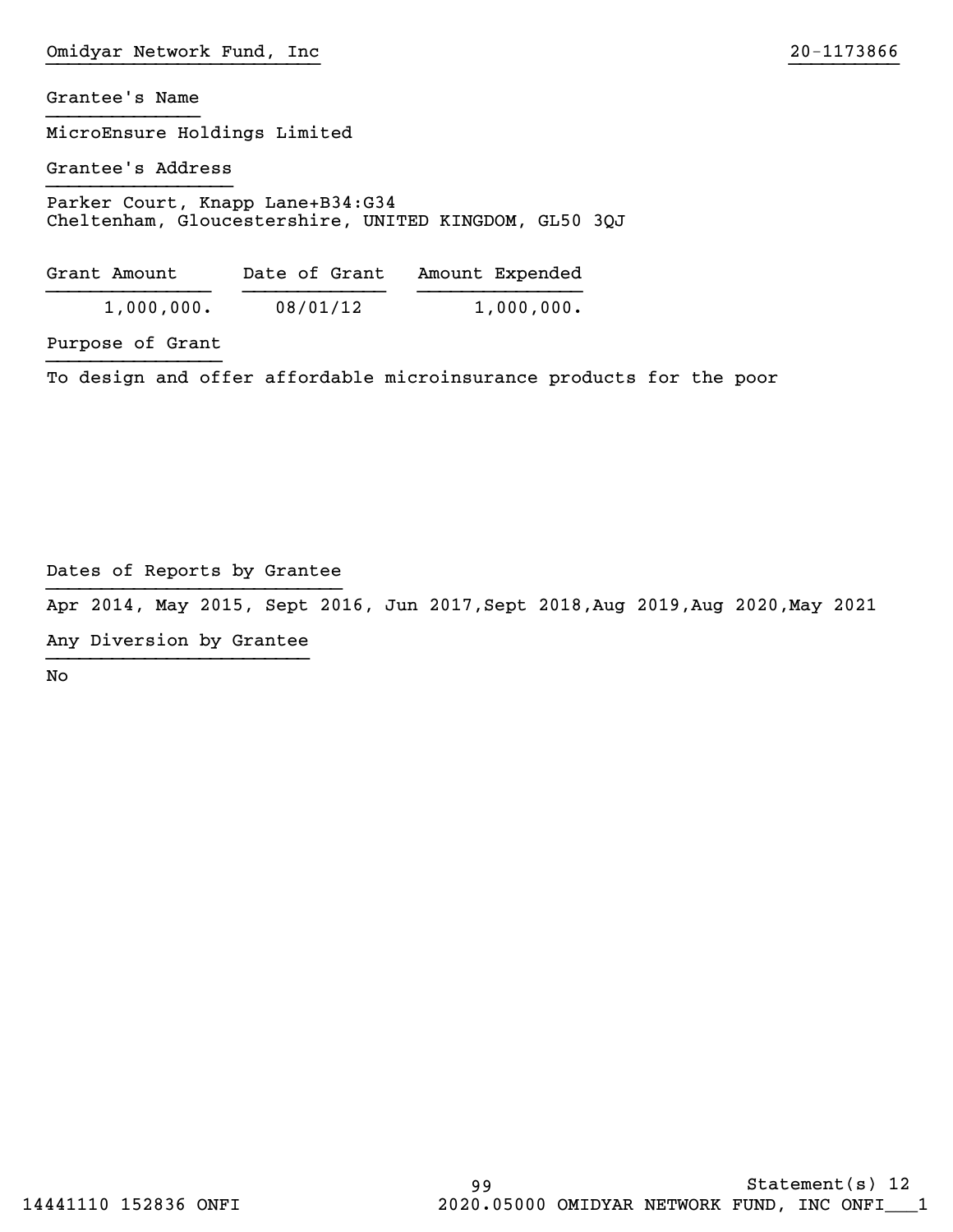MicroEnsure Holdings Limited

Grantee's Address }}}}}}}}}}}}}}}}}

Parker Court, Knapp Lane+B34:G34 Cheltenham, Gloucestershire, UNITED KINGDOM, GL50 3QJ

| Grant Amount |          | Date of Grant | Amount Expended |
|--------------|----------|---------------|-----------------|
| 687,992.     | 01/01/13 |               | 687,992.        |

Purpose of Grant }}}}}}}}}}}}}}}}

To design and offer affordable microinsurance products for the poor

Dates of Reports by Grantee }}}}}}}}}}}}}}}}}}}}}}}}}}}

Apr 2014, May 2015, Sept 2016, Hun 2017,Sept 2018,Aug 2019,Aug 2020,May 2021

Any Diversion by Grantee }}}}}}}}}}}}}}}}}}}}}}}}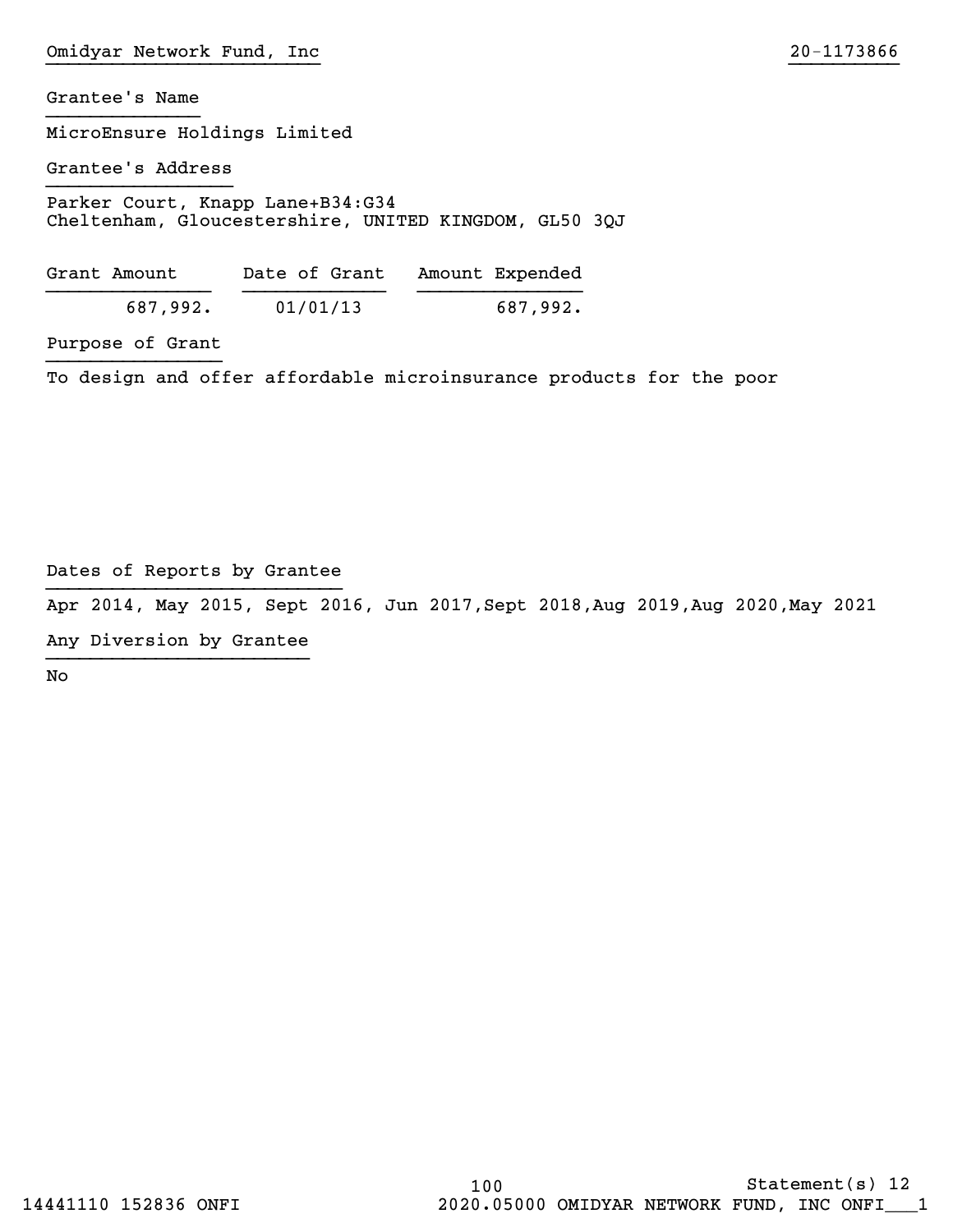MicroEnsure Holdings Limited

Grantee's Address }}}}}}}}}}}}}}}}}

Parker Court, Knapp Lane+B34:G34 Cheltenham, Gloucestershire, UNITED KINGDOM, GL50 3QJ

| Grant Amount | Date of Grant | Amount Expended |
|--------------|---------------|-----------------|
| 1,000,000.   | 05/01/14      | 1,000,000.      |

Purpose of Grant }}}}}}}}}}}}}}}}

To design and offer affordable microinsurance products for the poor

Dates of Reports by Grantee }}}}}}}}}}}}}}}}}}}}}}}}}}}

May 2015, Sept 2016, Hun 2017, Sept 2018, Aug 2019, Aug 2020, May 2021

Any Diversion by Grantee }}}}}}}}}}}}}}}}}}}}}}}}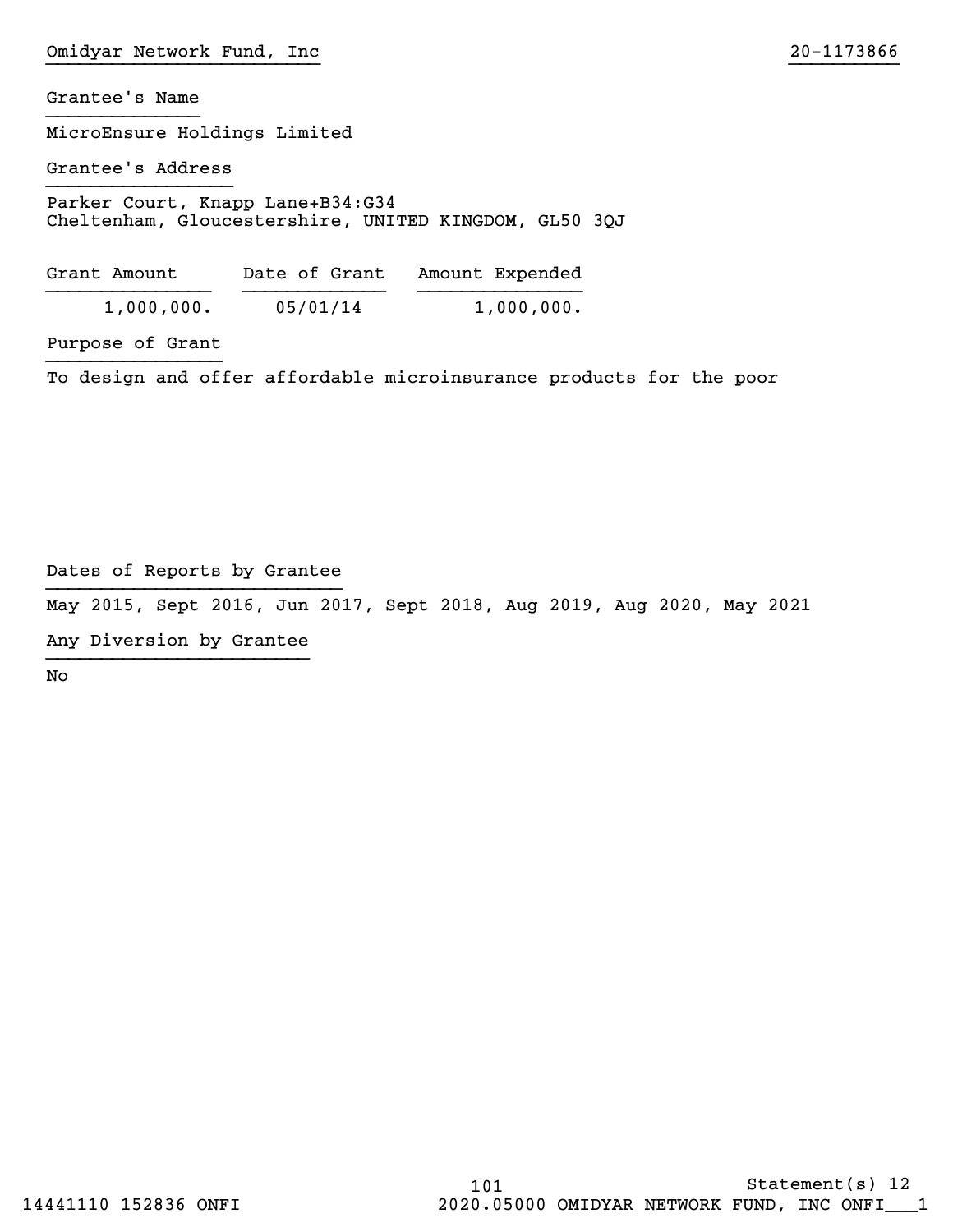MicroEnsure Holdings Limited

Grantee's Address }}}}}}}}}}}}}}}}}

Parker Court, Knapp Lane+B34:G34 Cheltenham, Gloucestershire, UNITED KINGDOM, GL50 3QJ

| Grant Amount | Date of Grant | Amount Expended |
|--------------|---------------|-----------------|
| 8,000,000.   | 02/01/16      | 8,000,000.      |

Purpose of Grant }}}}}}}}}}}}}}}}

To design and offer affordable microinsurance products for the poor

Dates of Reports by Grantee }}}}}}}}}}}}}}}}}}}}}}}}}}}

Jun 2017, Sept 2018, Aug 2019, Aug 2020, May 2021

Any Diversion by Grantee }}}}}}}}}}}}}}}}}}}}}}}}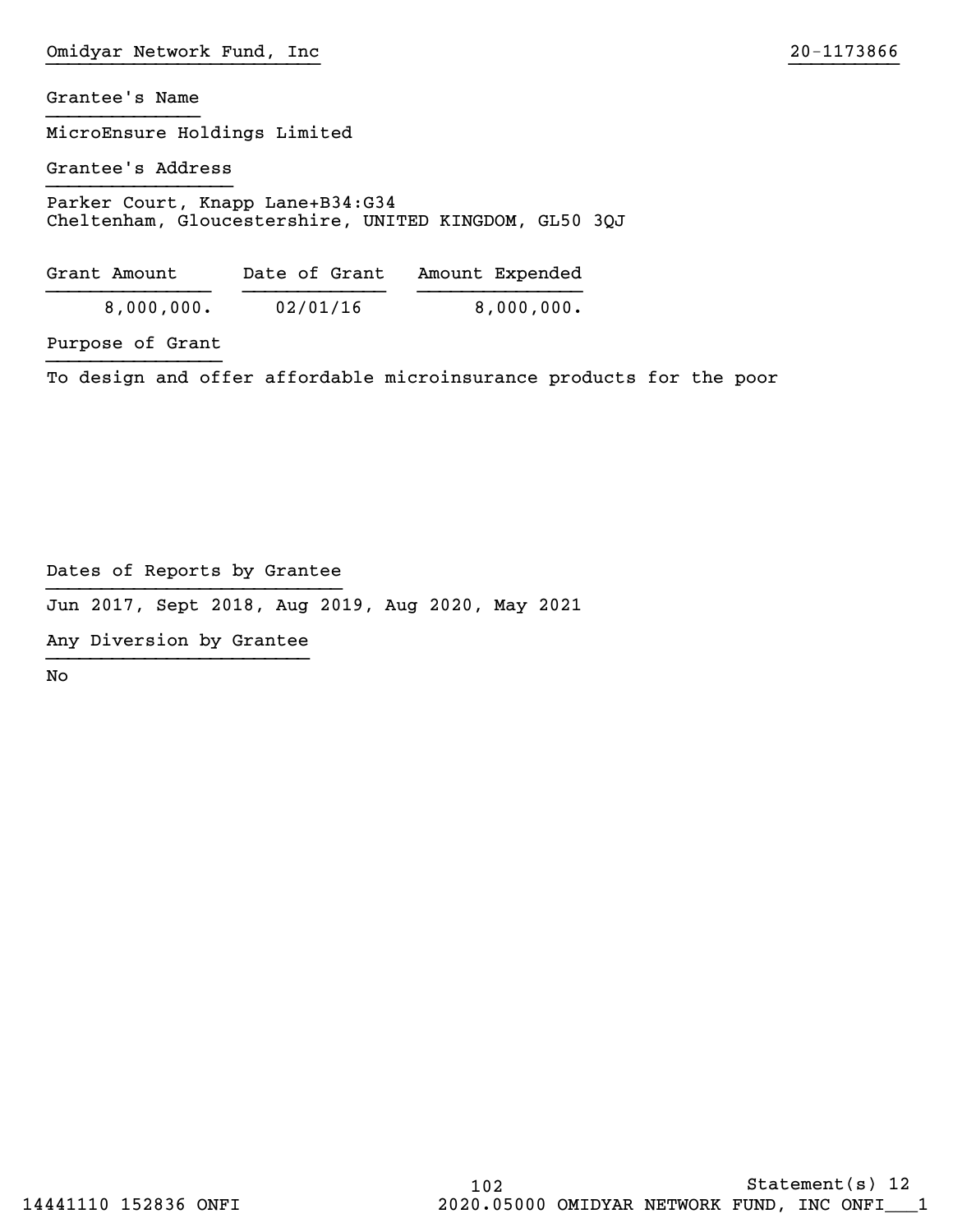MicroEnsure Holdings Limited

Grantee's Address }}}}}}}}}}}}}}}}}

Parker Court, Knapp Lane+B34:G34 Cheltenham, Gloucestershire, UNITED KINGDOM, GL50 3QJ

| Grant Amount | Date of Grant | Amount Expended |
|--------------|---------------|-----------------|
| 1,000,000.   | 10/01/19      | 1,000,000.      |

Purpose of Grant }}}}}}}}}}}}}}}}

To design and offer affordable microinsurance products for the poor

Dates of Reports by Grantee }}}}}}}}}}}}}}}}}}}}}}}}}}}

Aug 2020, May 2021

Any Diversion by Grantee }}}}}}}}}}}}}}}}}}}}}}}}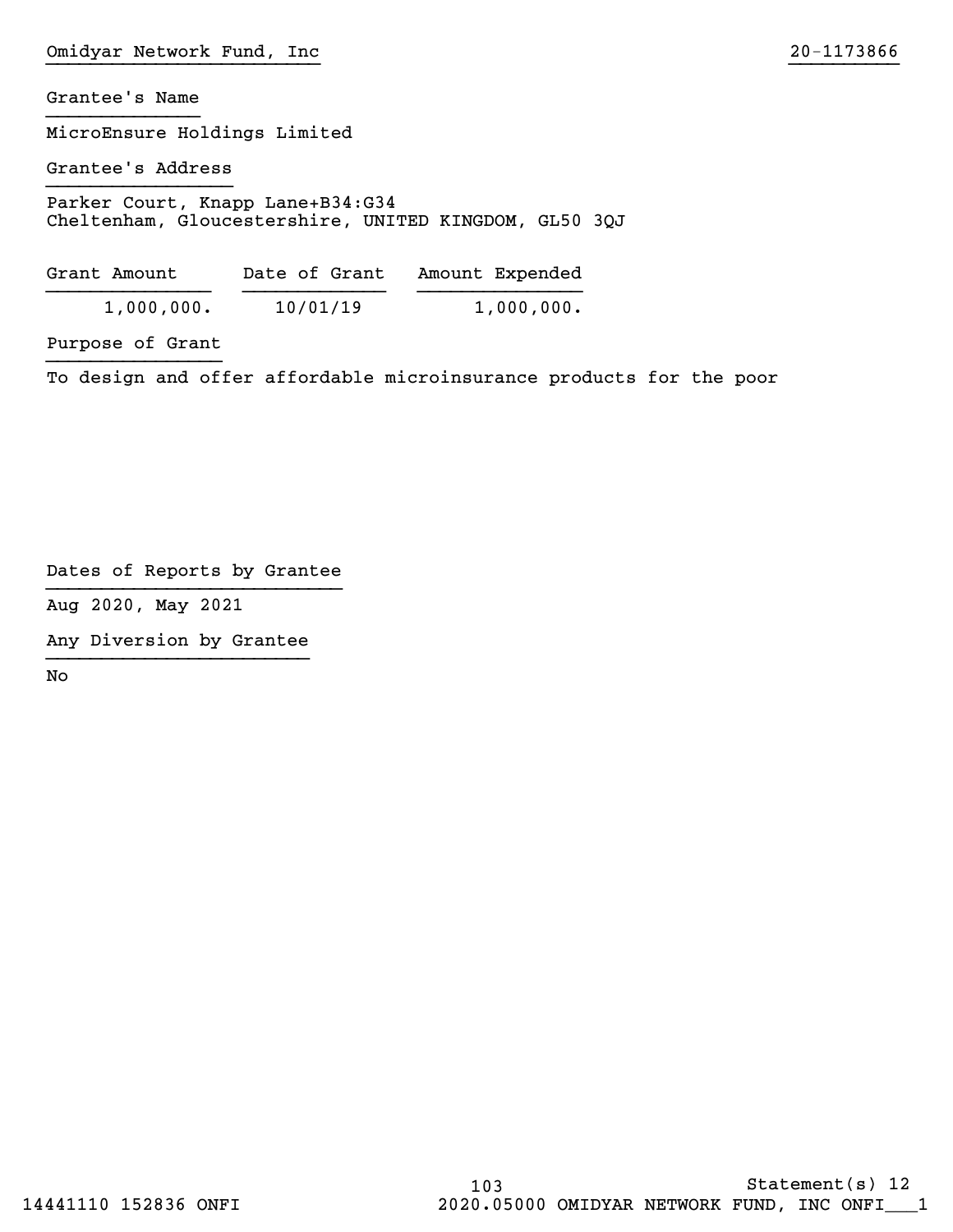MicroEnsure Holdings Limited

Grantee's Address }}}}}}}}}}}}}}}}}

Parker Court, Knapp Lane+B34:G34 Cheltenham, Gloucestershire, UNITED KINGDOM, GL50 3QJ

| Grant Amount | Date of Grant | Amount Expended |
|--------------|---------------|-----------------|
| 2,700,000.   | 01/01/19      | 2,555,499.      |

Purpose of Grant }}}}}}}}}}}}}}}}

To design and offer affordable microinsurance products for the poor

Dates of Reports by Grantee }}}}}}}}}}}}}}}}}}}}}}}}}}}

Aug 2020, May 2021

Any Diversion by Grantee }}}}}}}}}}}}}}}}}}}}}}}}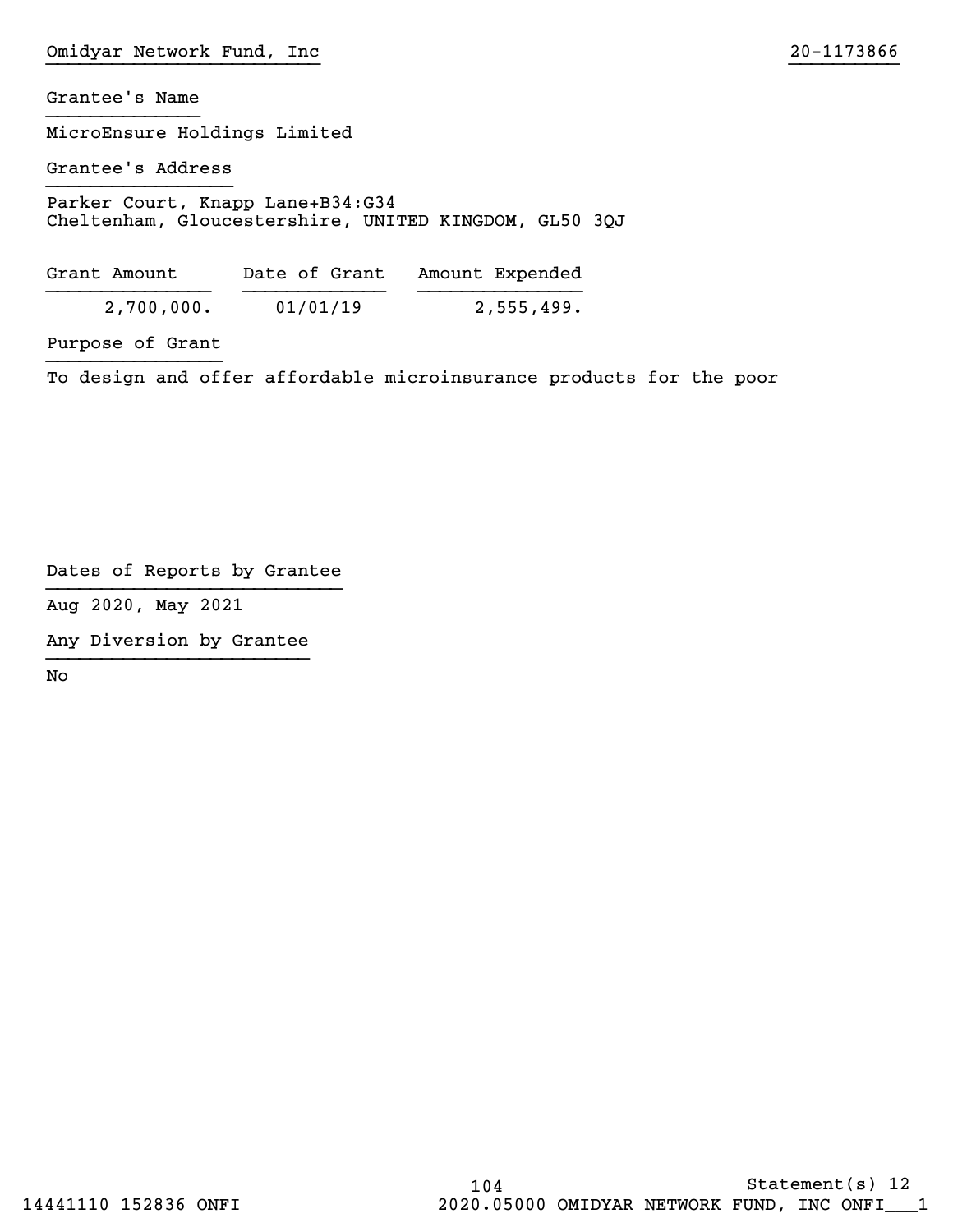MicroEnsure Holdings Limited

Grantee's Address }}}}}}}}}}}}}}}}}

Parker Court, Knapp Lane+B34:G34 Cheltenham, Gloucestershire, UNITED KINGDOM, GL50 3QJ

| Grant Amount | Date of Grant | Amount Expended |
|--------------|---------------|-----------------|
| 500,000.     | 04/01/20      | 500,000.        |

Purpose of Grant }}}}}}}}}}}}}}}}

To design and offer affordable microinsurance products for the poor

Dates of Reports by Grantee }}}}}}}}}}}}}}}}}}}}}}}}}}}

May 2021

Any Diversion by Grantee }}}}}}}}}}}}}}}}}}}}}}}}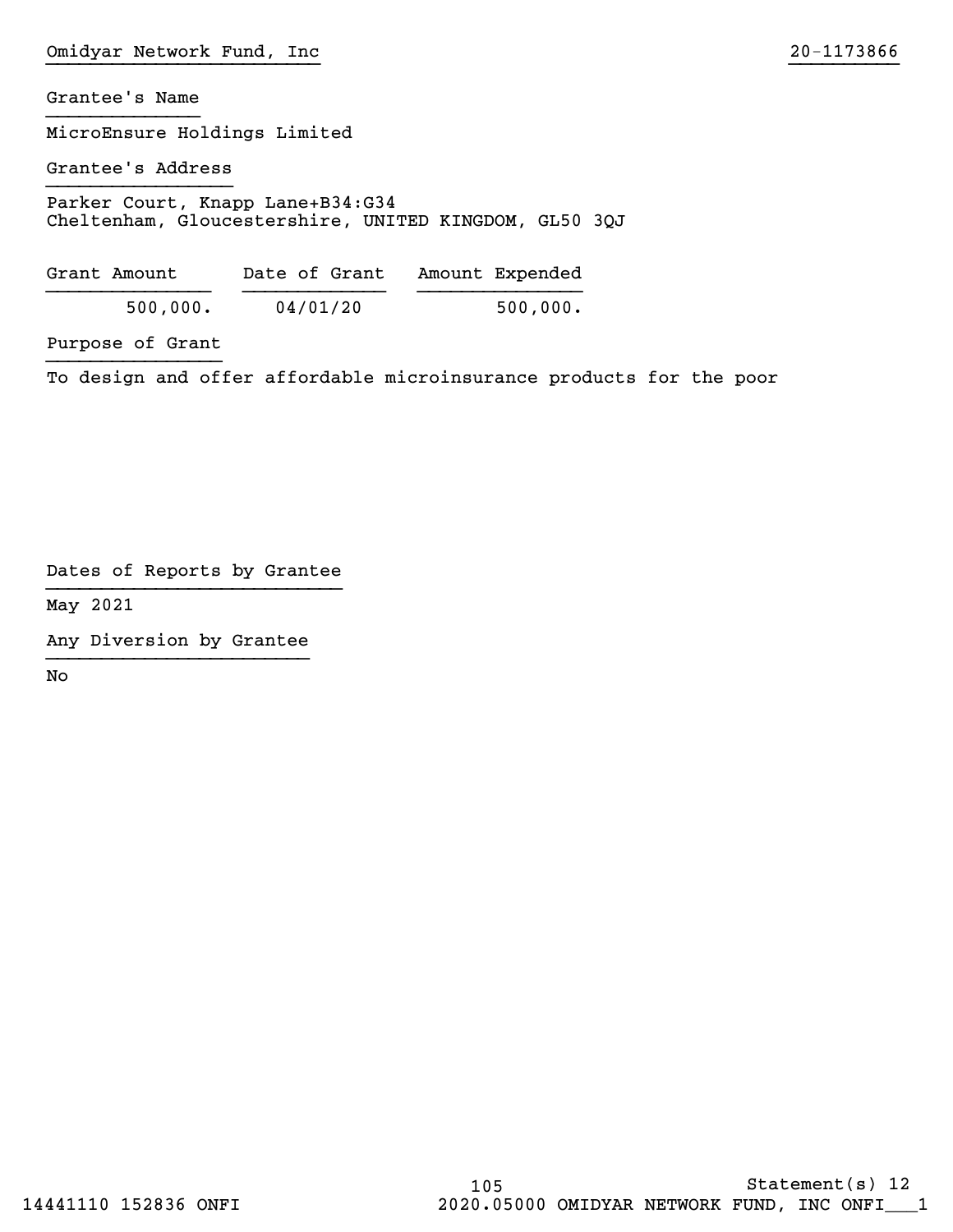ParentPowered

Grantee's Address }}}}}}}}}}}}}}}}}

33 Hayward Ave., #201 San Mateo, CA 94401

| Grant Amount | Date of Grant | Amount Expended |
|--------------|---------------|-----------------|
| 1,000,000.   | 09/01/17      | 1,000,000.      |

Purpose of Grant }}}}}}}}}}}}}}}}

To improve learning outcomes by improving the ability of caregivers from low-income households to support their childrens educational development

Dates of Reports by Grantee }}}}}}}}}}}}}}}}}}}}}}}}}}}

Sept 2018, Oct 2019, Oct 2020, Nov 2021

Any Diversion by Grantee }}}}}}}}}}}}}}}}}}}}}}}}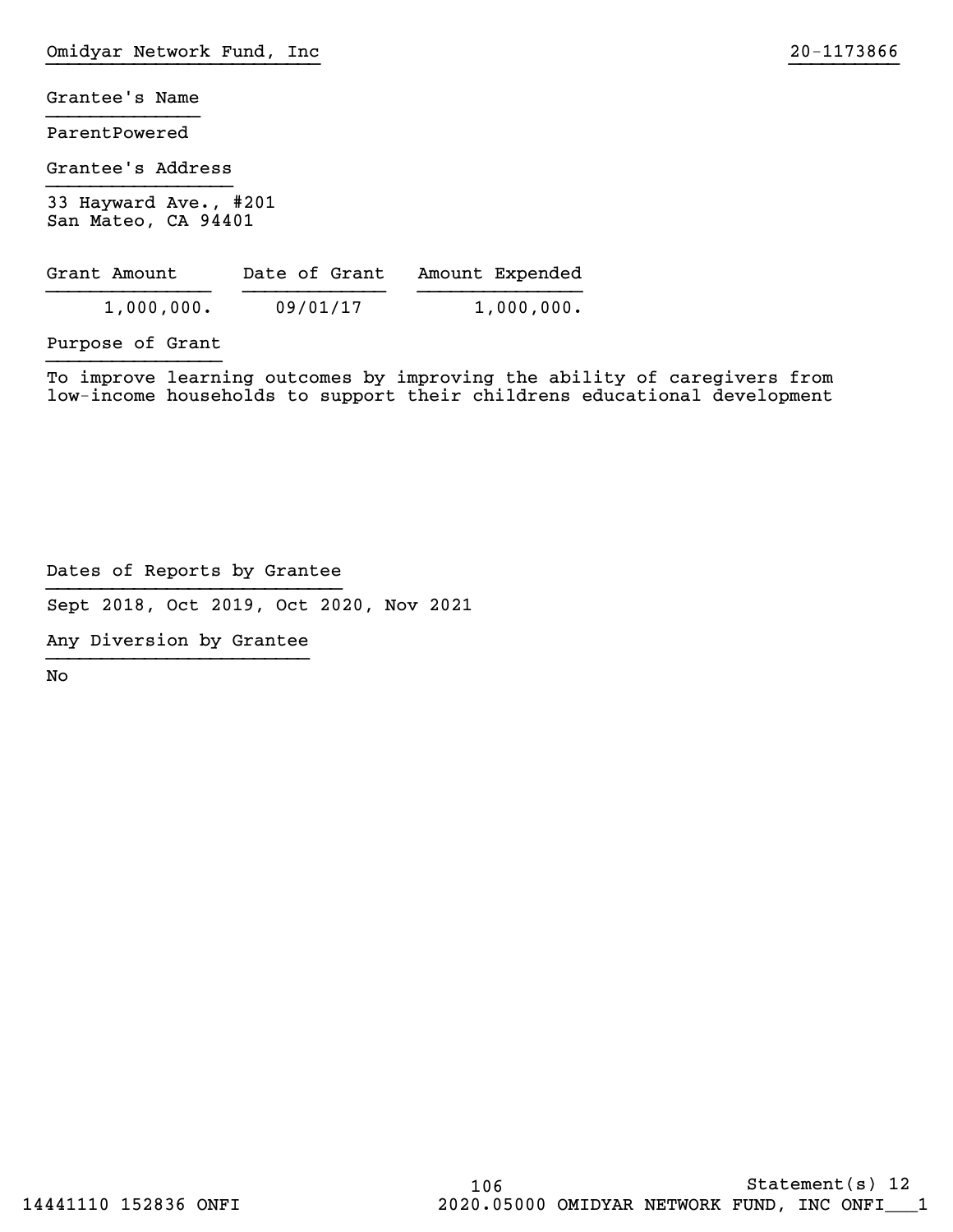ParentPowered

Grantee's Address }}}}}}}}}}}}}}}}}

33 Hayward Ave., #201 San Mateo, CA 94401

| Grant Amount | Date of Grant | Amount Expended |
|--------------|---------------|-----------------|
| 500,000.     | 01/01/19      | 500,000.        |

Purpose of Grant }}}}}}}}}}}}}}}}

To improve learning outcomes by improving the ability of caregivers from low-income households to support their childrens educational development

Dates of Reports by Grantee }}}}}}}}}}}}}}}}}}}}}}}}}}}

Oct 2020, Nov 2021

Any Diversion by Grantee }}}}}}}}}}}}}}}}}}}}}}}}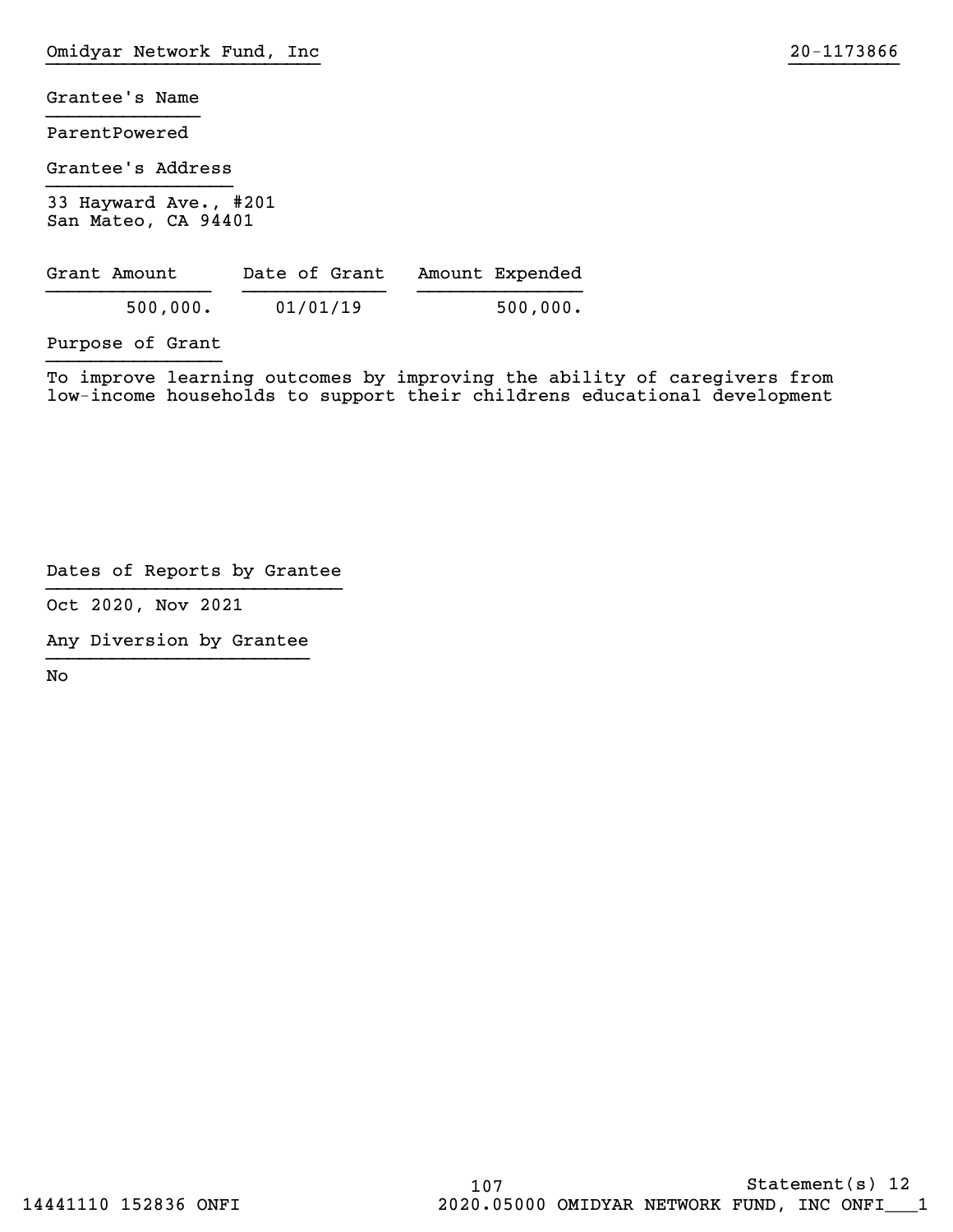Sewa Grih Rin Limited

Grantee's Address }}}}}}}}}}}}}}}}}

206-207, 2nd Floor, Vikram Tower, Rajendra Place Delhi, INDIA, 110008

| Grant Amount | Date of Grant | Amount Expended |
|--------------|---------------|-----------------|
| 2,000,000.   | 03/01/19      | 2,040,640.      |

Purpose of Grant }}}}}}}}}}}}}}}}

To supportaffordable housing finance for low-income borrowers for home improvement, purchase or construction in India

Dates of Reports by Grantee }}}}}}}}}}}}}}}}}}}}}}}}}}}

Aug 2020, Sep 2021

Any Diversion by Grantee }}}}}}}}}}}}}}}}}}}}}}}}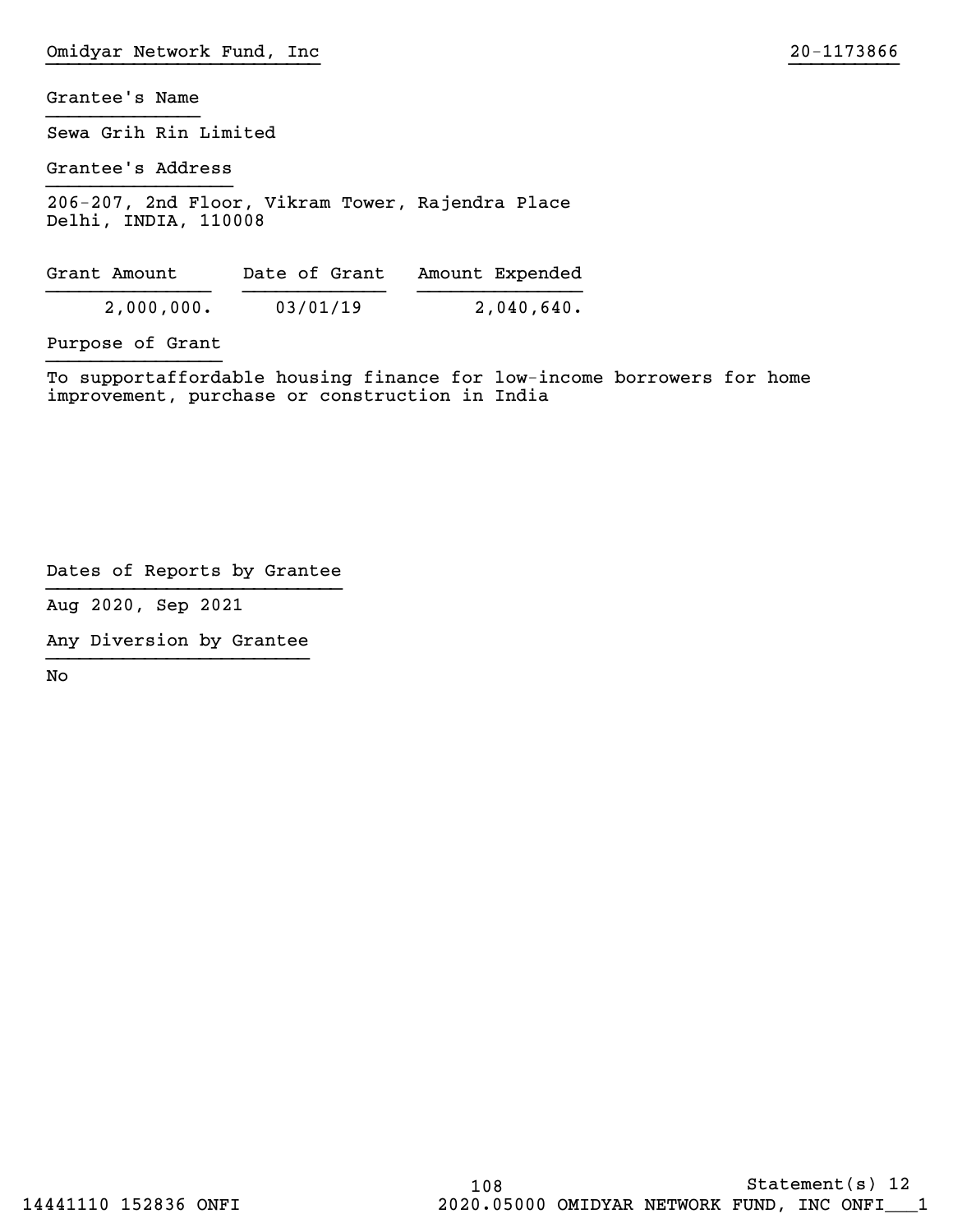Sewa Grih Rin Limited

Grantee's Address }}}}}}}}}}}}}}}}}

206-207, 2nd Floor, Vikram Tower, Rajendra Place Delhi, INDIA, 110008

| Grant Amount | Date of Grant | Amount Expended |
|--------------|---------------|-----------------|
| 533,333.     | 08/01/20      | 552,800.        |

Purpose of Grant }}}}}}}}}}}}}}}}

To supportaffordable housing finance for low-income borrowers for home improvement, purchase or construction in India

Dates of Reports by Grantee }}}}}}}}}}}}}}}}}}}}}}}}}}}

Sep 2021

Any Diversion by Grantee }}}}}}}}}}}}}}}}}}}}}}}}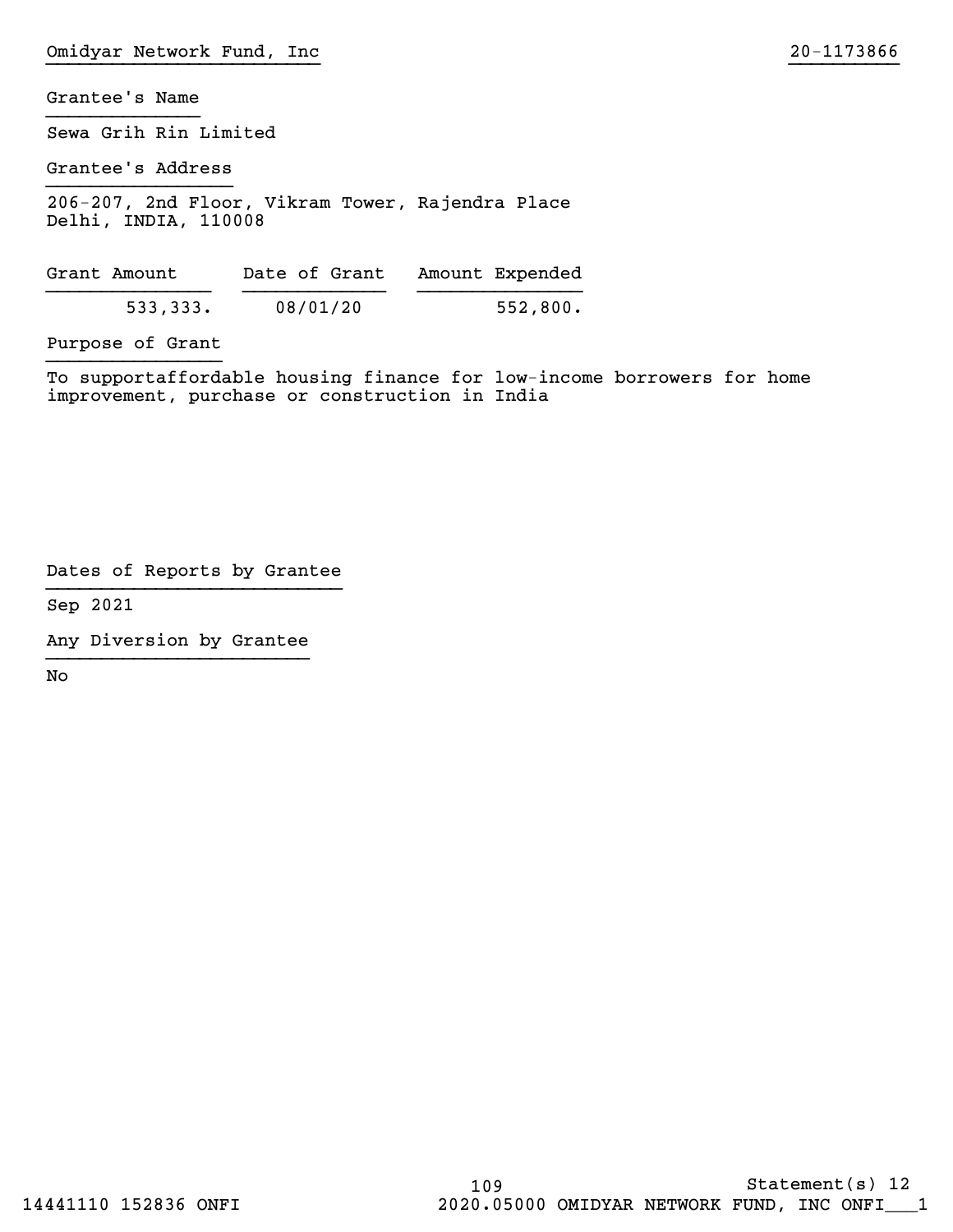SONG Investment Company

Grantee's Address }}}}}}}}}}}}}}}}}

Level 3, Alexander House, 35 Cybercity Ebene, MAURITIUS

Grant Amount Date of Grant Amount Expended }}}}}}}}}}}}}}} }}}}}}}}}}}}} }}}}}}}}}}}}}}} 6,000,000. 07/01/08 5,624,364.

Purpose of Grant }}}}}}}}}}}}}}}}

To increase economic opportunities and job creation for low-income persons and revitalize distressed communities in India

Dates of Reports by Grantee }}}}}}}}}}}}}}}}}}}}}}}}}}}

8/11, 5/12, 3/13, 10/14, 4/15, 6/16, 3/17, 9/18, 10/19, 8/20, 4/21

Any Diversion by Grantee }}}}}}}}}}}}}}}}}}}}}}}}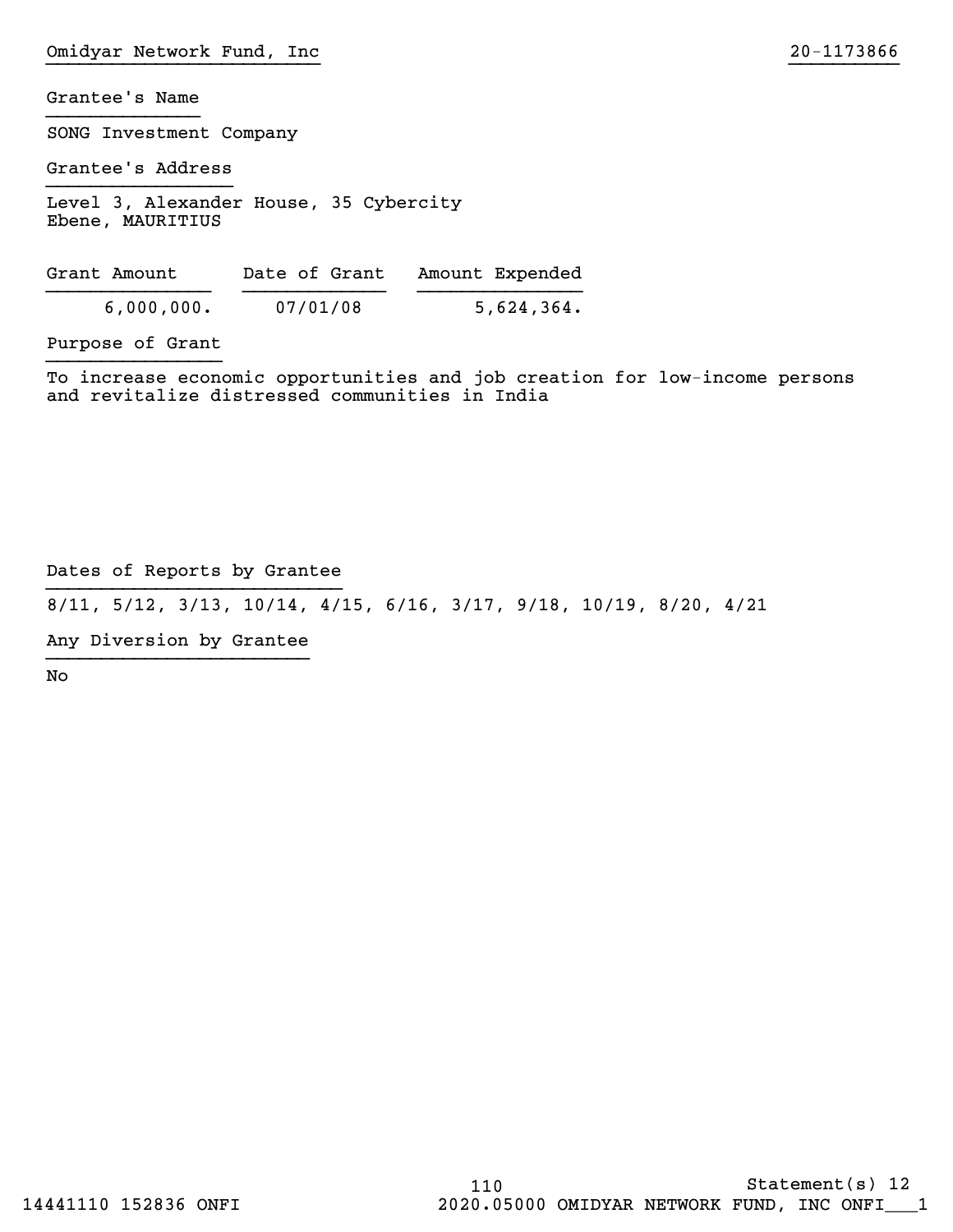SONG Investment Management Company

Grantee's Address }}}}}}}}}}}}}}}}}

Level 3, Alexander House, 35 Cybercity Ebene, MAURITIUS

| Grant Amount | Date of Grant | Amount Expended |
|--------------|---------------|-----------------|
| 24,000.      | 12/01/08      | 24,000.         |

Purpose of Grant }}}}}}}}}}}}}}}}

To increase economic opportunities and job creation for low-income persons and revitalize distressed communities in India

Dates of Reports by Grantee }}}}}}}}}}}}}}}}}}}}}}}}}}}

4/12, 3/13, 10/14, 4/15, 6/16, 9/18, 10/19, 8/20, 4/21

Any Diversion by Grantee }}}}}}}}}}}}}}}}}}}}}}}}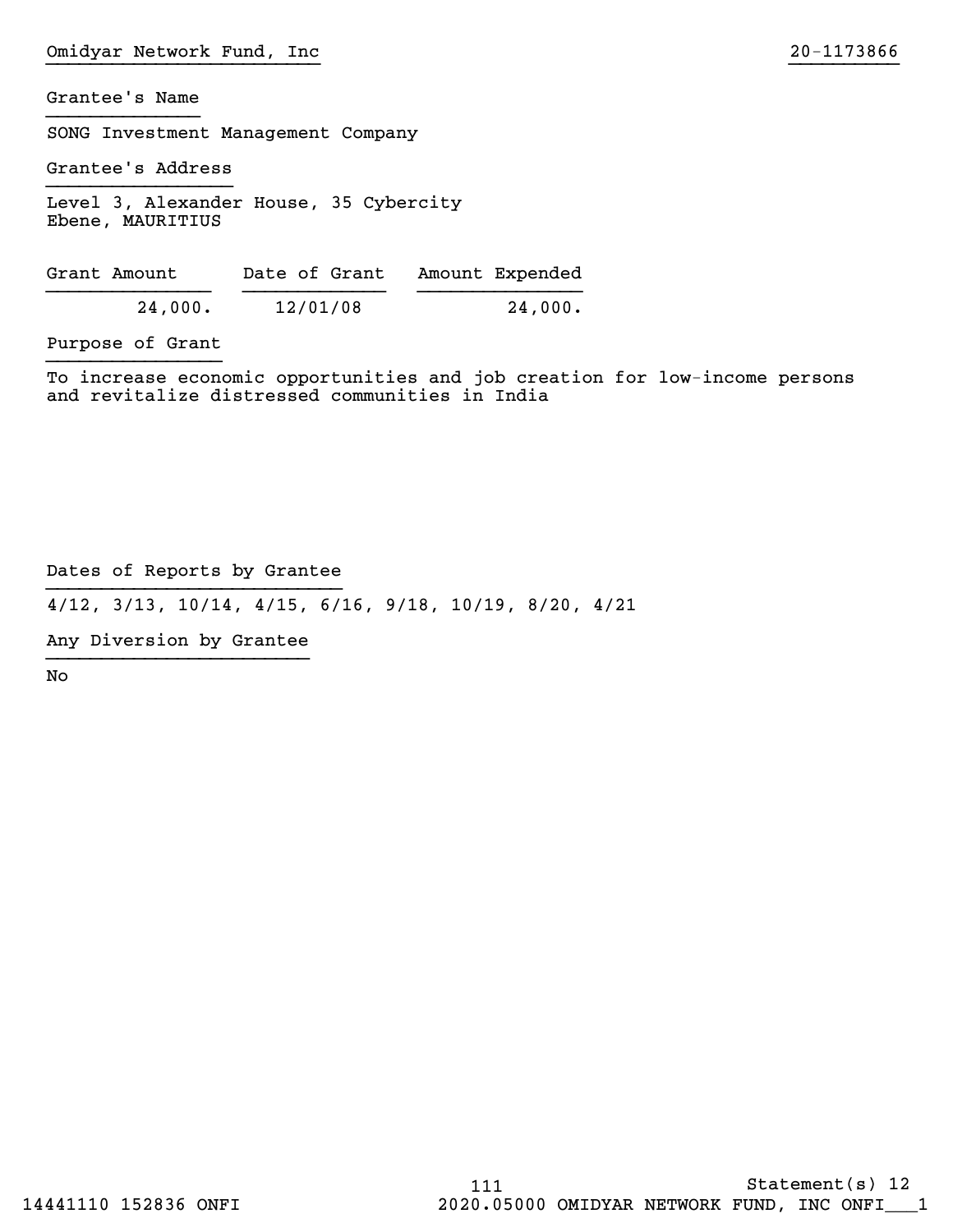Suyo Public Benefit Corporation

Grantee's Address }}}}}}}}}}}}}}}}}

2039 34th Ave. S Seattle, WA 98144

| Grant Amount | Date of Grant | Amount Expended |
|--------------|---------------|-----------------|
| 500,000.     | 12/01/15      | 500,000.        |

Purpose of Grant }}}}}}}}}}}}}}}}

To facilitate real property rights formalization and data collection for low-income families and directly related property services

Dates of Reports by Grantee }}}}}}}}}}}}}}}}}}}}}}}}}}}

Apr 2016, Feb 2017, Sept 2018, Feb 2019, Aug 2020, Feb 2021

Any Diversion by Grantee }}}}}}}}}}}}}}}}}}}}}}}}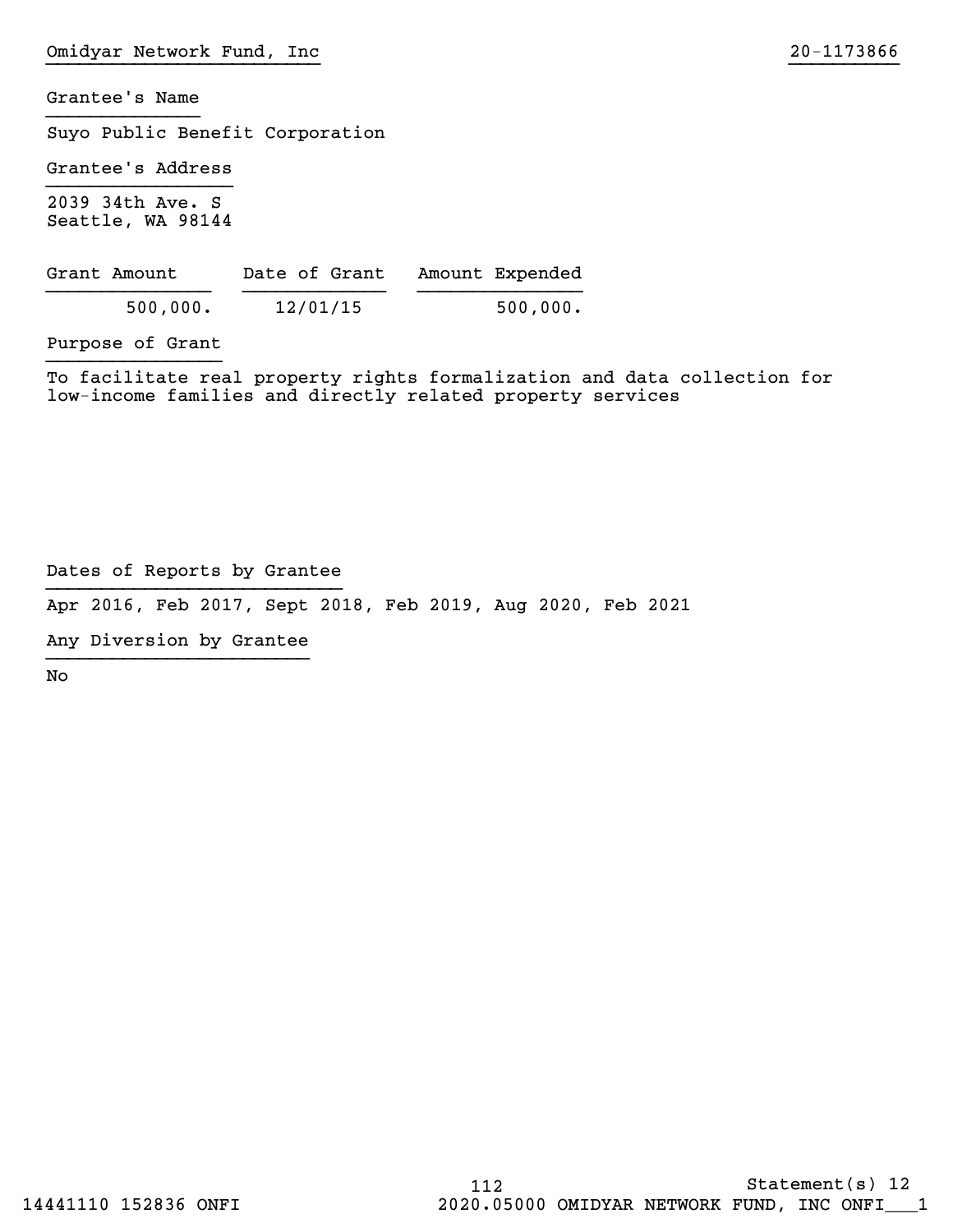Suyo Public Benefit Corporation

Grantee's Address }}}}}}}}}}}}}}}}}

2039 34th Ave. S Seattle, WA 98144

| Grant Amount | Date of Grant | Amount Expended |
|--------------|---------------|-----------------|
| 1,050,000.   | 03/01/17      | 1,050,000.      |

Purpose of Grant }}}}}}}}}}}}}}}}

To facilitate real property rights formalization and data collection for low-income families and directly related property services

Dates of Reports by Grantee }}}}}}}}}}}}}}}}}}}}}}}}}}}

Sept 2018, Feb 2019, Aug 2020, Feb 2021

Any Diversion by Grantee }}}}}}}}}}}}}}}}}}}}}}}}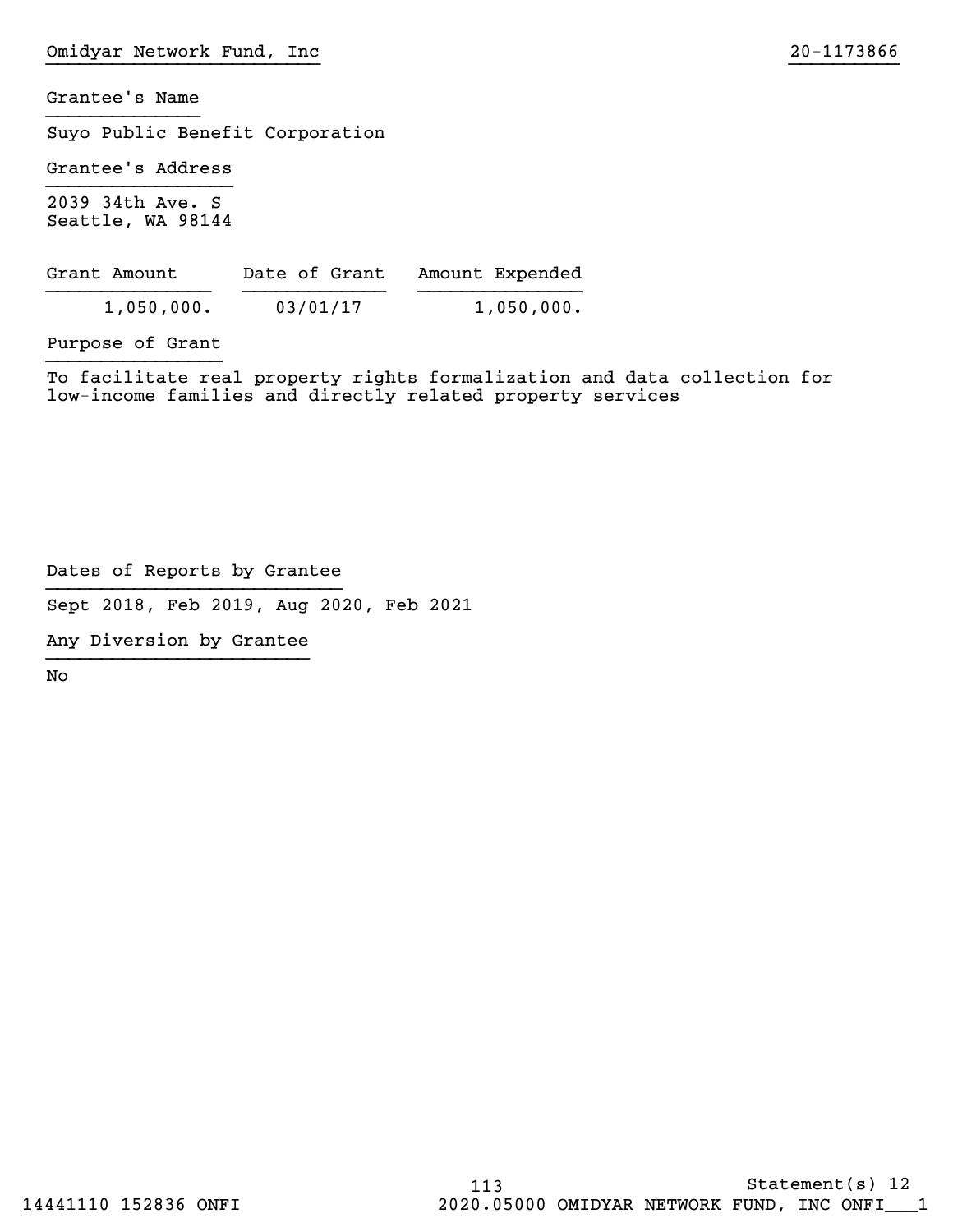The Wildflower Foundation

Grantee's Address }}}}}}}}}}}}}}}}}

1010 W Lake St, Suite 100 Minneapolis, MN 55408-2860

| Grant Amount |          | Date of Grant | Amount Expended |
|--------------|----------|---------------|-----------------|
| 500,000.     | 04/01/19 |               | 500,000.        |

Purpose of Grant }}}}}}}}}}}}}}}}

To enable Wildflower to expand and support the opening of new Wildflower school in multiple geographies

Dates of Reports by Grantee }}}}}}}}}}}}}}}}}}}}}}}}}}}

Sep 2020, Sep 2021

Any Diversion by Grantee }}}}}}}}}}}}}}}}}}}}}}}}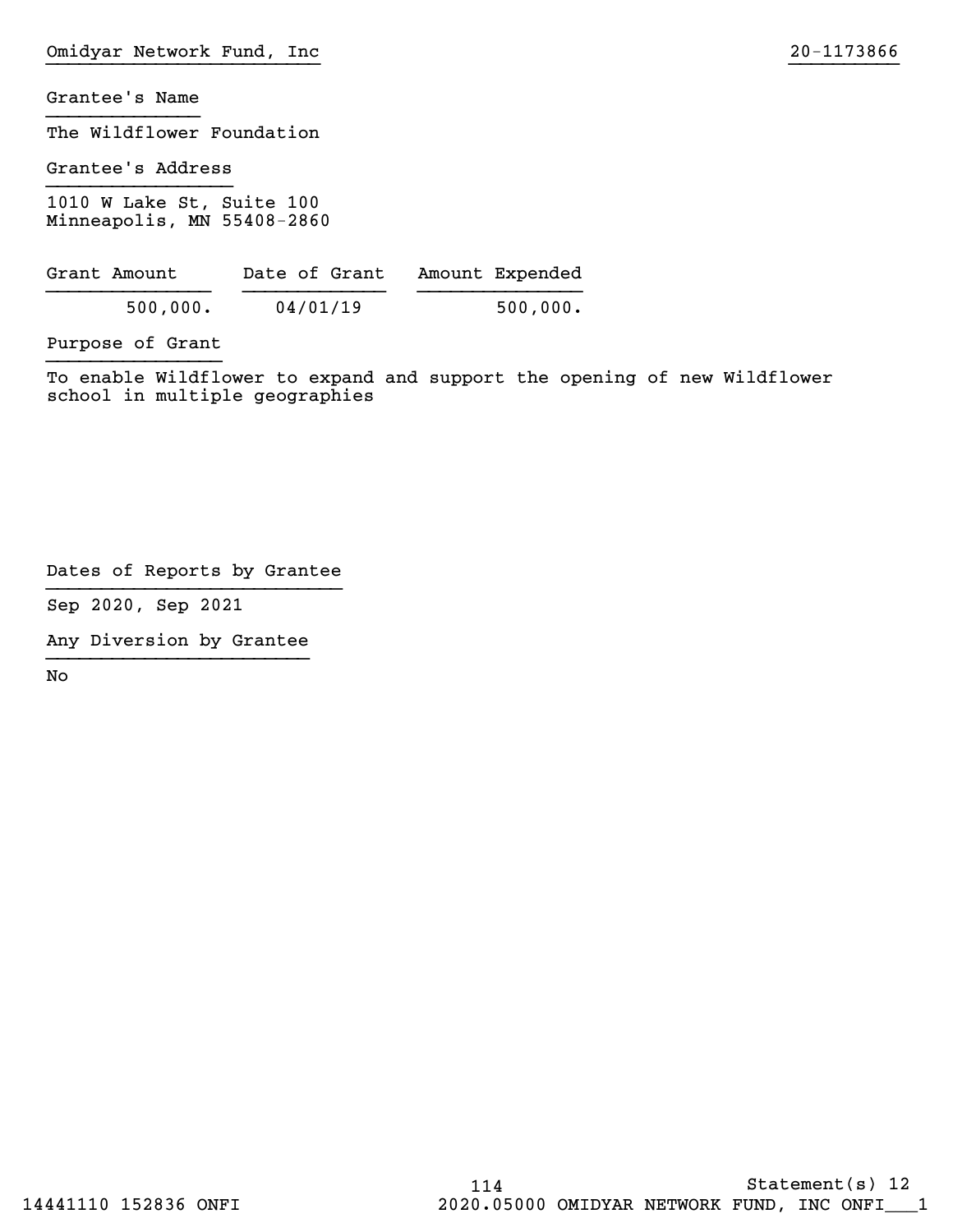| Election Under Regulations Section<br>53.4942(a)-3(d)(2) to Treat<br>Excess Qualifying Distributions<br>as Distributions out of Corpus | Statement 13 |
|----------------------------------------------------------------------------------------------------------------------------------------|--------------|
|                                                                                                                                        |              |

Pursuant to Regulation 53.4942(a)-3(c)(2)(iv), the foundation hereby elects to treat, as a current distribution out of corpus, the following unused prior years distributions that were treated as corpus distributions under Regulation 53.4942(a)-3(d)(1)(iii) in such prior tax year:

Tax Year **Amount** 2015 \$24,568,655

Signed\_\_\_\_\_\_\_\_\_\_\_\_\_\_\_\_\_\_\_\_\_\_\_\_\_\_\_\_\_\_\_\_\_\_\_\_\_\_\_\_ Ann Maxwell Executive Vice President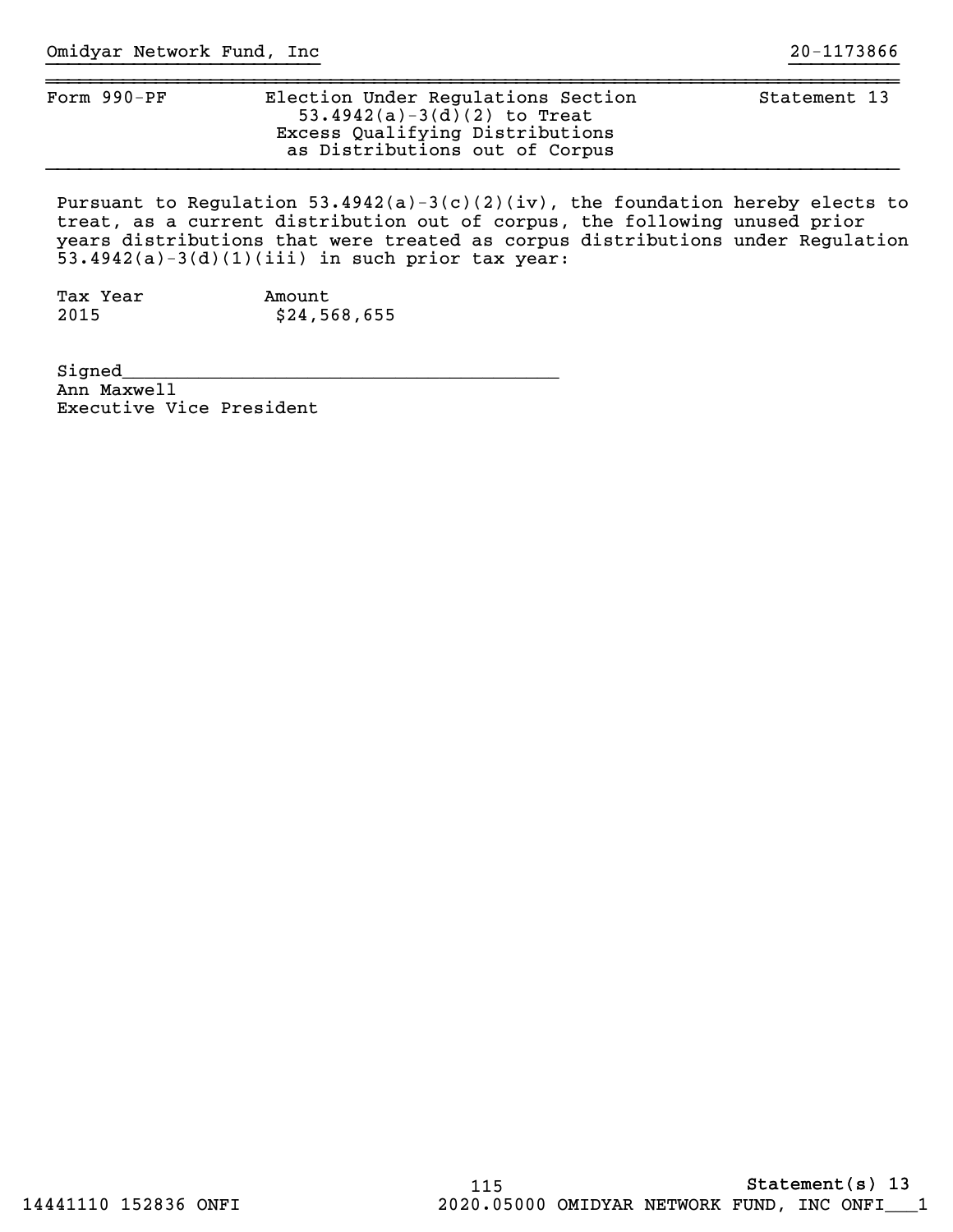## 990-PF Affiliation with Tax-Exempt Organizations Statement 14 Part XVII, Line 2, Column (c)

Name of Affiliated or Related Organization }}}}}}}}}}}}}}}}}}}}}}}}}}}}}}}}}}}}}}}}}}

Democracy Fund Voice, Inc.

## Description of Relationship with Affiliated or Related Organization }}}}}}}}}}}}}}}}}}}}}}}}}}}}}}}}}}}}}}}}}}}}}}}}}}}}}}}}}}}}}}}}}}}

~~~~~~~~~~~~~~~~~~~~~~~~~~~~~~~~~~~~~~~~~~~~~~~~~~~~~~~~~~~~~~~~~~~~~~~~~~~~~~

}}}}}}}}}}}}}}}}}}}}}}}}}}}}}}}}}}}}}}}}}}}}}}}}}}}}}}}}}}}}}}}}}}}}}}}}}}}}}}

Common Directors

General Explanation Statement 15

~~~~~~~~~~~~~~~~~~~~~~~~~~~~~~~~~~~~~~~~~~~~~~~~~~~~~~~~~~~~~~~~~~~~~~~~~~~~~~

}}}}}}}}}}}}}}}}}}}}}}}}}}}}}}}}}}}}}}}}}}}}}}}}}}}}}}}}}}}}}}}}}}}}}}}}}}}}}}

}}}}}}}}}}}}}}}}}}}}}}}}}}}}}}}}}}}}}}}}}}}}}}}}}}}}}}}}}}}}}}}}}}}}}}}}}

Form/Line Identifier

FORM 990-PF, PART VII-B, LINE 1A(3)

Explanation:

During 2020, Omidyar Network Services LLC, a subsidiary of Omidyar Network LLC, provided general and administrative support staff and paid for professional legal costs on behalf of the Foundation. In addition, other affiliated entities and related parties provided in-kind services related to investment management and travel. The amount of contributed services is valued at \$31,961,570 but not recorded on Form 990 PF.